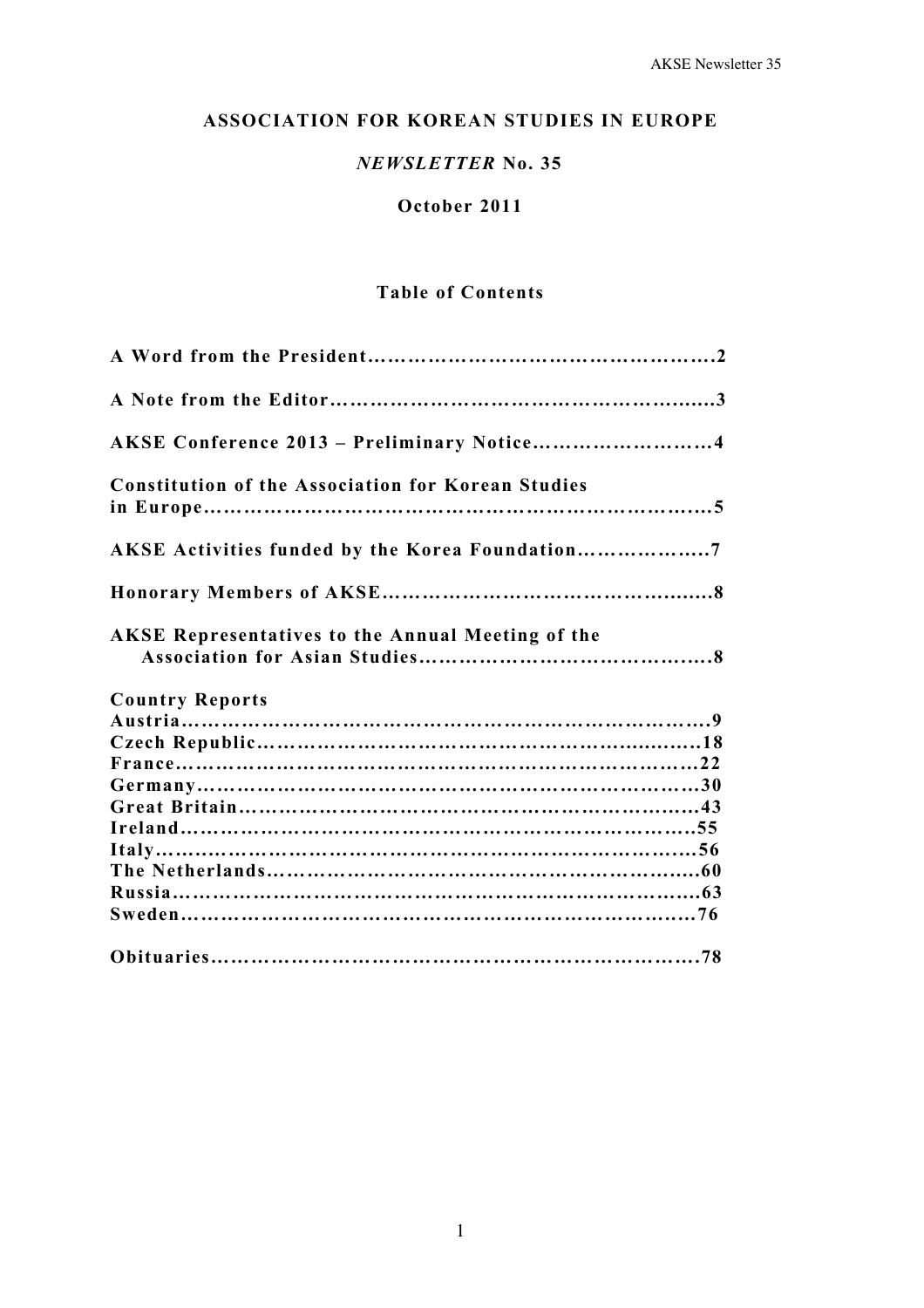# **A W O R D F R O M T H E PRESIDENT**

During the Biennial Conference in Moscow, there were several changes in the composition of the Council. The four-year term of Boudewijn Walraven as President has ended. As his successor, I want to express my sincere thanks to him and also to the other Presidents whom I have worked with in the past, Warner Sasse and Alexander Guillemoz. I have learned much from them and will always be in their debt. My thanks also go to the council memers who supported my candidacy. I look forward to their continued support in the coming four years. Eckert Dege left the Council after having served as Treasurer for many, many years. We are deeply grateful to Eckart for all the work he has done, always assisted by his wife Katherine. The image of their sitting together to collect membership everyday of the conference has become a familiar and cherished part of AKSE. I have no words to express my gratitude for their devotion in dealing with membership matters. In recognition of their service, Eckart and Katie Dege have been appointed honorary members of AKSE. Koen De Ceuster has consented to take over as Treasurer. Pavel Leshakov has become Vice-President, and Rüdiger Frank is the new Secretary and organizer of the next conference in Vienna after having managed the AKSE website for several years. I would like to express my thanks to Rüdiger for his enthusiasm in improving the website and also warmly welcome Valérie Gelézeau, who was already serving on the Council but now will be in charge of the website as Councillor for Public Relations. Jay Lewis of the Univ of Oxford has joined the Council as a new Regular Member, as has Michael Shin, the editor of the newsletter. Marion Eggert continues as Councillor for Membership Affairs.

The Biennial AKSE Conference was held in Russia for the first time in June of this year. The conference proved to be very successful, with a very high number of participants from all over the world. To organize such a large conference in Moscow was not easy for several reasons. Our gratitude goes to Pavel Leshakov and to his team who worked hard to surmount all obstacles. In particular, our thanks go to Ksenia Khazizova for her dedication and kindness in replying to thousands of emails during the preparation of the conference; we all felt that we knew her well even before meeting her. In Moscow, we were also honored by the presence of the President of the Academy of Korean Studies, Dr. Chung Chung Kil. The continued interest of AKSE in Korean Studies in Europe was again confirmed by their generous financial support for the conference. We were also pleased to welcome the President of the Korea Foundation, Dr. Kim Byung-kook, whose organization supports several AKSE activities and hosted a dinner for conference participants.

In Moscow, it was decided to have the next AKSE conference in Vienna, the first time it will be held in Austria. The organizer is Rüdiger Frank, who is already immersed in making preparations, with new and stimulating ideas. The conference will be held 6-9 July 2013, and details will be announced on the website. I hope to meet many of you in Vienna and look forward to hearing from you!

All the best,

Antonetta L. Bruno AKSE President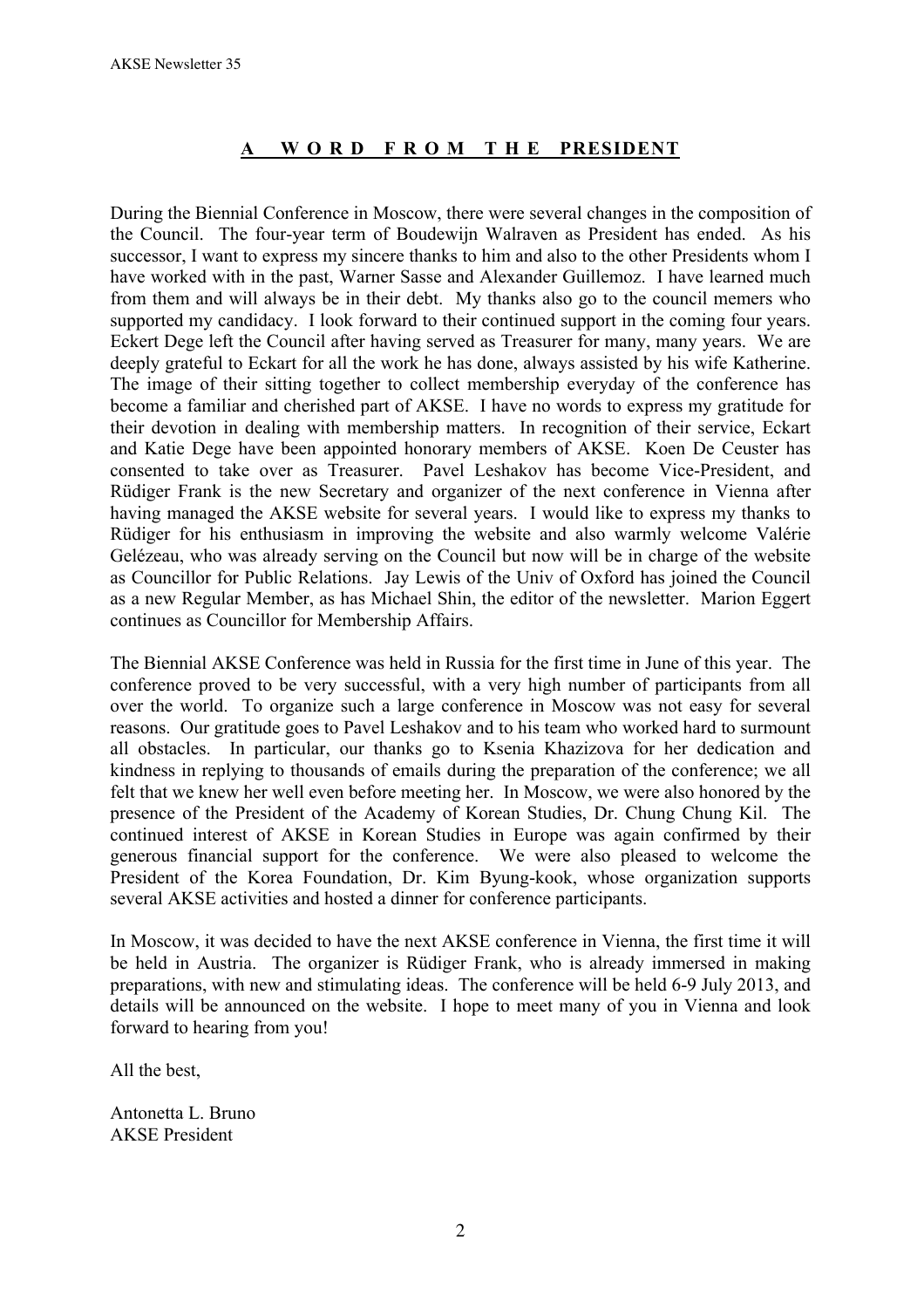# **A N O T E F R O M T H E E D I T O R**

This issue of the newsletter is significantly longer than last year's, in part thanks to the return of Italy and Sweden and to the inclusion of new countries such as Ireland. The increase in pages is also due to the continued growth and increasing activity of the field. This year, one of our Russian colleagues has submitted a list of all Russian-language publications in Korean Studies. Such lists are not required from each country, but if anyone else wishes to do so, you are welcome to submit them. Next year, if we have many such lists, they will be placed in a special section in the newsletter. I just want to add the usual plea to choose a romanization system and to use it consistently throughout your reports. About half the reports are submitted without proper romanization, so it would be good to see improvement next year!

The **SUBMISSION DATE** for Newsletter 36 will be **31 JULY 2012**.

The contact details for the Editor are as follows:

Postal address: Dr. Michael Shin Faculty of Asian and Middle Eastern Studies University of Cambridge Sidgwick Avenue Cambridge, UK, CB3 9DA

Email address: mds71@cam.ac.uk

#### **Please observe the following:**

1) Submit your next report according to instructions given on the inside back cover. The format of your submission should follow the style in the entry for your country and university. Please do not submit the same reports that you used for AKS or the Korea Foundation since they ask for items that are not usually included in AKSE newsletters.

2) As AKSE is becoming more globalized and interacts more with scholars in both America and Korea, there is more pressure to adopt American spellings of English. This has already been done by many university presses in the UK. For future issues, American spelling conventions will be preferred.

3) For now, either of the two main romanization systems is acceptable - **McCune-Reischauer** or **Revised Romanization**. As in the past, the Yale System can be used for linguistic purposes, and a non-standard Romanisation is acceptable if used in a title or if it is the preferred spelling of a person's name, such as Syngman Rhee.

4) Please do not submit any text in Korean or Chinese characters, and please use standard English forms of punctuation.

Michael D. Shin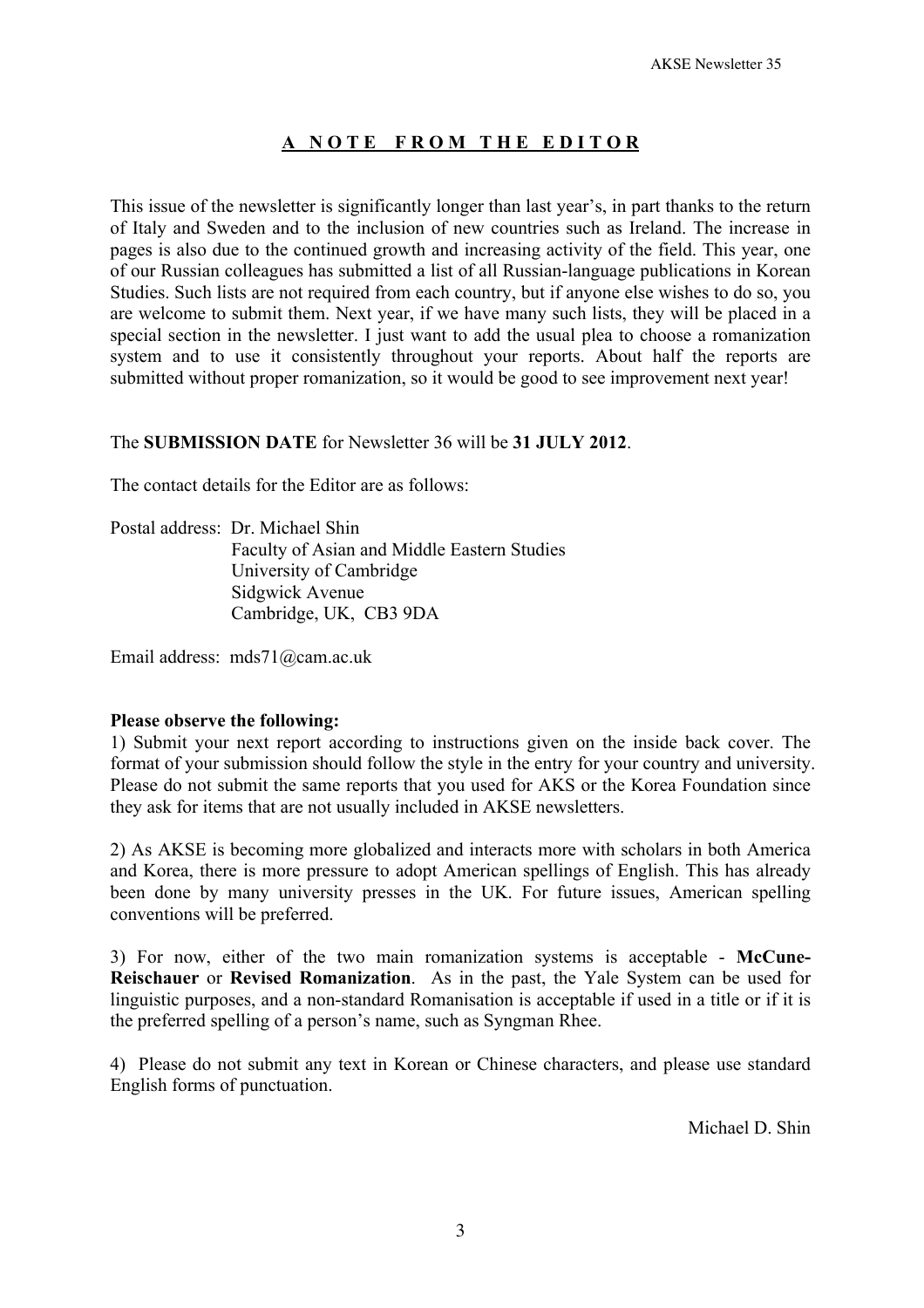# **AKSE CONFERENCE 2013**

Preliminary Notice

At the AKSE Membership Meeting in Moscow in June 2011, the Council announced that the next AKSE Conference will be held in Vienna, Austria with Prof. Rüdiger Frank as the organizer. The following information will allow you to plan your participation well ahead of the actual conference. At this point, *no action from your side is required*.

#### **Dates of the conference:**

6-9 July 2013

#### **Venue:**

Renaissance Imperial Riding School Hotel, Vienna (http://www.marriott.de/hotels/travel /viese-the-imperial-riding-school-renaissance-vienna-hotel/). All registered participants will stay at the hotel; all regular panels of the conference will take place in the hotel.

## **Conference Fees (subject to change):**

The conference fee includes 3 nights at a 4-Star hotel in Vienna, 2 dinners, 3 lunches and 5 light breakfasts/coffee breaks. We have decided to reward active conference participation, AKSE membership, and consider the status of conference participants. There is a special rate for students, a discount of 50 EUR for paper presenters and (in some cases) an additional discount of 100 EUR for AKSE members. The conference fees for single participants are:

| category                                  | Per person     |
|-------------------------------------------|----------------|
| Non-members/guests                        | <b>360 EUR</b> |
| Guests who present a paper                | <b>310 EUR</b> |
| AKSE members who do not present a         | <b>260 EUR</b> |
| paper                                     |                |
| AKSE members who present a paper          | <b>210 EUR</b> |
| Students (no further reductions)          | <b>120 EUR</b> |
| Participants who do not stay at the hotel | <b>120 EUR</b> |
| Students who do not stay at the hotel     | <b>90 EUR</b>  |
| Surcharge for single room                 | <b>195 EUR</b> |

As you can see, for financial reasons we must ask for an extra fee for single room occupancy. Participants are kindly asked to find their roommates individually; we will later create an online forum on the conference website to make this process easier for you.

#### **Additional information:**

-- The conference website is currently under construction.

-- When registering for the conference, participants will be asked to pay a non-refundable registration fee.

-- The Call for Papers will be announced in early 2012.

-- If you require additional information, want to leave comments, or make suggestions, please contact the AKSE 2013 Secretariat at: akse2013.ostasien@univie.ac.at.

The organizing team and I are looking forward to welcoming you and to holding a successful and active AKSE 2013 conference in Vienna!

Best regards, Rüdiger Frank, Conference Organizer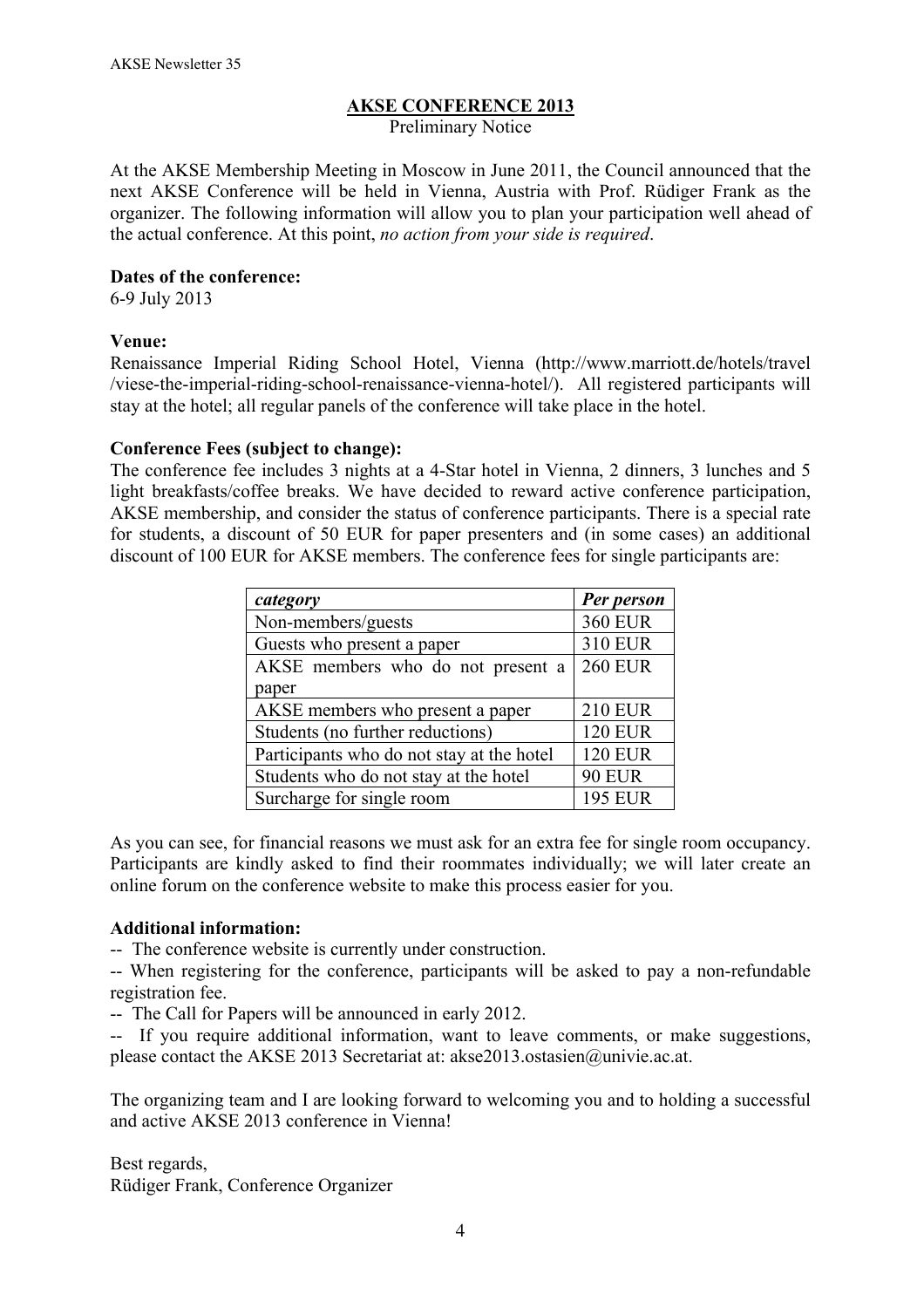### **CONSTITUTION OF THE ASSOCIATION FOR KOREAN STUDIES IN EUROPE (as amended 2009)**

# **NAME**

**1.** The name of the Association shall be 'The Association for Korean Studies in Europe' (AKSE).

# **OBJECTS**

**2.** The Association shall be non-political and its objects shall be:

- to stimulate and to co-ordinate academic Korean Studies in all countries of Europe<sup>-</sup>
- to contribute to the spread of knowledge of Korea among a wider public.

The objects of the Association shall be attained:

- by organizing academic conferences on Korea;
- by issuing a newsletter;
- by encouraging and facilitating co-operation with other organizations having aims consistent with its own objects.

#### **MEMBERSHIP**

**3.** The Association shall consist of Full Members in the categories of Ordinary Members and Honorary Members, and of Associate Members in the categories of Individual Associate Members and Corporate Associate Members.

Ordinary Membership is open to persons permanently resident in Europe with a serious academic interest in Korea. Individual Associate Membership is open to persons not permanently resident in Europe. Applications and proposals for Membership are to be addressed to any member of the Council and decided upon by the Council of the Association.

**4.** Members shall pay an annual fee to be determined by the Council.

Members may be exempted partially or totally from payment of the fee upon decision of the Council. Payment of the fee shall be due on Jan First of each year.

**5.** Membership shall expire:

- when a Member resigns from the Association by notifying the Secretary in writing;
- when the Membership fee has not been paid within six months of the due date;
- when a Member is expelled from the Association by the Council for having acted in a manner detrimental to the interests or the good name of the Association.

Expulsion shall require the consent of not less than four members of the Council. Before a decision on expulsion is taken, the Secretary of the Association will write to the Member in question, stating the nature of the alleged offence, together with the name(s) of the informant(s) or source(s) of information, and allowing a reasonable time for an explanation.

**6.** Regular Membership Meetings will be held during academic conferences or when called by the Council.

The Council shall call an Extraordinary Membership Meeting upon the request of one-third of the Full Members of the Association. Notice of any business to be transacted at a Membership Meeting shall be given in writing to the Secretary, who shall prepare the agenda of the meeting.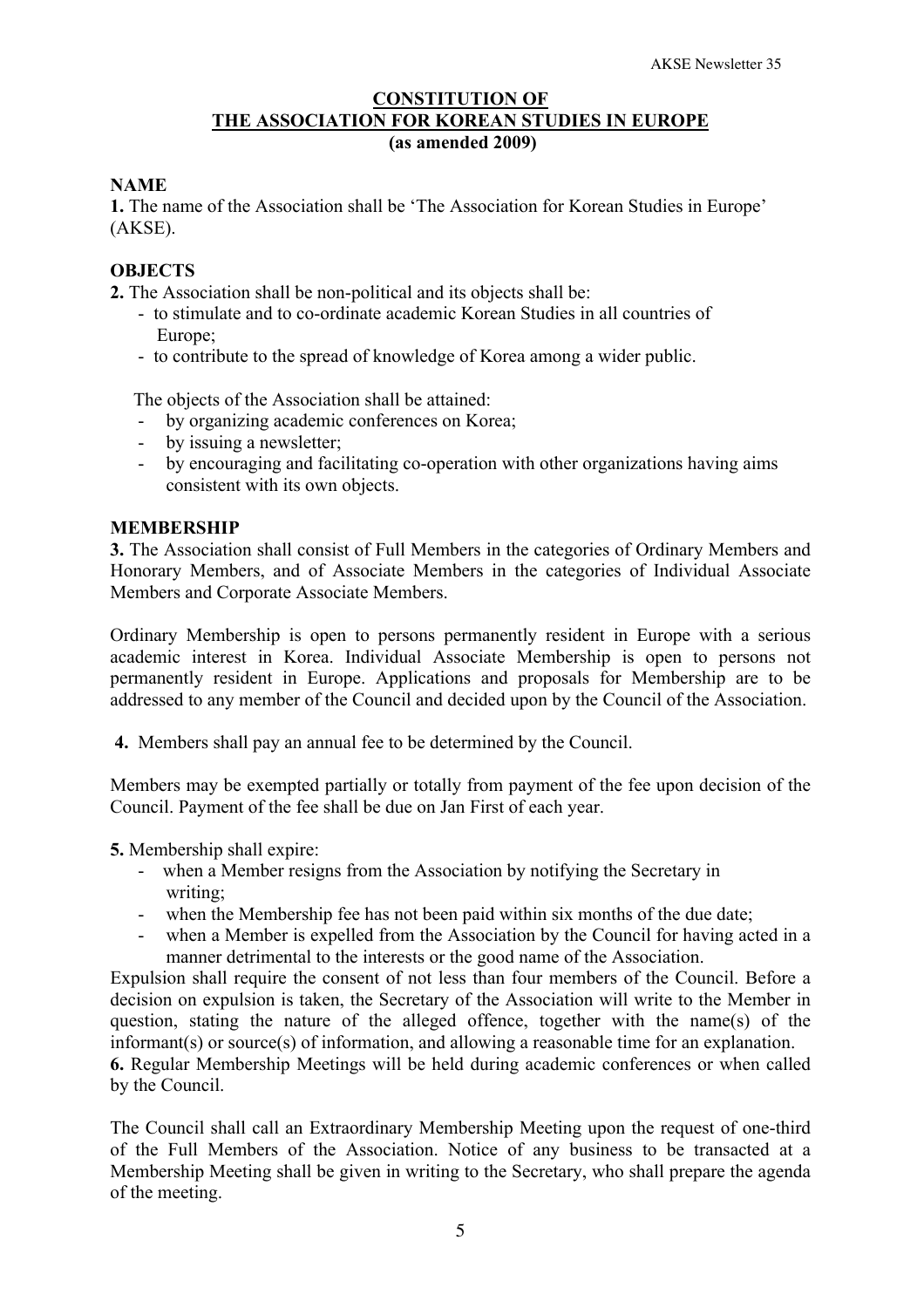One-third of the Full Members of the Association shall form a quorum for any Membership Meeting, and only Full Members shall have voting rights at any Membership Meeting.

# **COUNCIL**

**7.** The affairs of the Association will be managed by the Council. Should the Council need to deal with any matter not explicitly provided for in this Constitution, it shall do its best to consult all Members before making any decision, and in any event submit its decision to all Members at the earliest possible opportunity.

**8.** The Council of the Association shall consist of:

 a President; a Vice-President; a Secretary; a Treasurer; a Councillor for Public Relations; a Councillor for Membership Affairs; and two (2) other persons.

The members of the Council must be Full Members of the Association, and shall be elected at Membership Meetings. Members of the Council shall be expected to serve normally for a period of four years.

If a motion of no confidence in any Member of the Council is supported by four (4) Members of the Council, that Member shall be dismissed from the Council and from any office which he or she holds in the Association.

Notice of any business to be transacted at a Membership Meeting shall be given in writing to the Secretary, who shall prepare the agenda of the meeting.

Vacancies on the Council arising between Membership Meetings shall be filled by co-option or by transfer of duties within the Council. Members shall be notified of any such changes.

Four (4) members of the Council shall form a quorum for Council meetings. The Treasurer is to render audited annual accounts of the finances of the Association.

#### **AMENDMENTS**

**9.** This Constitution can be amended at Membership Meetings.

Amendments shall be notified to all Members at least six months before the Membership Meeting. An amendment shall require not less than two-thirds of the votes of Full Members present at a properly constituted Membership Meeting.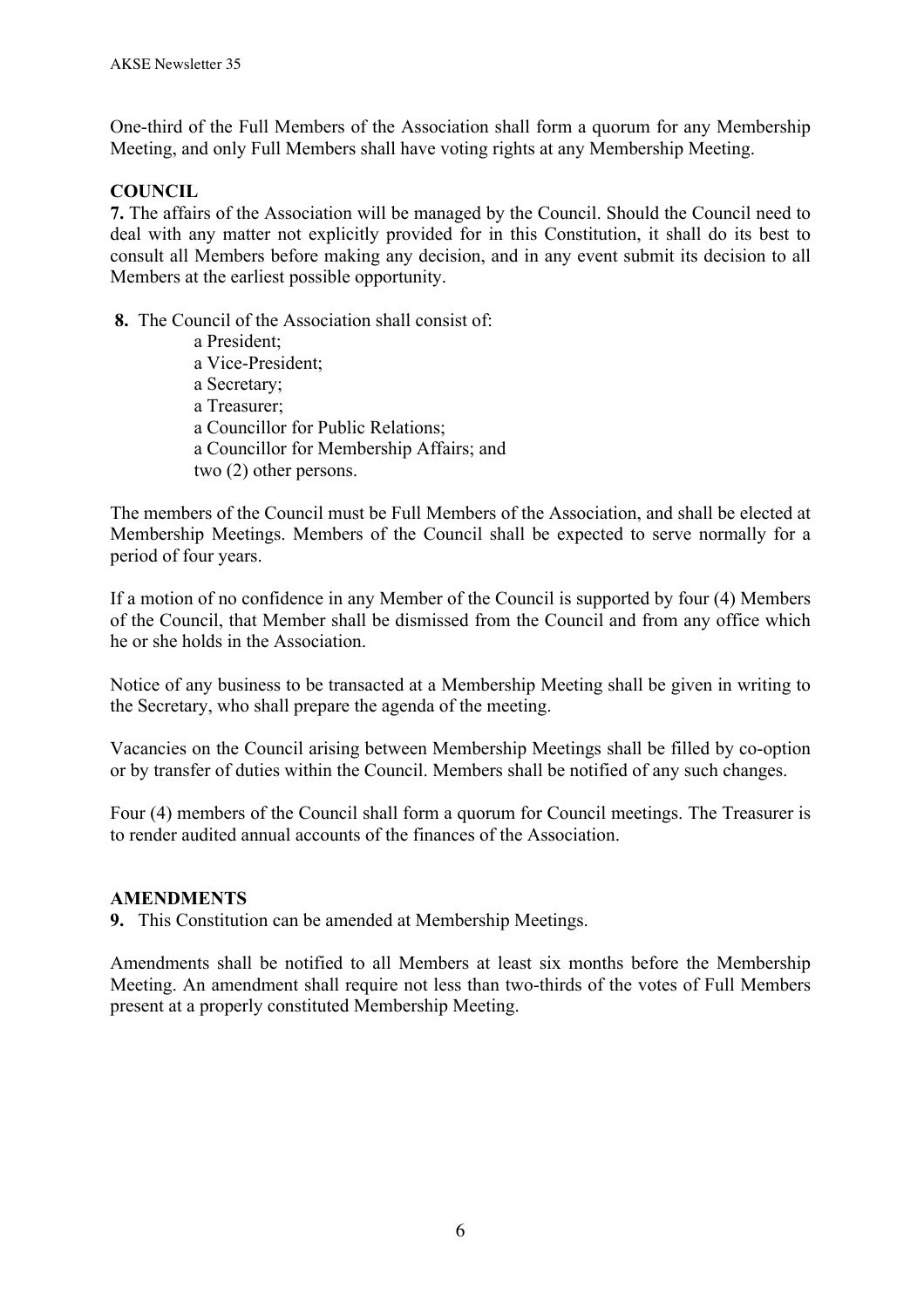## **AKSE ACTIVITIES FUNDED BY THE KOREA FOUNDATION**

## (1.) Participation in the AAS Annual Meetings

Thanks to the support of the Korea Foundation, AKSE is able to give financial support to two of its members whose papers have been selected by the selection committee for presentation at the annual meeting of the Association for Asian Studies (AAS).

### (2.) EPEL

The European Programme for the Exchange of Lecturers is sponsored by the Korea Foundation. Every year, AKSE accepts applications from universities to invite scholars from other institutions to give lectures in their classes. This program also offers excellent opportunities for AKSE members to meet and exchange ideas concerning both research and teaching.

## (3.) Graduate Students' Convention

AKSE receives funds from the Korea Foundation for an annual graduate student conference that is organized by the students themselves. The 2011 Graduate Students' Convention was held in France, at the École des Hautes Études en Sciences Sociales (EHESS), with Dr. Isabelle Sancho as the supervising organizer. AKSE has put in an application for funding for the 2012 Convention, to be used by next year's organizers.

## (4.) Korea Foundation Fellowships for European Graduate Students

AKSE recommends members for the screening committee to be appointed by the Korea Foundation. Final decisions are made by the Korea Foundation.

For more information on these and other activities, please see the AKSE website (www.akse.uni-kiel.de).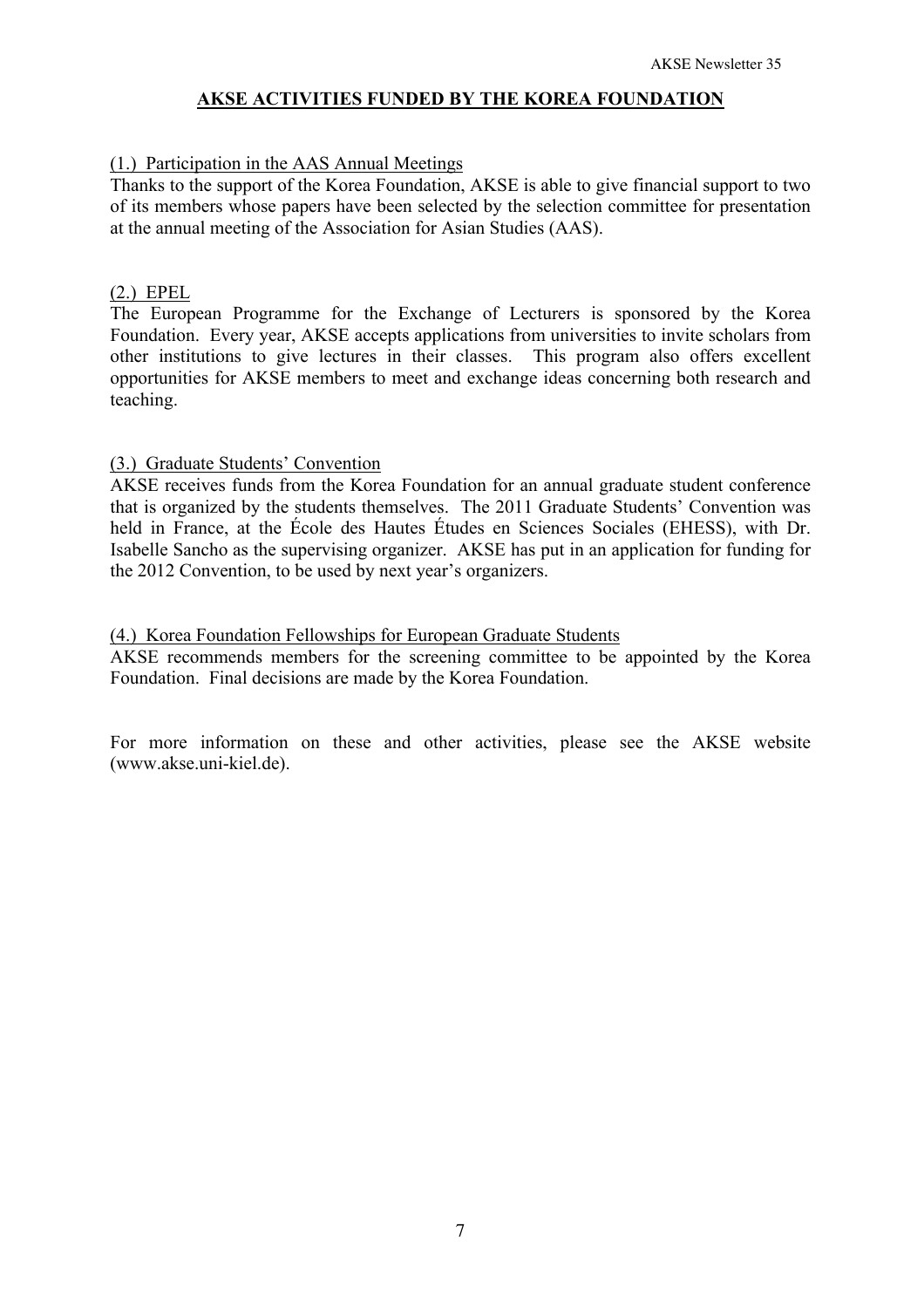# **HONORARY MEMBERS OF THE ASSOCIATION**

Daniel Bouchez Eckart Dege Katherine Dege Martina Deuchler Dieter Eikemeier Fabre, André (1932-2009) Hong, Sah-myung Lev R. Kontsevich Li Ogg (1928-2001) Marianna Ivanova Nikitina (1930-1999) Marc Orange Halina Ogarek-Czoj (1931-2004) Robert C. Provine Vladimir Pucek Werner Sasse William E. Skillend (1926-2010) Frits Vos (1918-2000)

# **AKSE REPRESENTATIVES TO THE ANNUAL MEETING OF THE ASSOCIATION FOR ASIAN STUDIES**

 $\mathcal{L}_\text{max}$  , and the contribution of the contribution of the contribution of the contribution of the contribution of the contribution of the contribution of the contribution of the contribution of the contribution of t

Year Delegate(s)

- 1995: Youngsook **Pak** (SOAS).
- 1996: Alain **Delissen** (Paris), Hendrik H. **Sørensen** (Københavns).
- 1997: Roland **Wein** (Dortmund), Koen **De Ceuster** (Leiden).
- 1998: Anders **Karlsson** (Stockholm), **Yeon** Jaehoon (SOAS).
- 1999: Marion **Eggert** (Bochum), Boudewijn **Walraven** (Leiden).
- 2000: no application.
- 2001: Werner **Sasse** (Hamburg), Antonetta **Bruno** (Roma).
- 2002: no application.
- 2003: no application.
- 2004: Valérie **Gelézeau** (Paris), Marie-Orange **Rive-Lasan** (Paris).
- 2005: Carl **Saxer** (Københavns).
- 2006: Rüdiger **Frank** (Wein), Shino **Toyoshima** (London).
- 2007: no application.
- 2008: Antonio **Fiori** (Bologna), Owen **Miller** (SOAS)
- 2009: Andreas **Mueller-Lee** (Bochum), Charlotte **Horlyck** (SOAS)
- 2010: Yannick **Bruneton** (Paris), Elisabeth **Chabanol** (EFEO)
- 2011: Min-Kyung **Yoon** (Leiden)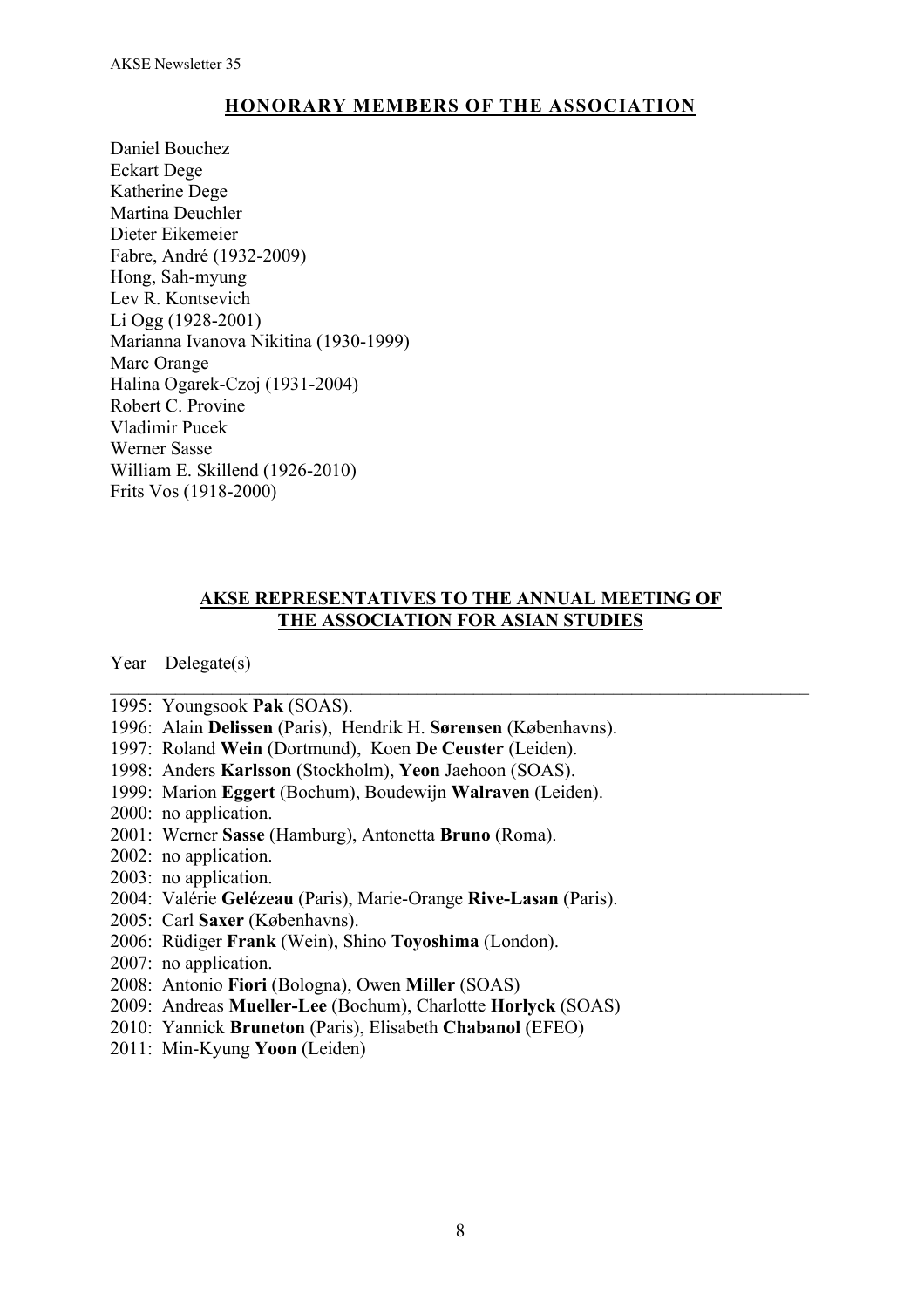#### **C OU N T RY R E P O R T S**

#### **AUSTRIA**

**Wien**

## **Universität Wien Institut für Ostasienwissenschaften, East Asian Economy and Society**

#### General Information:

The team of East Asian Economy and Society at the Department of East Asian Studies of the Univ of Vienna consists of Sabine Burghart, M.A., Prof. Rudiger Frank, Stephan Park, M.A., Alena Schmuck, M.A., and Dr. Sang-Yeon Sung. The basic orientation of the Chair is to conduct research and teaching on regional phenomena in East Asia with a strong focus on Korea (North and South) and including China, Japan and Southeast Asia. For the fall semester 2010, Prof. Frank was on sabbatical leave. During that time, Prof. Park Sung Hoon of Korea Univ supported us as a Visiting Professor. Dr. Lukas Pokorny left our team after a close and fruitful cooperation in early 2011 to become the Bruce Fellowship Lecturer at the School of Divinity, History and Philosophy at the Univ of Aberdeen. We are proud of this achievement and wish him well, while we remain in close contact and cooperate on publication projects including the *Vienna Graduate Journal of East Asian Studies* and the book series *Vienna Studies on East Asia*. Having been elected as *Secretary of AKSE* at the June 2011 meeting in Moscow, Prof. Frank will be responsible for organizing the 2013 AKSE conference in Vienna.

The following external lectures and events were held in 2010-11: Park Sung-Hoon, "The Political Economy of the East Asian Regional Architecture" (9 Nov 2010); James H. Grayson, "The Empire of Mt. Zion: A Millenarian Movement Born in a Time of Crisis" (30 Nov 2010); talk with Pieter Fleury (in cooperation with Akademischer Arbeitskreis Japan) (18 Jan 2011); film screening (East Asia through the Lens - North Korea: A Day in the Life)  $\&$ discussion (18 Jan 2011); Johannes Wieninger, "Wechselwirkungen in Kunst und Kultur Ostasiens" (17 Mar 2011); Birgit Tremml, "Interkultureller Informations- und Technologietransfer zwischen den Philippinen, Japan und China 1565-1898" (5 Apr 2011); Christopher M. Dent on "Economic Regionalism in East Asia" (11 Apr 2011); Isabelle Milbert, "International Relations in East Asia: The Indian diaspora in East Asia as spearhead of 'Shining India'" (2 May 2011); Prof. Isabelle Milbert, "Capacity building and knowledge transfer: the Indian urban sector in a comparative perspective" (3 May 2011); business Dinner with Heinrich Achatz (3 May 2011); Han S. Park, "North Korea's Policy Shift and its Foreign Policy Orientations" (5 May 2011); Margareta Griessler-Hermann, "Aussenbeziehungen in Ostasien" (5 May 2011); Yuki Seidler, "Participatory Community Development and Capacity Building in an Asian Context - case studies from Asian countries" (17 May 2011); Peer Vries, "The Great Divergence: Wirtschaftsgeschichte Ostasiens" (9 June 2011); Ahn Byong-Man, "Korean Education" (30 June 2011).

#### Conferences:

International Symposium on "Exploring North Korean Arts", 3-4 Sept 2010

The symposium was held as announced in last year's newsletter following the exhibition of North Korean art "Flowers for Kim Il Sung" from May 19 to Sept 5, 2010 at the Museum of Applied Arts (MAK) in Vienna. After an intense revision process, the edited conference volume has been printed in July 2011. These are the book's chapters: Rudiger Frank: The Political Economy of North Korean Arts; Aidan Foster-Carter and Kate Hext: DPRKrazy, Sexy, Cool: The Art of Engaging North Korea; Koen De Ceuster: To be an Artist in North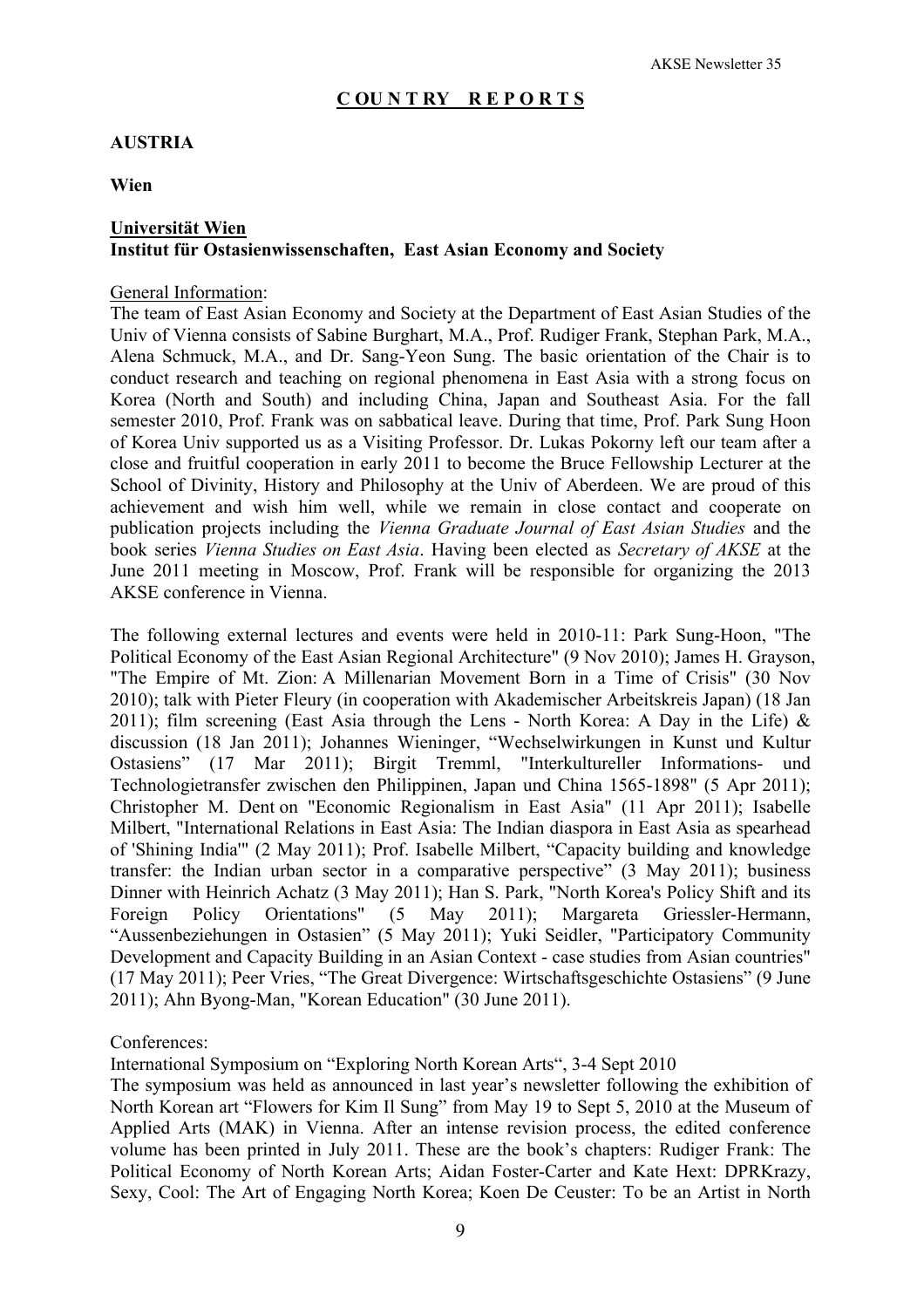Korea: Talent and Then Some More; B. R. Myers: Knocking on the Great Gate: The "Strong and Prosperous Country" Campaign in North Korean Propaganda; Sonja Häußler: Revived interest in literary heritage: changes in DPRK cultural policy; James E. Hoare: The People's Art Galleries? Some Reflections on Posters, Sculpture, and Monuments in the DPRK; Jane Portal: The Challenges of Forming a Museum Collection of North Korean Art; Frank Hoffmann: Brush, Ink, and Props: The Birth of Korean Painting; Keith Howard: Redefining Koreanness: North Korea, musicology, ideology, and "improved" Korean instruments; Ross King: Monuments Writ Small: Postage Stamps, Philatelic Iconography, and the Commercialization of State Sovereignty in North Korea; Marsha Haufler: Mosaic Murals of North Korea; Dafna Zur: The Korean War in Children's Picturebooks of the DPRK. For more information, see http://wirtschaft.ostasien.univie.ac.at/

International Conference on "Korea and East Asia in a Changing Regional and Global Environment," 28-29 Apr 2011

This conference, co-organized with the Graduate School of International Studies of Korea Univ, the Korea Institute for International Economic Policy (KIEP) and the Center for International Economic Studies (CIES) was the third in our "Korea and East Asia" series. The single contributions were on: Heinz Gärtner (Austrian Institute for International Affairs): New Security Issues and Prospects in Regional and Global Contexts; Moonsung Kang (Korea Univ): Asia's Strategic Participation in the Group of 20 for Global Economic Governance Reform: From the Perspective of International Trade; Baran Han (KIEP): Transnational Activism and International Development Cooperation; Yoocheul Song (CIES): The Role of Korea and East Asia in a Changing Trade Environment; Young-Joon Park (KIEP): East Asia's Financial Cooperation: CMIM and ABMI; Insoo Kang (CIES): Current Status and Directions of Korean ODA; Jung-Ho Kim (Korea Univ): Korea's ODA Policy towards CLMI: Trends and Prospects; Rudiger Frank (Univ of Vienna): East Asia and North Korean Foreign Policy; Sung-han Kim (Korea Univ): Korea's Evolving Strategic Thought Toward East Asia. The conference volume is under publication.

#### Post-Graduate Programme:

Starting from Oct 2008, students can enrol for the new two-year Master's program on East Asian Economy and Society at the Univ of Vienna as well as for a PhD in that subject. This program has a strong focus on contemporary affairs based on social science methodology. It uses Korea (North and South) as a reference point for the analysis of developments in the East Asian region. As of July 2011, 102 MA students and 8 PhD students were enrolled in the program. Starting from Oct 2011, the full program will be offered in English, thus improving our international focus and our ability to engage in teaching exchanges.

#### Scholars' Reports:

**Ms. Sabine Burghart**, M.A., a political scientist and full-time Research Assistant continued her research on capacity building in the DPR Korea. Since the fall semester 2008/09 she has been teaching seminars on political systems in East Asia with a focus on South and North Korea, China and Japan, formal and informal politics in East Asia and capacity building and knowledge transfer in East Asia. She co-organized the international symposium "Exploring North Korean Arts", held on 3-4 Sept 2010, and the international conference "Korea and East Asia in a Changing Regional and Global Environment" held on 27-29 Apr 2011 in Vienna. Furthermore, Ms. Burghart acts as editor of the Department of East Asian Studies' annual report which is available online at http://wirtschaft.ostasien.univie.ac.at. Her main research and teaching areas are: capacity building in North Korea, inter-Korean relations and political systems in East Asia.

Ms. Burghart gave the following presentations: 03 Dec 2010: Migration von Nord- nach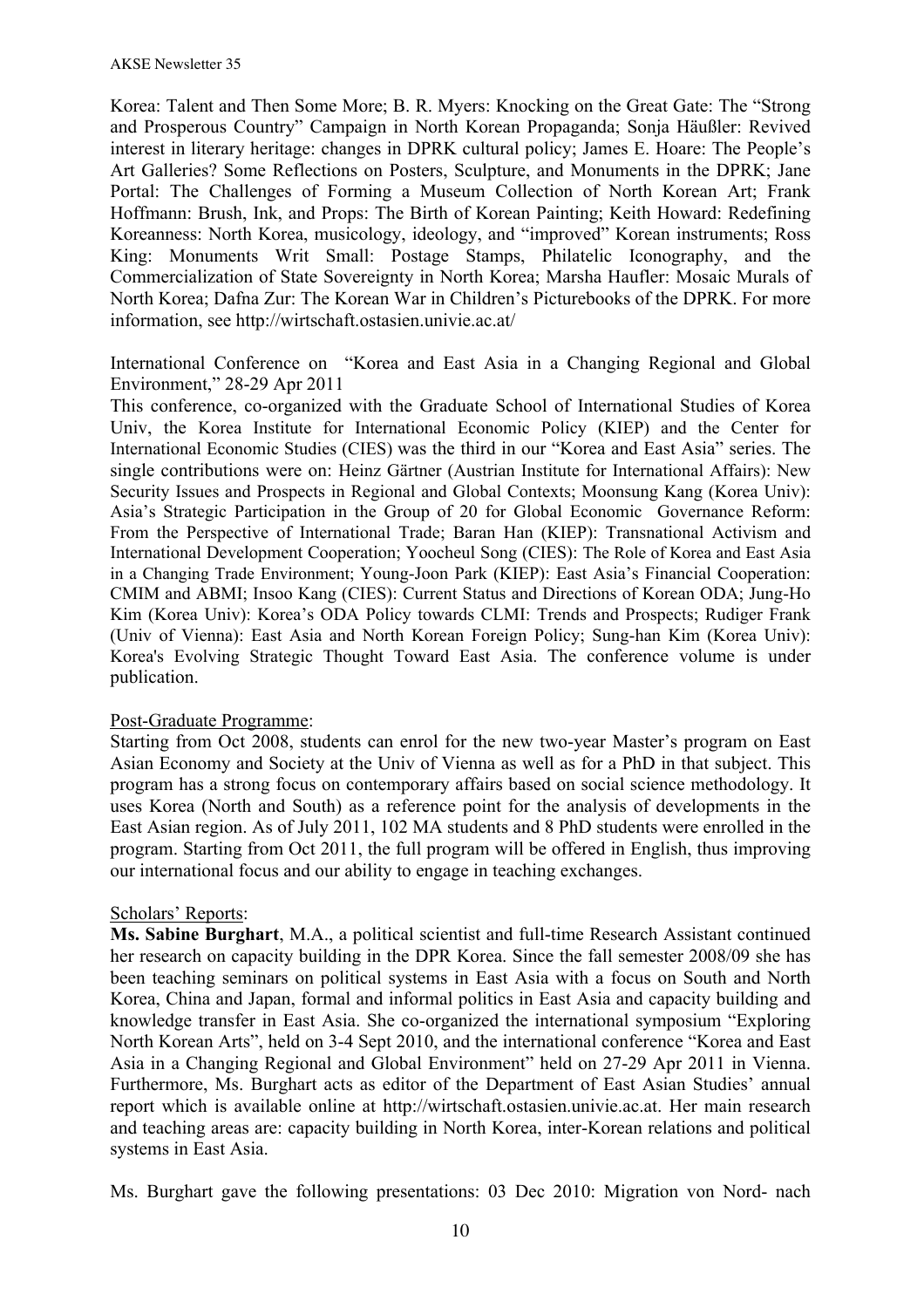Südkorea: Hürden nach der Flucht [Migration from North to South Korea: Barriers to Integration], speaker and discussant, Department of East Asian Studies, Univ of Vienna; 18 Jan 2011: Talk with documentary filmer Pieter Fleury, moderator, Austrian Japan-Society for Science and Art (AAJ), Department of East Asian Studies, Univ of Vienna; 23 Jan 2011: Symposium on North Korea, invited discussant and panelist, German-Korean Society, Regional Branch North Rhine Westphalia, Bonn; 24 Feb 2011: Korea at the Brink of War? Recent developments in inter-Korean relations and prospects for unification, ERASMUS lecturer, Graduate Institute of International and Development Studies, Geneva; 24 Feb 2011: Capacity Development as a Means to Modernize the North Korean Economy?, ERASMUS lecturer, Graduate Institute of International and Development Studies, Geneva; 19 June 2011: Enhancing capacities in the DPR Korea: limitations and successes, presenter, 25th AKSE Conference, Moscow

**Prof. Dr. Rüdiger Frank** has become a member of the *World Economic Forum*'s Global Agenda Council on Korea in 2011. In spring 2011 he wrote a background policy paper and provided briefing for *The Elders* in preparation for the visit by President Martti Ahtisaari, Prime Minister Gro Brundtland, President Jimmy Carter and President Mary Robinson to China, North and South Korea. He continues cooperation with The Elders in their Korearelated efforts. Prof. Frank has continued to research and teach with a focus on social science related studies of Korea as part of the East Asian region. He serves as Deputy Head of the Department of East Asian Studies and is an Adjunct Professor at *Korea Univ* and at the *Univ of North Korean Studies*; a Research Associate at the *Modern East Asia Research Centre in Leiden* and an Associate at *The Asia Pacific Journal*; an Academic Advisory Board Member of the *German-Korean Society*, and an Academic Advisory Board Member for Korea and Japan at the *German Association of Asian Studies*. For the 2010-2012 period, he is an Executive Board Member of *EastAsiaNet* (www.eastasianet.eu). Since 2010, he has been a Board Member of the *Austrian Association of Univ Professors* and a Board Member of the newly founded *German Association of Korean Studies*. Prof. Frank is co-founder and coeditor of the *Vienna Graduate Journal of East Studies*, and of the book series *Vienna Studies on East Asia*. He is a member of the editorial board of the book series *Brill's Korean Studies Library.* Since 2009, he has been Deputy Chief Editor of the *European Journal of East Asian Studies* (Brill). He continues to serve as co-editor of the annual edited volume *Korea: Politics, Economy and Society* (Brill). Between Aug 2010 and July 2011, Prof. Frank edited or coedited 2 books, published 7 book chapters/ articles and 10 shorter essays/policy briefs, and gave 15 presentations at international conferences or workshops. In addition to his own regular teaching on International Relations in East Asia, Economic Systems in East Asia, Economic Developments in East Asia and Governance in East Asia, he also organized a lecture series on "The History of East Asia 1600-1900", which attracted over 300 registered students. He served as a referee for a number of academic journals and continued his intense cooperation with national and international newspapers, radio and TV stations. Prof. Frank's current research extends to three main areas: Development and transformation of socialist systems in East Asia, with a focus on North Korea; Korea as a case of development in the East Asian context; and international relations and regionalization in East Asia.

Prof. Frank gave the following presentations: 03 Sept 2010: Opening address, organizer and moderator, international symposium on "Exploring North Korean Arts", Vienna; 30 Sept 2010: Special lecture on "The return to orthodox policies in North Korea", Univ of Sheffield; 02 Oct 2010: Special lecture on: "The Economic Development of South Korea", Theodor Heuss Academy, Gummersbach, Germany; 02 Oct 2010: Special lecture on: "The Political and Economic System of North Korea", Theodor Heuss Academy, Gummersbach, Germany; 12 Nov 2010: Discussant, The North Korea Security Challenge: A Net Assessment, International Institute for Strategic Studies, London; 23 Nov 2010: Keynote address: Global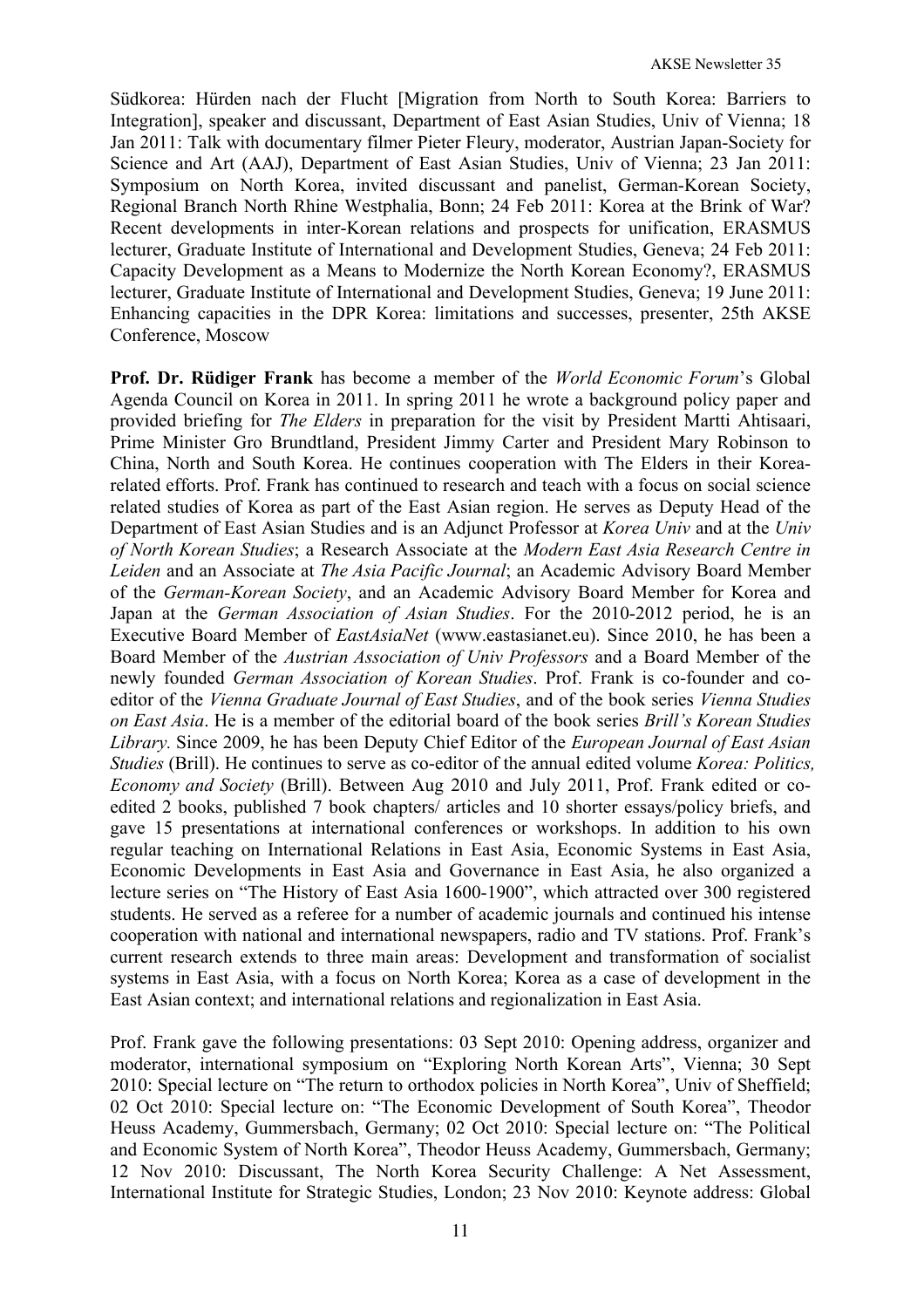Implications of North Korea's Fate, international symposium on "Over the Brink: East Asian Security Scenarios in a Post-North Korean Era", Finnish Institute of International Affairs (FIIA), Helsinki; 02 Dec 2010: Panelist at Roundtable on Current Situation in the DPRK, Workshop on "Towards a Human Security Framework for North Korea," Chatham House, London; 17 Dec 2010: Steps to be taken before Korean unification: The German experience with a focus on unification cost and financing, International Conference on "Dealing with North Korean Instabilities", Seoul; 27 Jan 2011: Pyongyang Politics: Quo vadis, North Korea? Stanley Foundation/NCNK DPRK Policy Salon, Washington, D.C.; 23 Feb 2011: North Korea and the German Experience, Koret Conference "DPRK 2012" at the Walter H. Shorenstein Asia-Pacific Research Center, Stanford Univ; 15 Apr 2011: Researching Regions? The Experience of the Program on East Asian Economy and Society in Vienna, EastAsiaNet Workshop, Duisburg; 29 Apr 2011: East Asia and North Korean Foreign Policy: A Quantitative Analysis (1997-2010); 3rd Conference on "Korea and East Asia:" Korea and East Asia in a Changing Regional and Global Environment, Vienna; 13 May 2011: Power Succession in the DPRK: Different Scenarios; Political Consultations of the Neutral Nations Supervisory Commission, Seminar on Security Issues on the Korean Peninsula, Warsaw; 25 May 2011: Teaching About Korea as Part of East Asia. The experience of the graduate program on "East Asian Economy and Society" at the Univ of Vienna, Yeongwol Yonsei Forum, Yŏngwŏl; 15 July 2010: Marketization and Monetization in North Korea, International Conference on "State of Market Economy in North Korea and Future Developments", KEXIM Bank and Korea Institute of National Unification, Seoul.

**Mr. Stephan Si-Hwan Park**, M.A., joined the team of East Asian Economy and Society at the Department of East Asian Studies as a full-time academic assistant in early 2011. Since the summer semester 2011 he has been teaching an interdisciplinary course on Creative Class and tolerance in East Asia with a focus on South Korea, Japan and China. Facing the demographic challenge of a shrinking population and thus shrinking human capital base the national innovation system can potentially draw on, this course deals with the East Asian governments' efforts in attracting the most qualified and capable people around the globe to maintain sustainable economic growth in the long run. Theories and concepts on innovation, education and immigration embedded in the East Asian context were taught in this course. In addition to his research on the efficiency and effectiveness of the various East Asian education systems he conducted a workshop on presentation performance and convincing strategies for students of the Masters program East Asian Economy and Society. In this practice-oriented workshop the students learnt how to apply speech communication methods. He gave the following talk–15 Apr 2011: 'Google Insights for Search: How to measure tolerance in East Asia', 7th Research workshop of EastAsiaNet in Duisburg, Germany.

**Dr. Lukas Pokorny** has pursued his research focusing on religious traditions in East Asia with an emphasis on new religious movements and Korean Neo-Confucianism. Furthermore, he held several courses on East Asian religions, and methodology in the study of religions for students of a dozen different study programs (including International Development Studies, Religious Studies, Japanese Studies, Chinese Studies, Korean Studies or East Asian Economy and Society) at the Univ of Aberdeen, at the Univ of Vienna, at Georg-August Univ Göttingen and at Babeş-Bolyai Univ Cluj-Napoca. Until Dec 2010 Dr. Pokorny has been research assistant at the Chair of East Asian Economy and Society at the Univ of Vienna where he has also acted as Vice Director of the Studies Program of the Department of East Asian Studies until 2010 Sept. Furthermore, until Dec 2010 he has been local coordinator of the CEEPUS II-network "The Study of Religions", elected spokesperson of the scientific faculty (up to Associate Professors) of the Department of East Asian Studies, and has organized the monthly series of lectures "Ostasienforum" at the Univ of Vienna. Until Nov 2010 he has served as trainer for Modern Korean at the "Language Center" of the Univ of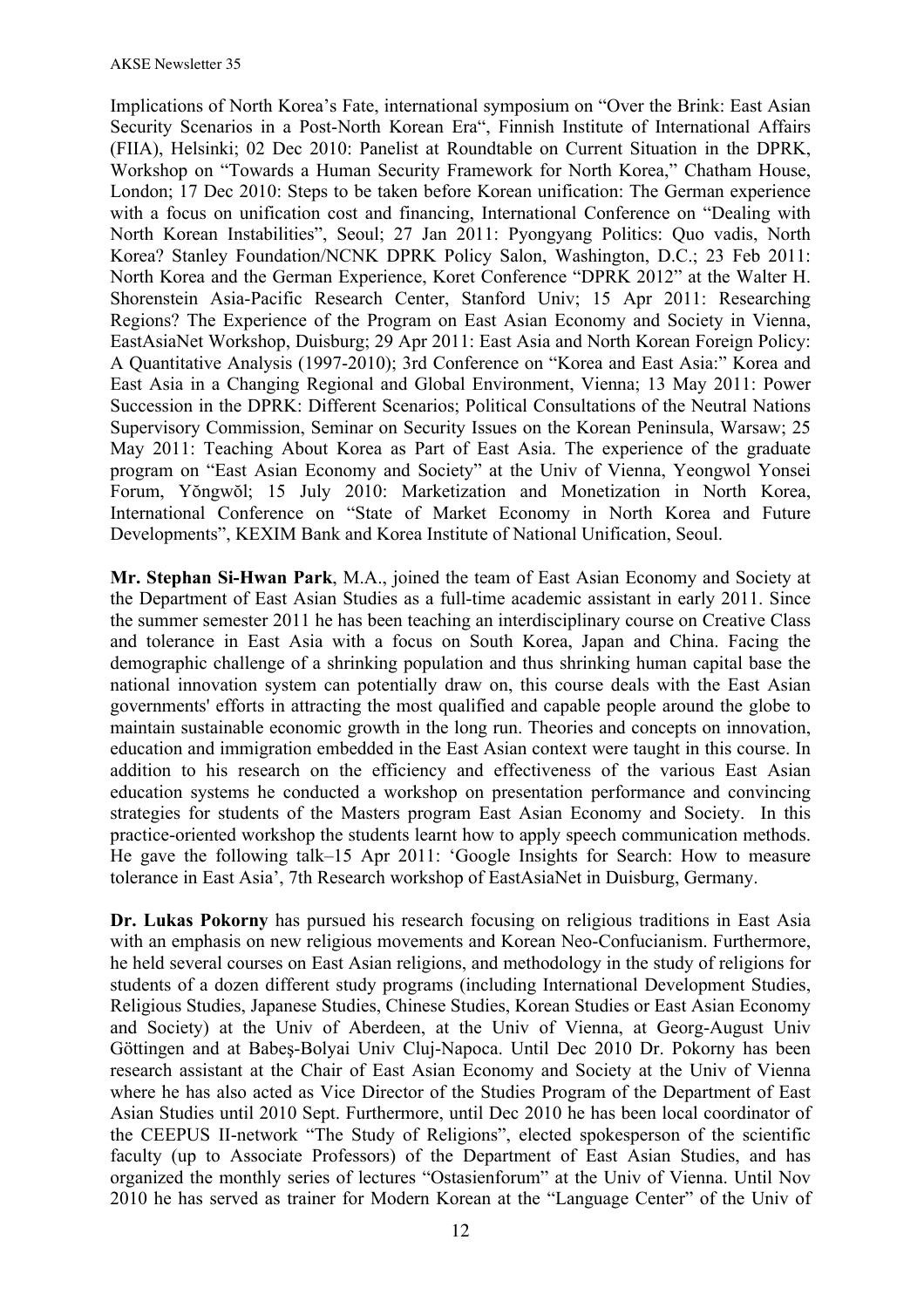Vienna as well as the Adult Education Center "Poly College." As of 04 Jan 2011 Dr. Pokorny was appointed as Bruce Fellowship Lecturer at the School of Divinity, History and Philosophy at the Univ of Aberdeen becoming a permanent staff member of the renowned section of Religious Studies. It is expected that as of fall 2012 he will be in charge of a new postgraduate Masters program in Religious Studies.

Dr. Pokorny gave the following presentations: 25 Aug 2010: A "Confucian Theodicy"? Reflections on Things Supernatural, Trial Lecture for Bruce Fellow Lectureship in East Asian Religions, Univ of Aberdeen; 08 Nov 2010: Der Markt der Neuen Religionen: zur religiösen Pluralität im heutigen Japan [The Market of New Religions: on Religious Plurality in Modern Japan], Invited Speaker, Adult Education Center Urania, Vienna, Austria; 12 Nov 2010: Millenarianism and New Religions: the Driving Force behind the Promotion of World Peace?, Invited Speaker, Eötvös Loránd Univ Budapest, Hungary; 09 Dec 2010: Religiöse Erneuerung? Die Revitalisierung des Konfuzianismus [Religious Renewal? The Revitalization of Confucianism], Invited Speaker, Adult Education Center Wien West, Vienna, Austria; 25 Feb 2011: Religion im heutigen Vietnam [Religion in Vietnam Today], Invited Speaker, Adult Education Center Urania, Vienna, Austria; 25 Feb 2011: Überlegungen zur Natur des Bösen im Konfuzianismus [Considerations on the Nature of Evil in Confucianism], Invited Speaker, Adult Education Center Urania, Vienna, Austria; 18 Mar 2011: Millenarianism and the Pursuit of World Peace, Invited Speaker, EPEL Lecture, Univ of London; 03 Apr 2011: Millenarianism and East Asian New Religious Movements: a Lowest Common Denominator?, Invited Speaker, Association for Asian Studies/International Convention of Asia Scholars Joint Conference 2011, Hawai'i Convention Center, Honolulu, United States; 11 Apr 2011: Missionare und Mission in Wien: Die Familienföderation für Weltfrieden und Vereinigung [Mission and Missionaries in Vienna: The Family Federation for World Peace and Unification], Invited Speaker, Special Erasmus Lecture, Univ of Vienna; 14 Apr 2011: Ostasien im Blickpunkt: Religiöse Pluralität in China, Japan, Korea und Vietnam [Focal Point East Asia: Religious Plurality in China, Japan, Korea and Vietnam], Invited Speaker, Special Erasmus Lecture, Univ of Vienna; 16 June 2011: " Geister, Dämonen und Unsterbliche: " eine neokonfuzianische Stellungnahme ["Spirits, Demons and Immortals": a Neo-Confucian Response], Invited Speaker, Lecture Series "Göttinger Vorträge zum modernen China, " Univ of Göttingen.

**Ms. Alena Schmuck**, M.A., a Korean Studies and Journalism and Communication Studies graduate as well as a graduate student of East Asian Economy and Society, has been working as a Student Assistant from Oct 2010 through June 2011. She has conducted research for her Master's thesis on Nation Branding in East Asia in the context of the developmental state theory, for which she received a research grant from the Univ of Vienna. In her research, she focuses on the case of the South Korean Presidential Council on Nation Branding, at which she interned in spring and summer 2010. She gave the following talks: 29 July 2010, 'Nation Branding in South Korea', 7th Korean Studies Graduate Students Convention in Europe, Babes-Bolyai Univ, Romania; 06 Nov 2010, 'Schönes, neues Korea – Der Aufbau eines koreanischen Nation Brands durch das Presidential Council on Nation Branding' (Brave, new Korea – Creating a Korean Nation Brand through the Presidential Council on Nation Branding), 3rd Korea Foundation Workshop in Germany, Free Univ Berlin, Germany; 18 June 2011: 'Nation Branding in South Korea: A Modern Continuation of the Developmental State?', 25th AKSE Conference, Moscow State Univ, Russia

**Dr. Sang-Yeon Sung** is currently doing research and teaches focusing on social-sciencerelated studies of Korea as part of the East Asian region. Since her academic training was both on ethnomusicology and cultural studies, her teaching varies from Korean popular music to East Asian culture in general. She has been teaching at the program of East Asian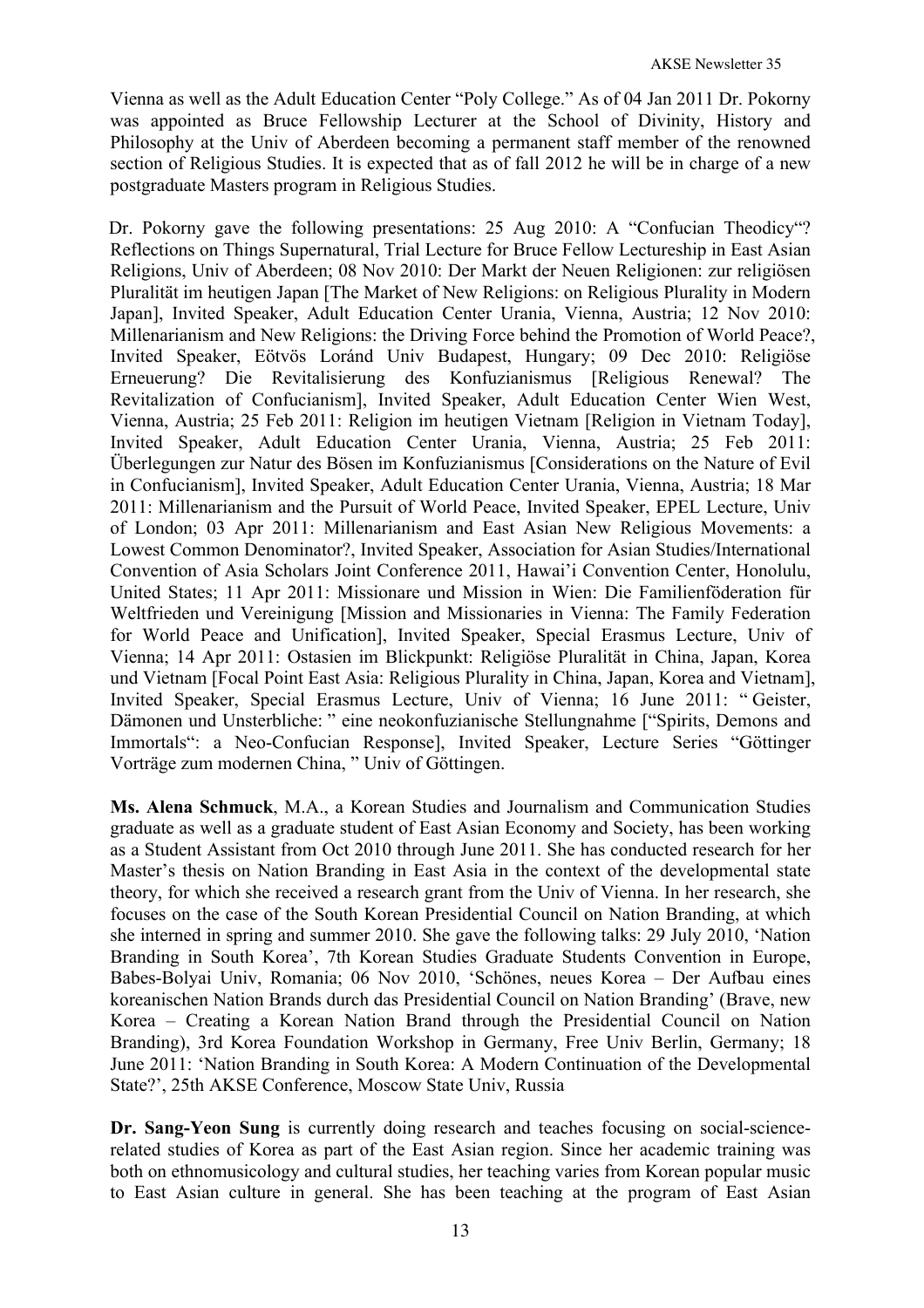Economy and Society since Spring 2009, with the support of a teaching grant from the Korea Foundation. Since then, she has been teaching various courses related to Korean pop culture as well as East Asian pop culture. In the Winter semester of 2010, she taught two courses titled "East Asian contemporary film" and "East Asian pop music." Although these two courses deals with the general issues on East Asian films and music, the courses focuses on the importance of Korea in the East Asian pop circle. During year of 2010-2011, her research focused on the role of popular culture on the visual image/identity construction of South Korea and Taiwan. By analysing the national promotional videos and conducting interviews with the staff members at national tourism organizations, she presented this topic in two conferences and is preparing to publish an article based on this research. She gave the following talks: 01 Apr 2011: Presentation at AAS -ICAS Conference: 70 Years of Asian Studies Conference, "Visual Identity: The Role of Popular Culture in Marketing Tourism" in Honolulu, Hawaii; 19 June 2011: Presentation at 25th Biennial AKSE Conference, "Visual Identity: Popular Music and South Korea" in Moscow, Russia.

## Publications:

The Chair is involved in two regular publications in close cooperation with other colleagues from Vienna's Department of East Asian Studies. These include: (1.) *Vienna Graduate Journal of East Studies*, Vol. 1/2011, edited by Rudiger Frank, Ingrid Getreuer-Kargl, Lukas Pokorny and Agnes Schick-Chen, Vienna: Praesens Verlag, 171 pp. and (2.) Claudia Schmidhofer (2010): Fakt und Fantasie: Das Japanbild in deutschsprachigen Reiseberichten, *Vienna Studies on East Asia* Vol. 1, edited by Rudiger Frank and Lukas Pokorny, Vienna: Praesens Verlag, xx+624 pp.

**Burghart, Sabine** (2011) "The Relations Between the Two Koreas in 2010," Rudiger Frank, James E. Hoare, Patrick Köllner, Susan Pares (ed.): *Korea 2011: Politics, Economy, and Society*, Leiden: Brill (in print).

-----, (2011): /Review/ Park Myungkyu, Bernhard Seliger, Sung-Jo Park [eds., 2010]: Europe-North Korea. Between Humanitarism and Business?, Berlin: LIT Verlag, *ASIEN*, no.118, Jan 2011, pp. 123-14.

-----, (2011): Enhancing capacities in the DPR Korea: limitations and successes, 25th Biennial AKSE Conference, *Conference Proceedings*, Moscow State Univ, Vol. 2, pp. 577- 582.

-----, (with James E. Hoare) (2010): The Relations Between the Two Koreas in 2009, in: Rudiger Frank, James E. Hoare, Patrick Köllner, Susan Pares (ed.): *Korea 2010: Politics, Economy, and Society*, Leiden: Brill, pp. 55-65.

**Frank, Rudiger**, editor, with James E. Hoare, Patrick Köllner and Susan Pares): *Korea 2010: Politics, Economy, and Society,* Leiden and Boston: Brill 2010, 311 pp.

-----, (editor): *Exploring North Korean Arts*. Nuremberg: Verlag fuer Moderne Kunst 2011, 304 pp.

-----, North Korea: Domestic Politics and Economy, in: Rudiger Frank, James E. Hoare, Patrick Köllner and Susan Pares (eds., 2010): *Korea 2010: Politics, Economy, and Society,*  Leiden and Boston: Brill 2010, pp. 29-53.

-----, Socialist Neoconservatism and North Korean Foreign Policy in the Nuclear Era, in: Park, Kyung-ae (ed., 2010): *New Challenges to North Korean Foreign Policy*, New York: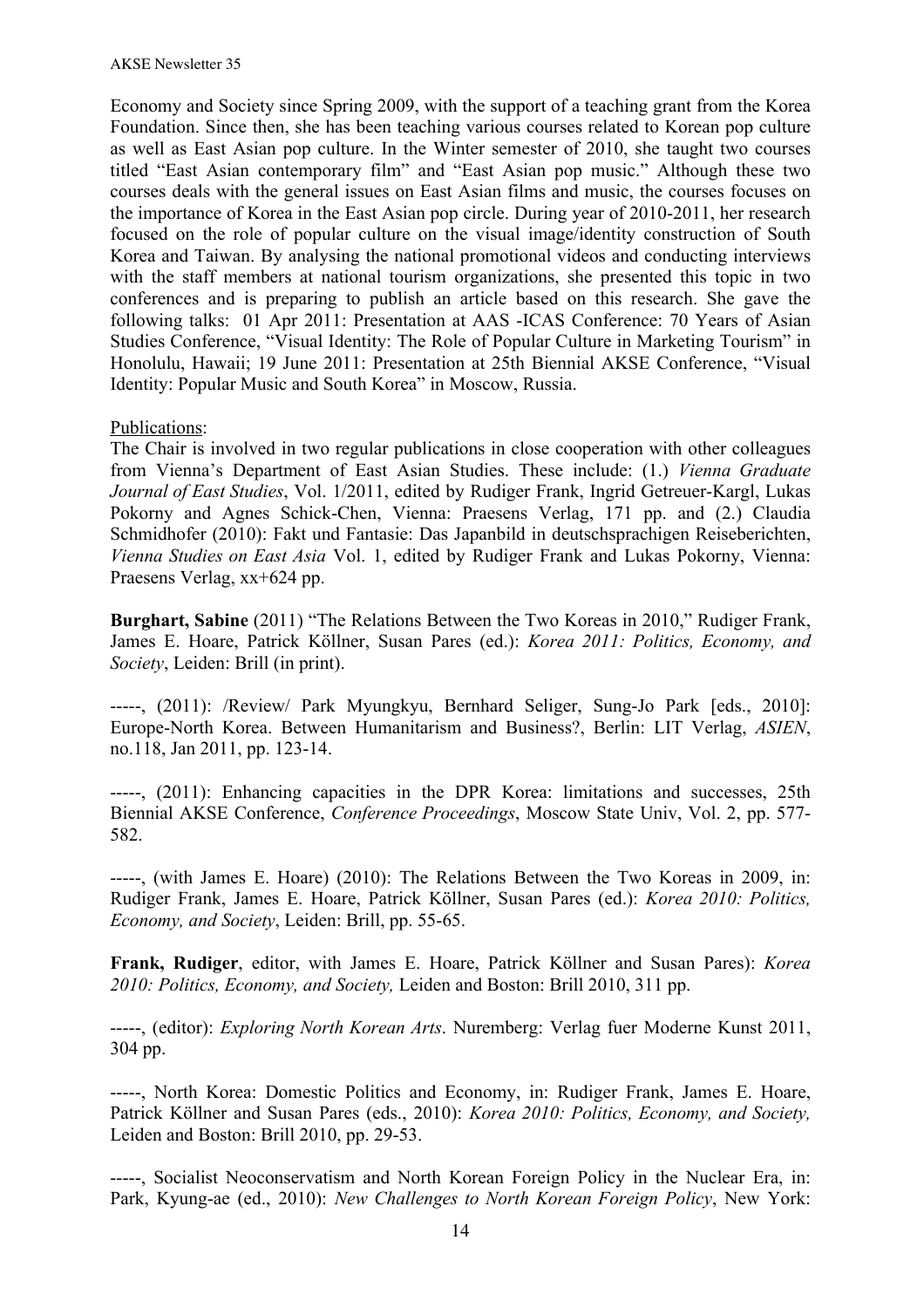Palgrave Macmillan, pp. 3-42.

-----, Von der Asymmetrie zur Konvergenz (From Asymmetry to Convergence?), in: Konrad, Helmut and Monika Stromberger (eds., 2010): *Globalgeschichte: Die Welt im 20. Jahrhundert* (Global History: The World in the 20th Century), pp. 29-62.

-----, (with Lukas Pokorny, 2010): Korean Studies in the German Speaking Area: Present Realities and a Realistic Future, in: Lee, Sang-Hoon (ed., 2010): *Korean Studies Abroad. Profiles of Countries and Regions*, Seongnam: Academy for Korean Studies, pp. 294-315.

-----, Steps to be taken before Korean unification: The German experience with a focus on unification costs and financing, in: Yoon, Young-kwan (ed., 2010): 북한 불안정 상황에의 대비와 한반도의 미래 (*Dealing with North Korean Instabilities. The Future of the Korean Peninsula*), Seoul: Seoul National Univ, pp. 23-49.

-----, The Political Economy of Monetization and Marketization in North Korea. Kim Jin-Kyung (ed., 2011): *The State of North Korea's Market Economy and Future Developments*. Seoul: Korea EXIM Bank, pp. 28-49.

-----, The Political Economy of North Korean Arts. Rudiger Frank (ed., 2011): *Exploring North Korean Arts*. Nuremberg: Verlag fuer Moderne Kunst, pp. 9-30.

-----, Collapse or reform? North Korean approaches to the economy and leadership succession, *East Asia Forum* No. 08-07-2010, East Asian Bureau of Economic Research, Australian National Univ, http://www.eastasiaforum.org/2010/07/08/collapse-or-reformnorth-korean-approaches-to-the-economy-and-leadership-succession/

-----, "The North Korean Worker's Party Meeting of Sept 2010: Perpetuation of the Living Leader System or Transformation to the Enshrined Leader System?," NAPSNET *Policy Forum Online* 10-037 (08.07.2010), http://www.nautilus.org/publications/essays/napsnet /policy-forums-online/security2009-2010/the-north-korean-worker2019s-party-meeting-of-Sept-2010-perpetuation-of-the-living-leader-system-or-transformation-to-the-enshrinedleader-system.

-----, "Hu Jintao, Deng Xiaoping or Another Mao Zedong? Power Restructuring in North Korea," *38 North*, 10/2010, U.S.-Korea Institute at the School of Advanced International Studies, Johns Hopkins Univ, online at http://38north.org/2010/10/1451.

-----, "A Puzzle in Pyongyang," *Foreign Policy*, 08.10.2010, http://www.foreignpolicy.com  $/$ articles $/2010/10/08/a$  puzzle in pyongyang.

-----, "Power Restructuring in North Korea: Annointing Kim Jong Il's Successor," *The Asia-Pacific Journal*, 42-2-10, Oct 18, 2010, http://japanfocus.org/-Ruediger-Frank/3429.

-----, "Suicidal, Calculating, or Constrained? Yeonpyeong Island and North Korea's Motives," in *38 North*, 10/2010, U.S.-Korea Institute at the School of Advanced International Studies, Johns Hopkins Univ, online at http://38north.org/2010/11/yeonpyeong\_motives/.

-----, "Harbinger or Hoax: A New Painting of Kim Jong Un?," *38 North*, 12/2010, U.S.- Korea Institute at the School of Advanced International Studies, Johns Hopkins Univ, online at http://38north.org/2010/12/kim\_jong\_un\_painting\_hoax/; reprinted in: *Foreign Policy*, http://www.foreignpolicy.com/articles/2010/12/09/harbinger\_or\_hoax\_the\_first\_painting\_of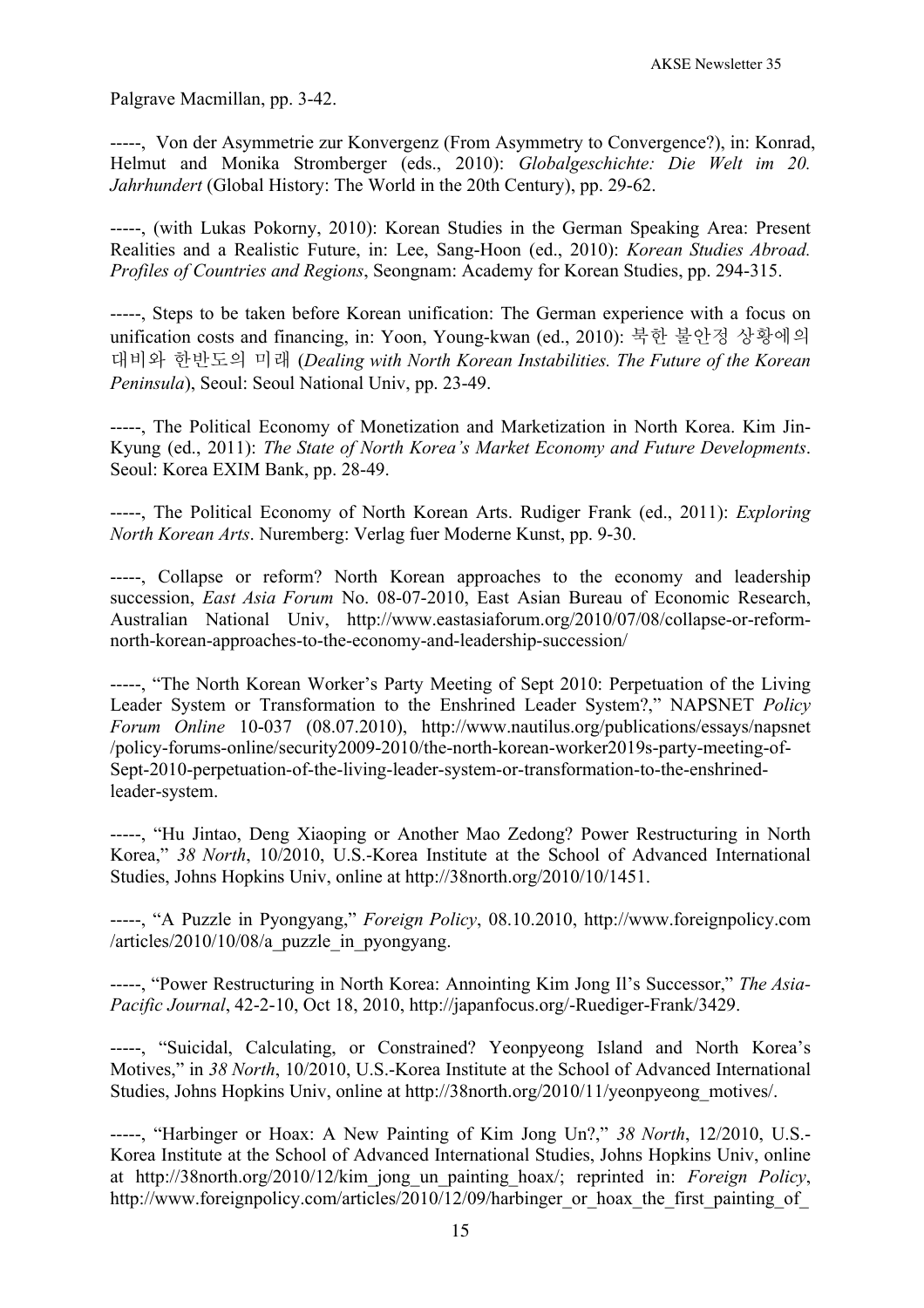kim jung un.

-----, "Libyan Lessons for North Korea: A Case of Déjà Vu," *38 North*, 03/2011, U.S.-Korea Institute at the School of Advanced International Studies, Johns Hopkins Univ, online at http://38north.org/2011/03/libyan-lessons-for-north-korea/.

-----, "Food aid diversion: Why it does NOT matter," *CanKor* (22 June 2011), online at http://vtncankor.wordpress.com/2011/06/22/food-aid-diversion-why-it-does-not-matter-byrudiger-frank/#more-2504.

-----, "Should Food Aid to North Korea be resumed?" *The Korea Herald*, 07.07.2011, p. 4; online at http://www.koreaherald.com/national/Detail.jsp?newsMLId=20110706000882.

-----, (book review) *The North Korean Economy: Between Crisis and Catastrophe*. By Nicholas Eberstadt. New Brunswick and London: Transaction Publishers, 2009, *The Journal of Asian Studies* (JAS), volume 70, issue 02, pp. 593-594.

**Pokorny, Lukas** (2011), "Das Schreiben von Geschichte: Epistemologische Reflexionen" [The Writing of History: Epistemological Reflections]. Münster et al.: LIT Verlag (in print).

-----, (2011), "Das Streben nach Unsterblichkeit: Neokonfuzianische Betrachtungen" [The Pursuit of Immortality: Neo-Confucian Considerations]. In: Baier, Karl und Franz Winter, ed. *Altern in den Religionen*, Münster et al.: LIT Verlag (in print).

-----, and Wonsuk Chang (2011), "The Chagyŏngmun: Resolutions towards Sagehood." *Studia Orientalia Slovaca* 10 (in print).

-----, (2011), "Neue religiöse Bewegungen in Japan heute: ein Überblick" [New Religious Movements in Japan Today: a Survey]. In: Hödl, Hans Gerald und Veronika Futterknecht, ed. *Religionen nach der Säkularisierung. Festschrift für Johann Figl zum 65. Geburtstag*, Wien et al.: LIT Verlag: pp.177-199.

-----, et al., ed. (2011), "Vienna Graduate Journal of East Asian Studies 1", Vienna: Praesens Verlag.

-----, (2010), "Anti-Buddhist Polemics in the Yongbiŏch'ŏn'ga". In: *Studia Orientalia Slovaca 9:1/2010*: pp.59-69.

-----, (2010), "Das sasaeng kwisin ch'aek: Neokonfuzianische Selbstkultivierung als Apotropäum" [The sasaeng kwisin ch'aek: Neo-Confucian Self-Cultivation as an Apotropaism]. In: Prost, Martine, ed. *Mélanges offerts à Marc Orange et Alexandre Guillemoz*. *Cahiers d'Ètudes Coréennes 8*, Paris: Collège de France: pp.375-386.

-----, (2010), "Glückselig ist der Weise, weise ist der Glückselige": zu einer vergleichenden Soteriologie von Neokonfuzianismus und Neuplatonismus ["Blissful is the Wise, Wise is the Blissful": on a Comparative Soteriology of Neo-Confucianism and Neo- Platonism]. In: *Studia Universitatis Babeş-Bolyai Philologia LV 3/2010:* pp.139-150.

-----, and Rudiger Frank (2010), "Korean Studies in the German-Speaking Area: Present Realities and a Realistic Future". In: The Academy of Korean Studies, ed. *Korean Studies Abroad: Profiles of Countries and Regions*, Seongnam: The Academy of Korean Studies: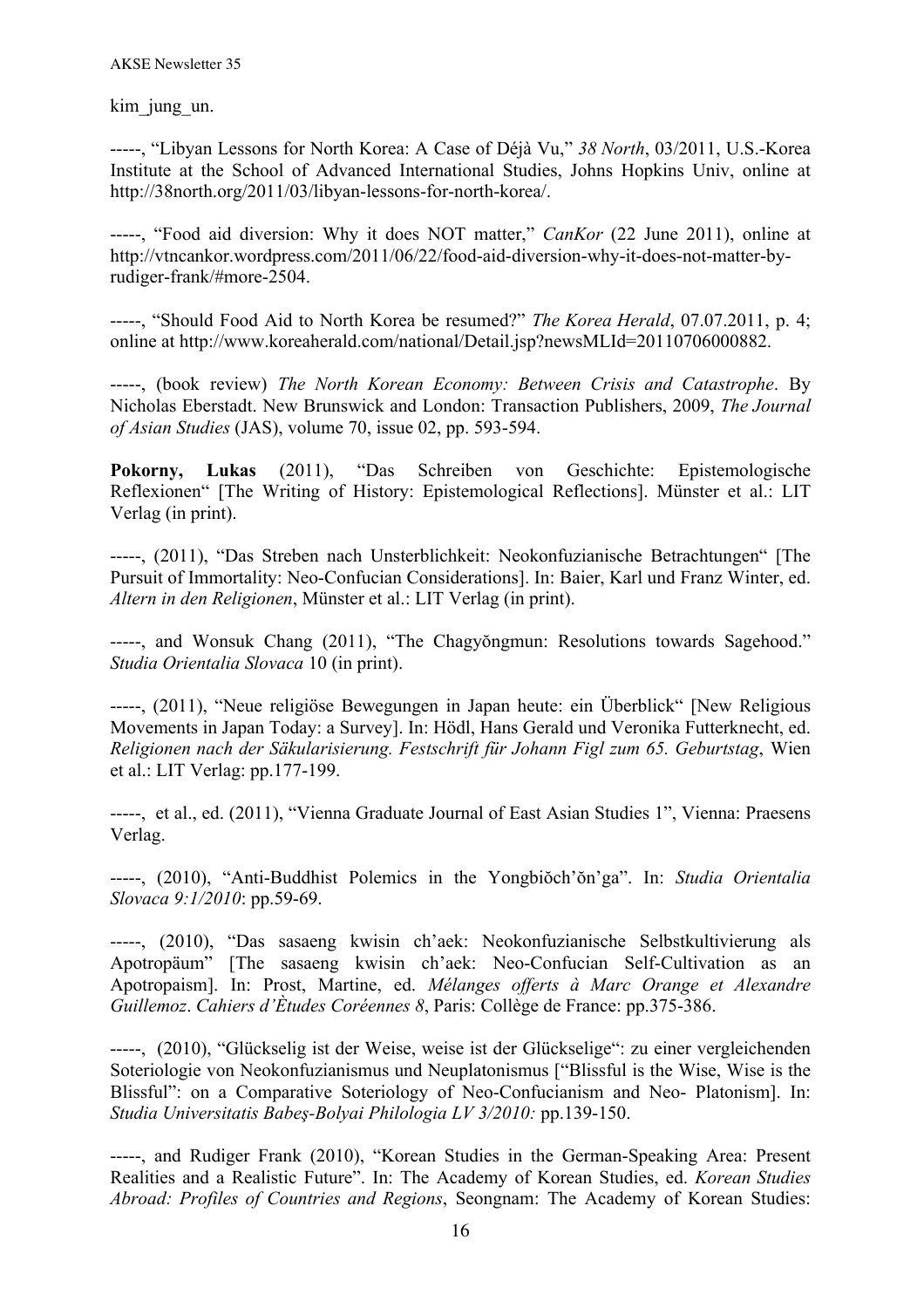pp.294-315.

-----, and Rudiger Frank (2010), ed. "Vienna Studies on East Asia Volume 1: Schmidhofer, Claudia, Fakt und Fantasie: Das Japanbild in deutschsprachigen Reiseberichten1854-1900 [Fact and Fantasy: The Image of Japan in German Travel Accounts 1854-1900]", Vienna: Praesens Verlag.

-----, Review of Franke Edith and Michael Pye, ed. (2006) *Religionen Nebeneinander: Modelle religiöser Vielfalt in Ost- und Südostasien* (Berlin et al.: LIT Verlag). *In: Studia Orientalia Slovaca 10* (in print)

-----, Review of Beirne Paul (2009) *Su-un and His World of Symbols: the Founder of Korea's First Indigenous Religion* (Farnham/Burlington: Ashgate). In: *ASIEN. The German Journal on Contemporary Asia 2011/119*: pp.112-114.

-----, Review of Rhee Hong Beom (2007) Asian Millenarianism: An Interdisciplinary Study of the Taiping and Tonghak Rebellions in a Global Context (Youngstown: Cambria Press). In: *Religio: Revue pro religionistiku 1/2011*: pp.138-140.

-----, Review of Chung Kiyul (2007), *The Donghak Concept of God/Heaven* (Frankfurt am Main et al.: Peter Lang), in *Wiener Beiträge zur Koreaforschung II/2010*, Wien: Praesens Verlag: pp.213-215.

-----, Review of Kim Hae-Soon (2006) *Gleichheit, Macht und Gender im Spannungsfeld zwischen schamanischer Kultur und konfuzianischer Gesellschaftslehre in der traditionellen Gesellschaft Koreas* (Frankfurt am Main et al.: Peter Lang). In *Wiener Beiträge zur Koreaforschung II/2010*, Wien: Praesens Verlag: pp.216-219.

-----, Review of Schulze Christiane (2008), "Frieden durch Religion" – ein japanisches Modell. Das interreligiöse Friedensprogramm der Risshō Kōsei-kai (1957-1991). Studien zur Entwicklungsgeschichte, Zielsetzung und Funktion: Weichenstellungen in drei Jahrzehnten (1949-1979) (Frankfurt am Main et al.: Peter Lang). In: *Studia Orientalia Slovaca 9:2/2010*: pp.197-199.

-----, Review of Seager Richard Hughes (2006), Encountering the Dharma: Daisaku Ikeda, Soka Gakkai, and the Globalization of Buddhist Humanism (Berkeley et al.: Univ of California Press). In: *Religio: Revue pro religionistiku 1/2010*: pp.117-119.

-----, Review of Zinser Hartmut (2010), Grundfragen der Religionswissenschaft (Paderborn et al.: Ferdinand Schöningh). In: *Religio: Revue pro religionistiku 2/2010*: pp.243-244.

**Sung, Sang-Yeon** (2011): "Connecting East Asians in Europe: The Power of Korean Popular Culture" In Korea: Politics, Economy and Society 2011 (in print).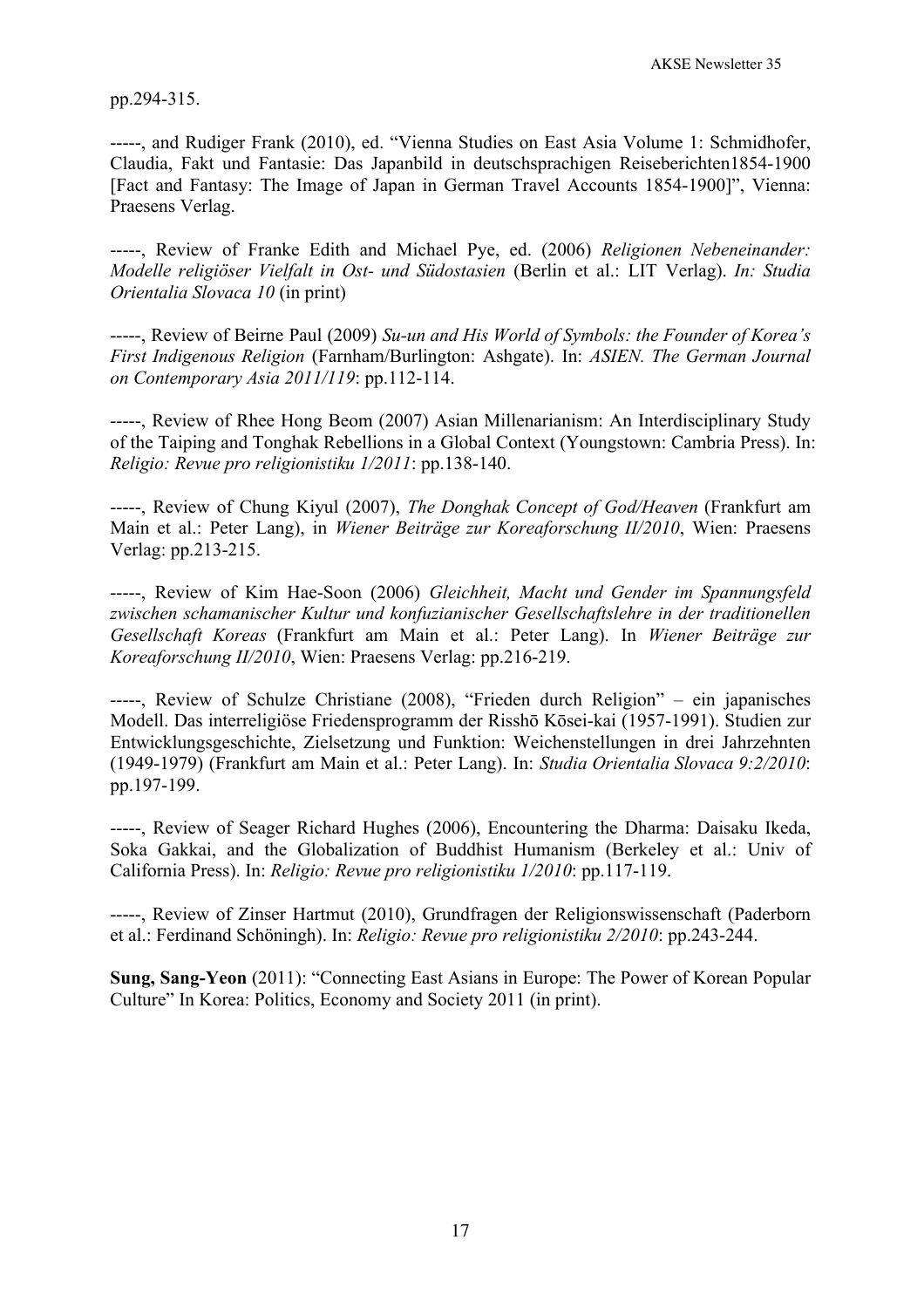# **CZECH REPUBLIC**

### **Praha**

# **Univerzita Karlova v Praze (Charles University) Institute of East Asian Studies, Seminar of Korean Studies**

#### General Information:

The team of department still consists of two full-time (Tomáš Horák, Vladimír Glomb) and two part-time (Blanka Ferklová and Park Mi-Young) assistants and one exchange lecturer (O Mungyŏng) headed by prof. Miriam Löwensteinová who acts also as a vice director of the Institute of East Asian Studies. The number of students is steadily growing, this academic year we have 37 students in the BA, 10 in the MA and 2 in the Ph.D. courses. Since 2005 students have been enrolled every academic year  $(15 - 20$  new students per year). Relative small numbers of students are result of our decision to keep size of classes at rather modest level and select via entrance exams the best students. Ratio between students who apply for Korean studies BA program and who are actually admitted is 50-60 to 15-20. AKS Overseas Leading University Grant allowed us to expand our teaching curriculum offering more optional courses and intensify cooperation with other Czech and Slovak universities. Lectures were offered to several Czech and Slovak leading universities. Four of our project participants – Miriam Löwensteinová, Tomáš Horák, Vladimír Glomb and Blanka Ferklová – took part in this teaching.

**Metropolitan Univ in Prague, Asian Studies –** (2010/2012, two one-semester courses *Modern Korean History, Korean Society;* these lectures are incorporated into the curriculum of the students of Asian Studies). Miriam Löwensteinová is responsible.

**Charles Univ in Prague –** special courses, offered to broader public, i.e. to students who are not majoring Korean studies esp. to the students of East Asian Institute: Miriam Löwensteinová teaches *Contemporary Problems of East Asia* (2010/2011, 4 special lectures on actual problems of ROK and DPRK). *Contemporary History of East Asia* (2010/2011, 4 special lectures on problems in history of Korea, which are related to Japan, Russia and China, respectively). Blanka Ferklová teaches *Korea at Glance* (2010/2011, one semester course offered to the students of Faculty of Social Sciences, Charles Univ in Prague). Two etexts were produced for supporting these lectures: *Problems of Contemporary Korea* by Miriam Löwensteinová, 50 p. (available on the web site of the EA Institute since Sept 2010) and *Historical, social and cultural Facts about Korea* by Banka Ferklová, 70 p. (will be available on the web for the students of FSS during this summer). The e-dictionary of EA history will follow the next year.

**Palacky Univ, Olomouc, Institute of Asian Studies**: *Korean Anthropology* (2010/2011, one semester course on selected Korea-related topics). Tomáš Horák and Miriam Löwensteinová are responsible for this course.

**Masaryk Univ, Brno –** special lectures for the students of Seminar of Anthropology were given in Apr 2011 taught by Vladimír Glomb and Miriam Löwensteinová.

**Comenius Univ Bratislava** (2010/2011, one semester course *Traditional Korea* for the students of EA Studies taught by Vladimír Glomb and Miriam Löwensteinová.

Further cooperation with universities within Central and East Europe is provided by joining CEEPUS program network of Korean studies, which will bring first results this year.

AKS Overseas Leading University Grant:

In the research part of the project, we have focused on three crucial areas in Korean Studies – (i) language, (ii) spirituality and philosophy, (iii) and Korean studies in the local context. At first, being a teaching institution, our research is a background for developing teaching tools such as textbooks and dictionaries. However, our efforts stretch beyond this border. For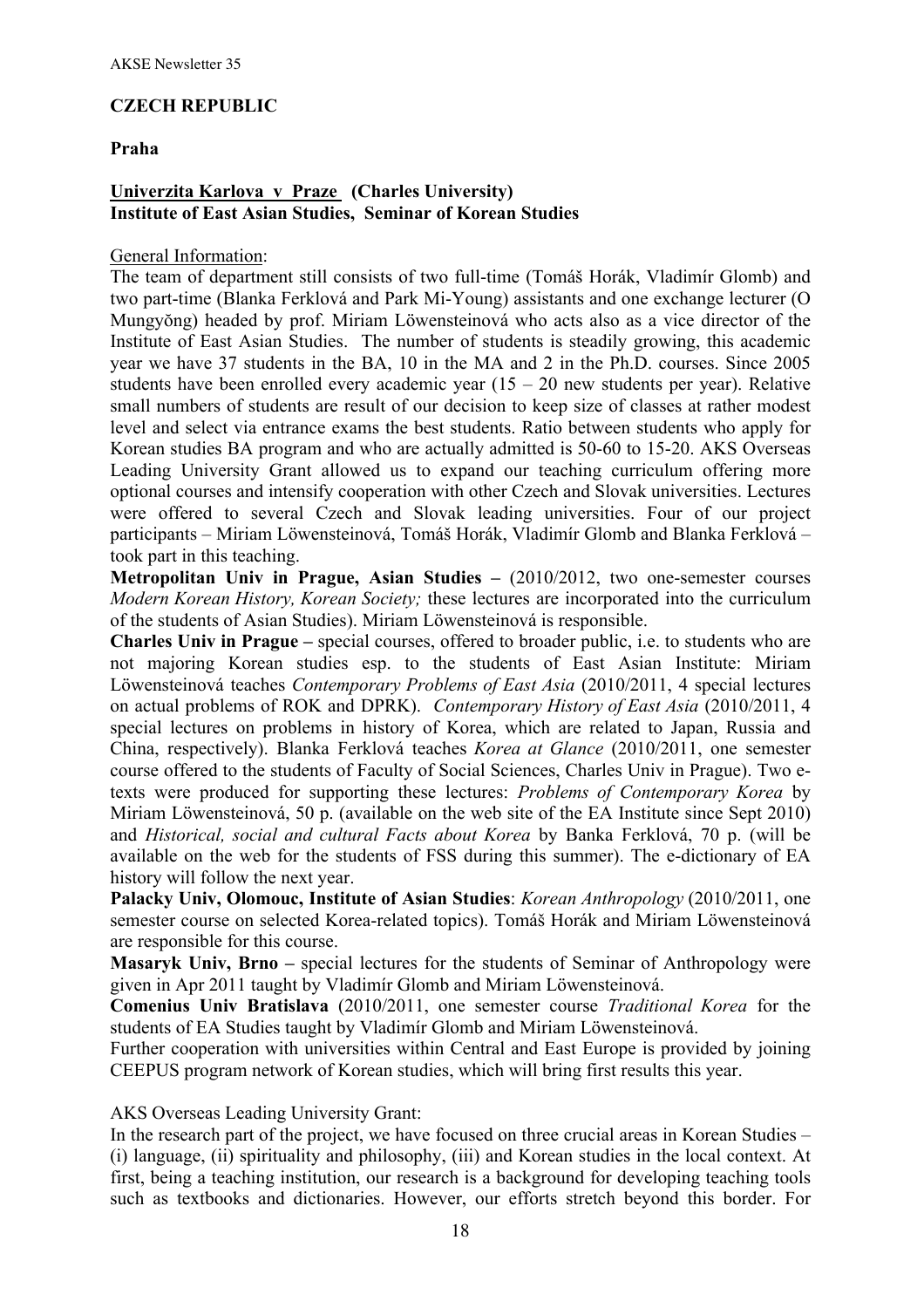instance the *Korean-Czech Dictionary of Onomatopoiea* will not only be a useful tool for Czech learners of Korean language but also a window to Korean language for any Czech, Slovak or even a Polish linguist interested in either Korean language or onomatopoeia. Hence, the results of our research are not limited only on Czech Republic. The *Reader of Classical Korean Texts* will be a textbook suitable for any learner, also the research on these topics of course results in various papers published in English and thus available for the international community. Therefore, the research results in the better understanding of Korean language and its developments by both specialists and public in the Czech Republic and abroad. The translations, annotated translations or translations with commentaries of Korean Buddhist texts of all kinds published along with the Chinese and Japanese texts have a priceless value as they introduce the often neglected Korean Buddhism and its historical role in the East Asia to the Czech readers. Korean Buddhism is a hidden treasury of East Asia and our research will attract more people who would like to search for it. The translation of *Samguk yusa* with commentaries will deepen the interest in the early Korean history as well as myths and religions, many topics and themes on the literary, anthropologic and other subject should follow, based on the original text. The vast research preceding publication of these volumes will again be published in research papers both in the Czech Republic and abroad as well as shared with the students and academic community through series of lectures and at international conferences. The third part of our research activities focused on systematization of Korea-related research in the Czech Republic. As all research begins with bibliographical research, having an online database of former research is crucial for further development of the field. Therefore our database that will be updated regularly shall be a starting point for any scholar planning to do a research in Korean studies. We hope that this effort of ours will encourage other research centers to develop similar databases that would be in the future joined or made searchable by one engine.

In addition to the main outcomes of the project mentioned above, we have published several papers and many of them as a part of thematic volumes (Law in Ancient Cultures, Order and Chaos in Archaic Cultures, Korean Language Education, Death and Palliative Care) that are read by specialists and broader public interested in the respective topics. These contributions of our researchers will again increase the general notion of Korea-related issues.

#### Scholars' Reports:

**Prof. Miriam Löwensteinová** is the coordinator of the AKS project, working mainly on the project "Perception of Korean Spirituality in the Age of Globalization"; translated samples for the book *Chinese, Japanese and Korean Buddhism* (texts of the legends from *Samguk yusa*, *Kyunyŏjŏn* and Kim Man-jung´s *Kuunmong)*; now she works on the translation of *Samguk yusa* (with M. Zemánek). She taught plus lectures at different universities as Metropolitan Univ in Prague, Palacky Univ, Olomouc, Masaryk Univ, Brno, Komensky Univ, Bratislava. She attended two conferences, 30 Apr 2011: Interpreting and Translation Research Institue (ITRI) Conference, HUFS, paper title: *Translation as a Creative Process* and 17-20 June 2011 25<sup>th</sup> Biennial AKSE Conference, Moscow State Univ, paper title: *Reading Kim Sakkat Poetry***.**

**Prof. Vladimir Pucek** (retired) continues teaching as an external professor (lexicology, inter pretation of texts of classical Korean literature, Korean culture, DPRK problematic). He devo ted this year to work on his (hopefully not the last) masterpiece *Reader of Classical Korean T exts* which will summarize his explorations on the field of Classical Korean literature and lan guage.

**Dr. Tomáš Horák** majored in Korean grammar, gives lectures at Kwŏnsujŏnghyegyŏlsamun and made glossary for the whole book; he prepared e-glossary of Buddhist terms. Actually,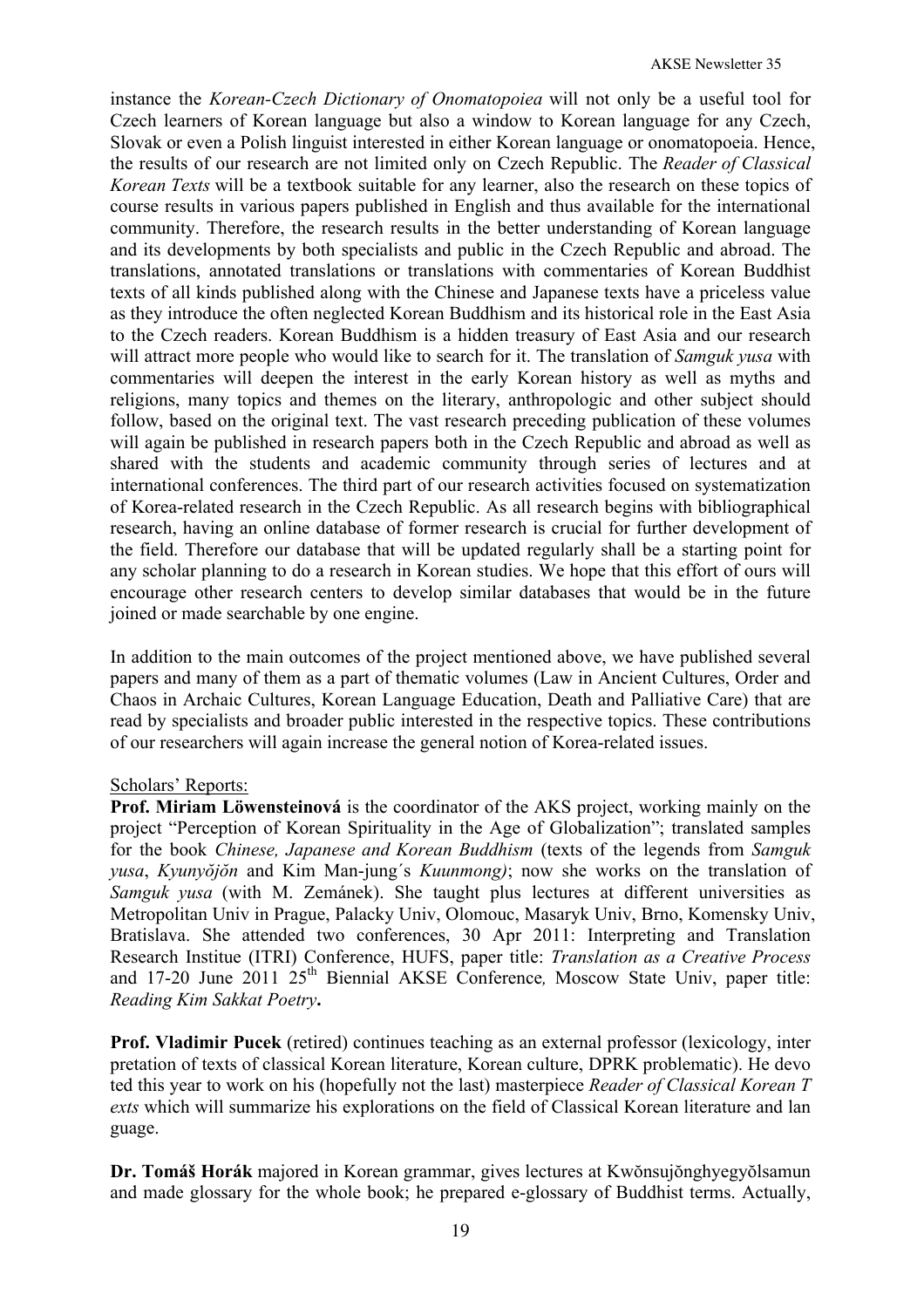he is in the process of translation of the other Jinul´s work. As the teaching activities are concerned, he prepared new lectures on Korean Buddhism, gave his lectures at Palacky Univ in Olomouc etc. mainly concern Korean language. However, his basic and deep interest concerns the medieval Korean Buddhism. This year he has been working on the project "Perception of Korean Spirituality in the Age of Globalization"; he translated samples for the book Chinese, Japanese and Korean Buddhism (Wonhyo´s Palsim suhaeng jang and Jinul´s Kwŏnsujŏnghyegyŏlsamun) and he made glossary for the whole book.

Dr. Vladimir Glomb spent most of the year working on his self-cultivation and amused himself with various pre-modern topics mostly related to Korean Confucianism. He is collaborating with prof. Pucek on Reader of Classical Korean Texts. He gave the following talks: The Man Behind: Luo Qinshun and the Four-Seven Debate, the Fifth World Congress of Korean Studies, 25-28 Nov 2010; "Abolitionism of Eastern Country: Arguments against Slavery in Korea," Orientalia Antiqua Nova, Univ of West Bohemia, 11 Mar 2011; "Who is an Orthodox Confucian? Discussion on the Early Orthodox Confucian Lineage in Chosǒn Period," Between dialogue, polemic and apologetic: modes of interreligious contact in pre modern Korea seen in the regional context of Far East Asia, Ruhr-Univ Bochum, 15 Apr 2011; "Reading Classics till Death: The curriculum of Chosŏn literati," 25th AKSE Conference, Moscow State Univ, 17-20 June 2011.

**Dr. Park Miyoung** gave several lectures related to the Korean language and worked on her 20-year-long project of the Czech-Korean and Korean-Czech dictionary. This year she spent in correcting and enlarging her Czech-Korean Dictionary and prepared her Czech-Korean **Conversation** 

**Dr. Blanka Ferklová** finished her Ph.D. thesis on Korean linguistics last year. Her main interests are Korean onomatopoeia and she is preparing the Onomatopoeia dictionary. She participated on the teaching activities as well, teaching at the Faculty of Social Sciences and preparing the e-material for them.

**Marek Zemánek**, Mgr., M.A., doctoral candidate, graduated in both the Czech Republic and ROK. His main interest of study and research is Korean Buddhism, especially in the modern era. This year he has been working mainly on the project "Perception of Korean Spirituality in the Age of Globalization;" he translated samples for the publication Chinese, Japanese, and Korean Buddhism, samples from *Samguk yusa* and Kihwa´s Hyeonjeongnon. He is translating one part of the *Samguk yusa* with M. Löwensteinová.

**Zdenka Klöslová**, M.A., former member of the Oriental Institute, Czech Academy of Sciences, who concentrated herself for many years on the Czech-Korean relations. This project year her research has been completely devoted to the Bibliography of Czech sources on Korea.

#### Reports of Independent Scholars:

Ambassador of the Czech Republic to the Republic of Korea **Jaroslav Olša, jr.** continued his work in publishing on Czech-Korean relations preparing a.o. the exhibition of early photographs of Korea by Czech traveller Enrique Stanko Vráz from the photographic collection of Náprstek Museum of Asian, African and American Cultures, Prague, in Seoul Museum of History (see below). He also lectured on the Czech-Korean relations on universities as well as for Royal Asiatic Society Korea Branch.

Former Czech Ambassador to Seoul **Tomáš Smetánka** examined a history of Czechoslovak presence in Neutral Nations Supervisory Commission in Czech article in *Mezinárodní*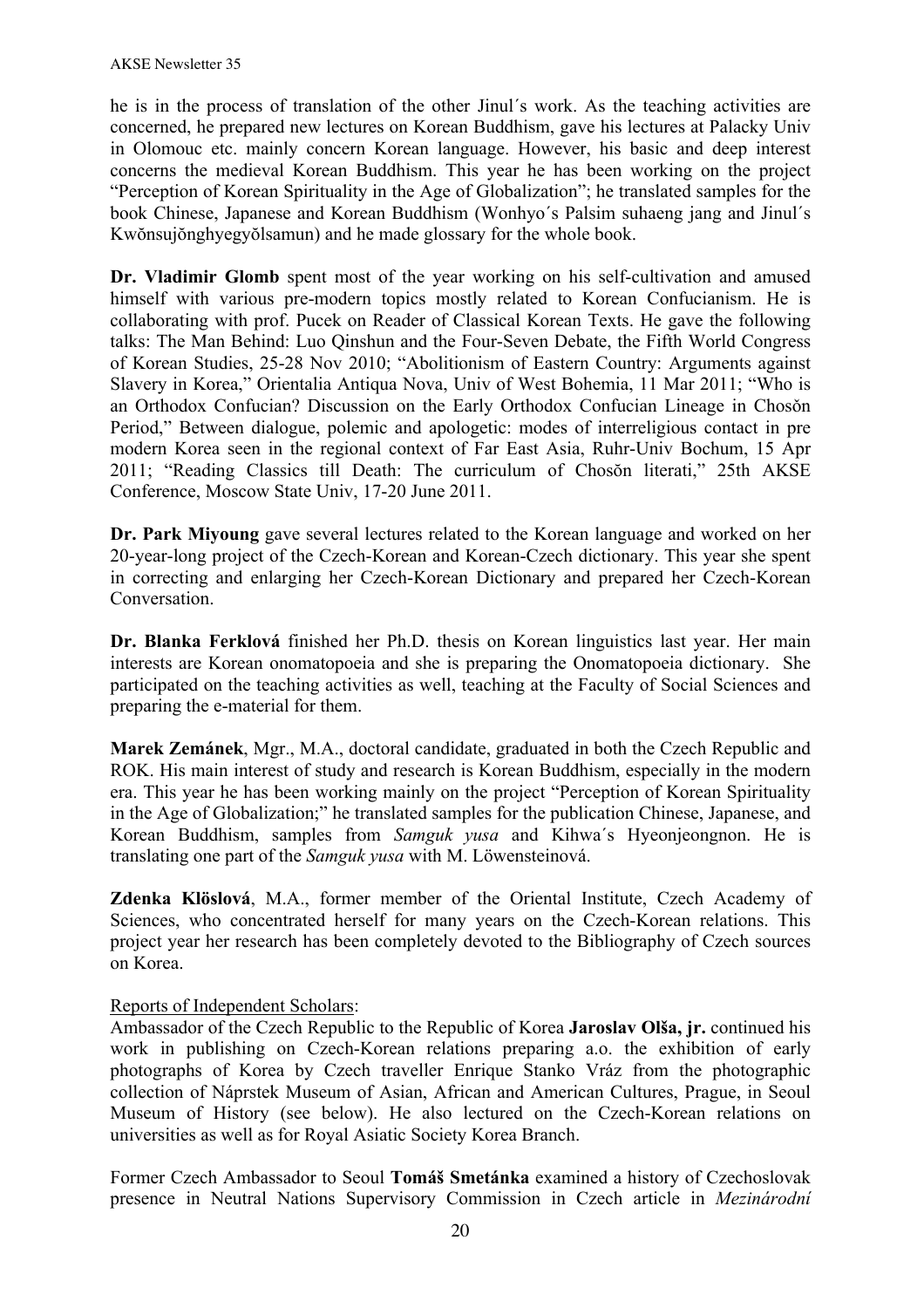*politika*, Sinologist **Rudolf Furst** published a serious of articles on Korea and East Asia and examining Czech policy towards Koreas, while film critic **Michal Procházka** continued his promotion of Korean cinematography by publishing dozen articles on Korean modern and contemporary film in Czech scholarly journals, such as Cinepur and Mezinárodní politika, as well as two articles in the popular press.

Publications:

**Tomáš Horák**, **Miriam Löwensteinová**, **Marek Zemánek** et al. *Čínský, japonský a korejský buddhismus* (Chinese, Japanese and Korean Buddhism). Prague, Argo 2011, 363 p.

**Miriam Löwensteinová,** Park **Miyoung,** *Ko Un: To je…* 그것은. Prague, Nová vlna 2011, 88 p.

**Vladimir Pucek**, Cheong Min, Cheong Byeong-seol, Ko Min-suk: *Dějiny korejské klasické literatury* (History of Korean Literature). Prague, Karolinum 2011, 288 p.

**Vladimir Glomb**, "Law and Views of Law in Korean Confucianism, " in *Zákon a právo v archaických kulturách.* Herrmann & synové 2010 p. 81-104.

-----, "The Perfect Way" Elimination of Chaos in Ancient Korean Confucianism, in *Řád a chaos v archaických kulturách*, Herrmann & synové 2010 p. 65-84.

**Tomáš Horák***,* " Contrastive explanation of the usage of the particles "i/ga" and "eun/neun.'" In: *Current Issues in Korean Language Education*, Pak Ijŏng 2011.

**Miriam Löwensteinová**, *Tradiční korejská svatba* (Traditional Korean wedding ), NLN 2011 (in print).

-----, *V Koreji se Korejcům nevyhneme* (You cannot avoid Koreans in Korea). Praha, Nakladatelství Lidové noviny 2010. 166 p.

**Olša, ir., Jaroslav,** *Seven Czech travellers* in Korea: how they explored, viewed and described the country before the World War II. – Hangugŭl yŏhaenghan 7 myŏngŭi ch'ek'oin iyagi: 2 ch'a segye taejŏn ijŏn Hangugŭl ch'ajŭn kŭdŭrŭi yŏhaengdamgwa Hanguge taehan saenggak, in Kang Hong Bin and Olša, jr., Jaroslav, eds.:, *1901 photographs of Seoul by Enrique Stanko Vráz and other early Czech travellers´ views of Korea –* 1901nyŏn ch'ek'oin Bŭrajŭŭi Sŏul pangmun, Ch'ek'o yŏhaenggidŭrŭi Sŏul iyagi. (Seoul: Seoul Museum of History – Embassy of the Czech Republic to the Republic of Korea), pp. 145-211.

-----,´ Jiří Viktor Daneš -Czechoslovak geographer and diplomat in colonized Korea´ *Transactions of the Royal Asiatic Society Korea Branch*, v. 85 (2010), pp. 57-64.

**Marek Zemánek,** Smrt a umírání z pohledu severního buddhismu (Death and dying from the perspective of Northern Buddhism). In: Ondřej Krása (ed.): *Smrt a umírání v náboženských tradicích současnosti*. (Prague : Cesta domů, 2010).

Park Miyoung, "Korean minority in the Czech Republic; its beginning and development." In: *Cultural and social anthropology of East Asia* (Olomouc: Palacky Univ Press 2010), p. 52-61.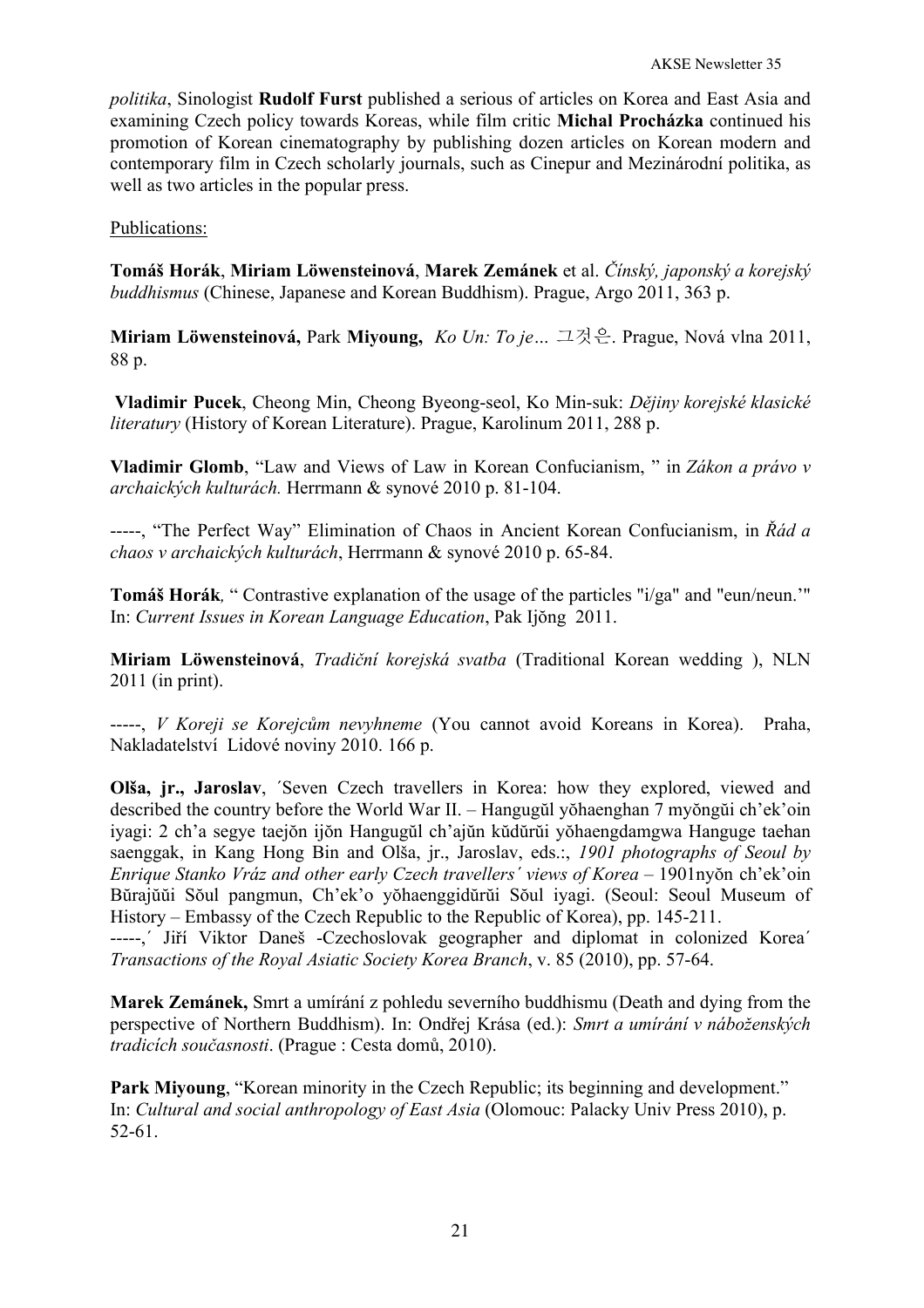#### **FRANCE**

### **Paris**

### **École des Hautes Études en Sciences Sociales Centre de Recherches sur la Corée (CRC)**

#### General Information:

In 2010-2011, the EHESS Centre for Korean Studies (CKS) kept its expansion dynamics, as it was, along with Paris 7 (project leader) and INalCO, one of the three pillar institutions of the creation of "Paris Consortium in Korean Studies" (see section 3). The CKS organization and scientific activities now includes the following faculty and staff: Prof. Valérie GELÉZEAU ("Maître de conferences" in geography and director of the CKS), Prof. Alain DELISSEN ("Directeur d'études" in history and adjunct director of the CKS), Ms. Eunjoo CARRÉ-NA ("ingénieur d'études" in charge of the research library and of the scientific information of the CKS) and Dr. Isabelle SANCHO (tenured researcher at the CNRS, the French National Scientific Research Center, specialized in the social and cultural history of Chosŏn).

During this year, the CKS also hosted several other scholars. Prof. Daeyeol Kim, history professor of the INalCO (Institut National des Langues et Civilisations Orientales), was awarded during his sabbatical a one year "delegation" (one year research professorship) at the CNRS and chose the CKS as a hosting institution. His research focuses on literati practices of the Confucian elites of Chosŏn, such as reading, writing, editing, gathering or travel writing. While seeking into more complex differentiation of social groups among the Chosŏn literati order, he is also looking into the Confucian literati attitudes toward other religious 'traditions' which could denote a rise of tolerance or pluralism. Ultimately, he aims at verifying the hypothesis that the progressive weakening of cultural hegemony and pertinence of Confucianism in Choson society even in the literati milieu got started or was in progress in the middle of  $18<sup>th</sup>$  century. In 2010-2011, Ms. Soyoung Lee was the CKS post-doctoral research fellow, funded on a "Blaise Pascal Excellency Fellowship" awarded by the French Embassy in South Korea. Dr. Lee, who received her Ph.D. from Korea Univ Law School, combines both the social sciences (socio-legal scholarship) and the humanities (literature) to develop a critical analysis of South Korean legal culture and discourse on the family or social minorities. Finally, the CKS hosted two visiting scholars: Prof. In Sun Yoon, psychoanalyst and specialist in literature, Jeonju Univ, who develops a psychoanalytic critic on the oral traditions of Korea; Prof. Seonja Yoon, specialized in modern and contemporary history, from Chonnam National Univ. The EHESS Center also accomplished its usual academic and research activities. These were particularly highlighted by the 2010-2011 EHESS distinguished visiting professors: Prof. Hagen Koo (Univ of Hawaii) in Nov and Prof. Jie-Hyun Lim (Hanyang Univ) in Jan, who both taught special lectures series.

Graduate program:

26 graduate students following a Ph.D. program (mostly at EHESS, but also at partner universities such as Paris 7 or Lyon 3 Universities) are currently hosted for their research by the Centre for Korean Studies. The Centre for Korean Studies is more particularly involved in two EHESS master's programme: *Asie Méridionale et Orientale* (*AMO*, or "Southern and Eastern Asia") and *Territoire, Espace, Société* ("Territory, Space and Society", in particular the specialty *Etudes comparatives du développement* or "Comparative Studies on Development").

Two students obtained their Ph.Ds during the past year. (1.) Min Sook LE-WANG, Human sciences and North East Asia, Korean Studies, Paris 7-Diderot Univ and UMR8173 EHESS-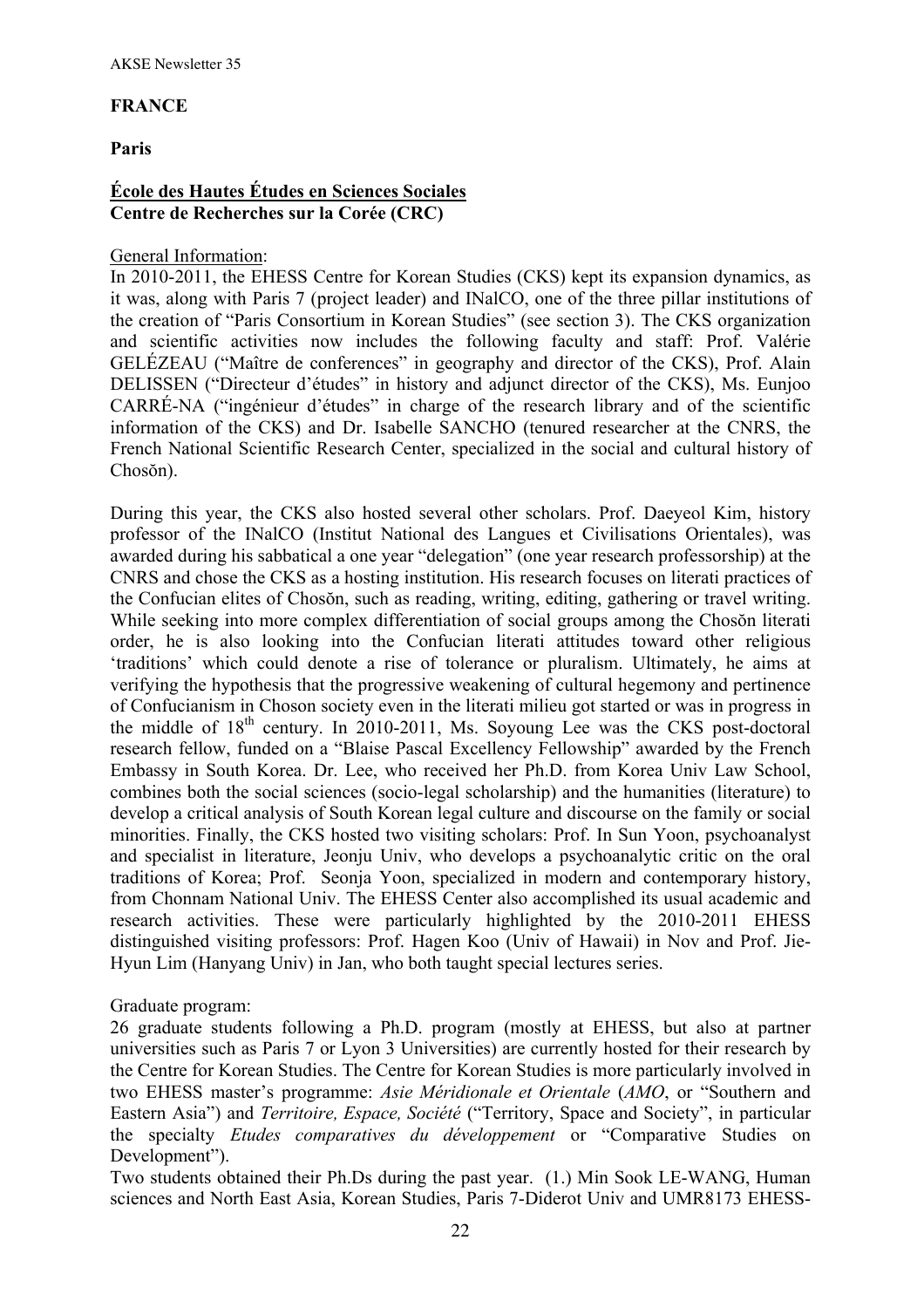CNRS, Advisor: Prof. Jine-Mieung LI, "Source creative et construction narrative dans les nouvelles de Kim Dong-ri (1913-1995)" (Creative source and narrative construction in Kim Dong-ri short stories (1913-1995)) and (2.) Jun Youn KIM, Human sciences and North East Asia, Korean Studies, Paris 7-Diderot Univ and UMR8173 EHESS-CNRS, Advisor: Prof. Jine-Mieung LI, "Les pratiques de l'adoption et la famille en Corée du XVème au XXème siècle : une approche institutionnelle et sociologique" (Adoption practices and the family in Korea, 16th-20th century : institutionnal and sociological approach).

#### Special lecture series and conferences by invited professors:

Prof. Hagen KOO (Univ of Hawai'i), "Luxury, Well-Being, and Class Distinction in Korea " (3 Dec 2010) "Anxieties of Cosmopolitanism: The Impact of Globalization on Korean Society" (14 Jan 2011); Prof. Jie-Hyun LIM (Hanyang Univ), "The Antagonistic Complicity of Nationalist Phenomenology in the East Asian Historiography" and "The Configuration of Orient and Occident in the Global Chain of National Histories: Writing National Histories in East Asia" (14 Jan 2011), "Mapping Mass Dictatorship: Park Chŏng Hee's Development Dictatorship Revisited" (21 Jan 2011), "Dictatorship and Victimhood in Korea – Transnational Perspectives of Mass Dictatorship" (jointly with Institut des Sciences de la Communication) (24 Jan 2011).

## Invited lectures:

8 Oct 2010: Alexandre Guillemoz (EHESS), book presentation: *La Chamane à l'éventail* (The Shaman with the Fan); 15 Oct 2010: In Sun Yoon (Jeonju Univ), "La mélancolie de Sim Cheong" (Melancholia of Sim Cheong); 29 Oct 2010: Younghyup Oh(CEPS, Bruxelles), "Le G20 et la Corée du sud " (G20 and South Korea); 12 Nov 2010: Hyuk-Rae Kim (Korea Chair, Sciences Po), "Contested Governance in the Making of Multicultural Societies in East Asia;" 19 Nov 2010: In Sun Yoon (Jeonju Univ), "Le complexe d'Oedipe et le complexe de la piété filiale" (Oedipus Complex and Filial Piety Complex); 26 Nov 2010: Michel Cartier (EHESS), "Les leçons du recensement nord-coréen de 2008." (Lessons of the 2008 DPRK Census); 7 Jan 2011: Elisabeth Chabanol (EFEO), "Collections coréennes conservées à l'étranger : l'exemple du pavillon de la Corée à l'Exposition universelle de 1900" (Korean Collections in Foreign Museums : the Korean Pavillon at the 1900 Paris World Exhibition); 25 Feb 2011: Vladimir Tikhonov (Oslo Univ), "The Case of Sin Ch'aeho: a Nationalist Appropriation of Confucianism?"; 4 Mar 2011: Soyoung Lee (post-doc CRC EHESS), "Literary Criticism of Law and the Narrative of Minorities: With Examples of Short Novels by Park Min Kyu, Yoon Seong Hee, and Kim Ae Ran;" 18 Mar 2011: Hwarim Cho (Jeonbuk National Univ), "Représentations de la famille face aux crises économiques : le cas du cinéma coréen" (Representation of the family facing economic crisis in the South Korean cinema); 25 Mar 2011: Francis Macouin and Marc Orange "Rencontre autour de l'ouvrage de Francis Macouin, *La Corée du Chosŏn"* (About Francis Macouin's book 'Chosŏn's Korea') ; 1 Apr 2011: Seung Hoon Cheon (Journalist at *Donga ilbo*), "Le nationalisme culturel de la presse coréenne sous l'occupation japonaise" (Cultural Nationalism of Korean Press Under Japan Colonial Rule); 29 Apr 2011: Soyoung Lee (post-doc CRC EHESS), "Genealogical Analysis of Legal Discourse on 'Protection': Tracing Genealogy of Family Ideology in Korean Legal Culture;" 6 May 2011: Seonja Yoon (Chonnam National Univ), "The Religious Policy of Japanese Colonial Government and the Korean Catholic Church."

Ressearch projects: (See the website http://crc.ehess.fr/ for more details.)

(1.) North/South Interfaces in the Korean Peninsula (V. Gelézeau dir.)

This project that awarded a French National Research Agency (ANR) label and funding between 2006 and 2008, and the research gave way in 2008 with an International Symposium at EHESS on 17-19 Dec 2008; it also received support by: the Univ Institute of France (since 2007), the Academy of Korean Studies (2008), and the Asiatic research Institute (since 2010).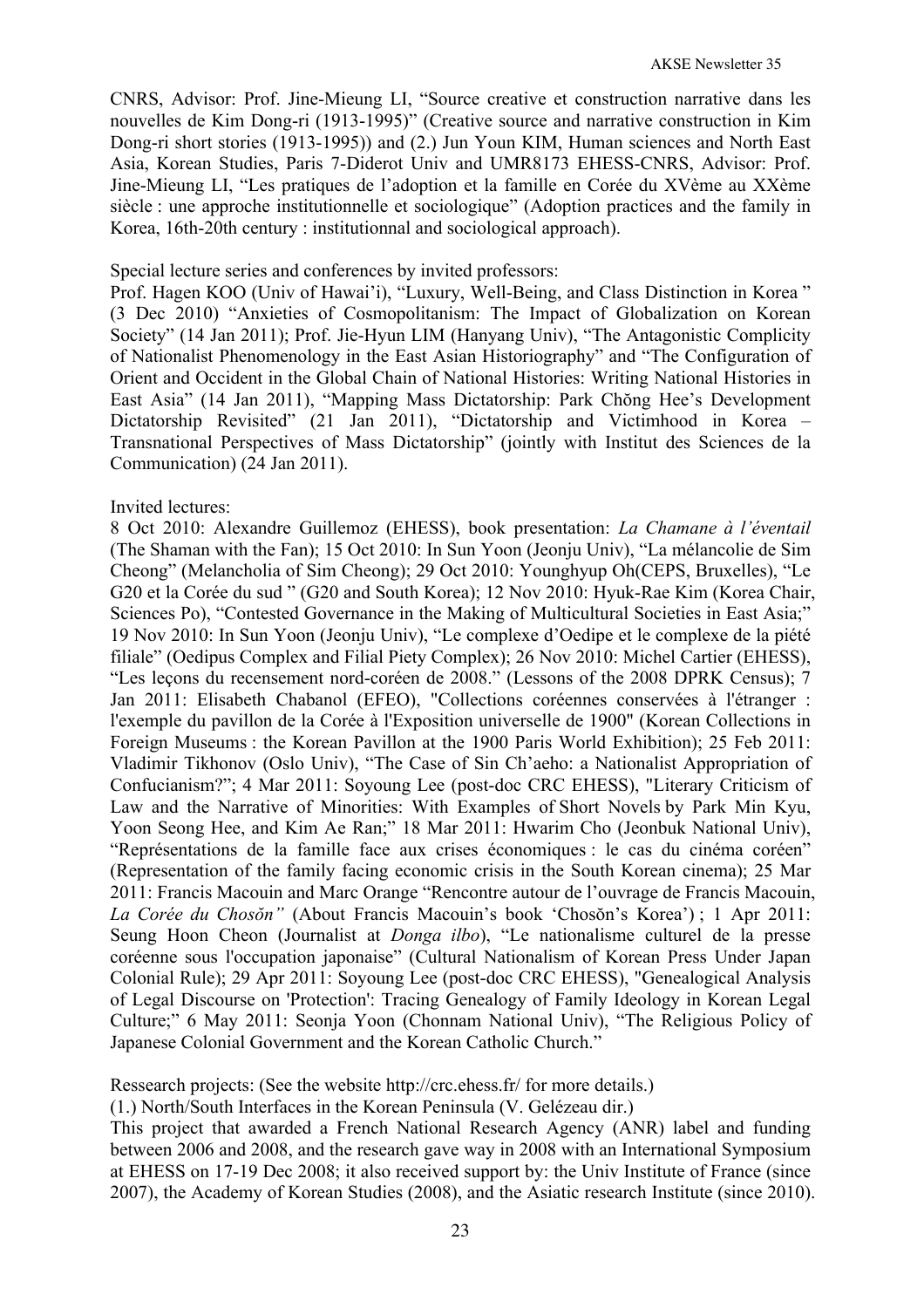Project participants: Prof. Eric Bidet (Maine Univ, France), Prof. Elisabeth Chabanol (EFEO, Seoul), Prof. Sébastien Colin (Inalco, France), Prof. Koen De Ceuster (Leiden Univ, The Netherlands), Alain Delissen (EHESS), Perrine Fruchard-Ramond (EHESS Ph.D. Candidate), Valérie Gelézeau (EHESS), Benjamin Joinau (independent scholar), Marie-Orange Rivé-Lasan (independent scholar and consultant). Associate members: Prof. Roland Bleiker, Queensland Univ (Australia), Dr. Danielle Chubb (ANU Ph.D., post-doc at the Univ of Hawaii), Prof. Stephen Epstein, Victoria Univ in Wellington, Dr. Christian Park (AKS), Dr. Leonid Petrov (Sydney Univ), Eunsil Yim (ph.D. candidate at EHESS). Report available on demand: *Les interfaces Nord-Sud dans la péninsule coréenne*. Report for the French National Research Agency, Junior research Grant #ANR-05-JCJC-006, Apr 2009, 21 p. + 700 pages of annex. Also available on CD. In 2010-2011, the research project gave way to several conferences and one important publication: Fall-Winter 2010: special issue of *Critique Internationale* (rank A journal in political sciences) : "Les Corées dans l'engagement (1998- 2008)-bilan et perspectives " (The Koreas during rapprochement: analysis and perspective). Winter 2010: article published in the peer-reviewed online journal EspacesTemps.net: "Interfaces et reconfigurations de la question Nord/Sud en Corée" (The use of the concept of "interface" to reconsider the North/South issue in the Korean peninsula) <http://www.espacestemps.net/document8430.html>.

(2.) *Han'guk hak*/Korean Studies: Translations & Circulations

This project was one of the core project included into the Paris Consortium.

(3.) "French Network for Digital Resources in Korean Studies" (within Paris Consortium Paris 7-EHESS-INalCO)

Funded by an Academy of Korean Studies special 5 years program, the consortium is led by Paris 7 (Prof. Yannick BRUNETON dir.) and includes EHESS CKS and the INalCO. for the development of a French network for digital resources in Korean Studies. Basically, 2010- 2011 has been a year of implementation. After three part-time jobs have been created as a task-force for the Consortium, coordination between partner Institutions could start with a twofold immediate target: 1) to scout and evaluate available digital tools *vis à vis* desirable functions and set objectives, 2) to organize a workshop aimed at informing and associating French-speaking Koreanologists about the project by Oct 2011.

#### Workshops and conferences:

Aurélien Laroulandie, Ph.D. candidate at the CKS, was one of the three organizers (with Stéphanie Homolat, EHESS China Center, and Yoko Tsushimyama, Japan Center), of the graduate student workshop of the UMR8173 EHESS-CNRS (CJK Joint Lab). The workshop was help on Apr 27, 2011 on the general topic: 'Living and dealing with the past – identities and heritage in North East Asia'.

#### Library and Resources:

Since its creation in 1989, the CKS is one of most important documentation source in France, on all areas of the social sciences and about Korean cinema. In addition to the general BULAC catalogue, the resources are accessible on a specific database. The materials include 8000 monographs (80% in Korean languages) and 270 journals (60% in Korean). In addition, very important resources in the audio-visual and media fields are available. Since 2007, the CKS offers an online research service, accessible on the research platform "Hypotheses" (see: http://korea.hypotheses.org: "Veille sur la Corée"). In 2010, the CKS was selected and supported by the Korean Film Council (KOFIC) as a "Hub-Library for Korean Film Studies". Several workshops and research projects are being launched to analyze all the material and make them available to a more general public. The list of available films is accessible on the "Hypotheses" website.

#### Scholars' reports: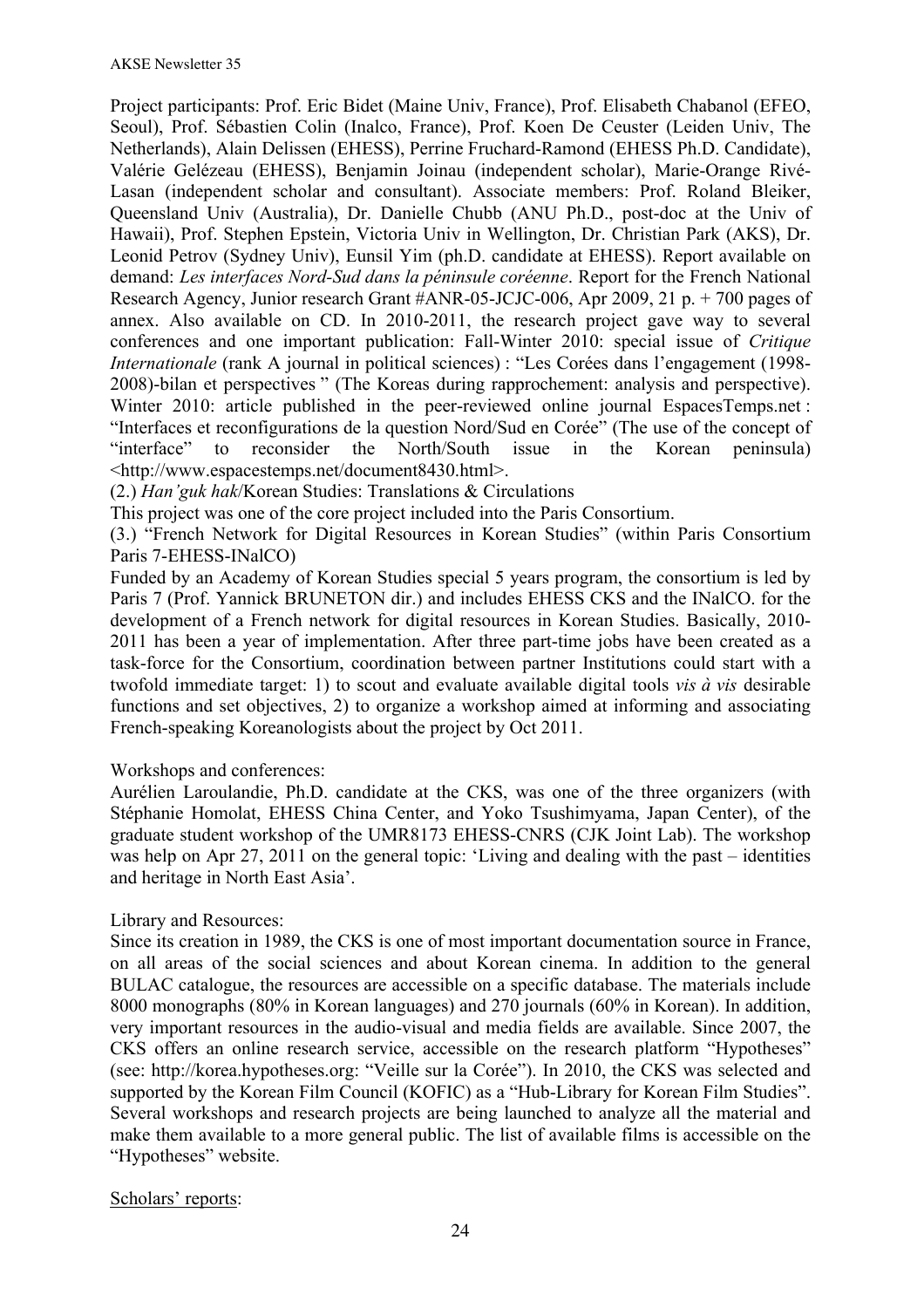**Eunjoo Carré-Na**, as a senior specialized reseacher, assists CKS scholars and students, and works with documentation and management services at the CKS. Her works include providing scholars and researchers with academic assistance, reference documentation, and information management services. She is also in charge of acquiring related resources from outside for the center. In 2010-2011, she was extremely busy with CKS's participation in the major BULAC project that included a change of the digital catalogue of the library and the preparation of a transfer of 200 linear meter stock of resources to the BULAC. In addition, she managed her usual duties related to the CKS digital database access (reporting and funding securization to the Korea Foundation), while she prepared the application to the KOFIC special program (Hub-Library for Korean Film Studies). Finally, she renewed the website and the research services of the CKS.

For **Prof. Alain Delissen,** academic year 2010-2011 has been one of closure and renewed expectations. After four years of managing the weighty EHESS-CNRS joint China, Korea, Japan laboratory he has good hope to regain freedom by early 2012. That will mean for him more time for research and writing. In the meantime, he kept on teaching two weekly graduate seminars at EHESS. His main seminar on the social history of colonial Seoul tackled two kinds of sources. One was aimed at exploring the quotidian world through "serial details." Stemming from a critique of current trends, which tend to (over) rely on (visual) montages for recapturing daily life, he focused on some 400 short texts that were published in the *Tonga ilbo*, in English and Esperanto, in 1924-1926. Issues in colonial interactions, tactics and fissures *(kyunyŏl)* were examined. Another one was the 1930 *General census of Korea*, which is well-known for its high level of precision regarding two fields: literacy on the one hand, activities and jobs on another hand. With over 300 different names of functions and jobs in colonial Seoul, this set of data offers two windows: one leads to delineate more precisely socio-economic stratification in the capital city while another one opens unto reexamining conventional wisdom about colonial knowledge and its categories. Taught in conjunction with Prof. Arnaud Nanta, his second seminar–Intelligence of Colonial Times– kept on reconnoitering Ch'oe Namsŏn's activities and works in the 1920s while Imperial Censes, in Japan proper and colonial Taiwan, were called in to supplement the topic broached in the first seminar. Bimonthly, Prof. Delissen continued teaching a full-time Master Class on Korean modern history at Geneva Univ and regularly took part in two collaborative Master programs at EHESS–Asian studies, Colonial studies– that all cater for students with no background about Korea. On top of the doctoral students recorded in last year's report, a new student was enrolled under his (and Prof Valérie Gelézeau's co-) guidance: Kumsong CHA (Patrimoines et patrimonialisation en Corée). During this year, he was invited to participate in various academic conferences, workshops and graduate programs: 8 Nov 2010, "Was the Japanese Colonial Empire a Standard Colonial Empire?" with Arnaud Nanta at Ecole Normale Supérieure in Paris; 15 Dec 2010, round-table organized with Sciences Po-CERI at the Korean Cultural Center in Paris ("Coopérations coréennes 1998-2008") aimed at introducing a special issue of *Critique international;* 6 Apr 2011, ("Invisible and Useless: Heritage in Colonial Kaesŏng" at the invitation of Elisabeth Chabanol from EFEO; 11-12 May 2011, "The End of Romanticism: Crossed-representations of the "Other Korea" in the textbooks of Seoul and Pyongyang" and "Towards annexing Japan, the Orient and the World in Japanese: Ch'oe Namseon's attempts at retro-imperialism," Univ of Geneva; 18 June 2011, chair and panel discussant, "Phantom Limbs, Multiple Heads – Korean Capital Cities in the Divided Nation" Moscow AKSE conference; 5 July 2011, "Constructing a colonial consensus Seoul and Dailyness in the 1920s," the second Graduate Summer school of FUTH (Flying Univ of Transnational Humanities at Prof. Lim Jie-Hyun's RICH), Hanyang Univ; 8 July 2011, discussant, "Korean studies in Comparative perspective"), the first Korea Foundation General Assembly.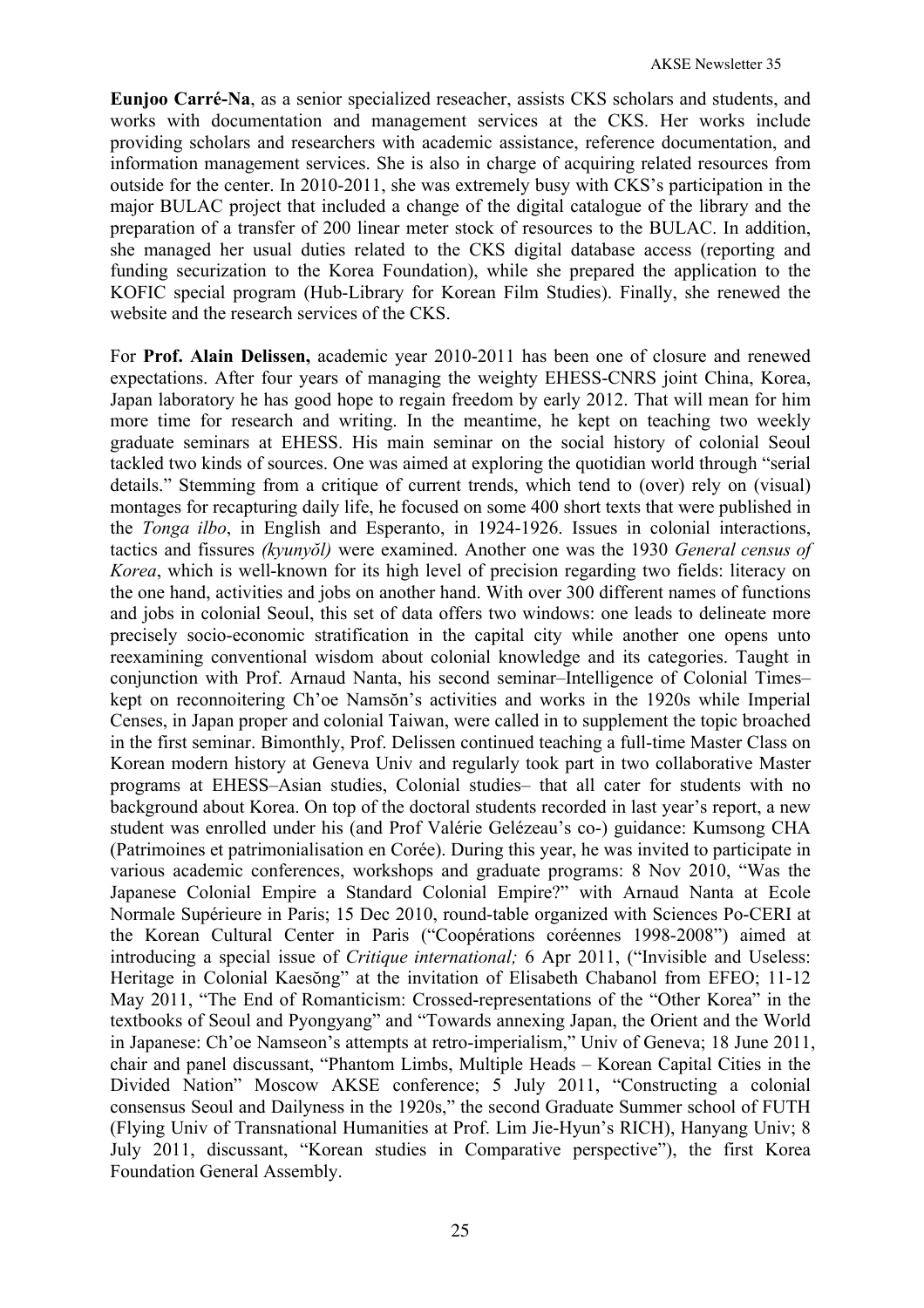**Valérie Gelézeau** was still kept busy managing the Center for Korean Studies in 2010-11, as well as one of its major collective research projects about North/South interfaces in the Korean peninsula, which results are now being disseminated. She also devoted a good part of her time teaching at EHESS her bimonthly graduate EHESS seminar entitled "Seoul and Pyongyang: globalization, national territories and local spaces". The seminar, which was focused this year on the issue of landscape, developed into a greater research project which gave way to a panel at 2011 AKSE's (Association for Korean Studies in Europe) conference in Moscow (see below). The student who was working under her direction in Master II in 2009-2010 successfully received its Master's degree with honours and started his Ph.D. under Prof. Delissen (and her co-)-guidance on the topic of heritage in Korea. She was asked to give her expertise on several papers for the While she was asked to provide her expertise for peer reviewed journals (*Seoul Journal of Korean Studies* and *Géographies et cultures*, two journals where she is a member of the editorial committee) as well as the *European Journal of Korean Studies*. She travelled to participate in two major conferences and scientific events: 22-25 May 2011, "(Dis)connected Lines of the Korean Borderlands," Yeongwol-Yonsei Forum;  $16-20$  June  $2011$ , AKSE  $25<sup>th</sup>$  conference as a Council Member of AKSE, a discussant of a panel (organized by Florence Galmiche, Ph.D. candidate at EHESS: Strategies of Self-Representation: the Case of Souht Korea) and where she organized the paper "Phantom Limbs, Multiple Heads, Korean Capital Cities in the Divided Nation", in which she presented a paper entitled: "Seoul, Global City in the South?" She also contributed to the diffusion of Korean material and knowledge to a larger audience by participating in radio-broadcast (Europe 1) and giving several interviews for newspaper (Daily *Le Monde* and *Mondes*, which is the journal of the French Ministry of Foreign Affairs) or journals (*Herodote*, French geopolitical review), and presented the special issue (n°49, fall 2010) of *Critique Internationale* which she directed about the two Koreas in the Sunshine Era, during a conference at the Korean Cultural Center in Paris on 15 Dec 2010. Throughout the year, she was kept extremely busy by finishing her book *Séoul, mégapole* (Seoul Megapolis), which is forthcoming in the Fall 2011 (Paris, Autrement).

**Isabelle Sancho** was in charge of the coordination of the multidisciplinary seminar of the CRC during 2010-11. She also taught Korean cultural history at INalCO during Kim Daeyeol's sabbatical leave. She participated in Apr 2011 in the workshop organized by Joerg Plassen at Bochum Univ and entitled "Between dialogue, polemic and apologetic: modes of interreligious contact in pre modern Korea seen in the regional context of Far East Asia". She presented her on-going research about Yulgok's vision of Buddhism ("Between ideological norms and literary motives: modes and expression of interreligious contacts in the writings of Yulgok, Yi I (1536-1584)"). In July 2010, she acted as a discussant of the history panel at the KSGSC Conference in Cluj-Napoca, Romania, and she is currently participating in the organization of the next KSGSC Conference to be held in Paris in Sept 2011. In June 2011, Sancho presented two papers in international conferences. Firstly, she took part in the panel entitled "The Objects and Processes of Social Transformation in Sixteenth-Century Korea" at the Moscow AKSE Conference. The panel mainly gathered young scholars from the United States (Harvard, Columbia) and was discussed by European senior scholars (Deuchler, Walraven). She presented a paper entitled "Yulgok and the Neo-Confucian Civilizing Process: Old Wine in a New Bottle?" Secondly, she organised the sessions about Korea and Japan at the International Workshop about "The Uses and Abuses of the *Great Learning* in China, Korea, Japan" held at the Collège de France, Chair of Chinese Intellectual history. The Korea session gathered Martina Deuchler, John Duncan, Kim Daeyeol and Isabelle Sancho, and attracted European Sinologists' attention. A second workshop, focused on the *Great Learning* in Korea is planned by Pr. Anne Cheng whose interest for Choson Korea is continuously increasing. Sancho's talk was entitled "Encapsulating Neo-Confucianism and the *Great Learning* in 16th century Korea. Yi Yulgok's *Outline of the Sagely Learning*,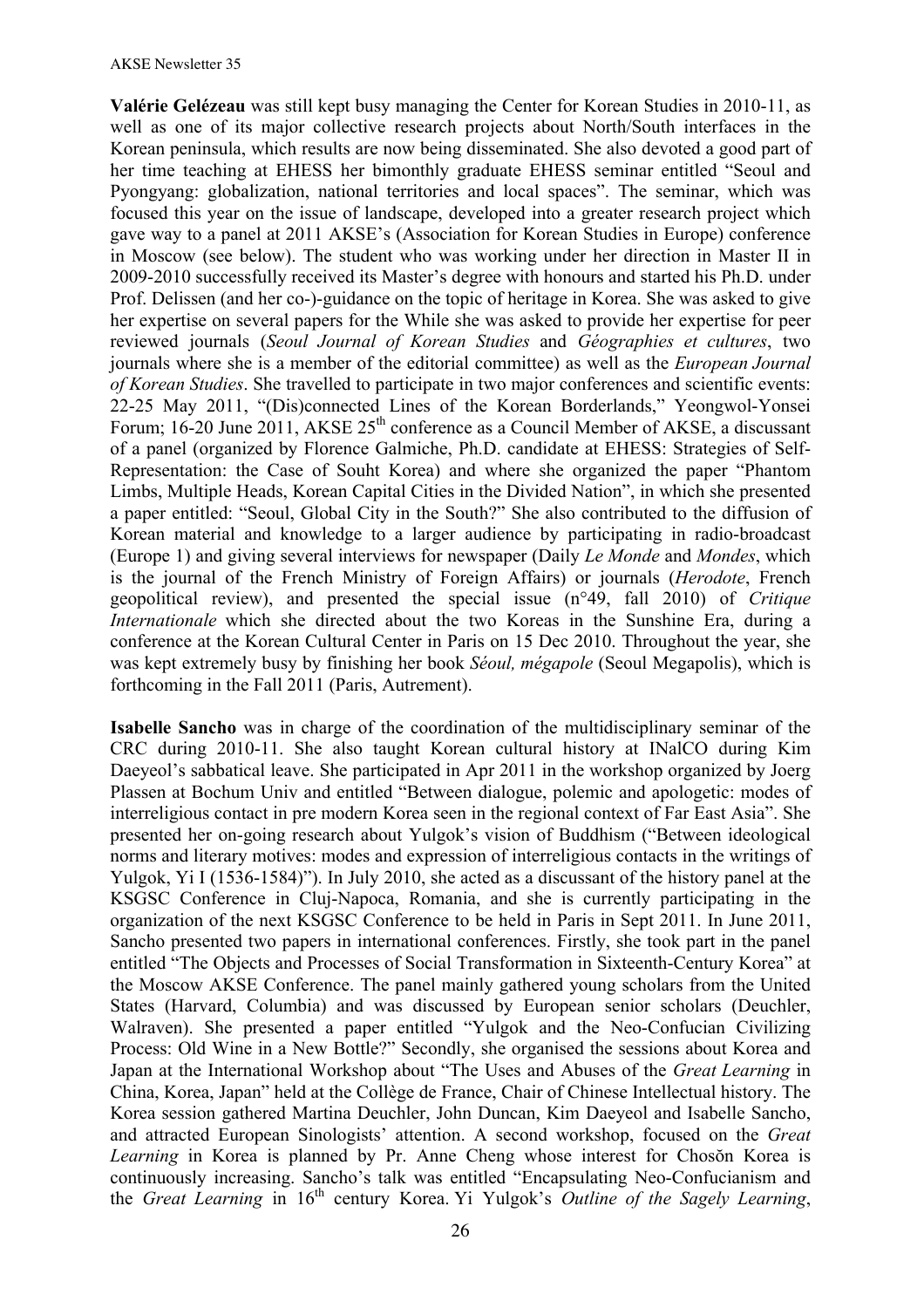*Sŏnghak chipyo* (1575)." Sancho is now working on a new translation, for the AKS-UCLA 100 Korean Classics project. She is expected to translate into English the *Hwadam chip*, Sŏ Kyŏngdŏk's *munjip* for 2013. Lastly, she is still working on her monography about Yulgok, Yi I, and she's also preparing an article about the reception of Neo-Confucianism in early Chosŏn.

### Publications:

**Carré-Na, Eunjoo**, "Research Trends in Korean Studies in France and Korean Studies Centers, *Haeoe Hangukhak tosŏgwan tonghyang pogosŏ* 5 (July 2011, in press).

**Delissen, Alain**, "L'esprit des lieux : patrimoines croisés en Corée et en France à la fin du 20e siècle (entre Lieux de mémoire et Na-eui munhwa yusan tapsagi)", pp 143-152 in *Mélanges offerts aux professeurs Orange et Guillemoz*. Paris, Collège de France.

-----, with Valérie Gelézeau, Eric Bidet, Elisabeth Chabanol, Sébastien Colin, Koen De Ceuster, Perrine Fruchart-Ramond, Benjamin Joinau et Marie-Orange Rivé-Lasan, "Interfaces et reconfigurations de la question Nord/Sud en Corée," *EspacesTemps.net*, Textuel (07.12.2010) http://espacestemps.net/document8430.html.

**Gelézeau, Valérie**, "Espoirs et désillusions de la décennie du "rayon de soleil " " (Hopes and disillusions of the Sunshine Policy), *Critique internationale*, Fall-Winter 2010, Thema "Coopérations coréennes, 1998-2008 ", pp. 9-20.

-----, with Eric Bidet, Elisabeth Chabanol, Sébastien Colin, Koen De Ceuster, Alain Delissen, Perrine Fruchart-Ramond, Benjamin Joinau and Marie-Orange Rivé-Lasan, "Interfaces et reconfigurations de la question Nord/Sud en Corée." (The use of the concept of "interface" to reconsider the North/South issue in the Korean peninsula), *EspacesTemps.net*, Textuel, 07.12.2010: http://espacestemps.net/document8430.html.

-----, "Les grands ensembles ou la ville éphémère (*harusari tosi*) " (Apartment complexes and the ephemerous city), in Martine Prost dir., 2010, *Mélanges offerts à Marc Orange et Alexandre Guillemoz*, *Cahiers de l'Institut d'Etudes Coréennes*, n°8, Collège de France, pp. 171-182.

-----, "The inter-Korean border region–'meta-border' of the Cold War and metamorphic frontier of the peninsula ", in Doris Wastl-Walter (ed), *The Ashgate Research Companion to Border Studies*. Oxon (UK), Ashgate, 2011. pp. 325-348.

**Sancho, Isabelle**, *Principes essentiels pour éduquer les jeunes gens* (bilingual translation with introduction and annotations of Yi Yulgok's *Kyŏngmong yogyŏl*), Bibliothèque Chinoise, Les Belles Lettres, Paris, 2011.

-----, "Fragments du discours amical," *Mélanges offerts à Marc Orange et Alexandre Guillemoz*, Institut d'Études Coréennes, Collège de France, 2010.

# **Université Paris-Diderot (Paris 7)**

#### General Information:

The Korean studies department at the Paris-Diderot Univ was set up forty years ago by Charles Haguenauer, the founder Korean studies in France, and by the well-known Korean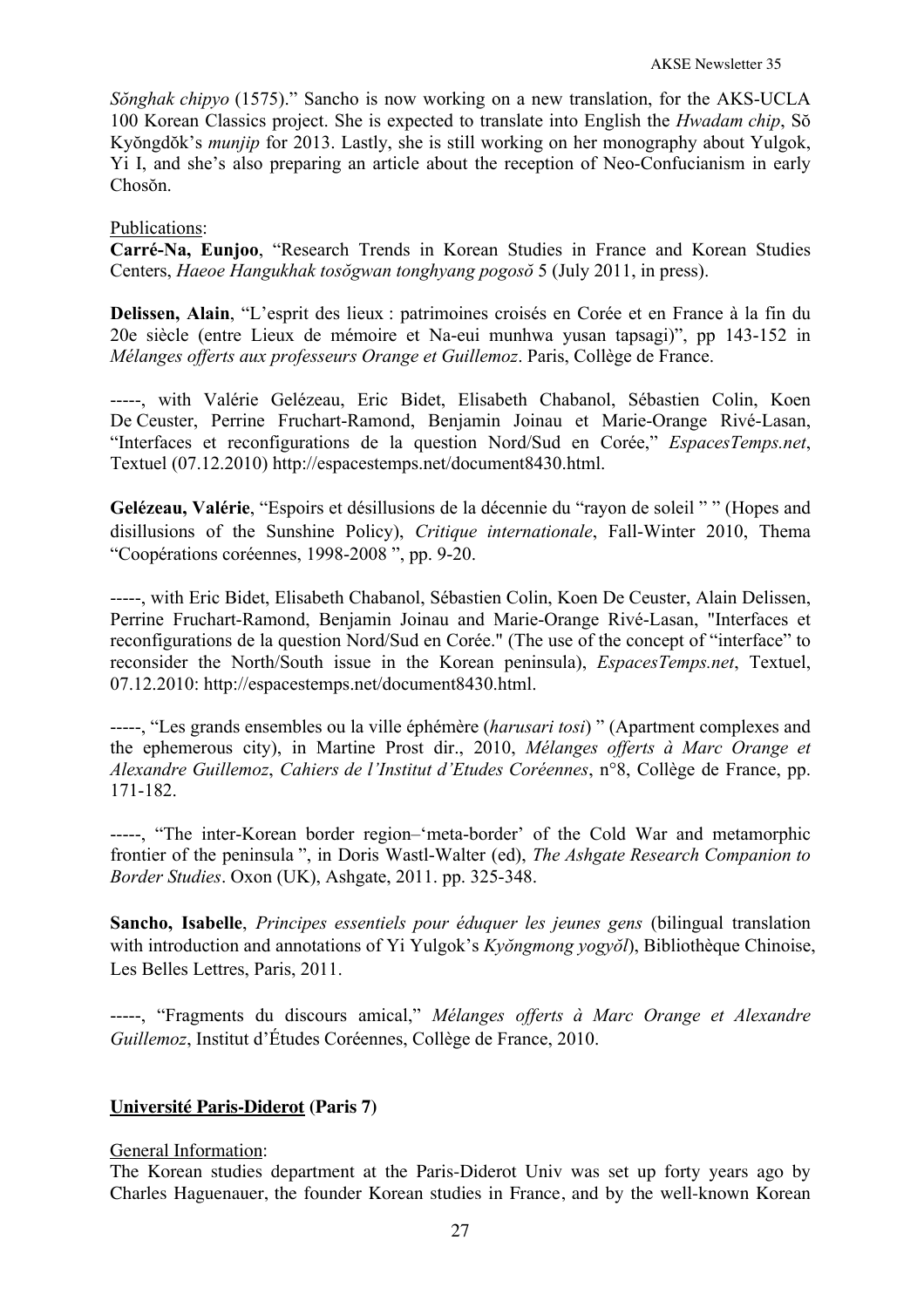historian Li Ogg who put Korean studies on the map in Europe, especially through AKSE. This department is part of the East Asia languages and civilizations research and education faculty (UFR LCAO, http:// www.univ-paris-diderot.fr/sc/site.php?bc=LCAO&np=accueil  $\&$ g=m) and offers comprehensive university courses in Korean languages, literature and civilization, which are increasingly in demand. Recently, the Korean studies department has attracted more and more students and, for the first time in 2010-2011, reached its quota of 150 student enrollments at the first undergraduate level. In 2011, the Korean Studies department has recruited Dr. Kang Ransook and Ms. Hong Doil from Hankuk Univ of Foreign Studies, Dr. Kim Seongsu from Keimyung Univ as lecturers (maîtres de langue). The Korean Studies department is also a driving force in international academia and has the most extensive and prestigious Korean library resources in Europe (17,000 books and documents in Korean, online catalog: http://lcao.agate-sigb.com/ rechercher/portail.php). By providing its knowledge of the Korean language and culture to experts and newcomers alike, it contributes to the consolidation of Francophone Korean studies. In 2011, the Paris-Diderot Univ has just been chosen, in connection with the Korean Studies Institution Grant (KSIG) as the head institution of a new Paris Consortium which brings together two other French institutions involved in Korean Studies in Paris, INALCO and EHESS. This Consortium has two goals: firstly, to develop joint research projects between the three institutions in order to increase the implementation of their researchers academic works, and secondly, to create a new Francophone Korean studies knowledge network in the world. In the framework of Paris Consortium, Paris Diderot Univ has recruited Mrs. Kim Sohee (communication), Mrs. Lee Suyoung (administrative and financial matters), and Ms. Ariane Perrin (academic projects).

#### Scholar's Reports:

**Dr. Yannick Bruneton**, is teaching pre-modern history (historiography) and classic Chinese. As the person in charge of the Korean Studies department of Paris-Diderot Univ he has developed agreements with Korean Institutions (AKS) and universities. Furthermore, he is the person in charge of the PARIS CONSORTIUM in Paris-Diderot Univ. During the past year, he gave the following talks: 18 June 2011: talk, 25th AKSE Conference, Moscow State Univ; 5-7 May 2011: "The Role played by Legations in Building and Circulating Knowledge between East Asian States in the Twelfth Century : the Case of the Xuanhe Era Legation (1123) between the Song and Koryŏ ", Social Networks and Location in the Circulation of Knowledge (sous la direction de Marion Eggert), AKS–RUB International Conference; 14-15 Apr 2011: "Relationship between Buddhism and Confucianism in Koryŏ times expressed in the genre of 'monastery records,' Between dialogue, polemic and apologetic: modes of interreligious contact in premodern Korea seen in the regional context for Far East Asia " (sous la direction de Jörg Plassen), Ruhr Universität Bochum; 6 Apr 2011: "Le service du Grand Pays dans l'urbanisme et les rites de la cour du Koryŏ au xiie siècle: une analyse du séjour à Kaesŏng de la légation des Song de 1123 dans le *Gaolitujing* ," workshop " Kaesŏng, une belle endormie : patrimoine et patrimonialisation d'une capitale histoire de Corée ", EFEO (sous la direction d'Elisabeth Chabanol), Paris, Maison de l'Asie. He has a half-year research sabbatical starting from Sept 2011.

**Dr. Choi Seung-Un** is teaching Korean linguistic and grammar in Paris-Diderot Univ both at undergraduate and postgraduate levels. He is conducting researches on Korean language and grammar.

**Dr. Martine Prost** has taught Korean linguistic in Paris-Diderot Univ for the last 20 years, and she is now retiring from the university from autumn 2011. She has organized students exchanges programs and has worked for the development of the ties between France and South Korea.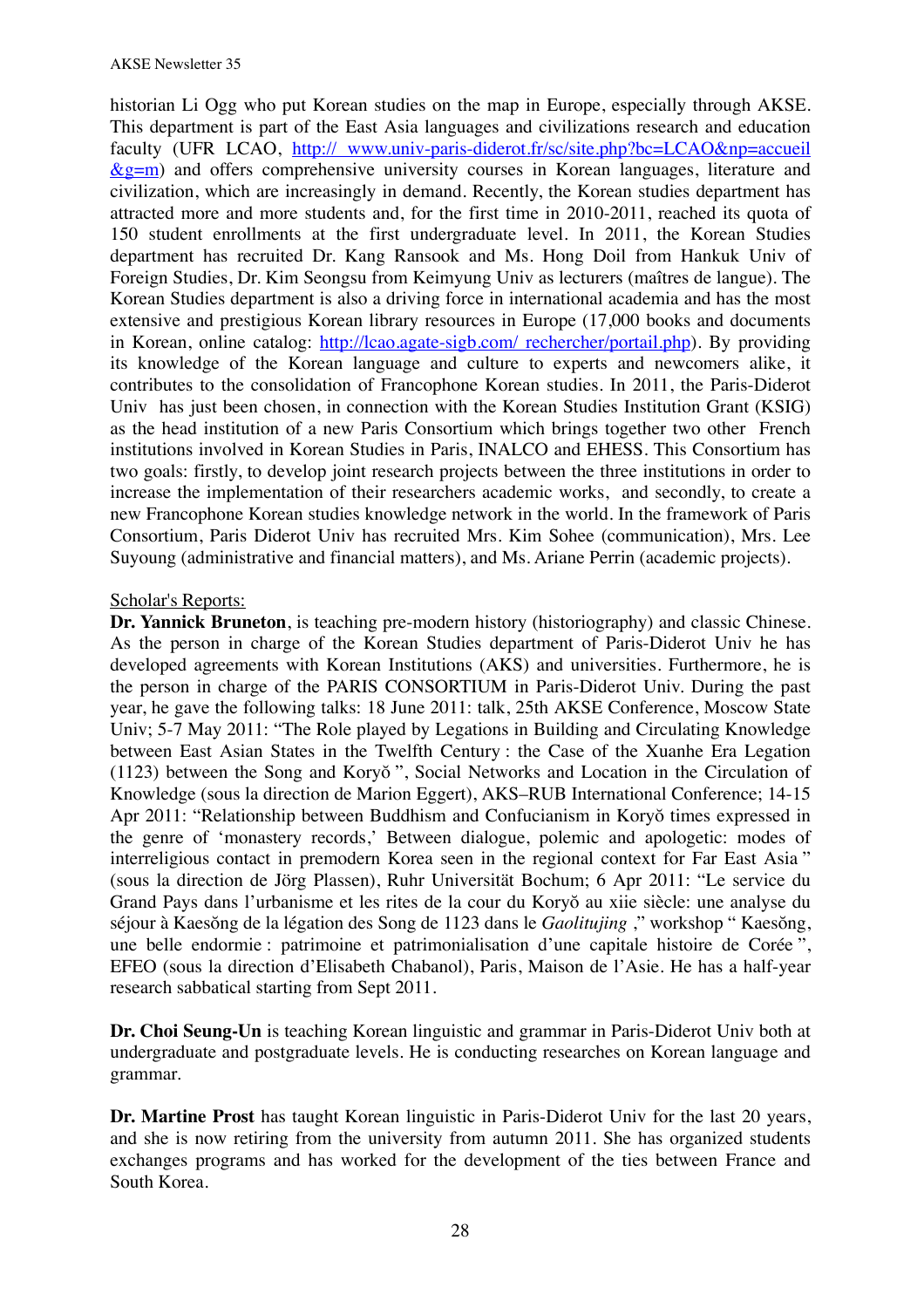**Dr. Marie-Orange Rivé-Lasan** has been newly recruited to the Korean Studies department of Paris-Diderot Univ in spring 2011. Since Sept 2011, she is in charge of the Korean Studies Department. She is specialized in contemporary Korean social history including North and South Korea. Member of the European independent research network on Korean political actors (EUKOPAC), she is dealing with the study of a minority within the South Korean elite group originating from the North of the peninsula before the end of the Korean war. She has participated to a EUKOPAC panel at the ISA 2011 conference in Montreal. She has participated to several radio broadcast in order to comment the news about both Korea. For example, in 2011 half an hour interview about interfaces on the Korean peninsula, France culture Radio, "les matinales d'été" by Martin Quenehen, 5 août 2011; one hour interview about daily life in North Korea with Evelyne Chérel-Riquier, by Nathalie Zanon, Fréquence Protestante radio, Midi-Magazine, 27 May 2011.

#### Academic Program:

In autumn 2011, there will be a new two-year diploma program specialized in the preparation of TOPIK: the evening program of "DU de langue coréenne et de préparation au TOPIK" (http:// www.univ-paris-diderot.fr/sc/site.php?bc=LCAO&np=INITCOR&g=sm). During 2010-2011 period, Paris-Diderot has benefited of the EPEL Lectures program and several scholars were invited: Dr. Yanitsa Ivanova (Sofia Univ), Prof. Vladimir Tikhonov (Oslo Univ), Prof. Boudewijn Walraven, Dr. Koen De Ceuster (Leiden Univ).

## Other Activities:

On 13 May 2011, Paris-Diderot Univ bestowed an honorary doctorate degree (Doctor *Honoris Causa*) on the President of the Republic of Korea, Lee Myung-Bak who donated several hundred books to the university library collections. Since 2010, the university has decided to make Seoul National Univ one of its special partner, after signing an agreement en 2006 and a long term relationship. Innovative, original collaboration projects have been launched in the areas of chemistry, biology, Earth sciences, French literature and literature, humanities and social sciences, and medicine. Already, new projects and ideas are emerging such as the establishment of a Paris-Diderot Univ office in Seoul National Univ.

# Publications:

**Bruneton, Yannick**, "Comment la répression du religieux a-t-elle accompagné la réforme du régime monarchique de T'aejong ? – Les mesures antibouddhiques au début du xve siècle en Corée," *Etat, religion et répression en Asie, Chine, Corée, Japon, Vietnam (XIIIe –XX<sup>e</sup> siècles)*, Karthala, 2011.

-----, "L'introduction et la diffusion du Gaolitujing en Corée (xiie – xviiie siècles)", *Mélanges offerts à Marc Orange et Alexandre Guillemoz*, Paris, Collège de France, Institut d'Études coréennes, Cahiers d'études coréennes n°8 (2010).

**Prost, Martine**. *Scènes de vie en Corée* (L'Asiathèque, maison des Langues du Monde, 2011).

**Rivé-Lasan, Marie-Orange**. "*The Roles and Actions of the South Korean Elite Members Originating from North Korea under the Lee Myung-Bak Administration Concerning its North-Korean Policy*," online proceedings of the annual meeting of the International Studies Association (ISA) "Global Governance: Political Authority in Transition," Montreal, Canada (Mar 2011).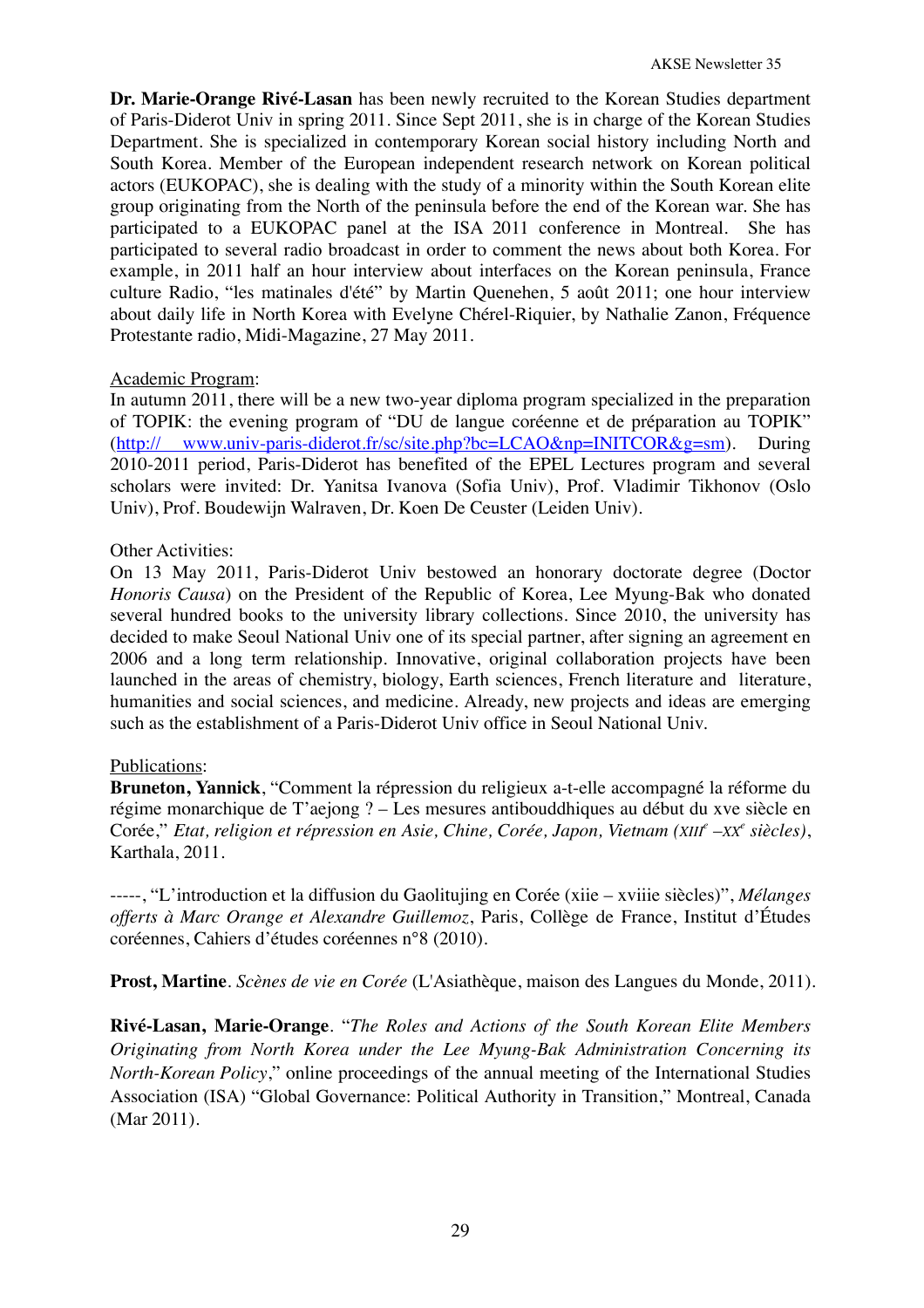#### **GERMANY**

#### **Bochum**

### **Ruhr-Universität Bochum Sprache und Kultur Koreas (Korean Studies)**

### General Information:

The Korean Studies department at Ruhr-Universität Bochum, together with its affiliate in East Asian Religions (Prof. Jörg Plassen), continued to work on the joint project with Freie Universität Berlin (FUB) titled "Circulation of Knowledge and the Dynamics of Transformation", financed through an AKS (Academy of Korean Studies) Korean Studies Institutional Grant (since July 2009, for further information visit http://www.bbkoreanstudies.de/). Three MA scholarships and one doctoral scholarship were distributed in the course of 2010. Two internal workshops on the project theme were held together with Korean Studies at FUB, the first in Nov 2010 in Berlin in conjunction with the "Korea Tage", the second in May 2011 in Bochum in conjunction with the conference described below. The two institutes have continued to coordinate their teaching activities by offering joint MA seminars and by aligning their methodology of Korean language teaching. Members of the Korean Studies department, as well as the professorship for East Asian Religions, continued to take active part in the International Consortium "Dynamics in the History of Religions between Europe and Asia" located at RUB. Thanks to a grant from the MERCUR program of the Mercator foundation, Marion Eggert was on leave during the summer term of 2011 and was replaced by Dr. Sonja Häußler during this time.

## Conference:

Within the scope of the Academy of Korean Studies – Freie Universität Berlin/Ruhr-Univ Bochum Overseas Leading University Program for Korean Studies *Circulation of Knowledge and the Dynamics of Transformation*, the institute hosted an international conference on the theme of "Social Networks and Location in the Circulation of Knowledge", 5–7 May 2011. Following presentations were given: Prof. KANG Seok Hwa (Gyoungin National Univ of Education): "A Study on the Accommodation of Qing's Military Technologies in Chosŏn during the Seventeenth and Eighteenth Century ;" Felix SIEGMUND (Ruhr-Universität Bochum): "The Diffusion of Military Techniques in Seventeenth Century Korea ;" Dr. Adam BOHNET (Korea Univ): "Ethnicized Informants: Chosŏn's Jurchen Subjects during the late Sixteenth and early Seventeenth Centuries ;" Dr. Dagmar SCHÄFER (Max Planck Institute for the History of Science): "Media and Migration: Qing-Imperial Approaches to Technological Knowledge Circulation ;" Aurélien LAROULANDIE (L'École des hautes études en sciences sociales): "The Shihŏn Calendar Reform in Korea: Circulation of Knowledge and Diplomacy in East Asia (1645–1669);" Eric BALLBACH (Freie Universität Berlin): "The Media in North Korea;" Prof. HAN Hyŏngjo (Academy of Korean Studies): "Do you know 'ihak', the Centre of Knowledge in Korean Confucianism?"; Dr. JANG Sukman (Käte Hamburger Kolleg): "The Circulation of Religious Knowledge in Korea, Japan, and China in the late Nineteenth and early Twentieth Century;" Dr. Yannick BRUNETON (Centre National de la Recherche Scientifique): "The Role Played by Legations in Building and Circulating Knowledge between East Asian States in the Twelfth Century: the Case of the Xuanhe Era Legation (1123) between the Song and Koryŏ;" Pierre-Emmanuel ROUX (L'École des hautes études en sciences sociales): "Catholicism in Nippo-Korean Diplomatic and Cultural Encounters: A Forgotten Example of Circulation of Knowledge (Seventeenth to Nineteenth Century);" Prof. Burglind JUNGMANN (UCLA): "Literati Ideals and Social Reorganization in the Early Chosŏn Period;" YU Myoungin (Ruhr-Universität Bochum): "Circulation of Knowledge of Western Literature and the Reassessment of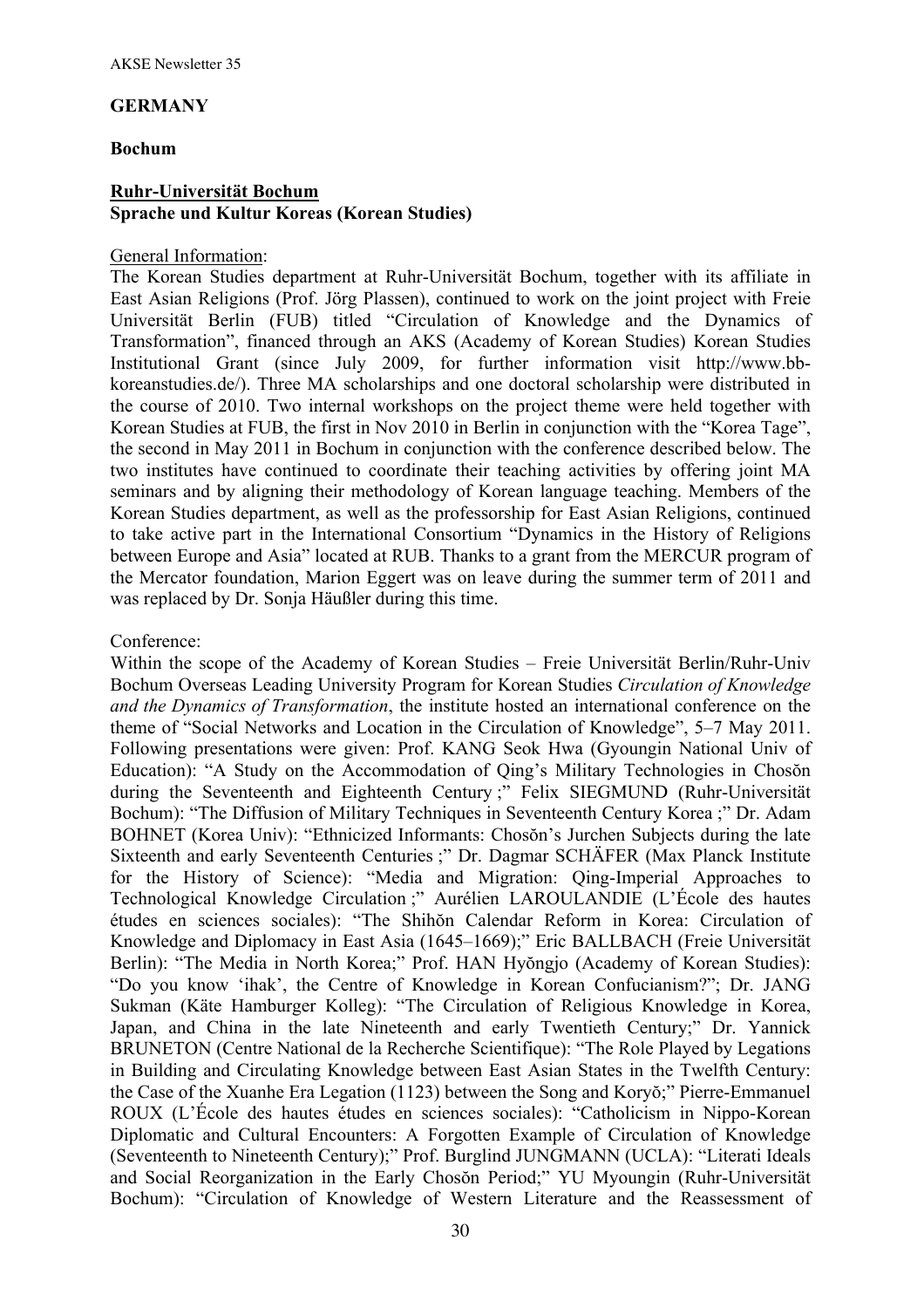Premodern Korean Literature in the early Twentieth Century ;" Prof. LEE Eun-Jeung (Freie Universität Berlin): "Mass Media, Producer or Mediator of Knowledge? - Circulation of Concepts of 'munmyŏng' (civilization) and 'hallyu' (Korean Wave) in Korea."

#### Talks and public readings:

3 Nov. 2010: Felix SIEGMUND (Ruhr-Universität Bochum), "Feuerwaffen, Region und Wissen in Korea im 17. und 18. Jahrhundert. Mit einigen Bemerkungen zu China;" 25 Nov. 2010: KIM Yeong-hyeon, YI Sun-won, and SON Taek-su: Public reading; 1 Dec. 2010: JANG Sukman (Käte Hamburger Kolleg): "Hospital as the Funeral Home in Contemporary Korea;" 22 June 2011: Christopher BECKWITH (Käte Hamburger Kolleg): "Old Chinese Loanwords in Japanese and Korean and the Question of Genetic Relationships: The Case of the Twelve Animal Cycle;" 22 June 2011: KIM Sujung (Seoul): Public reading and lecture "An Abridged History of Children's Literature in Korea;" 6 July 2011: Elmer VELDKAMP (Univ. Leiden): "Mourning for Roadkill: Trends in the Recent Revaluation of Animal Life and Death in South Korea."

#### Scholars' Reports:

**Marion Eggert** gave the following presentations: "Sijo as a Case of Literatur in Translation and Literature as Translation", 19th ICLA Congress, Special Forum: Sijo, Seoul, Aug 20, 2010; "Pathways to Alternative Modernities? Knowledge, Religion, and the Other in Korean Literature of the 18th and 19th century", International Conference Modernities and Cities of East Asia: the View of the History of Civilization, Seoul City Univ, Aug 24, 2010; "Westliches Wissen und Wissensordnung bei Ch'oe Han'gi (1803–1875)" (Western Knowledge and Episteme in Ch'oe Han'gi's writings), Korea-Tage, FU Berlin, Nov 25, 2010; "Konflikte um Geschichtsschreibung zwischen Korea und den Nachbarländern" (Conflicts in Historiography between Korea and neighboring countries), Korea Foundation Workshop zur Lehrerfortbildung, FU Berlin, Nov 26, 2011; ",Wissen' und ,Religion' in Koreas Vor- und Frühmoderne" (Korean concepts of 'knowledge' and 'religion' in the premodern and early modern era), Asien-Afrika Institut der Universität Hamburg, Jan 25, 2011; "Ästhetik und Politik in der koreanischen Literatur" (Aesthetics and politics in Korean literature), Ostasiatisches Museum Köln, July 8, 2011; (with Andreas Müller-Lee) "'Major religious traditions' versus 'items of knowledge': Late Chosŏn literati's involvement with Western Learning", Annual Conference of the Käte Hamburger Kolleg, "Modes and Models of Attraction: Knowledge and Action," July 26, 2011. She continued to work as part of the board of the Käte Hamburger Kolleg "Dynamics in the History of Religions between Asia and Europe" and as deputy speaker of the Research Department CERES (Center for Religious Studies) at Ruhr-Univ Bochum.

**Dr. Sonja Häußler** worked as Visiting Professor (Vertretungsprofessor) at Ruhr Univ Bochum in the summer term of 2011. Before, she worked as Korea Foundation Visiting Professor – in 2009 at Eötvös Loránd Univ (ELTE) in Budapest and in 2010 at Free Univ Berlin. Besides her teaching activities, S. Häußler participated in a collaborative research project on 'Memory and Representation of Mt. Baekdu at the Time of Modern Nationalism' which was sponsored by the Academy of Korean Studies. Her research for the project focused on the representation of Mt. Baekdu in German and Russian travelogues. At a workshop of the project team held at the Academy of Korean Studies on Sept 3, 2009, she gave a paper on 'The Representation of Mt. Baekdu in Western Travelogues'. Besides, S. Häußler also made the following presentations: 'The Tradition of Korean Recluses as seen in the Works of T'oegye Yi Hwang' at the International Conference of the Toegyehak Society held in the Youngnam Univ, Taegu, 28−29 Aug 2009; 'Kim Sisǔp's "Four Records of the Pilgrimages"' at the International Conference dedicated to the 20th Anniversary of Diplomatic Relations between Hungary and the Republic of Korea, Eötvös Loránd Univ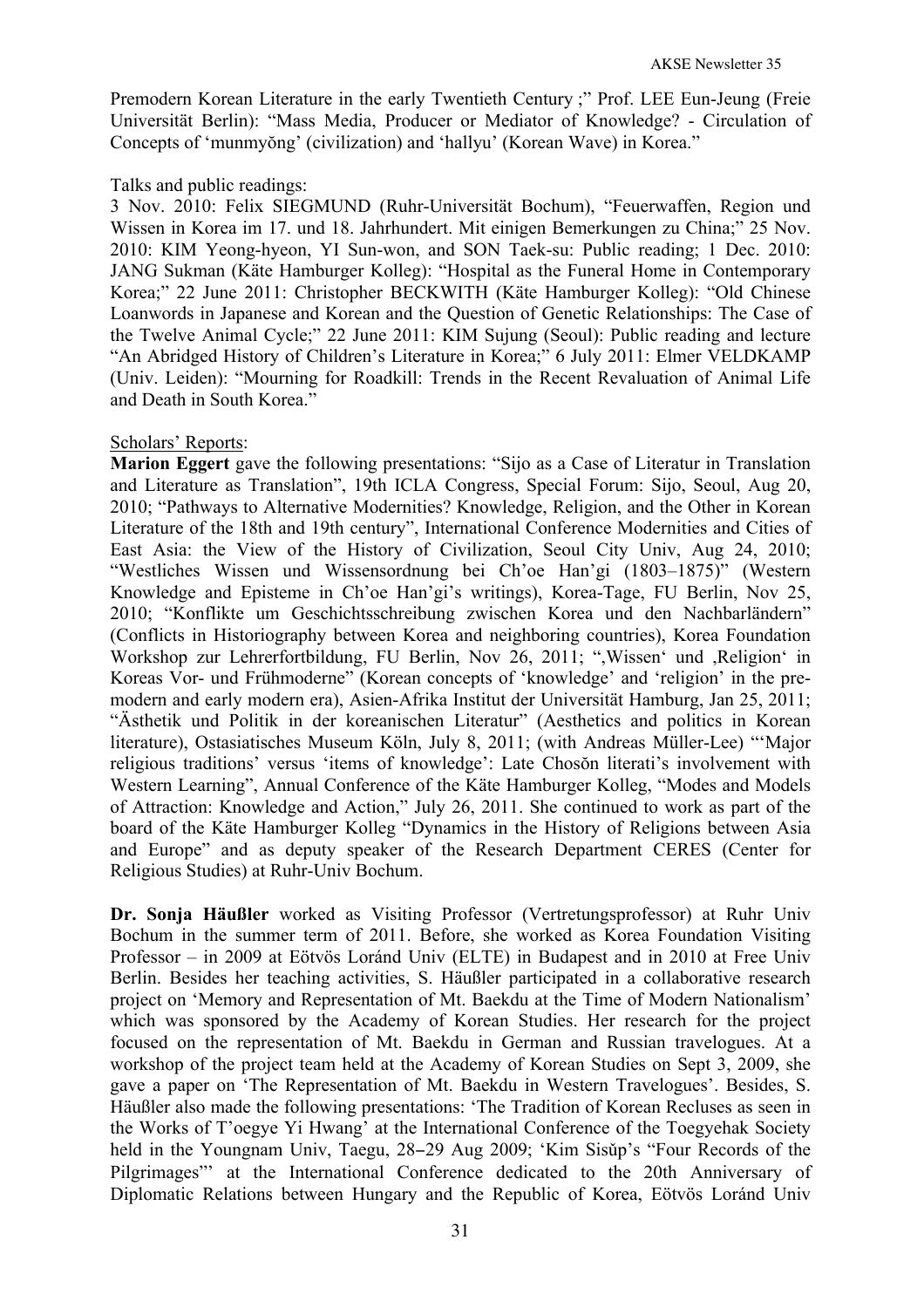Budapest, 12−14 Nov 2009; 'Gemeinsames Erbe – Geteiltes Erbe: Überlegungen zum Wandel in der Kulturpolitik der DVRK', Koreawissenschaftliche Tage, Univ Bonn, 4−5 Dec 2009; 'Aspekte des ost-westlichen Kulturtransfers am Beispiel handschriftlicher Quellen des 19. Jh. (Aspects of East-West Cultural Transfer as exemplified in Manuscripts of 19th Century', lecture, Univ of Hamburg, 23 Jan 2010; [Panel discussant] 'Examples of North Korean Art (1)', International Symposium on "Exploring North Korean Arts", Univ Vienna, 03–04 Sept 2010; [Discussant] 'Korean Residents in Europe – Trends in Research Approaches', Workshop "Studies in Preparation of a Research Consortium on the Korean Diaspora", Academy of Korean Studies, 31 Jan 2011; 'Problems of Translating Korean Literature into German (in Korean)', Workshop "Problems of Translating Korean Literature into German", Koryo Univ, 24 Feb 2011; 'Zhenskie pesni v svyazi s vesennim obryadom *hwajon nori* (Women's Songs related to the Spring Custom *Hwajǒn nori*)', Academic Readings Dedicated to the  $80^{th}$  Anniversary of M.I. Nikitina (1930–1999) // "Modernization and Traditions", 26<sup>th</sup> International Conference on Source Studies and Historiography of Asia and Africa, Sankt Petersburg State Univ, 21–22 Apr 2011; 'Substantial Changes in the Cultural Policy of the DPRK: The "Excavation" of Classical Works',  $25<sup>th</sup>$  Conference of the Association for Korean Studies in Europe, Moscow, 17–20 June 2011. Furthermore, S. Häußler organized a workshop on 'Kultur-Übersetzen' (Translation of Culture) in which representatives of several major German publishing houses, journalists, translators and scholars discussed the actual situation and problems of translating and publishing Korean literature in Germany. The workshop was sponsored by a generous grant of the Korea Literature Translation Institute (KLTI) and held at the Korean Cultural Center in Berlin, Embassy of the Republic of Korea in Germany, on 23 Apr 2010. S. Häußler also participated in the KLTI 2010 Residence Program for Translation Research in Korean Literature. Presently, she is translating the book *Seoul, Pukch'on* (Kim Yugyǒng/ Ha Chigwǒn, Seoul: Minǔmin, 2009), also sponsored by KLTI.

**Dorothea Hoppmann** has continued teaching courses in Korean language and Hanja. She also continued teaching four intensive courses (beginners and intermediate) per year at the LSI Bochum, the Bochum Univ Institute of Intensive Language Training (formerly Landesspracheninstitut NRW = Federal State's Language Institute). She developed new teaching materials for the LSI Bochum, with the main focus on Korean communication skills for daily life, business and travel.

**Andreas Müller-Lee** gave the following presentations: "Reevaluation of the Introduction and Circulation of Western Learning and the Early Conversions to Catholicism in Late Chosŏn Korea", EPEL-Lecture, London, 15 Oct 2010; "Einige Bemerkungen zu Militärkulten im vormodernen Korea" (Some remarks on military cults in premodern Korea), Workshop "Das Militär in der chinesischen Geschichte" (The military in Chinese History), Bochum, 11–12 Feb 2011; "Preliminary Remarks on the Introduction of Western Learning in Late Chosŏn Dynasty and Its Conceptual Implications for Traditional and Modern Epistemic Orders", AKSE Biennial Conference, Moscow, 17–20 June 2011; "Korea as Point of Reference for Taiwanese Colonial Experience", Workshop "Taiwan: Refuge, Province, Colony, or What?", Bochum, 8–9 July 2011; "Continuities and Discontinuities in Confucian Understandings of Heresy and Orthodoxy in Chosŏn Korea", Workshop "Heresy in Cross-Cultural Contact", Bochum, 15 July 2011; "'Major Religious Traditions' versus Items of Knowledge: Late Chosŏn Literati's Involvement with Western Learning", Conference "Modes and Models of Religious Attraction", Bochum, 25–28 July 2011. In the autumn term 2010 he taught a course on modern Korean history ("Korean culture and history: Modern Korean history and culture") with YU Myoungin at the Institute of East Asian Studies of the Univ of Zurich. Besides, he continued to chair the Käte Hamburger Collegium's meeting of research associates and fellows. He also was offered an associated membership to the cluster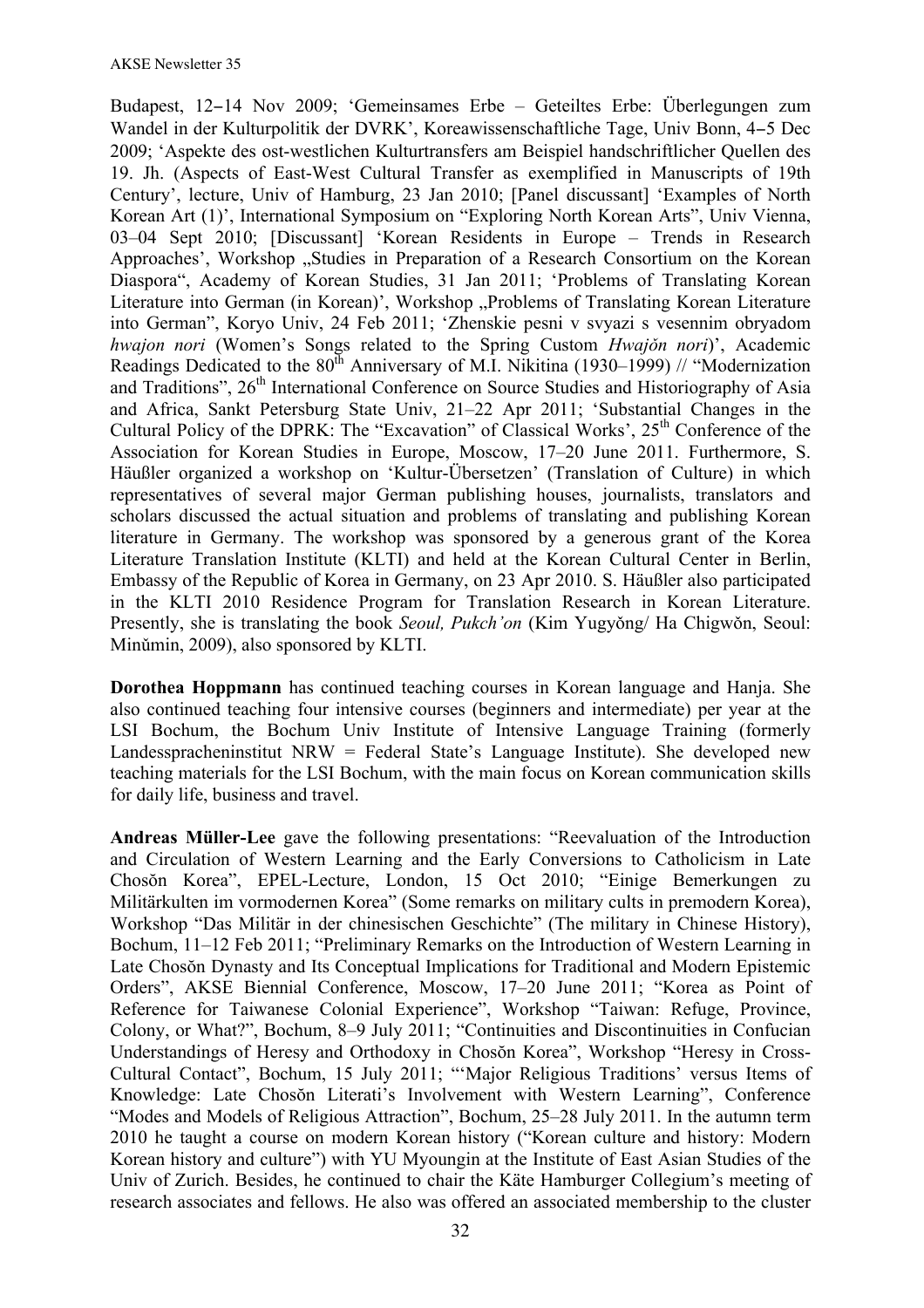of excellence "Asia and Europe in a Global Context" at Heidelberg Univ due to his collaboration with the cluster subproject D11 (Hidden Grammars of Transculturality – Migration of Encyclopedic Knowledge and Power).

**Thorsten Traulsen** gave BA-courses at Ruhr-Univ Bochum on Middle Korean (twosemester introduction) and "Modern Korea" (seminar), as well as MA-seminars on "North-Korean political culture" and "Introduction to Classical Manchu" (together with Felix Sigmund). Additionally, he was invited as a guest lecturer to the Asia-Africa-Institute, Hamburg Univ, giving MA-courses on Sino-Korean, Korean history of thoughts, and North-Korea. Besides, he is working as the editor of the Korean part of the "Hefte für ostasitische Literatur" (Papers on East-Asian Literature).

**Dennis Würthner** has continued working as a research associate under the auspices of the Academy of Korean Studies – Freie Universität Berlin/Ruhr-Univ Bochum Overseas Leading University Program for Korean Studies *Circulation of Knowledge and the Dynamics of Transformation*. Within the scope of this project, he organized the International Conference "Social Networks and Location in the Circulation of Knowledge", Bochum, 5–7 May 2011. Alongside Dorothea Hoppmann he has continued teaching Korean language courses at the Bochum Univ Institute of Intensive Language Training.

**YANG Hanju** has continued teaching courses in Korean language and worked on literature translations. On 30 June 2011, she was awarded the 10th Literature Translation Award of KLTI for her German translation of Kim Young-ha's novel *Kŏmŭnkkot* (co-translator: Heiner Feldhoff): *Kim Young-ha, Schwarze Blume, Roman*, Konkursbuchverlag, Tübingen, 2010. She gave the following presentation: "The Role and Future of Translators in the Transition Period", The 10th International Workshop for Translation and Publication of Korean Literature "Translation and Publication of Korean Literature in the Digital Era," 30 May 2011, Seoul.

**YU Myoungin** has continued teaching courses and gave the following presentations: "The Success Story of the Diamond Mountains: A Reflection on the Genesis of the Sacred Site and the Contemporary Discourses on the Buddhicization of the Korean Landscape", The 5th World Congress of Korean Studies, Chinese Culture Univ, Taipei, 26–27 Oct 2010; "Circulation of Knowledge of Western Literature and the Reassessment of Premodern Korean Literature in the Early Twentieth Century", International Conference "Social Networks and Location in the Circulation of Knowledge", AKS-FUB/RUB Overseas Leading University Program for Korean Studies "Circulation of Knowledge and the Dynamics of Transformation", Bochum, 5–7 May 2011. He gave a course on Korean history ("Korean culture and history: Modern Korean history and culture") with Andreas Müller-Lee at the Ostasiatisches Seminar, Universität Zürich, during the autumn term 2010.

#### Publications:

**Eggert, Marion,** "The Art of Quoting in Pak Chiwŏn's Writings", in: *Studia Orientalia Slovaca* IX (2010): 1101–1111.

-----, "Shrinking World, Expanding Religion? The Dynamics of Religious Interaction in the Times of Colonialism and Globalization", in: Volkhard Krech, Marion Steinicke, eds., *Dynamics in the History of Religions* (Leiden: Brill, 2011), pp. 387–395.

-----, ",Östliche Weisheit' versus ,Westliche Wissenschaft' im Korea des 18. und 19. Jh.", forthcoming in: *Coincidentia. Zeitschrift für Europäische Geistesgeschichte* 2/2 (autumn 2011).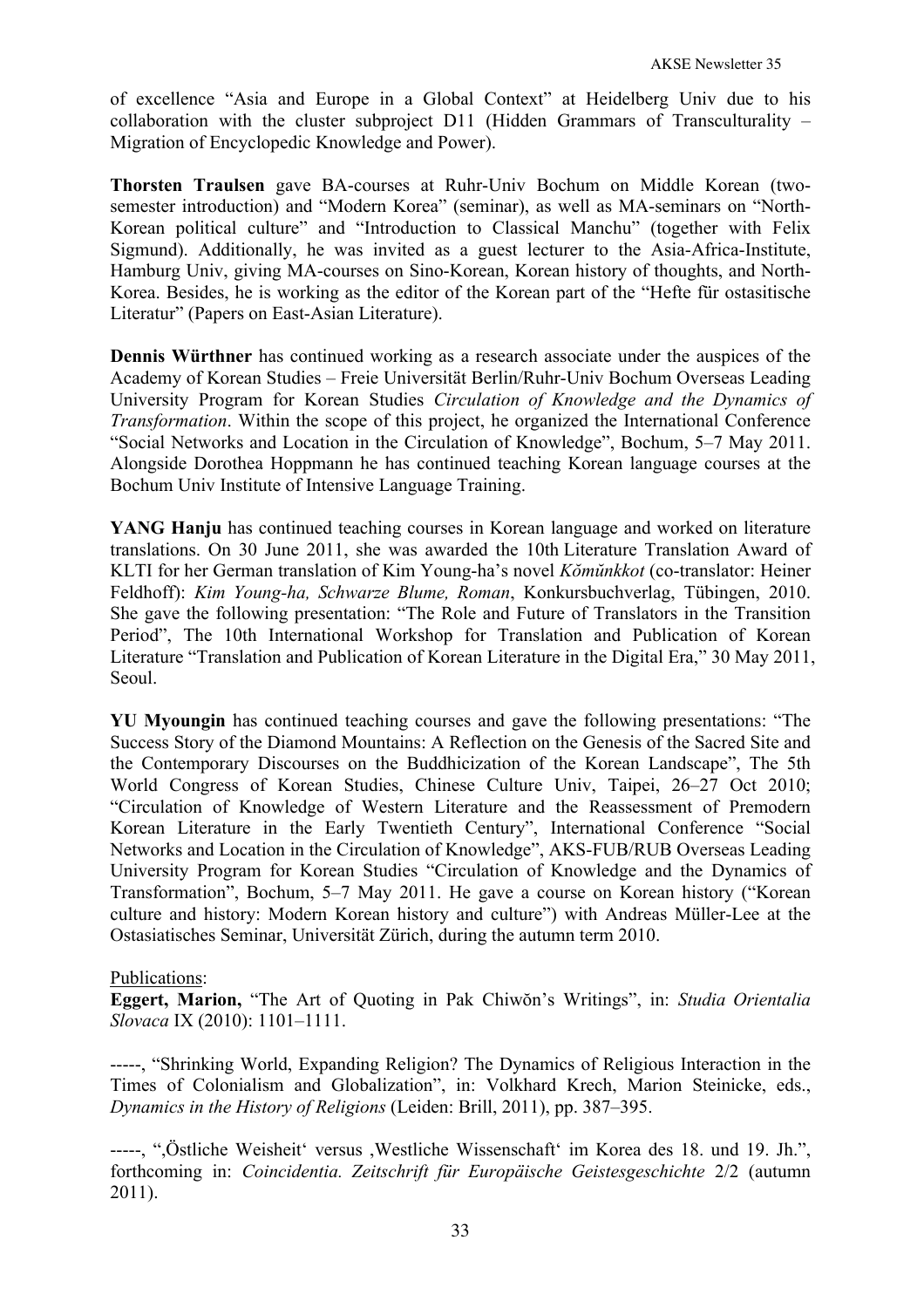**Häußler, Sonja**. "The Perception of Korean History in the Poetry of Kim Sisǔp (1435– 1493)." *Yeolsang Journal of Classical Studies* (Yeolsang Kojeon Yeongu), vol. 29 (June 2009), pp. 119–138.

-----, "The Tradition of Korean Recluses as seen in the Works of T'oegye Yi Hwang," *Literature and Thoughts of T'oegye*. Ed. by The International Toegyehak Society (Seoul : Kǔl ingnǔndǔl, 2009), pp. 108–126.

-----, (editor, with Mózes Csoma) *Proceedings of the International Conference on the Occasion of the Twenteeth Anniversary of Diplomatic Relations between the Republic of Korea and the Republic of Hungary* (Budapest: Eötvös Loránd Univ, 2010).

-----, "T'oegye Yi Hwang's Views on Early Korean Recluses," *Mélanges offerts à Marc Orange et Alexandre Guillemoz. Cahiers de l'IEC, Collège de France*. Ed. by Martine Prost & Hervé Péjaudier (Paris: Collège de France, 2010), pp. 199−209.

-----, Kim Sisǔp's "Four Records of the Pilgrimages," *Proceedings of the International Conference on the Occasion of the Twenteeth Anniversary of Diplomatic Relations between the Republic of Korea and the Republic of Hungary*. Ed. by S. Häußler & Mózes Csoma (Budapest: Eötvös Univ Press, 2010), pp. 23−45.

-----, "Descriptions of the Paektu Mountain and the Surrounding Area in Russian and German Travel Accounts." *The Review of Korean Studies*. Vol. 13, no. 4 (2010), pp. 151–186.

-----, [Trans.] Chŏn Chae-ho. "Die Staatstheorie von Cho So-ang: Das Prinzip der drei Gleichheiten." *Staatstheorie in Ostasien*. Ed. by Lee Eun-Jeung and Thomas Fröhlich (Baden-Baden: Nomus, 2010), S. 138−164.

-----, "Koreanische Literatur in Deutschland (Korean Literature in Germany)," *Kultur Korea*. 4/2010, pp. 39−40.

-----, "Zhenskie pesni v svyazi s vesennim obryadom *hwajon nori* (Women's Songs Related to the Spring Custom *Hwajǒn nori*)," *Proceedings of the Academic Readings Dedicated to the 80th Anniversary of M.I. Nikitina (1930–1999)* (Sankt Petersburg: Center for Korean Language and Culture, SPbSU, 2011), pp. 93–110.

-----, "Revived Interest in Literary Heritage: Changes in DPRK Cultural Policy," *Exploring North Korean Arts*. Ed. by Rüdiger Frank (Nürnberg: Verlag für moderne Kunst, 2011), pp. 88–112.

**Hoppmann, Dorothea & Lee, Soyeon & Würthner, Dennis**, *Koreanisch Intensiv. Grundund Aufbaukurs.* (Hamburg: Helmut Buske Verlag, 2011).

**Traulsen, Thorsten**, German translation (co-translators: Yang Hanju, David Renz): Yi Sunwŏn's novel *Yŏngwŏn-ŭn hosu-ro ka chamdŭnda*: Yi Sunwŏn, "Die Seele legt sich nieder im See," in *Hefte für ostasiatische Literatur*, no. 49 (May 2011), Krefeld, pp. 48–66.

**Yang, Hanju,** German translation (co-translator: Heiner Feldhoff): Yi Sang's novel *Chijuhoisi*: Yi Sang, "Treffen Spinnen Schweine", in: *Hefte für ostasiatische Literatur*, No. 48 (May 2010), Krefeld.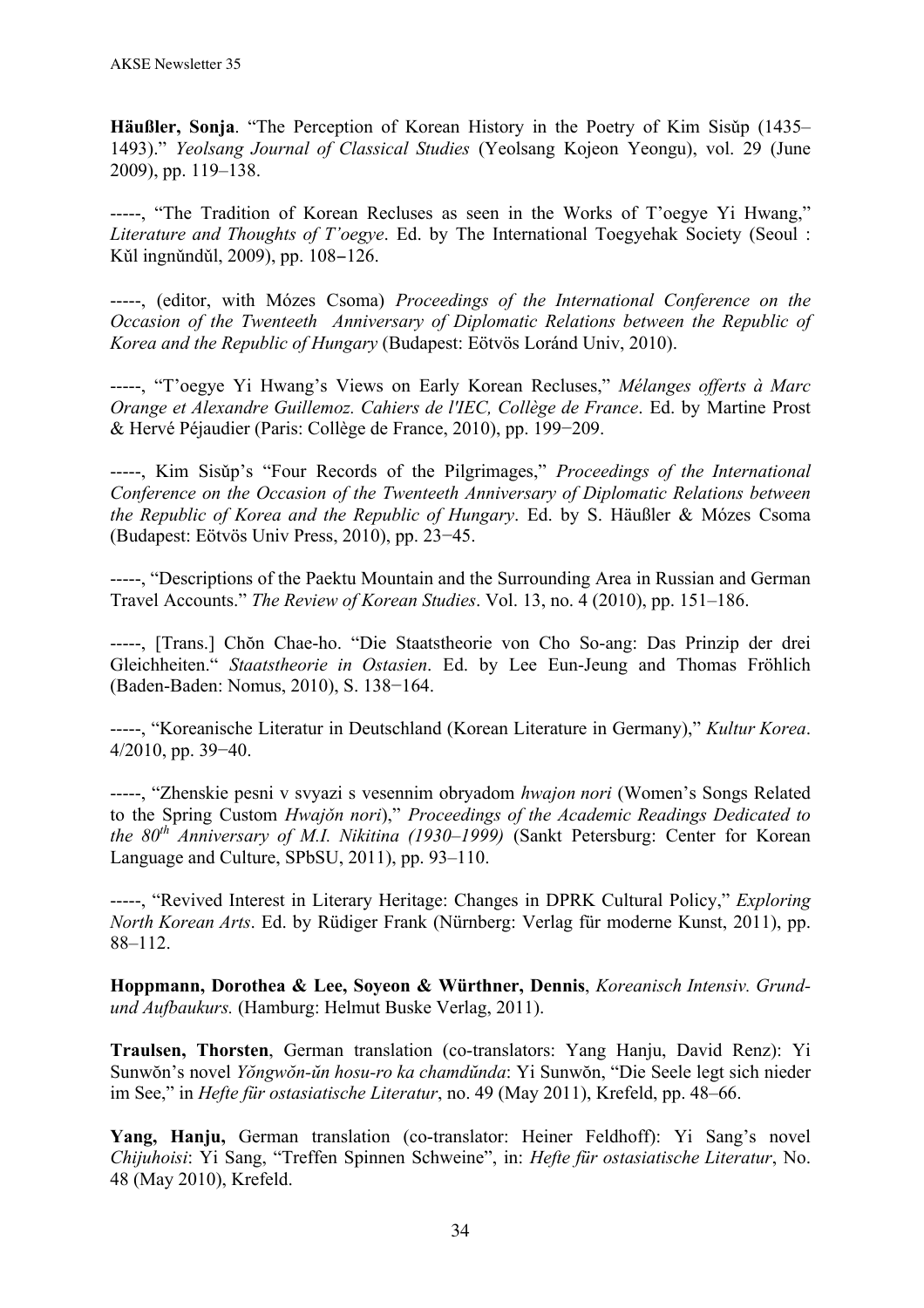-----, German translation (co-translators: Thorsten Traulsen, David Renz): Yi Sunwŏn's novel *Yŏngwŏn-ŭn hosu-ro ka chamdŭnda*: Yi Sunwŏn, "Die Seele legt sich nieder im See," in: *Hefte für ostasiatische Literatur*, No. 49 (May 2011), Krefeld.

## **Frankfurt**

# **Goethe Universität Frankfurt am Main Korea Studien, Institut für Orientalische und Ostasiatiche Philologien and Interdisciplinary Centre for East Asian Studies (IZO)**

#### General Information:

Korean Studies at Frankfurt Univ was established as a minor at Frankfurt Univ since 2007 when the Univ took a decision to establish Korean Studies as a new area of studies within the Interdisciplinary Centre for East Asian Studies (Interdisziplinäres Zentrum für Ostasienstudien/IZO). Jun.-Prof. Joanna Elfving-Hwang has served as the director of Korean Studies programmes over the past academic year with the support of two part-time assistants (Ms Shima Hemati-Torabi and Ann-Kathrin Schmitt). Dr. Yonson Ahn has also made a significant contribution to the development of Korean Studies as the Korean Foundation Visiting Professor in 2010/11, while the part-time Korean language teaching position has been held by Dr Hanna Schunka. We also continue to benefit from having Dr. Hans-Jürgen Zaborowski as a part-time lecturer of variety of courses on Korean culture and religious traditions. Our other priorities have included continuing the development of our existing library collections. In Apr 2010 only a fraction of these were inventoried and none were catalogued. To address this we issued a call for book donations for the library in the local and Korean media and as a result, and coordinated by Dr Ahn, book donations in the past year stand at around 1,000 titles. The Korea Foundation distribution list has also been most valuable to us in providing up-to-date publications, and we have also received a sizable donation of books from the Korean Cultural Centre in Berlin and from a number of individuals in Germany, UK and Korea. The workload to begin the process of organising and inventorying these books has been immense, and in Oct 2010 we secured the support of the Main Univ Library who appointed a Korean Studies librarian (Ms. Hanna Lie) to catalogue Korean Studies books on part-time basis. In addition to this, we secured funding from the QSL (teaching quality enhancement) funds for the employment of Ms Ann-Kathrin Schmitt as a part-time Korean Studies librarian and for Ms. Shima Hemati-Torabi to provide invaluable administrative support for Korean Studies on part-time basis in the coming academic year.

#### Scholars' Reports:

**Prof. Dr. Yonson Ahn** was the Korean Foundation Visiting Professor at Frankfurt Univ in the academic year 2010/11, and taught the following courses: North Korean Society, Premodern History of Korea, Gender in Korea and East Asia, Active Korean (Koreanisch Aktiv, an advanced level language course), Economic and Social Development of Contemporary Korea, and Modern History of Korea. In 2010/11 she gave the following presentations: "Competing Nationalisms: The Korea-China Controversy over Koguryo/Gaogouli", Goethe-Universität Frankfurt, Nov 2010; "Transnationalism in the 'Comfort Women' Campaign", Chao Center for Asia Studies, Rice Univ, Feb 2011; Discussant for Transnational Asia Graduate Student Conference, Rice Univ, Feb 2011; and "Remembering and Forgetting Trauma: 'Comfort Women' in South Korea", 25th AKSE Biennial Conference, Moscow State Univ, Russia in June 2011. In addition to these, she has co-ordinated the afore-mentioned book appeal for resources for the Korean Studies library.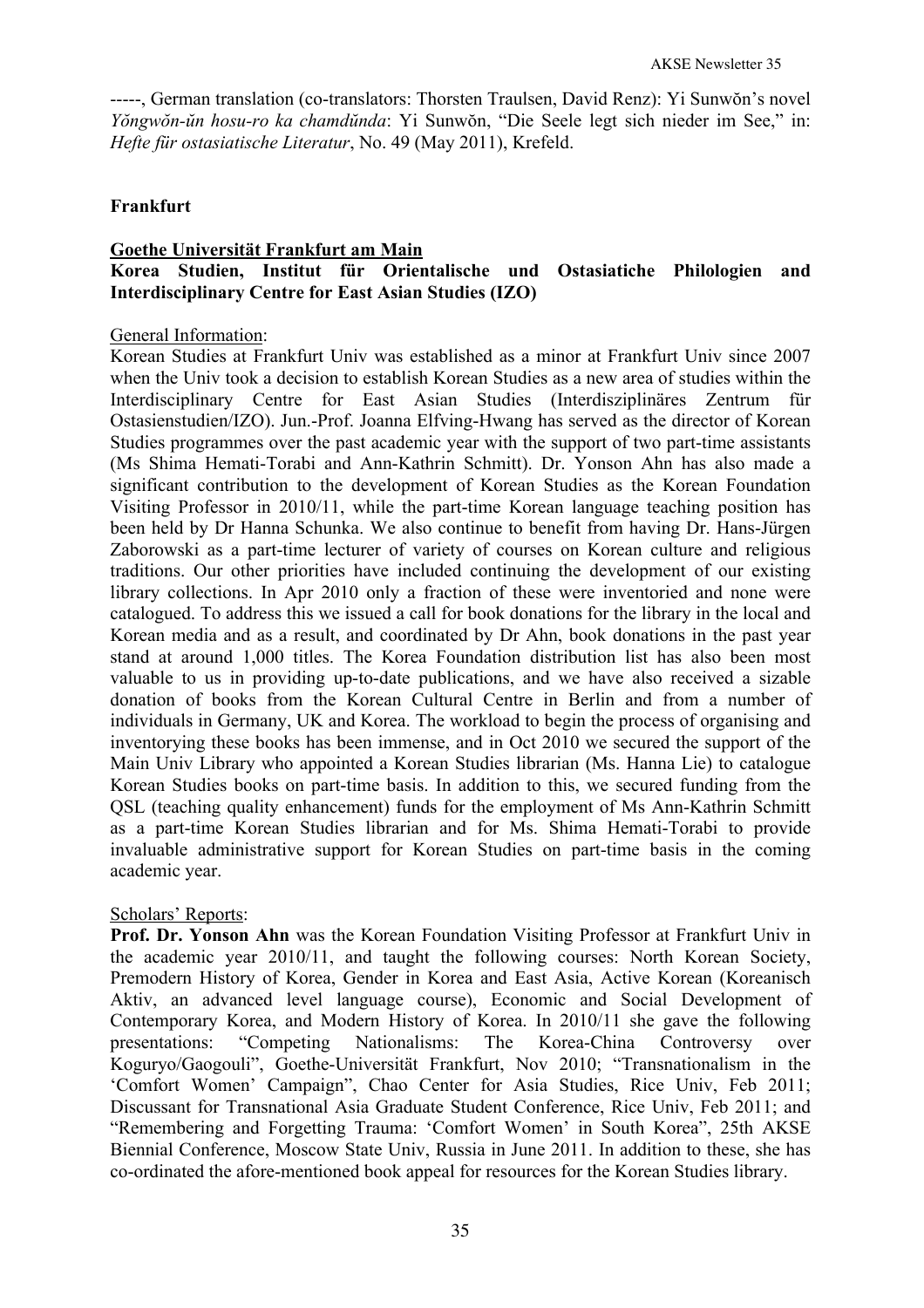**Jun.-Prof. Dr. Joanna Elfving-Hwang** is the Director of Korean Studies Programmes and Junior Professor in Korean Society and Culture. In the academic year she has been actively engaged in the accreditation process of the new BA major course in Korean Studies and Linguistics, as well as on developing the study provision for the existing courses currently offered minor study options. During the past year, she gave the following presentations: "Cosmetic Surgery Practices in South Korea" (with Ruth Holliday), *White Rose East Asia Workshop: Gender Perceptions and Practices in East Asia*, The Univ of Sheffield, June 2010; "Cosmetic Surgery and Symbolic Power in South Korea" (with Ruth Holliday), *Appearance Matters 4 Conference,* Univ of Bristol, June 2010; 'Cultural Flows and Masculine Anxieties: Representations of Soft Masculinities in Contemporary Korean Popular TV Drama Series' *Cool Japan Conference*, Goethe Universität Frankfurt am Main (Germany), Nov 2010; 'Envisioning the Absent One: Representations of the "Other Korean" in South and North Korean Literatures' *Joint Conference of the Association for Asian Studies & International Convention of Asia Scholars*, Honolulu, Hawaii, Mar-Apr 2011; 'Masculine Anxieties in Contemporary South Korean TV Dramas', *Association for Korean Studies in Europe Biannual Conference*, Moscow (Russia), June 2011; 'Soft Masculinities in Contemporary South Korean Popular Culture', *White Rose East Asia Centre 'Generations' Workshop*, Leeds (UK), June 2011. In July 2011, she was also invited to give a guest lecture at Heidelberg Univ Cluster of Excellence in "Asia and Europe in a Global Context: Shifting Asymmetries in Cultural Flows" Summer School on the topic of "Cosmetic Cultures and the Practice of Aesthetic Surgery in South Korea".

**Dr. Hanna Schunka** Korean language on beginner and intermediate level in the academic year 2010/11. She also attended the  $14<sup>th</sup>$  Overseas Korean Language Educators' Workshop in Seoul in Aug 2010.

**Dr. Hans-Jürgen Zaborowski** reports that in the academic year 2010/11 he taught the following courses: Geschichte, Forschungsfelder und Methoden der Korea-Studien, Philosophische Tradition Koreas, Traditionelle Religionen und christliche Kirchen in der koreanischen Gesellschaft, and Alltag und Festtag in Korea. In Jan 2011, his 14th translation of Korean children's books on natural sciences and technology was published - this one being on the history of maps worldwide with a strong emphasis on Korea and East Asia. The book was selected as the Book of the Month by the German Academy of Children and Juvenile Literature (Deutschen Akademie für Kinder- und Jugendliteratur) in July 2011.

#### Academic Programme:

Over the past twelve months there have been some significant developments both in study programmes offered and the numbers of students electing to study Korean Studies. Compared to the year before, student numbers on out undergraduate programmes have now more than doubled to just under 60 registered students. In addition, 13 MA students elected to take Korean Studies courses as part of Masters in East Asian Studies postgraduate programme, and over 20 students enrolled on other under- and postgraduate programmes (such as Politics and Accounting) have attended Korean Studies courses as guest students over the past year.

In addition to the existing programmes, a new BA in Korean Studies and Linguistics will be offered from Sept 2011, which will effectively mean that Korean Studies can now be elected as a major from winter semester 2011/12 onwards, albeit embedded within Linguistics Department.. Within this new study programme Korean Studies will form the core of the required modules with 108 credits of broad range of topics which focus on modern Korean society, history, philosophy, literature, religion, culture, economics and other humanities and social sciences topics. Students will also have an option to choose to do their final BA dissertation on Korea-related topic (10 credits), and have an option to take one semester at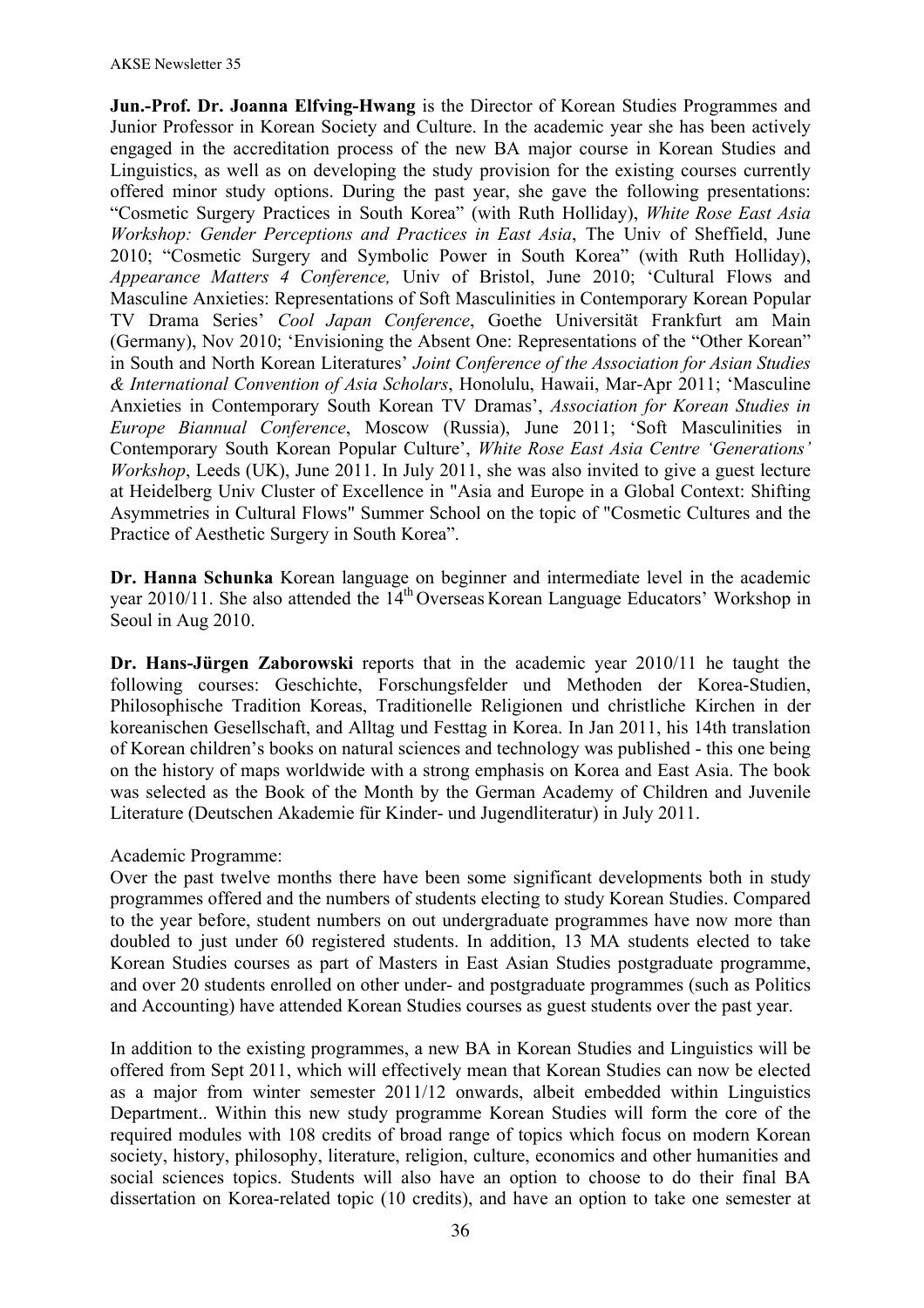one of our partner universities in Korea (which currently are Seoul National Univ, Korea Univ, Ewha Woman's Univ and Chungang Univ), which will count 30 credit points towards their degree programmes. In addition to this, Korean Studies now forms part of an MA programme co-ordinated by the Interdisciplinary Centre for East Asian, Masters in East Asian Studies (MEAS) (http://www.izo.uni-frankfurt.de/Lehre/Modern\_East\_Asian\_Studies /index.html), where students have the option to study Korean language and at least one other postgraduate-level Korean Studies course every semester.

Korean Studies/IZO Special Lectures for 2010/11:

28 Oct 2010: Dr Lucien Brown (SOAS, London): "Sarcastic Honorifics Use and Impoliteness in Korean TV Dramas;" 23 Nov 2010: Dr Yonson Ahn (Korea Foundation Visiting Professor, Frankfurt Univ): "Competing Nationalisms: The Korea-China Controversy over Koguryo/Gaogouli;" 12 Apr 2011: Mr Kim Young-ha (novelist), public reading of the German translation of *Kŏmǔn kkot* (*Schwartze Blume*, 2010); 17 May 2011: Dr Se-Woong (Kenneth) Koo (Stanford Univ): "Monks Just Want to Have Fun: Rethinking Clerical Marriage in Post-1945 Korea;" 16 June 2011: Dr Roald Maliangkay (Australian National Univ): "Hippies Cannot Fight Commies: Censorship and Music in South Korea."

### Publications:

**Ahn, Yonson**, "'Taming Soldiers': The Gender Politics of Japanese Soldiers in Total War", in Jie-Hyun Lim and Karen Petrone et. al., Gender Politics and Mass Dictatorship (London: Palgrave MacMillan, 2011).

-----, "Pyŏngsa Kildŭrigi: Asia t'eppŏngyang chŏnjenggi ilbon kuninŭi gender chŏngchi" ("Taiming Soldiers: The Gender Politics of Japanese Soldiers during Asia-Pacific War"), *Tejung tokjewa yŏsŏng* (Mass Dictatorship and Gender Politics) (Seoul: Humanist, 2010).

**Elfving-Hwang, Joanna,** *Representations of Femininity in Contemporary South Korean Women's Literature*. Kent: Global Oriental, 2010.

-----, '*Who Ate Up All the Shinga?'* by Park Wan-Suh (book review), *\_List, Books from Korea,* Vol. 7 (2010), p. 34.

-----, *CPLA Case Studies*, *Vol. 1* (co-editor with Ivan Moore, Kenisha Garnett and Chris Corker) (Sheffield: Sheffield Hallam Univ, 2010).

-----, 'Learner Autonomy and Professional Development: Enabling Learning and Teaching Innovations through Engaging with a Centre for Excellence in Teaching and Learning' (as a lead author, with Kenisha Garnett and Ivan Moore), *For the 21st Century Learner: Proceedings of the Improving Student Learning Conference 2009*, ed. Chris Rust (Oxford: Oxford Brookes Univ, 2010).

-----, 'Cross-border representations in North and South Korean Cold War Literatures', in *Global Cold War Literatures: Western, Eastern and Postcolonial Perspectives*, ed. Andrew Hammond (London and New York: Routledge, forthcoming Dec 2011).

-----, "Gender, Globalization and Aesthetic Surgery in South Korea" (with Ruth Holliday), *Body and Society* (forthcoming in 2011).

**Zaborowski, Hans-Jürgen,** trans. *Zen- Gedichte – was'n das?* (translation of Ko Ǔn's *Sǒnsi muǒnya*),  $2<sup>nd</sup>$  ed. Frankfurt: 2010 (first edition published in 2005).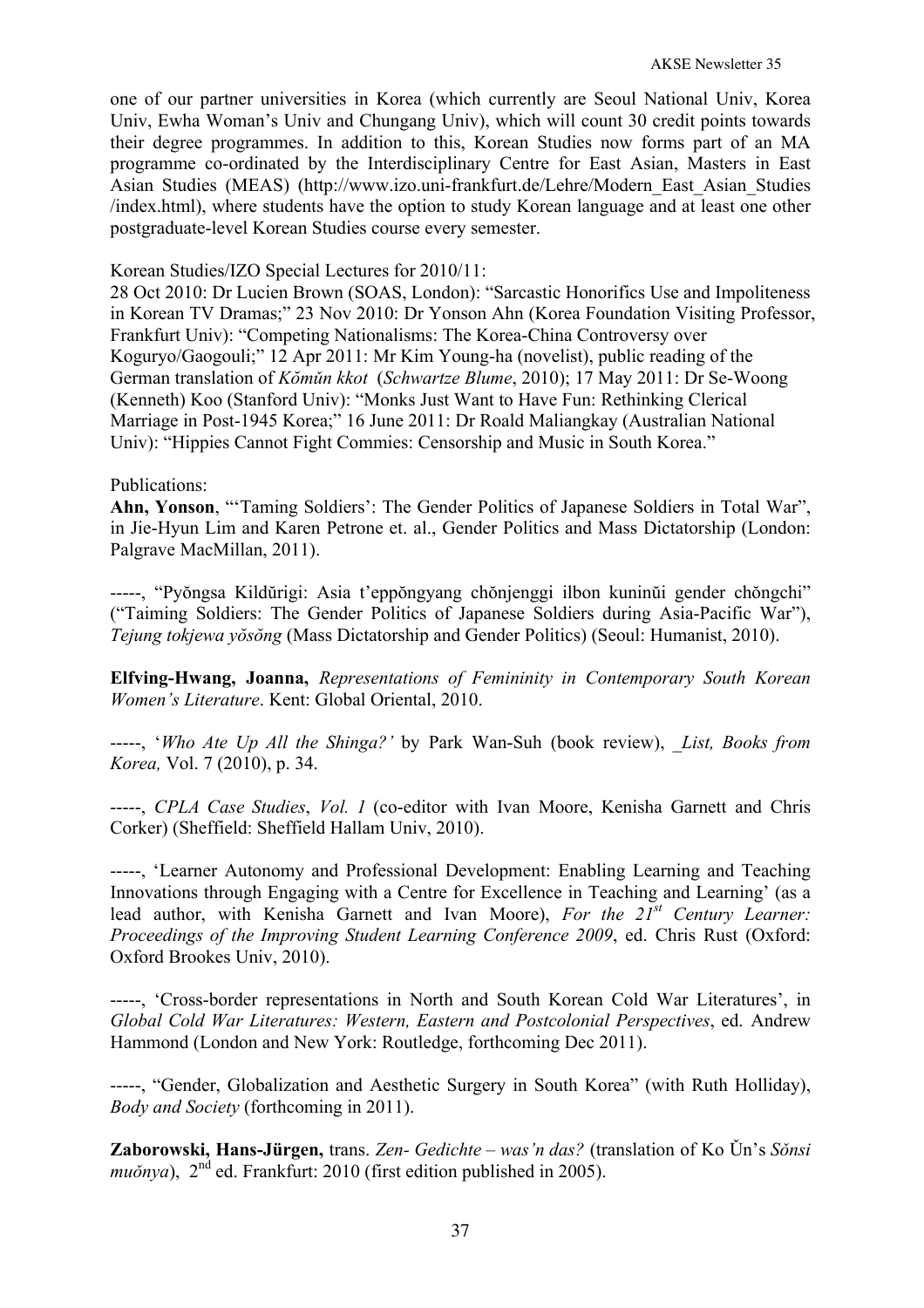-----, *Blüten des Augenblicks* (translation of Ko Ǔn's *Sun'gan ǔi kkot*). Frankfurt: Suhrkamp Publishers, 2010.

## **Hamburg**

# **Leibniz-Institut für Globale und Regionale Studien GIGA (German Institute of Global and Area Studies) Leibniz-Institut für Globale und Regionale Studien**

### General Information:

In Sept 2010, the fourth edition of the yearbook *Korea–Politics, Economy and Society* was published by Leiden and Boston-based Brill Publishers. The yearbook is co-edited by Rüdiger Frank (Univ of Vienna), Patrick Köllner (IAS) and London-based James Hoare and Susan Pares. *Korea – Politics, Economy and Society* consists of regular overview articles and refereed articles on Korean politics, economy, and society. The 378-pages-strong 2011 edition of the yearbook is scheduled for publication in Sept 2011. *Korea 2011 – Politics, Economy and Society*, whose publication is again supported by a grant from the Academy of Korean Studies, has articles by Patrick Köllner, Rüdiger Frank, Sabine Burghart, James E. Hoare, Alena Schmuck, Niclas Weimar, Stefania Paladini, Sarah Hasan, Elisabeth Schober, Jane YeonJae Lee, Sang-Yeon Sung, Tatiana Gabroussenko, Tim Beal, and Sebastian Harnisch and David Roesch. A prize, worth 1,000 US dollars, for the best paper published by a graduate student in the preceding edition of the yearbook was awarded in late 2010 to Dafna Zur, a recent Ph.D. recipient from the Univ of British Columbia, for her paper 'Textual and Visual Representations of the Korean War in North and South Korean Children's Literature,' published in *Korea 2010: Politics, Economy and Society*, pp. 271–303. More information about the *Korea: Politics, Economy and Society* series can be found at <www.brill.nl/publications/korea-politics-economy-and-society>. A call for papers for the refereed-articles section of *Korea 2012: Politics, Economy and Society* will be disseminated in late Aug 2011. Interested scholars can also directly contact Patrick Köllner at koellner@giga-hamburg.de.

As of July 2011, three Ph.D. students with Korea-related dissertation topics attended the doctoral programme of the GIGA German Institute of Global and Area Studies. Martin Schulz, M.A., LL.M. is about to finish his Ph.D. thesis (in law) on the role of the Constitutional Court in South Korea's political system. Also part of the GIGA's doctoral programme is David Shim, M.A., who is set to finish his Ph.D. thesis (in political science) on North Korea's construction as the 'Other' in Western security-related discourses by Sept 2011. Ms Mascha Peters, M.A., who writes her Ph.D. thesis (in political science) on the role of the media in South Korea's political system, finished her field work in 2010, supported by a research fellowship granted by the Korea Foundation. On June 6, 2011 she presented first results at the Seventh Worldwide Consortium of Korean Studies (CKS) Workshop at SOAS, Univ of London. All three Ph.D. students are co-supervised by Patrick Köllner.

As in the years before, information on Korean studies in Germany and beyond have been disseminated on a regular basis via an e-mail list run by Patrick Köllner. The network encompasses approx. 125 persons, mostly academics residing in Germany and South Korea. Admission to the mailing list is open to every interested person (contact: koellner@gigahamburg.de).

### Scholars' Reports:

**Johannes Gerschewski**, IAS Associate Research Fellow, continues to pursue his Ph.D. at the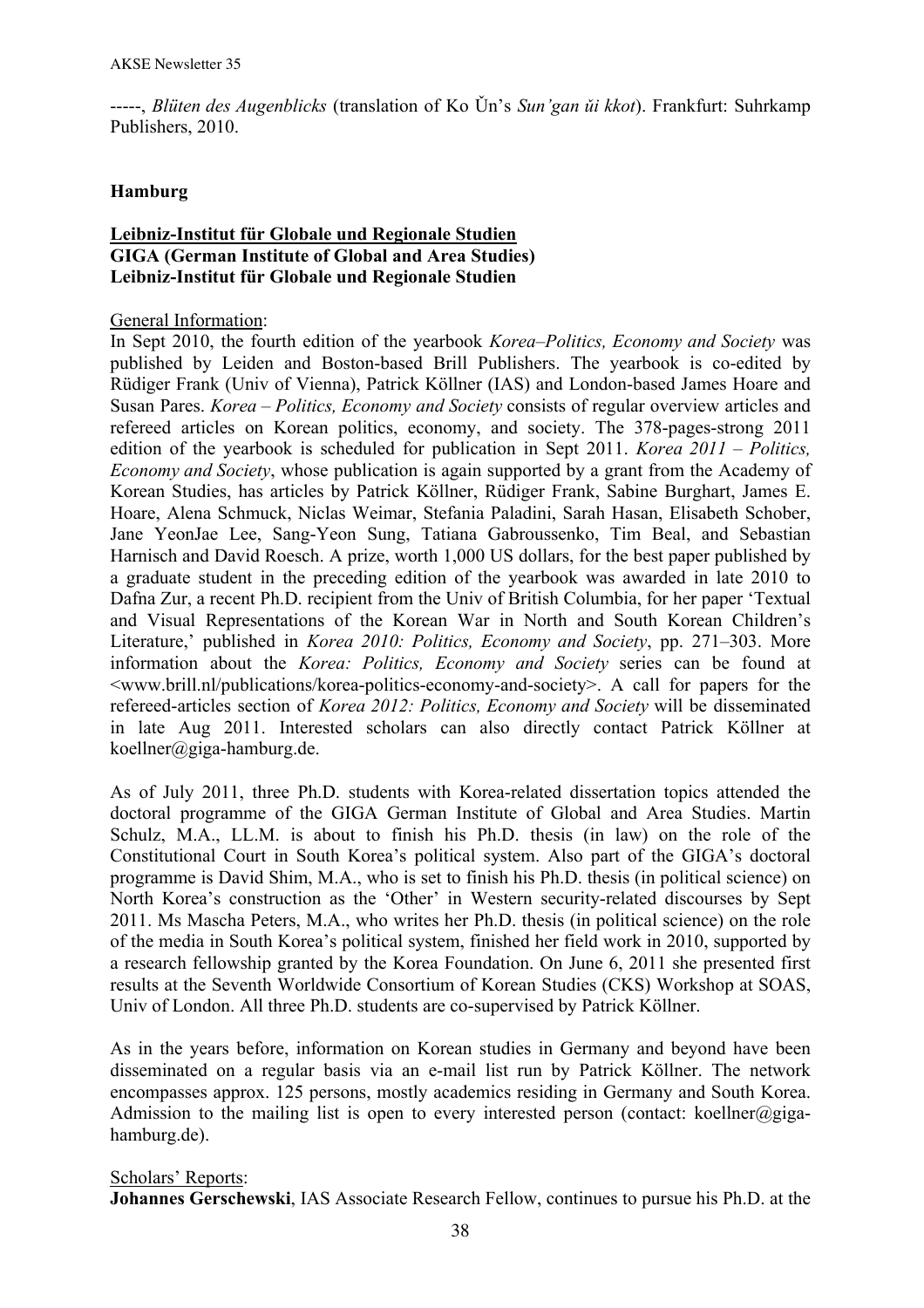Berlin Graduate School of Social Sciences (BGSS), Humboldt-Univ of Berlin. His thesis, which is supervised by Wolfgang Merkel and Patrick Köllner, focuses on the stability of authoritarian regimes in East Asia. In 2011, he also became a researcher in a three-year project analysing authoritarian regimes from a comparative perspective. The project is funded by the German Research Foundation and is carried out at the Social Science Center Berlin (WZB).

**Patrick Köllner**, since July 2011 IAS Director and professor of East Asian politics at the Univ of Hamburg, visited Seoul in Oct 2010 in connection with a planned research project and conducted interviews with members of the foreign-policy community and think tankers on the role of think tanks in South Korea's foreign-policy making. He also attended the ninth annual German-Korean Forum, held in Incheon from 4 to 7 Nov 2010. Professor Köllner organised and chaired a public roundtable, featuring two scholars from the Korea Institute for National Unification, on 'North Korea and Inter-Korean Relations at the Crossroads' in Hamburg on 14 Sept 2010 and, at the invitation of the Korea Foundation, gave a presentation on 'Democratisation and Industrialisation in South Korea: A Double Success Story?' at the Museum of East Asian Art in Cologne on 26 June 2011. In 2011, Patrick Köllner became a member of the editorial board of the SSCI-listed journal *Korea Observer*. Professor Köllner again gave several interviews in 2010/2011 to radio stations, newspapers plus German and Japanese television on political developments on the Korean peninsula and on North Korea's participation in the FIFA World Cup 2010 and the FIFA Women's World Cup 2011.

**David Shim, M.A.**, IAS Research Fellow, presented the paper 'Imaging North Korea in Photographic Essay - Hegemonic Visuality and Visual Methodology' at the 52th International Studies Association Annual Convention in Montreal, Canada, on 18 Mar 2011 and acted as lead discussant in public roundtable 'North Korea and Inter-Korean Relations at the Crossroads' at GIGA, Hamburg, on 14 Sept 2010. Together with IAS Senior Associate Research Fellow Dirk Nabers, he finalised in June 2011 the research project 'Imaging Distress – The Significance of Visual Images in the Representation of North Korea', which was funded by the Academy of Korean Studies. In June 2011, he started with IAS Director Patrick Köllner the research project 'South Korea as an Emerging Power in International Politics' which is funded by the Korea Foundation.

### Publications:

**Köllner**, **Patrick** 'South Korea in 2009: Domestic Developments and the Economy', in Rüdiger Frank, James Hoare, Patrick Köllner, and Susan Pares (eds.), *Korea 2010 – Politics, Economy and Society* (Leiden and Boston: Brill, 2010), pp. 13-27.

-----, 'Republik Korea', in: Ostasiatischer Verein (ed.), *Wirtschaftshandbuch Asien-Pazifik 2010/2011*, Hamburg: OAV 2010, pp. 261-274.

-----, with Rüdiger Frank, James Hoare, Susan Pares (eds.) *Korea Yearbook 2010 – Politics, Economy and Society* (Leiden and Boston: Brill 2010), xii + 311 pages.

with Johannes Gerschewski, 'Artillerieangriff und zweites Nuklearprogramm: Nordkorea dreht an der Konfliktspirale', *GIGA Focus Asien*, 11/2010, Hamburg: GIGA. Online: <www.giga-hamburg.de/giga-focus/asien>.

-----, with Johannes Gerschewski, 'Überlebensstrategien des posttotalitären Regimes in Nordkorea: Zum Zusammenhang von militärischen Aktivitäten und innerfamiliärem Machttransfer', *ASIEN*, No. 119 (Apr 2011), pp. 67-78.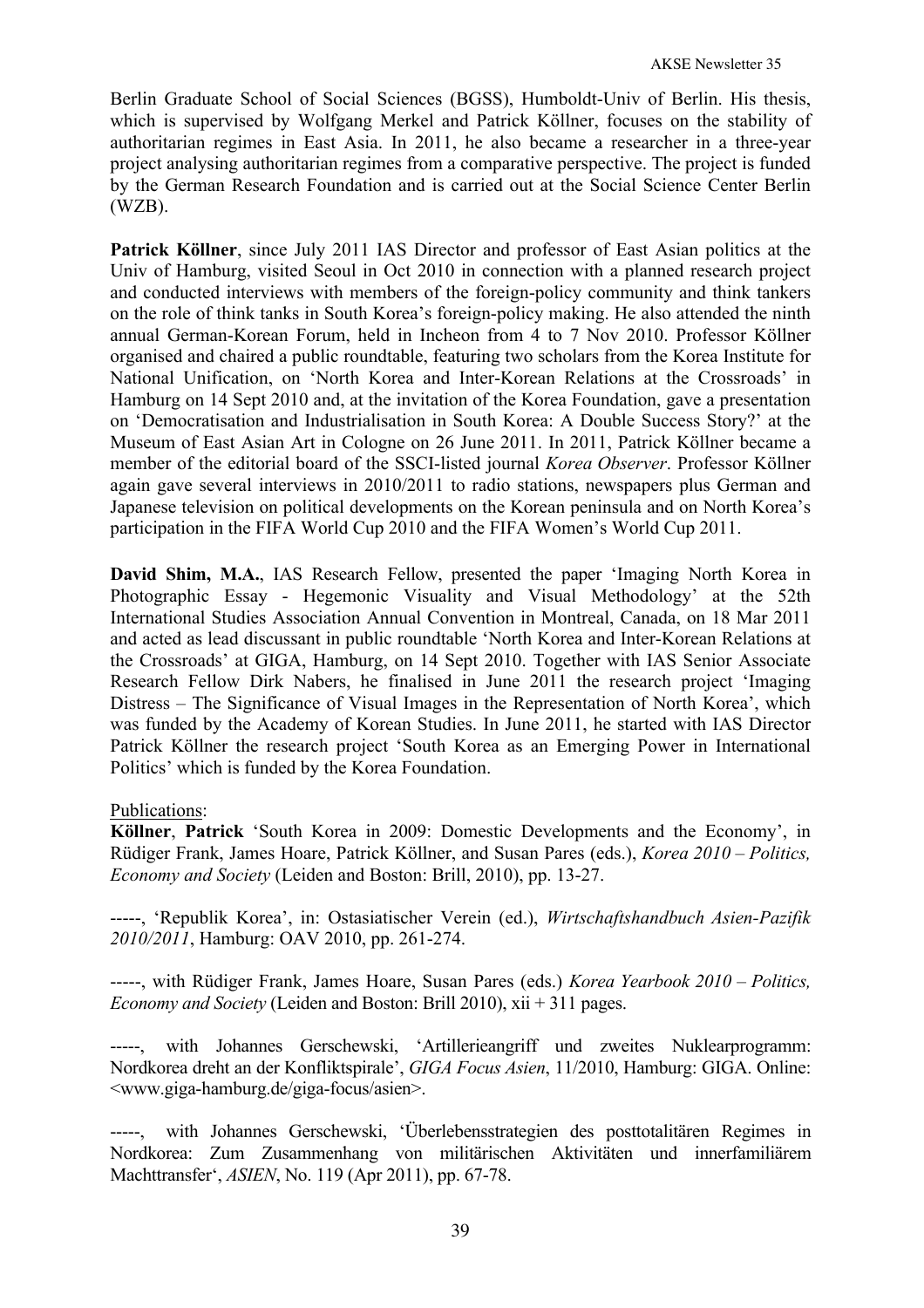Shim, David "Green Growth": South Korea's Panacea?', in: Rüdiger Frank, James Hoare, Patrick Köllner, and Susan Pares (eds.), *Korea 2010 – Politics, Economy and Society* (Leiden and Boston: Brill 2010), pp. 165-187.

-----, 'On the Politics of Exhibiting North Korean Art', *North Korean Review* 7, no. 1 (Spring 2011), pp. 87-93.

-----, with Marcus Conlé and Margot Schüller, 'Korean Innovation Governance under Lee Myung-Bak – A Critical Analysis of Governmental Actors' New Division of Labour', in: Werner Pascha and Jörg Mahlich (eds.), Innovation and Technology in Korea – An International Perspective, Heidelberg: Physica (forthcoming 2011).

-----, with Dirk Nabers, 'North Korea and the Politics of Visual Representation', GIGA Working Paper No 164 (Apr 2010), Hamburg: GIGA Online: <www.giga-hamburg.de /workingpapers>.

-----, (with Dirk Nabers) 'Imaging North Korea: Exploring its Visual Representations in International Politics', *International Studies Perspectives* (forthcoming 2011).

## **Tübingen**

# **Eberhard-Karls-Universität Tübingen, Asien-Orient-Institut, Abteilung für Sinologie und Koreanistik, Sektion Koreanistik (Korean Studies Section)**

#### General Information:

With the newly established chair in Korean Studies, we are happy to announce increasing student numbers and the first students majoring in Korean Studies in the Bachelor program in Tübingen. The Korean Studies Department was able to found the the Tübingen Center for Korean Studies at Korea Univ (TUCKU) in autumn 2010. With its exchange program, the TUCKU is a unique and cutting-edge institute located on the Korea Univ campus in Seoul. Students majoring in Korean Studies will study there for two semesters. There is close cooperation between the two universities, with the Managing Director of the TUCKU coordinating both the academic exchange program and a visiting professor to Tübingen. The Korean Studies Department is participating in the Laboratory for Globalization, part of the Korean Studies research project "Korea and East Asia in Global History, 1840-2000," supported by the Academy of Korean Studies (AKS). On an institutional level, the project is based on the close collaboration of the Free Univ of Berlin, Tübingen Univ, Duke Univ in the United States, and Seoul National Univ, as well as Yonsei Univ in Seoul, South Korea. As the lead university within the EU Industrialised Countries Instrument Education Cooperation Program (EU-ICI ECP), Tübingen Univ facilitates cooperation between several South Korean universities (Chonbuk National Univ, Seoul National Univ, and Sookmyung Women's Univ) and european universities (INALCO, Leiden Univ and Tübingen). The program aims at more student exchanges, and also includes a faculty member exchange.

### Lectures and Conferences:

Within the Tübingen Korean Studies lecture series, both our researchers and invited guests were able to present talks on various subjects. The lecture series will be continued in the 2011 winter term. The Korean movie night was another well attended activity. We also organized a field trip to Berlin for our Korean exchange students and their German language-exchange partners.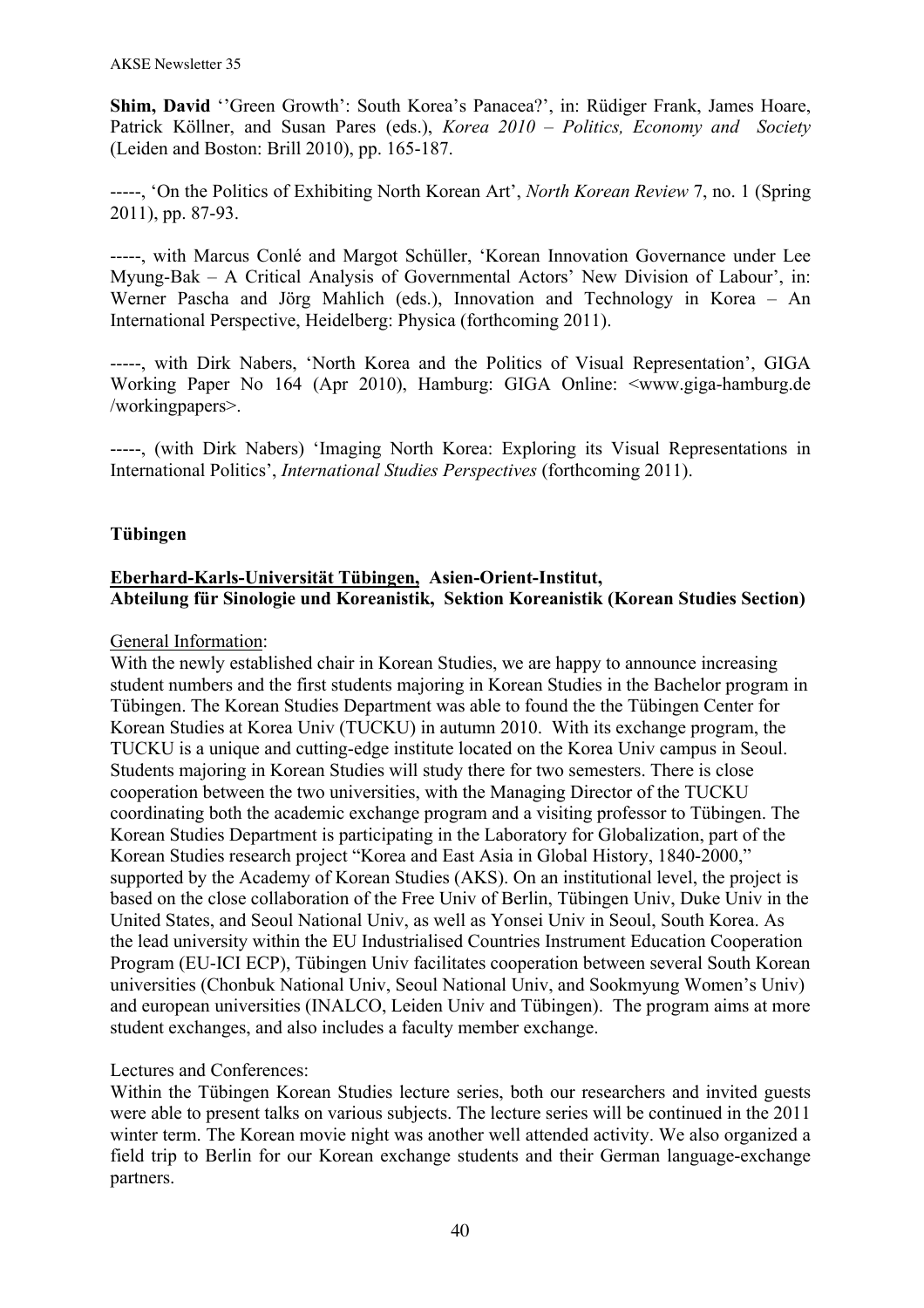The Internationl Conference "Korean Diaspora. Beyond Colonialism and Cold War" is to be held at the Univ of Tübingen's Department of Korean Studies from Oct  $6<sup>th</sup>$  through the  $8<sup>th</sup>$ . The conference will be co-organized by the National Institute of Korean History, Kwach'ŏn/South Korea.

### Scholars' Reports:

**Juniorprofessur You Jae Lee** was Special Researcher at the Kyujanggak Institute for Korean Studies, Seoul National Univ, from Aug to Oct 2010. In the summer term 2011, he was appointed Guest Professor in the History Department of the Free Univ of Berlin, Germany. He spent this time in the Bundesarchiv in Berlin and Koblenz conducting research on the modern history of the Korean-German relationship. He gave the following presentations: "Shared Stories: On Korean-German Relations during the Cold War," National Institute of History, 31 Aug 2010; "The Early Years of North Korean-East German Relations," Hankook Univ of Foreign Studies, 13 Sept 2010; "The Center and Periphery of the Cold War," Center for Korean Studies, Inha Univ, 16 Sept 2010; Koreanistik in Tübingen, 8th Council Meeting of the DOAW in Seoul, 24 Sept 2010; "Koreanische MigrantInnen in Deutschland. Eine Erfolgsgeschichte der Integration?" at the Sixth BPB-KOCEI conference at the FU Berlin, 12 Oct 2010; Co-organizer and moderator of the workshop "Everyday Coloniality," May-June 2011, at RICH, Hanyang Univ; Korea; "Von einem Emigrations- zu einem Immigrationsland," KF-Korean Studies Workshop for Foreign Educators at the FU Berlin, 27 Nov 2010; "Geschichte und Gegenwart der koreanischen Kirche," Ringvorlesung Katholische Theologie FU Berlin 10 Jan 2011; "Südkoreas komprimierte Modernisierung," VHS Sambachshof 14 Jan 2011; "Globalisierung und Nationsbildung. Koreanische Diaspora in der Welt," VHS Sambachshof 14 Jan 2011; "Die koreanische Diaspora in Deutschland – eine Model Minority?" Seminar zur Integrationspolitik, Kloster Banz HHS, 4 Feb 2011; "Historische Szenarien für die Zukunft auf der koreanischen Halbinsel, Zusammenbruch oder blühende Landschaften?" Szenarien der Zukunft auf der koreanischen Halbinsel, Evangelische Akademie Thüringen, Neudietendorf bei Erfurt, 27 Apr 2011; "Die Guten, die Bösen und die Querulanten: Deutsch-deutsche Beziehungen zu Nord- und Südkorea in der Ära des Kalten Krieges," Museum für Ostasiatische Kunst, Cologne, 22 May 2011; Presentation and discussion on regionalism and East Asia: Critical Perspectives on Regionalism, Workshop June 10-11, 2011, FU Berlin; "The Cold War in Center and Periphery: Migration Movements between Korea and Germany," AKSE Conference in Moscow, 20 June 2011.

**Dr. Kien Nghi Ha**, recently awarded the prestigious Augsburger Wissenschaftspreis für Interkulturelle Studien 2011 for his dissertation "In the Mix: Postkoloniale Streifzüge durch die Kulturgeschichte der Hybridität," has been teaching classes in place of Juniorprofessur Lee during the 2011 summer term.

**Dr. Moon-Ey Song** is in charge of the KLTI Korean Literature Essay Contest 2011 in Germany.

**Robert Kramm**, M.A., presented his PhD project "Colonized Bodies and Imperial Boundaries" at the "Initiative zur historischen Japanforschung" in Heidelberg (May 7-8, 2011). He also participated in the Flying Univ of Transnational Humanities 2011 (FUTH) at Hanyang Univ.

**Sun-ju Choi**, M.A., joined our team and will be Managing Director of the Tübingen Center for Korean Studies at Korea Univ (TUCKU). Currently, she is working on her PhD thesis focusing on North Korean cinema, "Family Concepts in Recent North Korean Films." She gave a paper at the Tenth Annual Conference of Asian Studies in Israel at the Univ of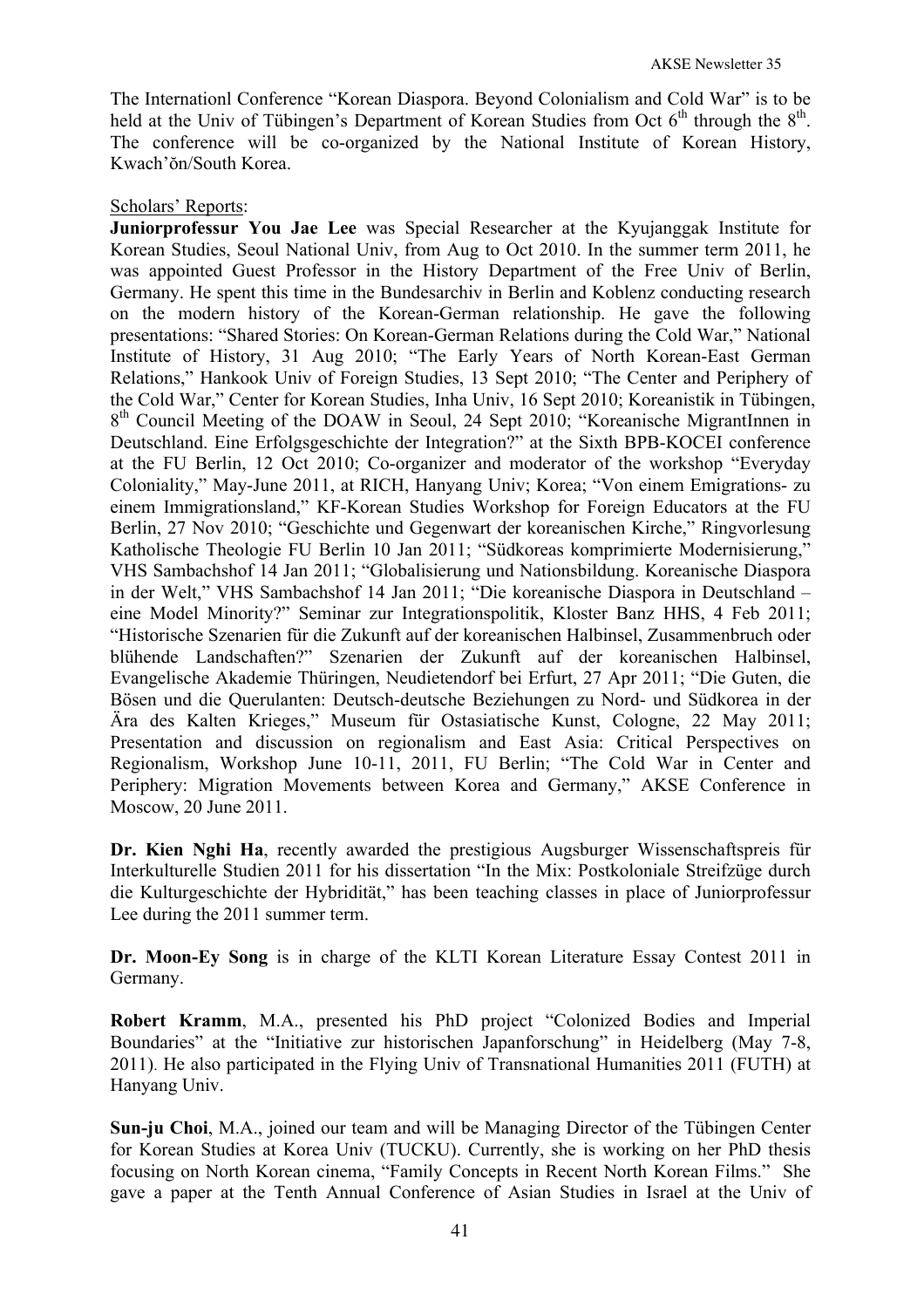Jerusalem, 26 May 2011, entitled "Kim Jung Il, the Absent-Present Father in the North Korean Film 'The Schoolgirl's Diary.'"

**Tobias Scholl**, M.A., has been reinforcing our team since Apr 2011 as Research Assistant. He wrote his master's thesis on the topic of pro-Japanese Koreans (*ch'inilp'a / shinnichiha*) and is currently researching the theory of a common Korean and Japanese ancestry (*Ilsôn tongjoron / Nissen dôsoron*) within the project "Korea and East Asia in Global History 1840- 2000." His course for undergraduate students in the summer term dealt with the colonial period in Korea and its influence on present-day Korea. He presented his PhD project at the Ludwig-Maximilians-Univ Munich, Karl-Eberhards-Univ Tübingen and at the Flying Univ of Transnational Humanities (FUTH), Hanyang Univ.

**Dr. Daniel Schwekendiek** taught "Korean Migration History" in the 2011 summer term as a guest lecturer.

**Xenia Kirgis**, M.A., was the Academy of Korean Studies Visiting Lecturer at Tübingen for the 2010-11 academic year.

**Young-Kwan Byeon** M.A. has been reinforcing our team in the 2011 summer term by teaching Korean language classes.

**Dr. Young-doo Kim** (National Institute of Korean History) has been conducting research in Tübingen in the summer term 2011.

**Dr. Jin Park** will be conducting research in Tübingen in the 2011 summer term and the 2011-2012 winter term.

### Publications:

**Robert Kramm-Masaoka**, book review of Hohn, Maria; Seungsook Moon (ed.): *Over There: Living with the U.S. Military Empire from World War Two to the Present*. Durham/London 2010, in: H-Soz-u-Kult 20.05.2011.

### **GREAT BRITAIN**

### **British Association for Korean Studies**

On 20 Nov 2010, the Association hosted a one-day symposium 'Reflections on War and Peace: Sixty Years after the Korean War' at Asia House in London. Attended by over 70 people, the event was supported financially by the Academy for Korean Studies, Asia House, Barclays Capital Bank, the Embassy of the Republic of Korea, and The Standard Chartered Bank.

The following panels and topics were presented:

Panel 1, 'Historical Reflections on the Korean War' with Dr. James Hoare, retired British diplomat as moderator. The investigative reporter Ch'oe Sanghun spoke on 'Reflecting on the Tragedy of the Korean War' and Heonik Kwon of the London School of Economics gave a presentation on 'Reflections on the Lasting Impact of the Korean War'; Panel 2, 'Reflections on the Korean War in Art' with Emeritus Prof. Keith Pratt of the Univ of Durham as moderator. Professor Kim Youngna of Seoul National Univ gave an illustrated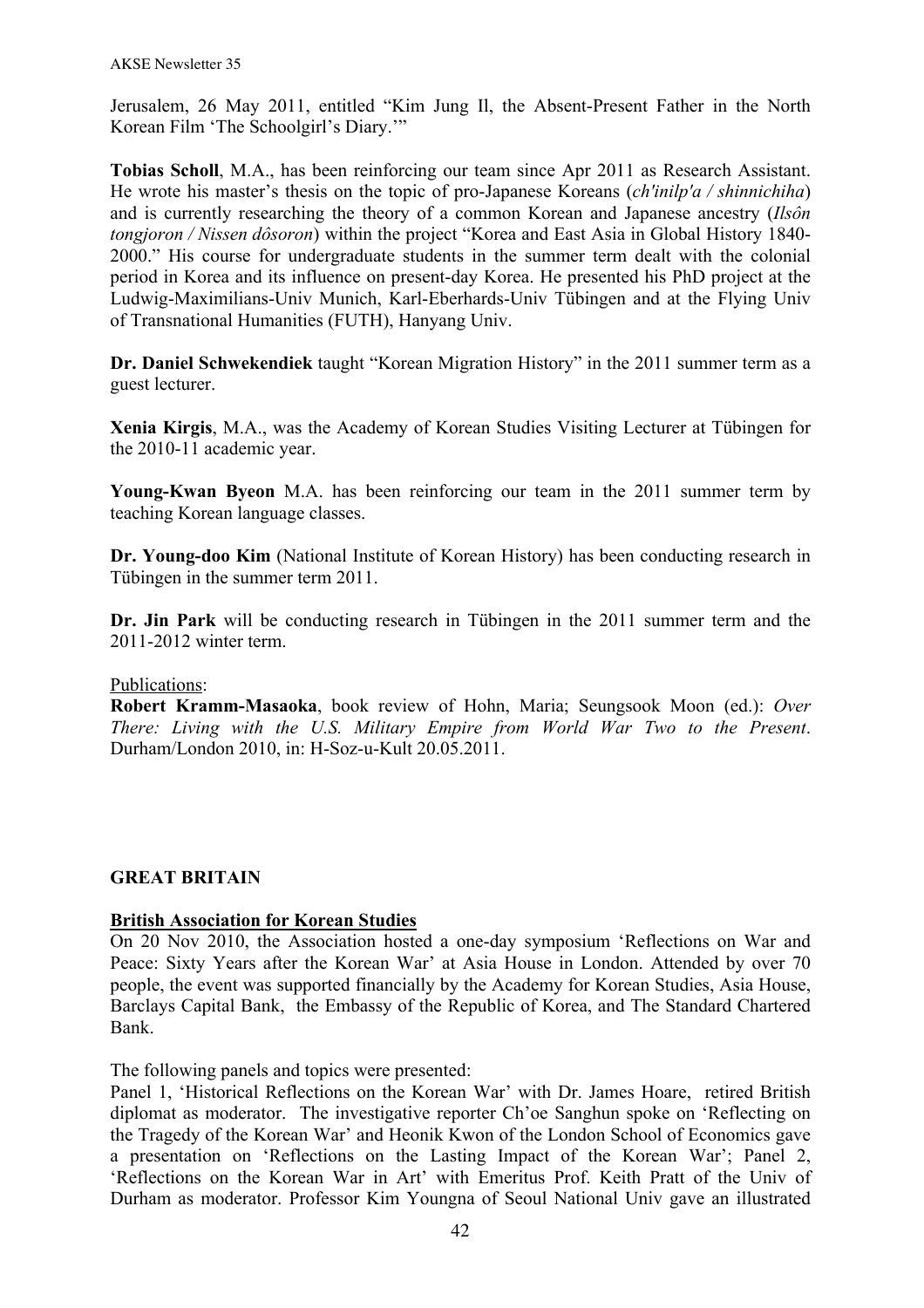talk on 'The Impact of the Korean War on Modern and Contemporary Korean Art'; Panel 3, 'British Veterans' Reflections on the Korean War–A Discussion' was led and moderated by Emeritus Professor James H. Grayson of The Univ of Sheffield. (Retd.) Col. Michael Hickey and Mr. John Bowler of the British Korean Veterans' Association gave a reflective talk; and Panel 4, 'Reflections on the Korean War in Film' was moderated by Dr. Michael Shin of the Univ of Cambridge. Dr. Remco Breucker of the Universiteit Leiden in The Netherlands spoke on 'The Korean War in Film', and Dr. Mark Morris of the Univ of Cambridge gave an illustrated talk 'A Short Historical Grammar of War: South Korean Films about the Korean War from the 1950s through to the 1980s' using clips of relevant films.

BAKS administers a Year Abroad Bursary scheme for students doing a mandatory year's language tuition in Korea which is funded by a grant from the Samsung Foundation and the British Korean Veterans' Association. The bursaries are worth £1000 each. The following students received a bursary: Lucy Rachael Astles (Sheffield), Alexandra Hedges (Sheffield), Alison La Croix (Sheffield), and Samia Rockson (Sheffield). BAKS also administers a postgraduate bursary worth £750 on behalf of the Anglo-Korean Society. Mr. James Anthony Edward Pearson, an M.A. student at the Univ of Cambridge, and Ms. You-kyung Ju, a Ph.D. student at SOAS, received the Anglo-Korean Society Post-graduate Bursary.

# **Cambridge**

## **University of Cambridge Faculty of Asian and Middle Eastern Studies**

### General Information:

Cambridge established a new lecture series this past year – the Kim Dae-Jung Memorial Lecture in Korean Studies. The inaugural lecture was given by Prof. Moon Chung-in of Yonsei Univ. The Department of East Asian Studies welcomed the following visiting scholars from Korea during the academic year 2009-2010: Prof. Lee Jiwon (Daelim Univ College), Prof. Park Sung-Yong (Yeungnam Univ), and Mr. Kim Kyuwon (the Hangyoreh newspaper).

### Seminars for 2010/11:

5 Nov 2010, Mrs. Choo Mi-Ae (National Assemblywoman, ROK), "Finding the Legacy and a Vision for Modern Politics in the Korean Peninsula" (The Ra Jong-Yil Lecture in Korean Studies); 22 Nov 2010, Mr. Sang-Hun Choe (New York Times), "Reporting a Forgotten War: The Story Behind the Story of No Gun Ri;" 31 Jan 2011, Rt. Hon. Professor the Lord Alton of Liverpool, "North Korea: Breaking the Deadlock – A Different Approach;" 18 Feb 2011, Prof. Moon Chung-in (Yonsei Univ), "Kim Dae-Jung and the Sunshine Policy" (inaugural Kim Dae-Jung Memorial Lecture in Korean Studies); 25 Feb 2011, Dr. Kim Tae-woo (Seoul National Univ), "War Against an Ambiguous Enemy: The Bombing of South Korean Civilian Areas by USAF Fighter Bombers in the Early Days of the Korean War;" 2 May 2011, Dr. Anders Karlsson (SOAS), "The Middle Kingdom to the East: Historiography and Notions of Territoriality in Late Choson Korea"; 13 May 2011, Dr. Heonik Kwon (LSE), "Is Blood Thicker Than Ideology?"; 31 May 2011, Dr. Sang Woo Kim (Myongji Univ.), "Change in the Political Climate in South Korea: Prospects for the 2012 Presidential Elections"

# Cultural Events:

7 Sept 2010, film showing, "Woman is the Future of Man," Arts Picturehouse, Cambridge, with Q&A with director Hong Sang-soo; 29 Oct 2010, Film showing, "Wolmi Island,"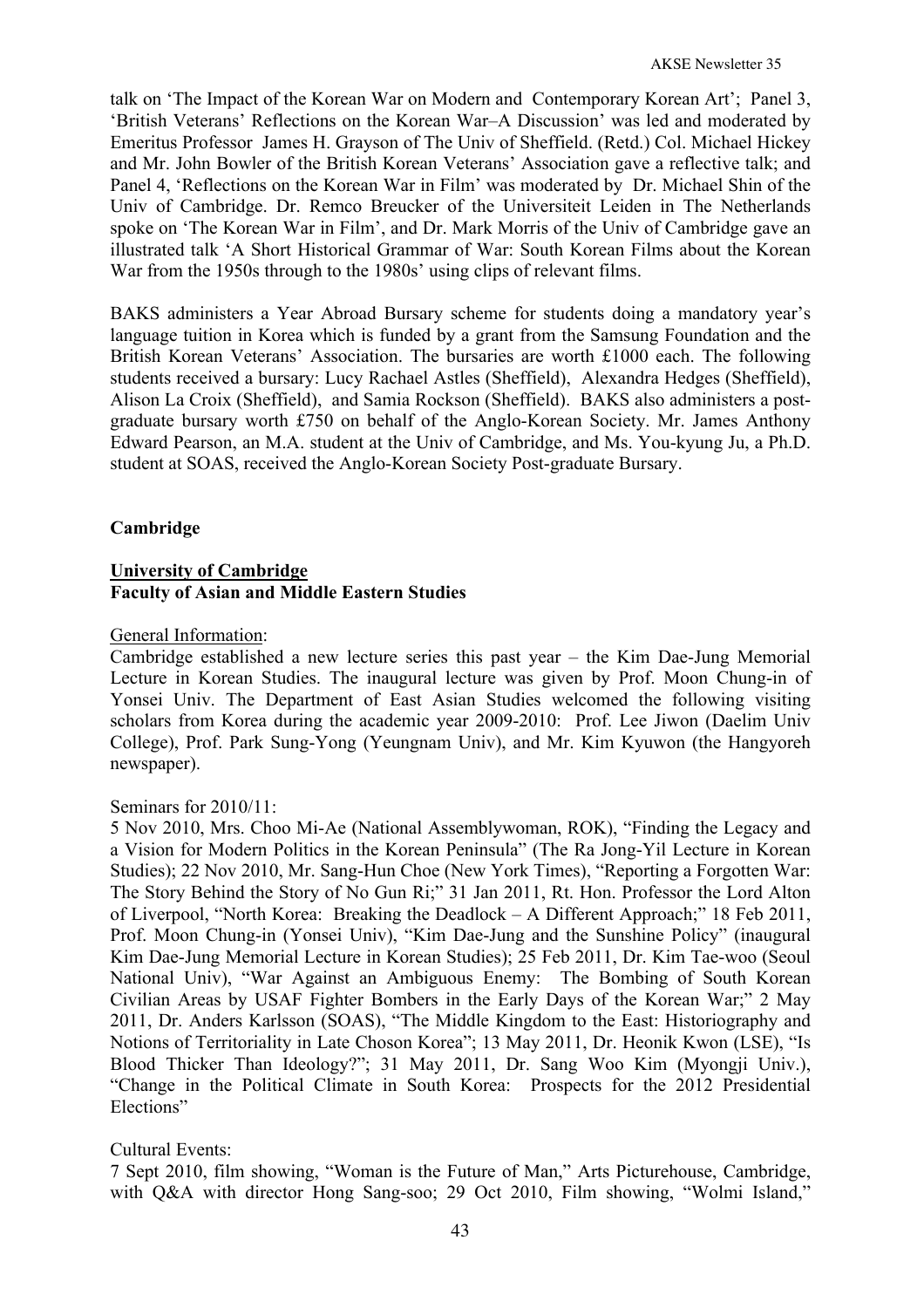Umney Theatre, Robinson College; Nov 2010, Korean Film Festival, Arts Picturehouse, Cambridge, showings of "The Housemaid," "Little Pond," "Paju," "Secret Reunion" with an appearance by director Im Sang-soo; 26 Feb 2011, The Korean War in Film, Umney Theatre, Robinson College, showings of "The DMZ" and "The Marines Who Never Returned;" 7 May 2011, Korean Food Festival, Dining Hall, Robinson College.

# Korean War Workshop:

24-26 Feb 2010 - Joint Workshop with the Graduate School of International Studies, Seoul National Univ. Prof. Park Tae-gyun and three students came to Cambridge for a three-day workshop with students in the MPhil in East Asian Studies program. We were also joined by Dr. Grace Koh and two graduate students from SOAS. The workshop involved a series of talks, seminars, and debate sessions on topics such as the armistice agreement, the POW issue, Korean War films, and US-Korea relations.

# Scholars' Reports:

**Prof. Peter Kornicki** visited Korea in Sept 2010 to do research at SNU and gave a talk at the Royal Asiatic Society–Korea Branch in Apr 2011.

**Dr. Heonik Kwon** will begin a position as Senior Research Associate at Trinity College in Oct 2011.

**Dr. Mark Morris** organized a screening and Q&A session with the director Hong Sang-Soo at the Cambridge Arts Picturehouse (). He also served as an advisor to the 2010 London Korean Film Festival and organized the first Cambridge Korean Film Festival in Nov. 2010.

**Dr. Michael D. Shin** gave the following talks: "Melodrama of the Modern Girl: *Jaesaeng* by Yi Gwangsu," annual conference of the Chunwon Research Society, Dankook Univ (10 Sep 2010); "The Korean War: History and Memory," Asia House (1 Dec 2010); "The Colonial Modernity Paradigm and Modern Korean History in the US," Yeongwol-Yonsei Forum (24 May 2011). He organized, chaired, and served as the discussant for the panel on "The Politics of Historical Reconciliation in South Korea" at the AKSE Conference in Moscow and was a panelist in the session "Continental Shifts: Divided" at the Edinburgh International Festival (31 Aug 2011).

**Dr. John Swenson-Wright** was invited to join the Korea Global Agenda Council of the World Economic Forum in 2010 and 2011. As part of this, he participated in WEF-sponsored conferences in 2010 in Dubai and Tienjin; in 2011 he will be participating in similar conferences in Abu Dhabi and Dalian in autumn 2011. In Aug 2011, as part of his current research project into the South Korea Democratization movement in the 1980s, he visited Gwangju to interview members of Mothers of May 18th Society on the events of May 18th. He also visited the May 18th Memorial Foundation in Gwangju, the May 18th Cemetery, and the May 18th Research Institute at Chonnam National Univ for discussions with the Director and other academic staff. In Dec 2010, he hosted a conference on Human Security in the DPRK at Chatham House, along with colleagues from SAIS, Johns Hopkins Univ and the RAFTO Institute of Norway. The project is part of a wider, Korea Foundation supported initiative, involving a series of policy recommendations to be submitted to the US, ROK and European governments. In Dec 2010, he hosted a meeting at Chatham House for Mr. Choe Tae-bok, Speaker of Supreme People's Assembly of the DPRK. Related to this, he is currently involved in a wider initiative to explore the possibilities for hosting a literary festival in the DPRK in the autumn of 2012. In June 2010, together with Dr Rüdiger Frank of Vienna Univ, he helped co-organize a Workshop/conference on "Korea and East Asia: International Relations and Options for a Regional Collective Security Mechanism," Univ of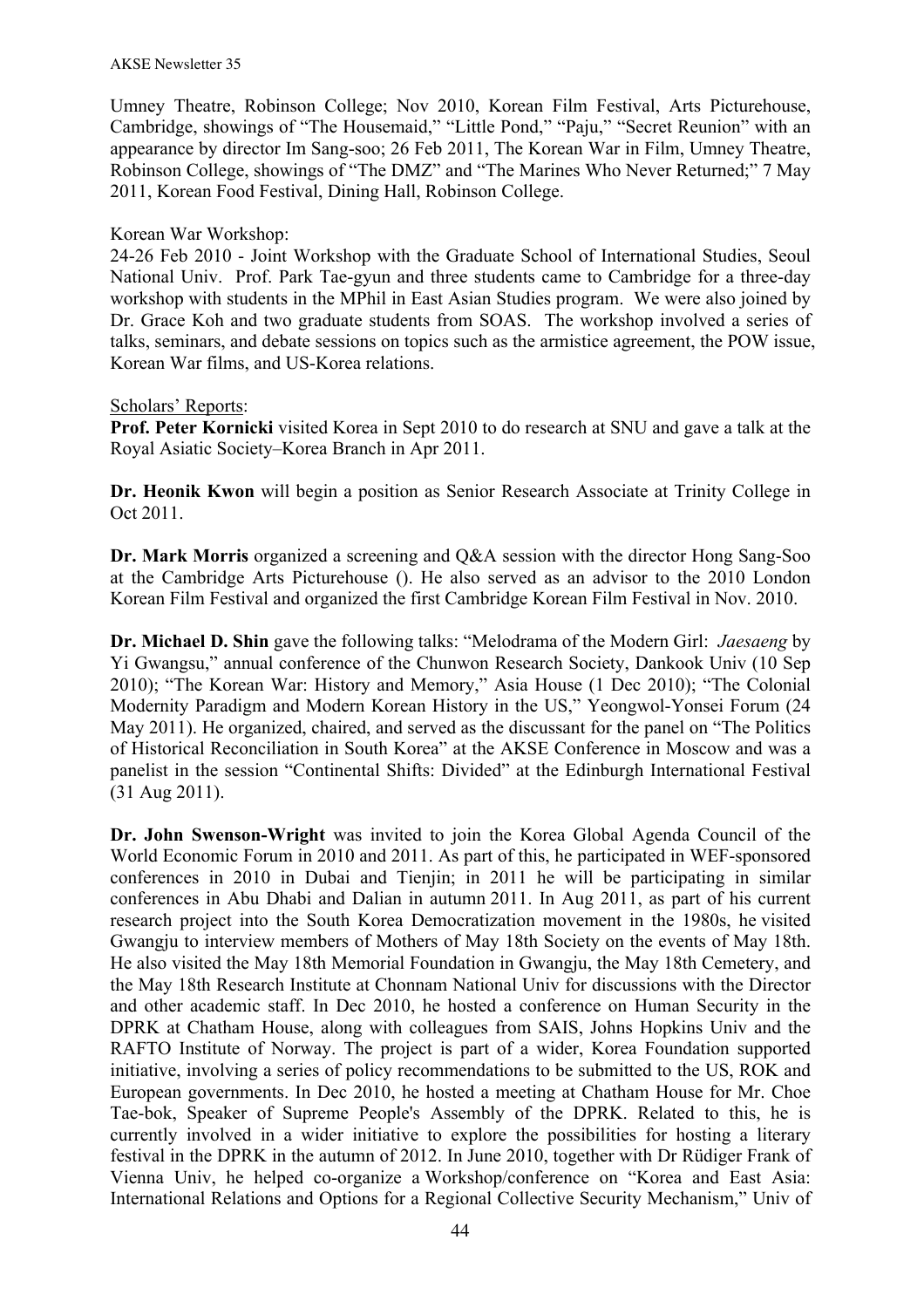Vienna. The proceedings of the conference will be published as an edited volume by Brill in 2012. He also taught at the International Summer Institute at Seoul National Univ in 2011 and gave commentary on Korea to Channel 4 News and the *Independent*. He gave the following talks during 2010-2011:"Trilateralism Enhanced: Japan-ROK-US relations and the challenge of the DPRK," Aug 25, 2011, *European Association of Japanese Studies (EAJS) Conference*, Tallinn, Estonia; "Contested History and Korea's Cold War Diplomacy: New perspectives on South Korea's Democratization and Foreign Policy from the British Archives," *Ehwa Forum*, Seoul Club, Seoul, July 12, 2011. He spoke on new revelations from the British archives in relation to the Gwangju Uprising of May 1980; "Power Succession in North Korea and the Prospects for Opening and Reform," *Jeju Forum for Peace and Prosperity*, Jeju, South Korea, May 27, 2011; "Korea: A Glimmer of Hope," *Royal College of Defence Studies*, London, Mar 22, 2011. Presentation to senior officers course; "The North Korean Nuclear Crisis", *Eton Orientalists Society*, Eton, Jan 26, 2011; "Auditing Engagement: Human Security, Economic Contact and the DPRK – Past Initiatives and Future Opportunities," *Dealing with North Korean Instabilities and the Future of the Korean Peninsula*," Center for International Studies, Seoul National Univ, Dec 17, 2010, Seoul Press Center, Seoul, Republic of Korea; "The Way Forward: Four Party Talks, a Peace Regime, and the Regional Security Architecture," *Towards A Regional Security Architecture for Northeast Asia*, Aug 6, 2010, Jeju Peace Institute, Jejudo, Republic of Korea; "Diplomatic History and the Politics of Nation-Building: South-Korea in Comparative Perspective," *The Globalization of Korean Political Science, Korea Univ*, Apr 30, 2010.

Publications:

**Kornicki, Peter**. "A Transnational Approach to East Asian Book History" in Swapan Chakravorty and Abhijit Gupta, eds., *New Word Order: transnational themes in book history* (Delhi: Worldview, 2011), pp. 65-79.

**Morris, Mark**. "South Korea's Kwangju Uprising: Fiction and Film," a special section edited for The Asia-Pacific Journal: Japan Focus, Feb 2010.

-----. "On the Trail of the Manchurian Western" in *Korea Yearbook 2010*, ed. by Rudiger Frank, James E. Hoare, Patrick Koellner, and Susan Pares (Leiden and Boston: Brill, 2010).

-----. *Discovering Korean Cinema* (booklet to accompany the 5th London Korean Film Festival), co-edited with Daniel Martin (London: Korean Cultural Centre, 2010).

-----. "War-Horror and Anti-Communism" in *Korean Horror Cinema*, edited by A. Peirse and D. Martin (Edinburgh: Edinburgh Univ Press, forthcoming).

**Shin, Michael D.** "Pyeongan Province and the Origins of Modern Society," *Papers of the British Association of Korean Studies* 13 (2011), pp.

-----. "Melodrama of the Modern Girl: *Jaesaeng* by Yi Kwangsu," *Chunwon yeongu hakbo* 3 (2011), pp. 121-153.

**Swenson-Wright, John**. "The Limits to 'Normalcy': Japanese-Korean post-Cold War Interactions," in David Welch, ed. *Japan as a Normal Nation* (Univ of Toronto Press, 2011).

-----, "Resurgent Trilateralism in Northeast Asia," *Chatham House, Asia Programme Paper*, Feb 2011.

-----, "Korea: a glimmer of hope," *The World Today*, Vol. 67, No. 2 (Feb 2011).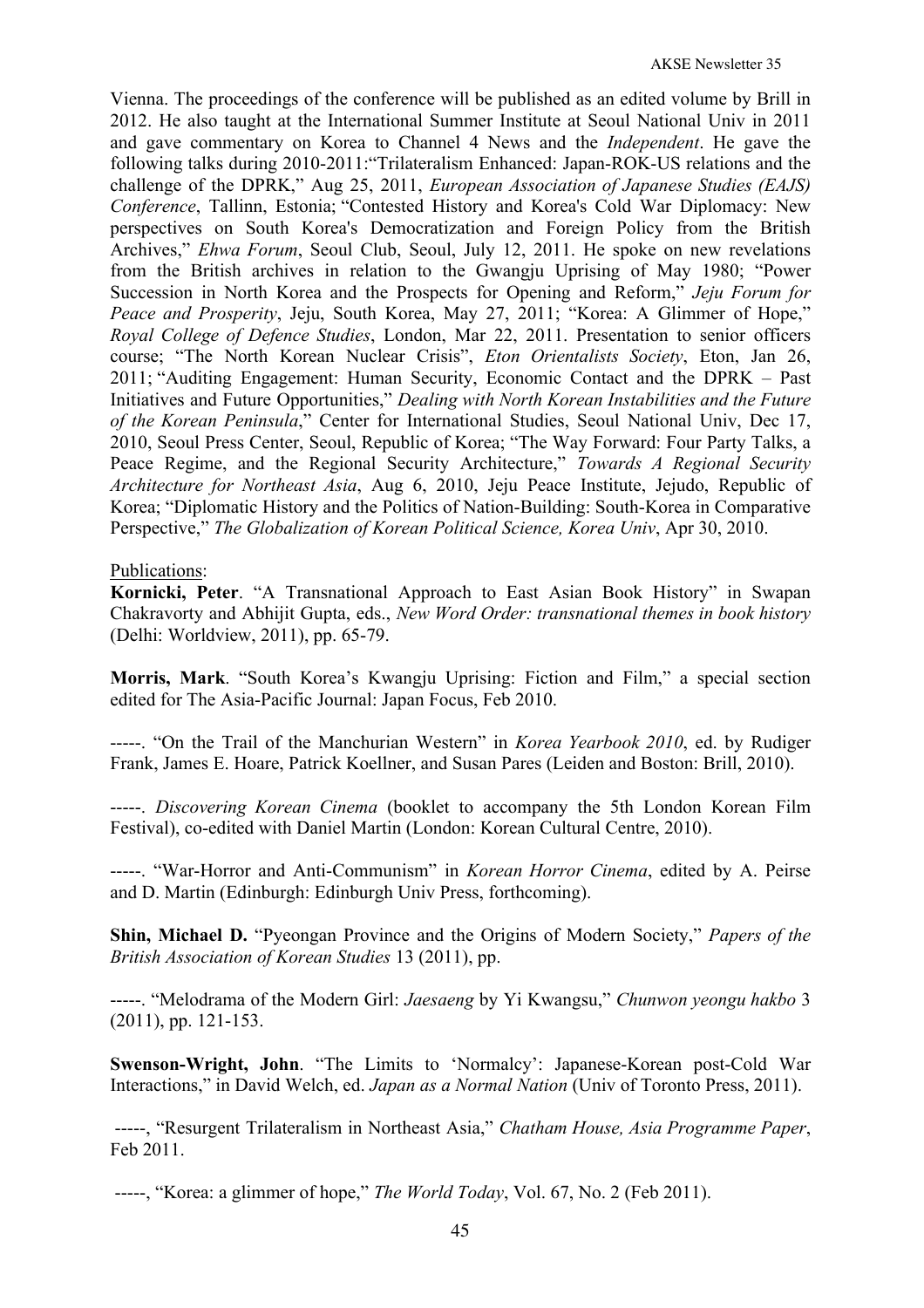-----, "Auditing Engagement: Human Security, Economic Contact and the DPRK – Past Initiatives and Future Opportunities," *Dealing with North Korean Instabilities and the Future of the Korean Peninsula*, (Seoul, Republic of Korea: Center for International Studies, Seoul National Univ, 2010).

-----, "East Asia: Consistency and Sensitivity Needed in a Strategically Vital Region," in Robin Niblet, ed., *America and A Changed World: a Question of Leadership* (London: WileyBlackwell, 2010).

## **London**

#### Reports of Independent Scholars:

**Dr. Jim Hoare** and **Susan Pares** continue as editors of *Korea*, the yearbook published by Brill. Susan has done much editorial work on papers from seminars at the Univ of Vienna, including the volume on North Korean Arts, *Exploring North Korean Arts,* edited by Rüdiger Frank, to which Jim also contributed a paper "The People's Art Galleries? Some reflections on Posters, Sculpture and Monuments in the DPRK." He has made frequent radio and television broadcasts, published several book reviews, and teaches a course on "The Other Korea: North Korea since 1945" at SOAS.

## **School of Oriental and African Studies**

#### General Information:

The core faculty in Korean Studies are: Dr. Dae-Oup Chang (Development Studies), Dr. Charlotte Horlyck (Art History), Dr. Anders Karlsson (Chair, History), Prof Keith Howard (Music), Dr Grace Koh (Literature), Dr Tat Yan Kong (Politics and Development Studies), Prof Peter Sells (Linguistics), Dr. Isolde Standish (Film and Media Studies), Dr. Jaehoon Yeon (Language and Linguistics). The Korean language Lector is Ms Kyung Eun Lee, and the Teaching Fellows are Ms Jaehee Cho, (language instruction) and Mr Heejae Lee (translation studies). Dr. Lucien Brown works as a Research Fellow, and Prof. Martina Deuchler is a Professorial Research Associate. Research Associates include Dr. James Hoare, History and Politics; Dr. Owen Miller, History; and Dr. Youngsook Pak, Art History. Dr. Jung-Rock Seo (East Asian Dance History) was a Postdoctoral Fellow during this past year.

Each year, the Centre acts as host to Visiting Scholars of Korean Studies from Korea and other countries. While pursuing their own research work, visiting scholars are invited to participate in the Seminar Series and other events sponsored by the Centre and SOAS. The Centre welcomed the following visiting scholars during the academic years of 2010-2011: Prof. Hye-Joon Yoon (Yonsei Univ), Prof. Byung-Hwa Yoo (Tongmyung Univ), and Prof. Mansu Kim (Inha Univ).

In addition to its traditional lecture series, the Centre of Korean Studies has organized lectures under the EPEL programme and maintained various activities made possible through the Korean Studies Institutional Grant provided by the Academy of Korean Studies. The Centre provides economic support to graduate students through the AKS-SOAS bursary and the new Sochon Foundation scholarship made possible through a generous donation from Mme Park Young Hi of the Sochon Foundation. As a member of the Worldwide Consortium of Korean Studies Centers, the Centre has hosted the 5<sup>th</sup> graduate student workshops arranged by the Consortium. Most importantly, SOAS has appointed Dr. Owen Miller as Lecturer in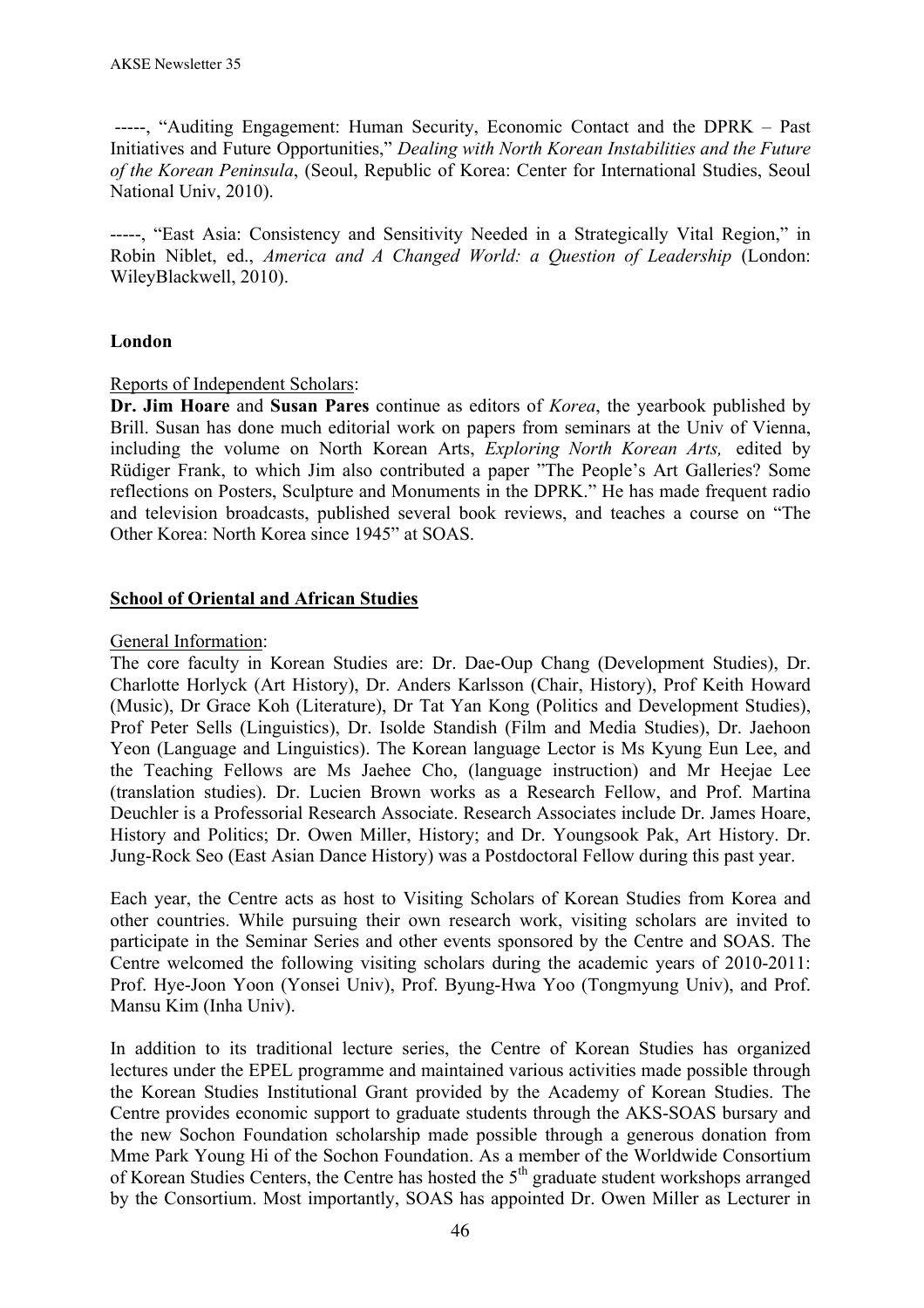Korean Studies funded by Korea Foundation for five years, after which the position will be made permanent by SOAS.

## EPEL Programme 2010/11:

15 Oct 2010: Andreas Mueller-Lee (Ruhr-Universität Bochum), "Reevaluation of the Introduction and Early Circulation of Catholicism and Western Learning in Late Choson Korea;" 29 Oct 2010: Vladimir Tikhonov (Oslo Univ), "Race and Racism in Modern Korea;" 18 Mar 2011: Lukas Pokorny (Univ of Vienna), "Millenarianism and Korean New Religions."

### Seminars 2010/11:

20 Oct 2010: Dr. Iain Pirie (Univ of Warwick), "The New Korean Political Economy: Beyond the Models of Capitalism Debate;" 19 Nov 2010: Dr. Aidan Foster-Carter (Leeds Univ) & Dr. Kate Hext (Univ of the West of England), "Crazy, Sexy, Cool: The Art of Engaging North Korea;" 03 Dec 2010: Dr. Jung Won Kim (SOAS/AKS), "Legal Status and Protection of North Korean Defectors in China;" 21 Jan 2011: Prof. Hazel Smith (Cranfield Univ), "The political economy of poverty in the DPRK;" 11 Mar 2011: Dr. Jieun Kiaer (Univ of Oxford), "Pragmatically-motivated Syntax: the case of Korean;" 06 May 2011: Dr. Susan House Wade (independent author), "Print and visual accounts of colonial Korea in pre-Second World War British reference works;" 13 May 2011: Mr. Chris Springer (author of *North Korea Caught in Time*), "War and its Aftermath in North Korea: Images from the 1950s."

## Workshops:

During the year the Centre has organized two workshops at SOAS. On 19 May 2011, Dr Charlotte Horlyck organized a workshop on Korean Buddhists Arts of the Koryŏ and Chosŏn Kingdoms. On 6-8 June 2011, Dr Anders Karlsson organized the  $7<sup>th</sup>$  Worldwide consortium of Korean Studies Centres workshop.

(1) Korean Buddhists Arts of the Koryŏ and Chosŏn Kingdoms (19 May 2011)

Buddhism was introduced to the Korean peninsula in the 4th century AD, and over the next century it played a significant role in the development of arts and culture. When it comes to studies on Buddhist arts, much research has been carried out on Buddhist sculpture of the Three Kingdoms (trad. 57BC-AD668) and Unified Silla (AD 668-935) periods. It is, however, not until more recently that in-depth studies on later Buddhist paintings and sculptures have been undertaken. This workshop offered a unique and rare opportunity to learn about Korean Buddhist arts from the Koryŏ (AD 918-1392) and Chosŏn (AD 1392-1910) kingdoms. Recent research on this area was presented by leading scholars in the field of Korean Buddhist arts: Dr Youngsook Pak discussed paradise paintings of the Koryŏ kingdom, followed by Prof. Jeong Eun-woo examined Koryŏ Buddhist sculptures. The last talk by Dr Choe explored Buddhist paintings of the Chosŏn period. The workshop culminated with a viewing session of selected Korean Buddhist artworks in the British Museum led by the speakers and British Museum curators Sascha Priewe and Dr Oh Seiyon. Speakers included: Dr Youngsook Pak (Reader Emerita, SOAS), Professor Jeong Eun-woo (Dong-A Univ, Pusan), and Dr. Choe Gyeong-won (Kansas Univ).

(2) Cross-fertilization and Synergy: Exchanging Ideas on Theory and Method in Korean Studies", Seventh Worldwide Consortium of Korean Studies Centers Workshop (6-8 June 2011)

The latest conference of the Worldwide Consortium of Korean Studies Centers was held at SOAS in June 2011. The report for this conference is being prepared by Dr Anders Karlsson and not yet available.

AKS Korean Studies Institution Grant: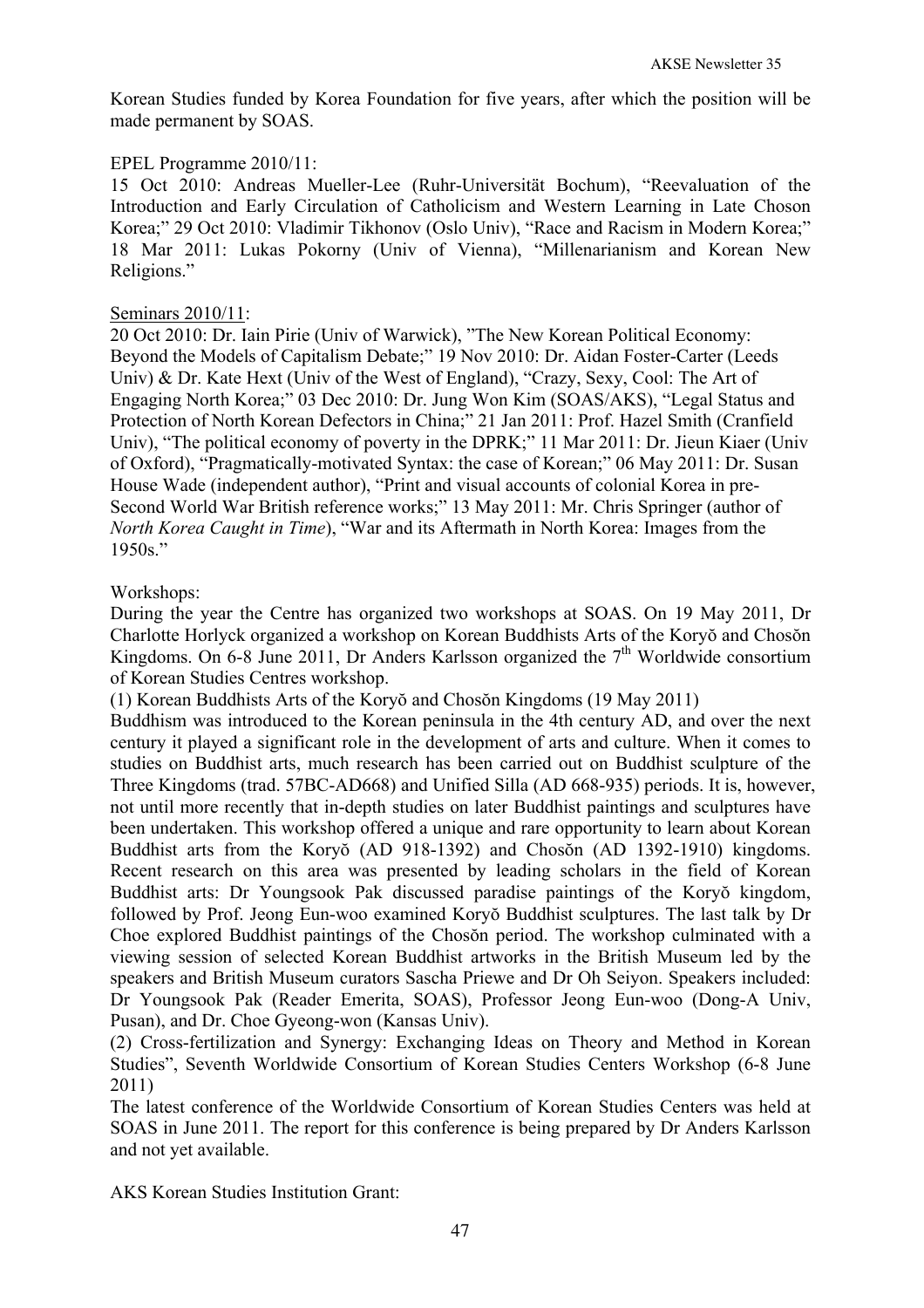This academic year was the fifth year of the five-year project on SOAS-AKS Korean Studies Institution Grant. This generous support from the Academy of Korean Studies has enabled the Centre to significantly expand its manpower and infrastructure, its research program and its event calendar. Here are the publications and conference proceedings funded by the grant: (1) Korean reference grammar book project headed by Dr. Jaehoon Yeon

The Korean reference grammar book compiled under the supervision of Dr. Jaehoon Yeon and assisted by Dr. Lucien Brown was completed in the autumn of 2010. The book was accepted for publication in the prestigious Routledge "Comprehensive Grammar" series, which although has long featured Japanese and Chinese has never had a Korean edition. It was published in Jan 2011 as *Korean: A Comprehensive Grammar* under the joint authorship of Dr. Yeon and Dr. Brown.

(2) Korean politeness book written by Lucien Brown

While employed as research fellow under the institutional grant, Lucien Brown also reworked his PhD dissertation into publishable form. The resulting monograph – entitled Korean Honorifics and Politeness in Second Language Learning was published in Apr 2011 by John Benjamins as volume 206 of the "Pragmatics and Beyond" series.

(3) Publication of Selected Papers from the 2nd European Conference on Korean Linguistics The volume Selected Papers from the 2nd European Conference on Korean Linguistics edited by Dr. Jaehoon Yeon and Dr. Jieun Kaier (Oxford) was published in 2010 by Lincom as the 77th volume in the series "LINCOM studies in Asian Linguistics." The book features papers presented at this conference, which was held at SOAS under the AKS institutional grant in 2008.

(4) Publication of Selected Papers from EAKLE Workshop

A volume of selected papers from the EAKLE (European Association for Korean Language Education) workshop, which was held at SOAS in Apr 2010, was published by Pagijong in early 2011. The volume was edited by Dr. Jaehoon Yeon and titled "Current Issues in Korean Language Education in Europe".

In addition, papers presented at various events organized under the institutional grant are being published online in an electronic working papers series, with future plans for a print version to be developed. The papers published under the SOAS-AKS Working Papers in Korean Studies can be viewed online at the Centre website.

### Scholars' Reports:

**Dr. Lucien Brown** continued to serve as Research Fellow in the Centre of Korean studies. In this capacity, he completed a project to write a reference grammar of Korean in conjunction with Dr. Jaehoon Yeon. The finished book – *Korean: A Comprehensive Grammar* – was published by Routledge. In addition to this, Dr. Brown prepared a reworked version of his PhD research with the resulting monograph *Korean Honorifics and Politeness in Second Language Learning* being published by John Benjamins. After being at SOAS for eight years (five years as a graduate student and three years as a research fellow), he will now move to the Univ of Oregon, where he takes up the post of Assistant Professor of Korean Linguistics. He gave the following talks: 3 Oct 2010: (with Noriko Iwasaki) "A Comparison of Japanese and Korean Speakers' Production of Mimetic Words", Japanese/Korean Linguistics, Oxford; 28 Oct 2010: "Sarcastic honorifics use and impoliteness in Korean TV dramas", Johann Wolfgang Goethe-Univ Frankfurt; 9 Nov 2010: "Teaching Non-Honorific Speech Styles in Korean", International Symposium on Benchmarking of Asian and African Language Learning and Teaching, and Training and Professional Development of Teachers, SOAS; 9 July 2011: "Researching the Acquisition of Modality in Korean", Acquisition of Modality workshop, SOAS.

**Professor emerita Martina Deuchler** completed her manuscript on kinship and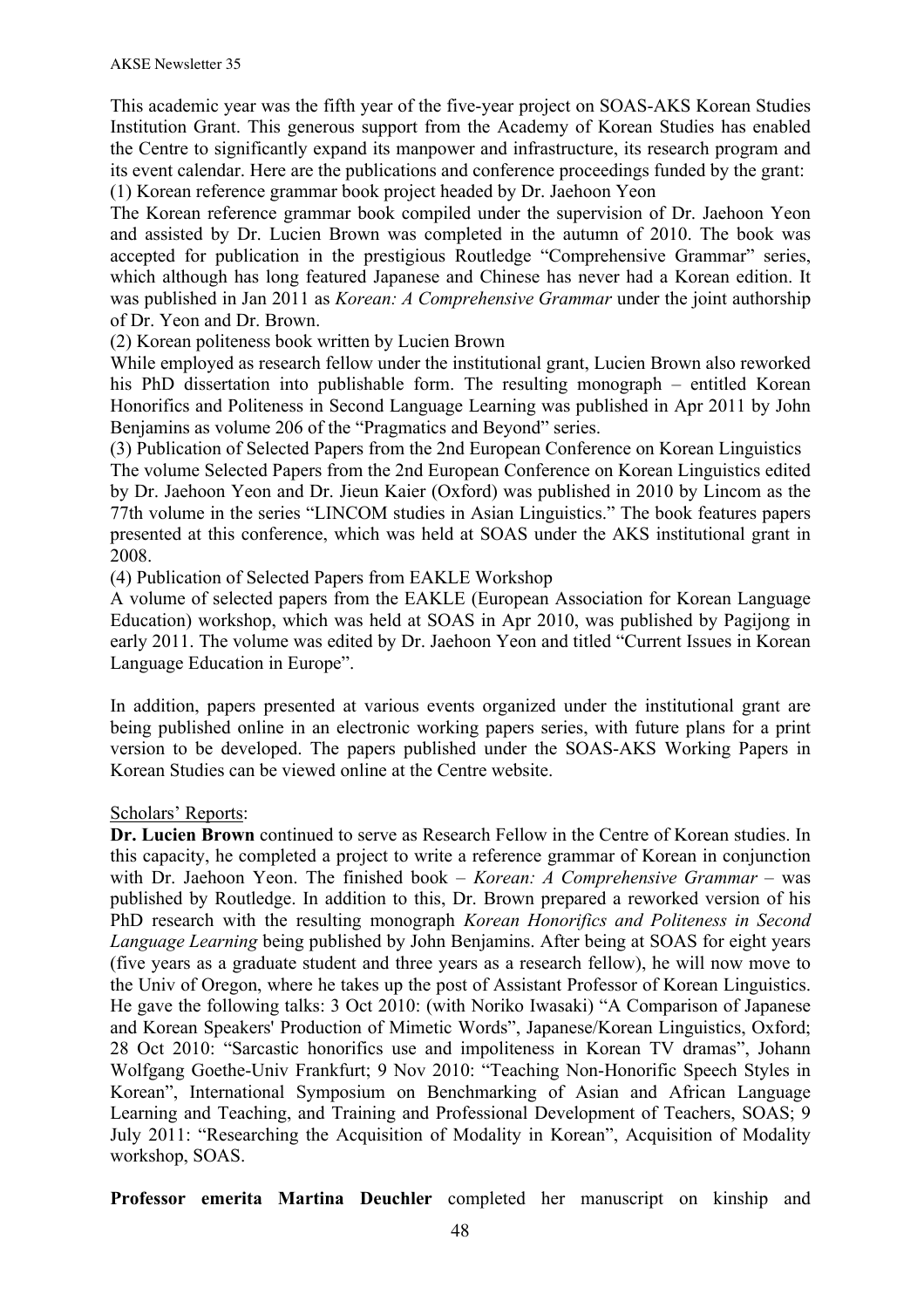Confucianism in the Chosŏn dynasty and submitted it for review to an academic publisher. On Nov 29, 2010, she gave a talk entitled "How Chosŏn-Dynasty Society Really Worked" at the Korea Institute, Harvard Univ. Before she attended the AKSE Conference 2011 in Moscow, she visited St. Petersburg where she had the pleasure to meet her old-time friend, Prof. Adelaida Trotsevich, and view the Korean treasures in the Oriental Institute. Thanks to Dr. Denis Samsonov she was also able to see the Korean artifacts preserved in the Peter the Great Museum of Anthropology and Ethnography (Kunstkamera). In Moscow she served as a discussant on the panel "The Objects and Processes of Social Transformation in Sixteenth-Century Korea," organized by Javier Cha (Harvard Univ). Shortly after her return from Russia, Prof. Deuchler travelled to Paris where she took part in the International Conference on the "Uses and Abuses of the *Great Learning* (China, Korea, Japan)," organized by Prof. Anne Cheng, at the College de France, and was the discussant of three Korea-related papers. During the summer semester, she volunteered to give a lecture course on pre-modern Korean history at the Univ of Zurich. On June 11, 2011, she had the honor of being selected as an Honorary Member of the Royal Asiatic Society, Korea Branch.

**Dr. Charlotte Horlyck** was on sabbatical for two terms in 2010/11. Having received a Fellowship grant from Korea Foundation, she spent six months in Seoul where she was affiliated the Department of Art and Archaeology at Seoul National Univ. During this time, she worked on a book-length manuscript provisionally titled *Mirrors, Messages and Magic. Ritual and Commodification from the Koryŏ period (AD918-1392).* She also completed work on a volume titled *Death, Mourning, and the Afterlife in Korea: Critical Aspects of Death from Ancient to Contemporary Times,* co-edited with Michael Pettid (SUNY Binghampton). In May, she organized a workshop on Buddhist Arts of the Koryŏ and Chosŏn Kingdoms which was held at SOAS in conjunction with the British Museum. She gave the following talks: 'The Collecting and Display of Korean Arts and Crafts in the UK,' given at the Yeongwol-Yonsei International Forum, Yeongwol (Apr 2011); 'Priests, Potters and Politicians – a discussion on the collecting of Korean arts in the late  $19<sup>th</sup>$  and early  $20<sup>th</sup>$ century,' Royal Asiatic Society Korea Branch, Seoul (Feb 2011); 'A Discourse on Korean Cultural Heritage in European Collections', lecture given at Korea Culture Research Institute, Ewha Woman's Univ (Nov 2010); 'From Celadon Ceramic Wares to Buddhist Paintings – Arts of the Goryeo Kingdom (AD918-1392),' the Korea Foundation 2010 Open Lectures on Korean Culture for Foreigners (Oct 2010); 'Discussion of the Past, Present and Future of Korean Art in the UK,' Centre for International Studies, Korea Univ (July 2010).

**Dr Anders Karlsson** gave the following talks: "Ritualized Punishment: Sejong and Yŏngjo on the Use of Torture in Criminal Investigations", presented at "Law and Ritual in East Asia", The Royal Academy of Letters, History and Antiquities in Stockholm, Sept 2010; "The Middle Kingdom to the East: Historiography and Notions of Territoriality in Late Chosŏn Korea", Cambridge Univ, 2 May 2011

**Dr. Grace Koh** participated in the Yeongwol Yonsei Forum (22-26 May 2011) as a member of a two-day panel on "The Cultural Turn in Korean Studies: Reflections on Developments since the 1980s." She acted as a discussant at the 7th Worldwide Consortium of Korean Studies Centers Workshop hosted by the SOAS CKS, and delivered a paper on canonformation and Korean literature at a SOAS Centre for Cultural, Literary and Postcolonial Studies (CCLPS) workshop on *Approaches to World Literature: Questions of Critical Methods Beyond Eurocentrism* in June. She was also invited to attend the 2011 Korea Foundation Assembly in Seoul in July, and the International Communication Foundation (ICF) Korean Literature Colloquium held at Seoul National Univ in Aug.

**Dr. Owen Miller** will join the Department of the Languages and Cultures of Japan and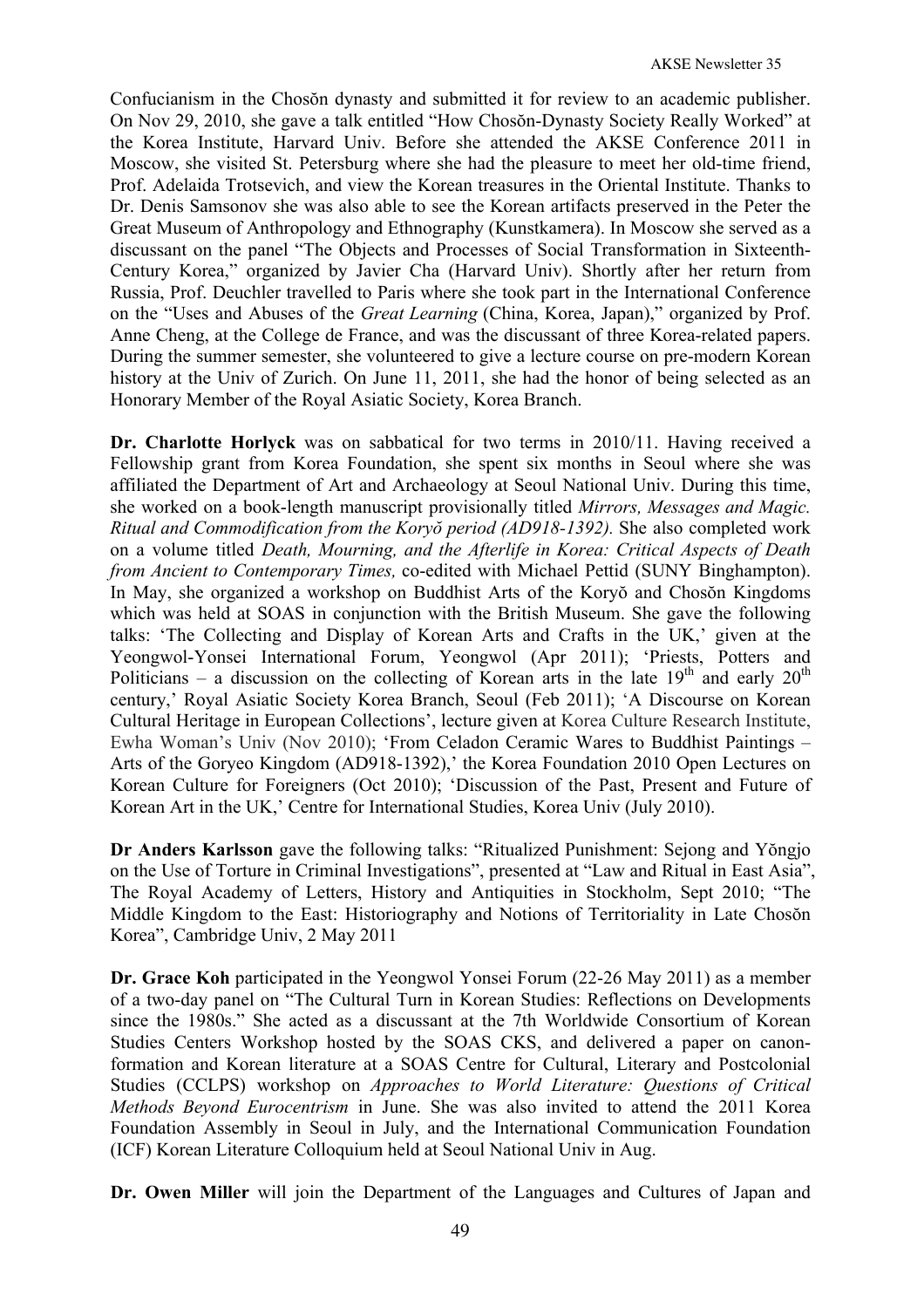Korea as a Lecturer in Sep 2011.

**Dr. Jaehoon Yeon** was on research leave during 2010-2011. During his research leave he was working on a book entitled 'A Typological Study on Korean Grammatical Constructions', which will be published in Korean by Thaehaksa (Seoul) in Sept 2011. He was invited to give an intensive lecture series on 'Typological approaches to Korean Grammar' at Seoul National Univ. He also taught at the Linguistics department of Seoul National Univ for five weeks from Apr to May 2011. During the research leave period, Dr. Jaehoon Yeon still acted as the director of the SOAS-AKS project. In this role, he has overseen the administration and execution of the AKS grant. He has also been the leader of one of the key grant project – the publication of the book *Korean: A Comprehensive Grammar* (with Dr. Lucien Brown). In addition, he has been involved in the organization of several workshops and conferences that have been supported by the AKS funds.

Publications:

**Brown, Lucien**. *Korean Honorifics and Politeness in Second Language Learning*. Amsterdam/Philadelphia: John Benjamins, 2011.

-----, (with Jaehoon Yeon) *Korean: A Comprehensive Grammar*. London/New York: Routledge, 2011.

-----, Korean Honorifics and 'Revealed', 'Ignored' and 'Suppressed' Aspects of Korean Culture and Politeness. In Francesca Bargiela-Chiappini and Dániel Z. Kádár (eds.), *Politeness across Cultures*. Palgrave Macmillan, 2011.

-----, "The Use of Visual/Verbal and Physical Mnemonics in the Teaching of Korean Hangul in an Authentic L2 Classroom Context." *Writing Systems Research* (2011, in press).

-----, with Yeon Jaehoon. "Hangukǒ "-ko issta"-ŭi sŭptŭk kwajǒng" (Acquisition of progressive "-ko issta" in Korean). In Jaehoon Yeon, *Yurŏp hangukǒ kyoyuk-ŭi hyŏnhwangkwa chaengchŏm* (*Current Issues in Korean Language Education in Europe*), 24-37. Seoul: Pagijong, 2011.

-----, "Hwayongnon-kwa hangukǒ kyoyuk" (Pragmatics and Korean language education). In Jaehoon Yeon, *Yurŏp hangukǒ kyoyuk-ŭi hyŏnhwang-kwa chaengchŏm* (*Current Issues in Korean Language Education in Europe*), 135-155. Seoul: Pagijong, 2011.

**Horlyck, Charlotte**. "Korean Bronze Mirrors," *TAASA Review* vol. 20, no. 2 (Sept 2011, in press)**.**

-----, "Questioning the role(s) of Chinese mirrors in early Korea", in (ed.) Lothar von Falkenhausen*, Bronze Mirrors in the Cotsen Collection*, Cotsen Archaeological Press (2011, in press).

-----, "An inlaid mirror in the Cotsen collection", in (ed.) Lothar von Falkenhausen*, Bronze Mirrors in the Cotsen Collection*, Cotsen Archaeological Press (2011, in press).

-----, "Goryeo Metalwork in the British Museum," *Orientations* (Nov/Dec 2010), pp. 69-72.

-----, "Burial Offerings to Objects d'Art: Celadon Wares of the Koryo Kingdom (AD918- 1392)," in *Transactions of the Oriental Ceramic Society*, 2008/9 (published in 2010), vol. 73, pp.79-89.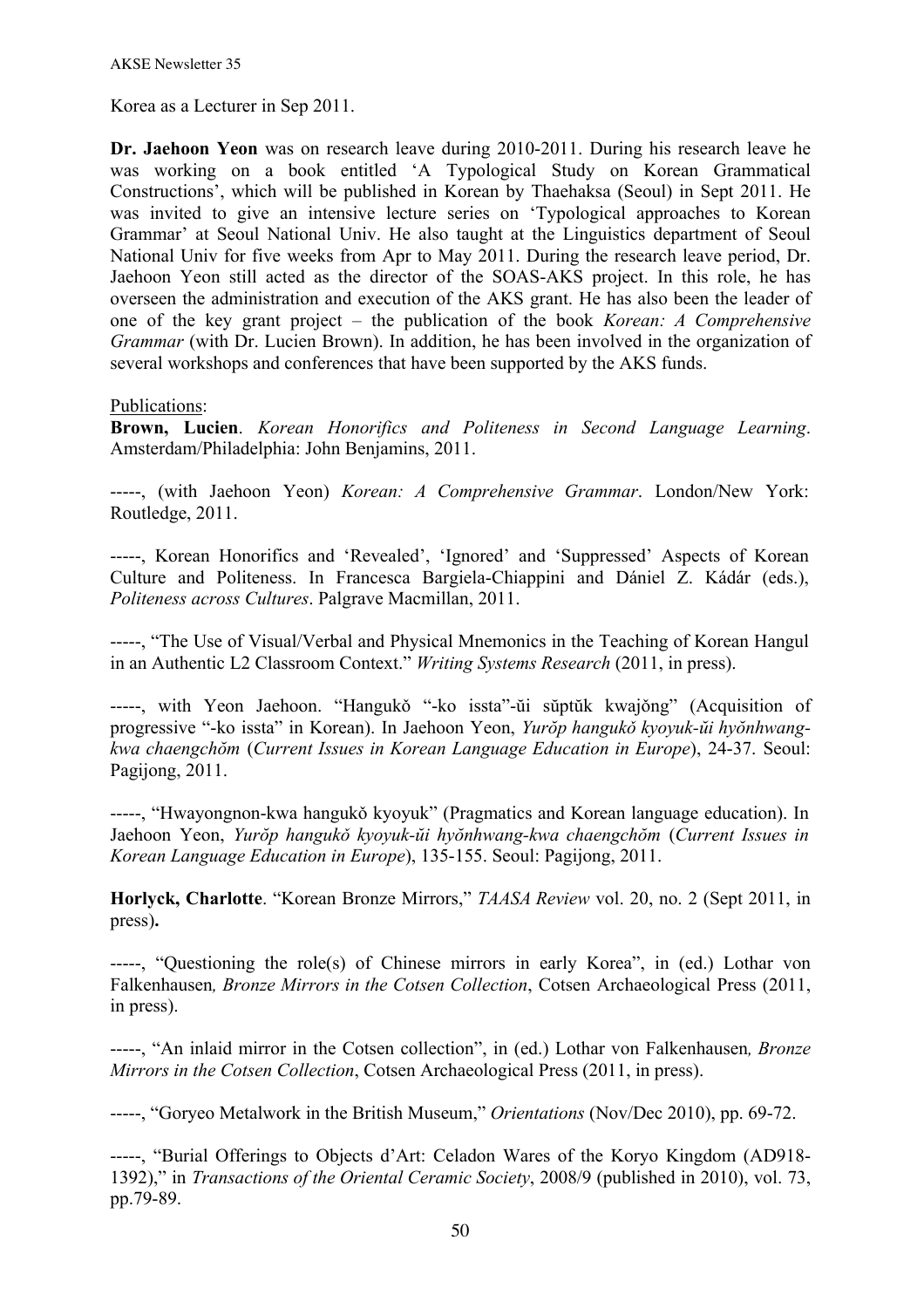**Yeon, Jaehoon**, (with L. Brown) Korean: A Comprehensive Grammar (Routledge. London and New York, 2011). xx+476pp [ISBN 978-0-415-60385-0]

-----, Current Issues in Korean Language Education in Europe [in Korean] (Pagijong: Seoul, 2011). 331pp. [978-89-6292-154-0]

-----, (with Jieun Kaier) Selected Papers from the 2nd European Conference on Korean Linguistics. LINCOM Studies in Asian Linguistics 77 (Munchen: Lincom Europa, 2010). [ISBN: 978 3 89586 592 3]

## **Oxford**

### **University of Oxford Faculty of Oriental Studies**

#### General Information:

Library Expansion: 235 titles were acquired during 2010-11. These include donations as well as purchases. Many of the titles are multi-volumes or additional volumes to titles already catalogued. Continued support from the Korea Foundation has also enabled the library to renew its subscription to the e-resource E-Korean Studies, which includes: Korean studies Information Service System (KISS), KSI e-book, KoreaA2Z, Kdatabase, KPjournal, Digital Culture Art Course, LawnB (Legal Information Service), Korean History & Culture Research DB, and History Culture Series. The resource offers access to about 1,400 periodicals, 6,000 e-journals, 5,000 titles of e-books, and other references and lectures. The library received a grant by the Korean Cultural Heritage for a project (Nov 2010 - Oct 2011) that will lead to an exhibition being held at the Bodleian (26th Aug to 26 Sept 2011), and a publication of a book entitled *Korean treasures: rare books, manuscripts, and artefacts in the Bodleian libraries and Museums of Oxford University* (available in Nov 2011). This publication offers highlights from the range of the treasures preserved in Oxford, its rare books and manuscripts, the many noteworthy and unusual archaeological relics and artworks in the collections, as well as rare materials relating to the history of the Christian missions to Korea in the late nineteenth century.

#### Graduate program:

Mr. Kang Sungwoo is continuing work on a D.Phil. thesis on the topic of 'Colonial modernity in Korea and the case of Pusan'. He obtained valuable teaching experience over the academic year 2010-11 by lecturing for James Lewis while he was on sabbatical leave. In June 2010, we examined and graduated one graduate student in the Master of Studies in Korean Studies. In June 2010, we examined and graduated two undergraduate students: one specialising in Chinese Studies and one in Japanese Studies. Ms. Rachel Tocknell (an undergraduate finalist in Chinese studies) won a grant from Kyung Hee Univ to attend a Summer Language Program.

### Scholars' Reports:

**Dr. Jieun Kiaer**, together with Prof Jiyoung Shin (Korea Univ) and Prof Jaeun Chaa (Kyunggi Univ), completed *The Sounds of Korean*, forthcoming from Cambridge Univ Press in 2012. She has also completed a manuscript entitled *Survey of Korean Language*, forthcoming from Lincom Europa in 2011. She gave the following papers at different institutions in the UK and Korea during the past year: 'Multiple subject construction: incremental approach' (Leeds, Linguistic Association of Great Britain); 'Constructive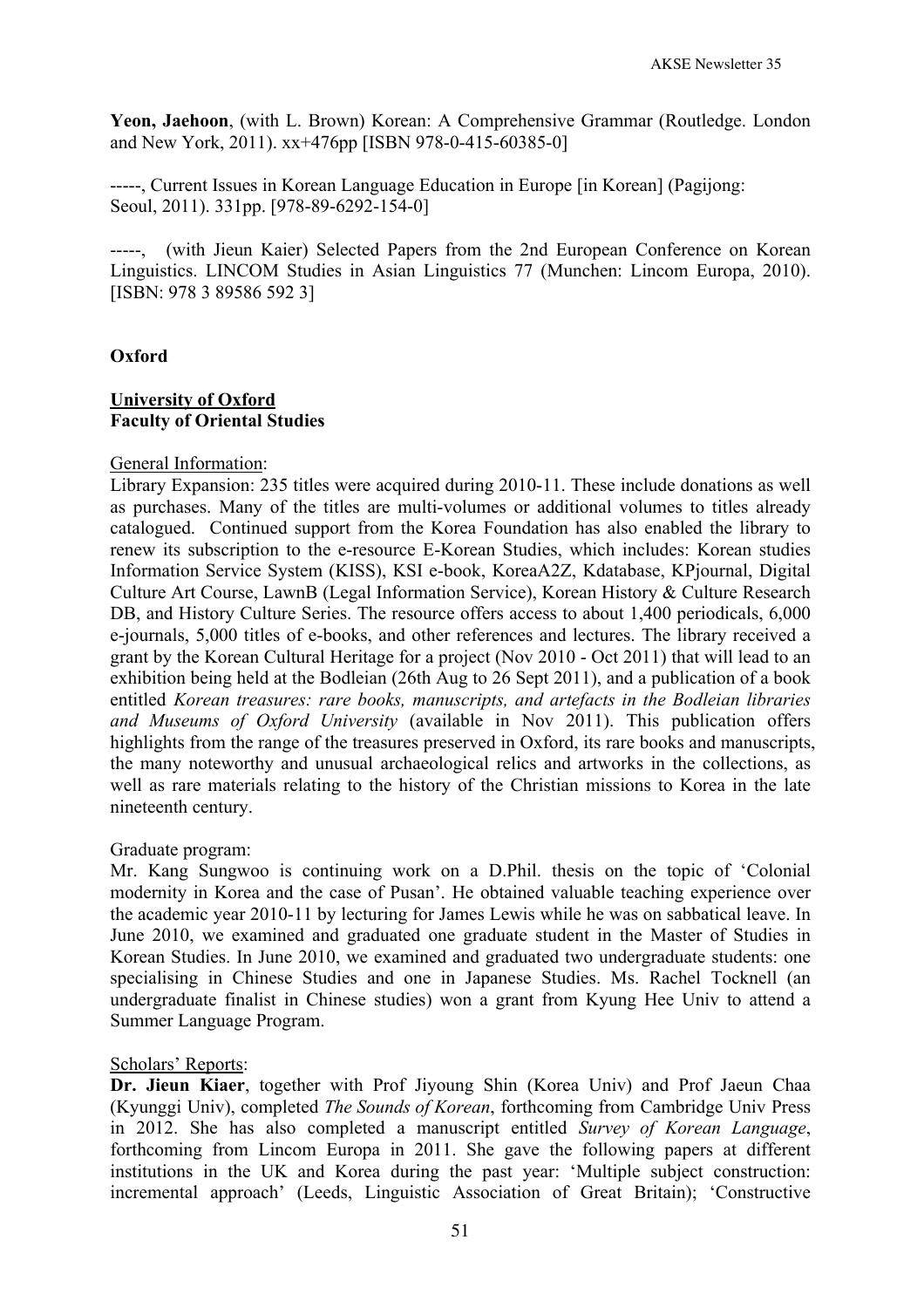and/but Expressive Cases/Particles' (Oxford); 'Particles are Expressives: the case of Korean' (SOAS); 'Spoken Syntax: the case of Korean' (Korea Univ, Spoken Syntax Seminar); 'Korean Particles are Expressives' (Seoul National Univ).

**Dr. James Lewis** (History) spent the 2010-11 academic year as a Visiting Research Fellow at the International Center for Korean Studies, Kyujanggak Institute for Korean Studies, Seoul National Univ. He was able to complete the editing of a collection of a papers on the Imjin Waeran (*The Imjin Waeran—Hideyoshi's Invasion of Korea: Problems and Perspectives*) and advance his study of Chosŏn-period economic history (*An Economic History of Korea from 1400 to 1900*). He was appointed the representative for North America and Europe to the Management Board of the *Han'il Kwangyesa Yŏn'guhoe*, appointed a member of the Editorial Board for the Korean Classics Library, UCLA Center for Buddhist Studies and Academy of Korean Studies, and elected to the governing Council of the Association for Korean Studies in Europe. He gave editorial assistance to Mr. Minh Chung, author of *Korean Treasures: Rare Books, Manuscripts, and Artefacts in the Bodleian Libraries and Museums of Oxford University,* forthcoming in Nov 2011 and assisted with Mr. Minh's visit to the Kyujanggak to examine a *ŭigwe* of King Yŏngjo's funeral that is related to the same *ŭigwe* preserved in the Bodleian Library. Lewis presented the following papers and attended the following academic events in Korea: 23 Nov 2010: lecture for the Royal Asiatic Society, Korea Branch (Seoul), entitled "Adam Smith in Korea;" 12 Dec 2011: Interviewed by the Korea Broadcasting System World Radio service on the topic of 'Adam Smith in Korea;' 22- 24 May 2011: Moderator and Discussant for presentations in 'Section 6: Environmental History Studies Across the World' at the Yeongwol-Yonsei Forum; 25 May 2011: 'Taeyŏng pangmulgwan sojang T'ongshinsa haengyŏl-do' at North Chŏlla National Univ; 26 May 2011: 'Taeyŏng pangmulgwan sojang T'ongshinsa haengyŏl-do' at South Chŏlla National Univ; 16 June 2011: seminar presentation at the International Center for Korean Studies, Kyujanggak Institute for Korean Studies, Seoul National Univ entitled 'An Economic History of Korea from 1400 to 1900: Documents, Data, and Interpretations;' 25 June 2011: seminar presentation at the Naksŏngdae Kyŏngje Yŏn'guso, Naksŏngdae Institute for Economic Research) entitled 'An Economic History of Korea from 1400 to 1900: Documents, Data, and Interpretations;' attended monthly meetings of the *Han'il Kwangyesa Yŏn'guhoe*; attended bi-monthly study group meetings through the *Han'il Kwangyesa Yŏn'guhoe* for Tokugawaperiod Japanese *komonjo*.

**Dr. Young-hae Chi** (Korean Language) took a doctorate in theology in June 2011 with a thesis entitled 'By what right do we own things? A justification of property ownership from an Augustinian tradition.'

# Publications:

Lewis, James B. 'The Wanli Emperor and Ming China's defence of Korea against Japan', a review article of *A Dragon's Head and a Serpent's Tail: Ming China and the First Great East Asian War, 1592–1598*, by Kenneth M. Swope. *International Journal of Asian Studies*, Vol. 8, No. 1 (2011): 73–80. ISSN: 14795914.

-----, '1748nen Chōsen Tsūshinshi setsu ni okeru keizai oyobi bunkateki sokumen' (Economic and Cultural Aspects of the 1748 Korean Embassy to Japan) (in Japanese). Chapter in *Gurōbaru jidai no Chōsen Tsūshinshi kenkyū*. Matsubara Takatoshi et al. ed. Fukuoka: Hana shoin, Oct 2010. ISBN: 9784903554846.

-----, 'Taeyŏng pangmulgwan sojang 1748 nyŏn Chosŏn T'ongsinsa haengyŏl *emaki*.' *Han'il Kwangyesa Yŏn'gu*, Vol. 38 ( Apr 2011): 231-271. ISSN: 1229-3687.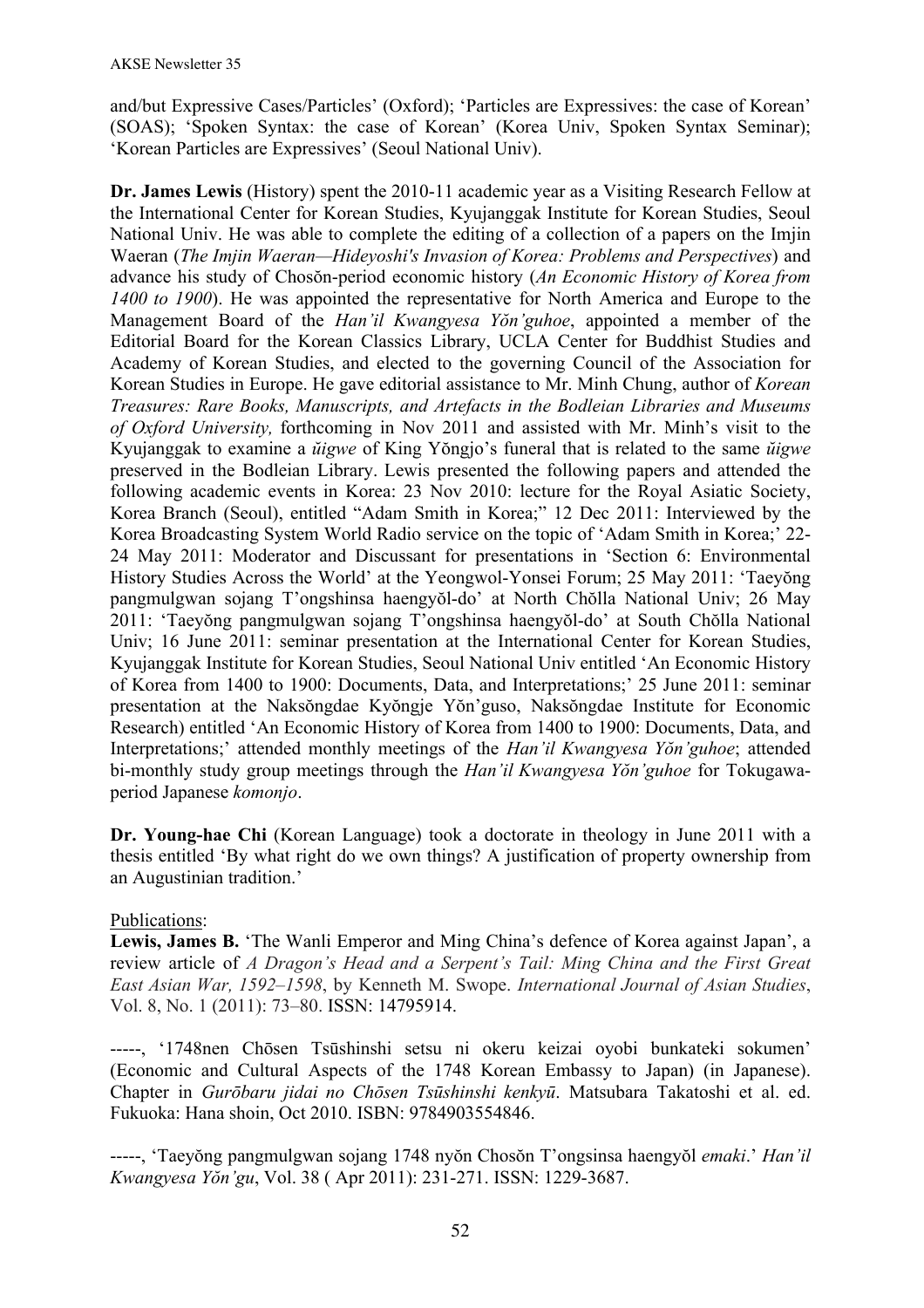-----, 'The Tradition of Historical Writing in Korea, 400-1400'. Co-authored with Remco Breuker and Grace Koh in *Oxford History of Historical Writing*, Volume II, edited by Chase Robinson and Sarah Foot (Oxford: Oxford Univ Press, forthcoming).

## **Sheffield**

## **The University of Sheffield School of East Asian Studies**

### General Information:

There were three students this year who graduated with a degree in Korean Studies - Tse Nie Choong, Hong Nguyen, and Christian Routledge. Ms Nguyen's graduation thesis was on the subject 'Does the Image of 'Superwoman' in Films Demonstrate an Improved Social Position for Women in South Korea?'; Mr. Routledge's thesis was on the subject of 'Social Issues Arising from the Internationalisation of South Korea'. Because Ms. Choong's degree is a dual honours degree with Management, there was no graduation thesis. Ms. Choong and Mr. Routledge both received First Class Honours degrees. In addition, Mr. Routledge received a share in the Robert Sloss Prize for best overall academic performance amongst all graduating students in the School of East Asian Studies.

For the academic session 2010-2011, there were a record seventeen entering students who were admitted to the first year of the four-year degree programmes in Korean Studies. For the academic session 2011/2012, the number of applications which were approved for admission was 33. On the basis of last year's entrance figures, it would seem that there will be a similar number of new students for the forthcoming session. During the academic session 2010-2011 there were a total of 34 students over all four years who were studying a single honours or dual honours degree programme in Korean Studies. In addition, a total of 224 students studied a Korean Studies module, either a Korean language module or a disciplinary module. These latter figures included 53 students at the taught post-graduate (M.A.) level. In addition to the graduation dissertations mentioned above 5 non-Korean Studies students wrote a dissertation on the following Korea-related topics: 'Japan and North Korea: How Successful Are Japan's Policies against North Korea's Nuclear Development since the End of the Cold War?', 'Exploring How Fashion and Cosmetic Surgery Trends have influenced the Image of Femininity in South Korea', 'To What Extent Is the Cult of Kim Il-song and Kim Jong-il Responsible for the Consolidation of Power in North Korea?', 'Has the International Community Been Successful in Its Attempts to Solve the Humanitarian Problems of North Korea?', and 'What Accounted for the Relative Failure of Christian Missionary Efforts to Evangelise Japan in Contrast to Successful Missions in Korea?'

Following the retirement of **Prof. James H. Grayso**n in 2009, the University secured fiveyear funding from the Korea Foundation to appoint a successor. The Foundation has agreed to pay 80 percent of the costs of the post, and the University, 20 percent. The University has signed guarantees that it will fully support this post following the conclusion of the Foundation's support in 2016.

**Dr. Kim Seung-yeong**, Lecturer in the School of Social Science at the Univ of Aberdeen in Scotland has been appointed to take up the post of Senior Lecturer in Korean Studies at Sheffield from Sept 2011. Dr. Kim holds a BA from Seoul National Univ, a Masters of International Affairs from Columbia Univ, and the Ph.D. from the Fletcher School of Law and Diplomacy at Tufts Univ. Dr. Kim has taught international history and politics at Aberdeen since 2003, before which time he was a Teaching Fellow at Harvard Univ (2000),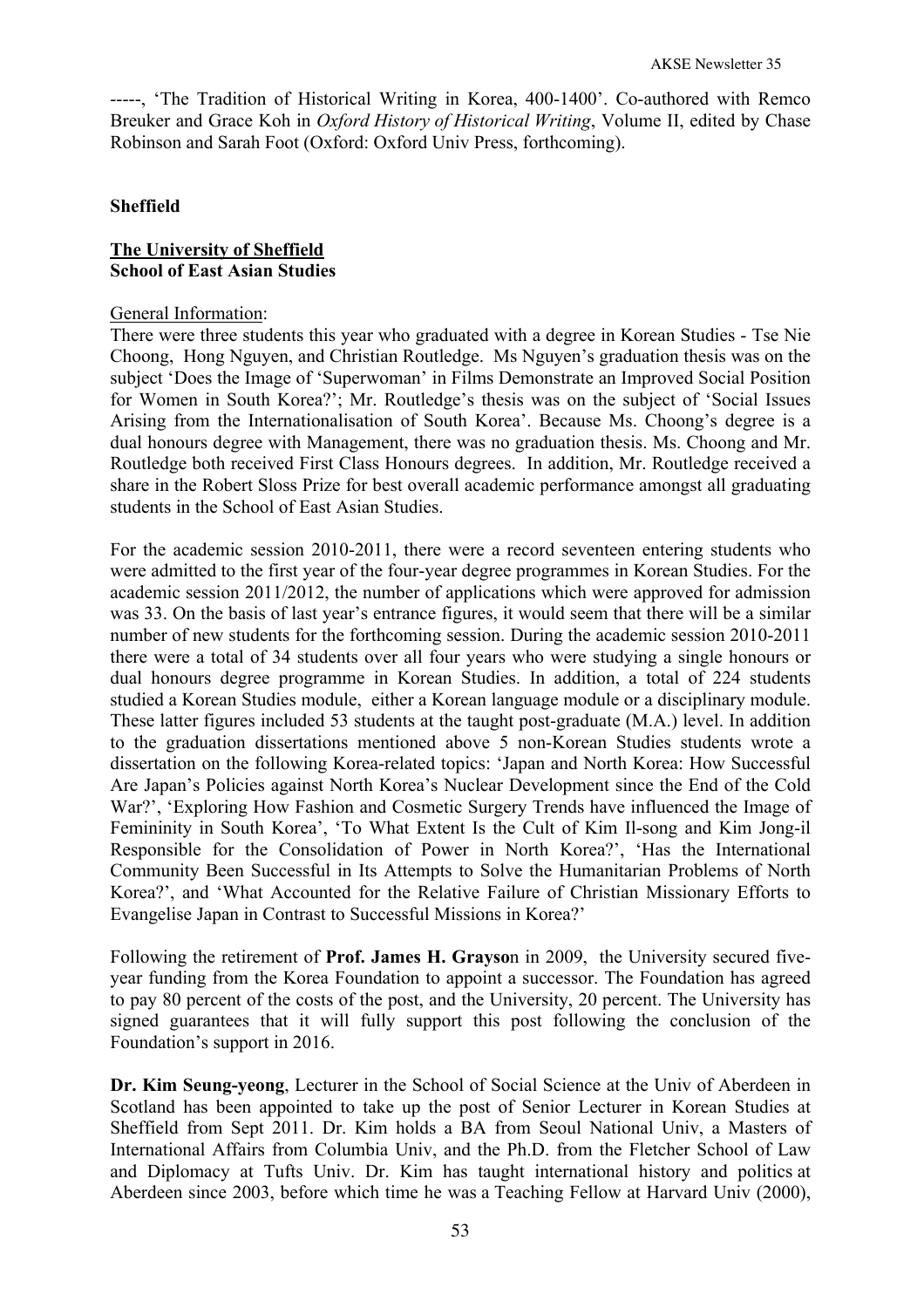and an Associate at the John M. Olin Institute for Strategic Studies also at Harvard Univ (1998-2000). He has been a visiting research fellow at Keio Univ in Japan (2001-2002). Before entering academia, Dr. Kim worked as a diplomatic correspondent and UN correspondent for the *Chosun Ilbo* newspaper in South Korea.

## Scholars' Reports:

**Dr. Kevin Cawley** successfully defended his thesis 'From Matteo Ricci to Chŏng Yagyong (Tasan): Deconstructing Christianity in a Confucian Context' in the autumn of 2010. Currently, he is a research fellow at the Kyujanggak Institute at Seoul National Univ intending to convert his thesis into a book, and to write some journal articles.

**Dr. Judith Cherry**, who has been running the Korean Studies programme following Prof. Grayson's retirement, has taught Korean grammar and reading at the foundational level, intermediate and advanced Korean-English translation, as well as the following modules: 'The History of Korea', 'Contemporary Korean Society', Business and Management in Contemporary Korea', and 'Investing in East Asia'. In Dec 2010 she granted an Exceptional Contribution Award by the University for her contribution to Korean Studies. Two journal articles have been accepted for publication at the end of this calendar year. They are: 1) 'Making Friends with the Hydra: European Expectations of the EU-Korea Free Trade Agreement', in the *European Journal of East Asian Studies* and 2) 'Upgrading the 'Software': The EU-Korea Free Trade Agreement and Socio-cultural Barriers to Trade and Investment' in the *Pacific Review*.

**Ms. Sukyeon Cho**, Language Teaching Fellow in Korean, continued to teach spoken Korean and Korean grammar at all levels. She has also acted as the overall co-ordinator for the Korean language programme and as the Year Abroad Tutor for Korean Studies.

**Emeritus Prof. James H. Grayson** gave several conference and seminar papers during the past year, including the following: 1) 'The Empire of Mt. Sion: A Korean Millenarian Group Born in a Time of Crisis' at the 2011 Biennial Conference of the Association for Korean Studies in Europe, Moscow, 17 - 20 June, 2011; 2) 'The Walled City of Taegu: The Implications of its Preservation for Ch'ŏngju' (in Korean) at Ch'ŏngju ŭpsŏng p'ahŭi paengnyŏn: yŏksa tosi Ch'ŏngju-ŭi chŏngch'e-sŏng' [The Centenary of Ch'ŏngju ŭpsŏng's Destruction: The Identity of the Historic City of Ch'ŏngju] Ch'ŏngju Univ, Ch'ŏngju, Korea, 7 Mar 2011; 3) 'The Empire of Mount Zion: A Millenarian Group Born in a Time of Crisis', Institute of East Asian Economy and Society, and the Institute for the Study of Religions, Universität Wien, 30 Nov 2010; 4) 'The Empire of Mount Sion: A Korean Millenarian Group Born in a Time of Crisis', The Montague Barker Lecture, Oxford Centre for Mission Studies, 10 Nov 2010; 5) 'Sionsan cheguk: wigi sidae-e irŭnan Han'gug-ŭi ch'ŏnnyŏn wangguk undong' [The Empire of Mount Sion: A Korean Millenarian Movement Born in an Era of Crisis', Sogang Univ Institute for the Study of Religion, Sŏul, 1 Nov 2010. In Korean; 6) 'Korean Traditional Architecture, Cultural Preservation and Modernity: The Case of the Area of the Taegu-bu Ŭpsŏng', 2010 Conference of the Han'guk chŏngbu hakhoe [Korean Association of Governmental Studies], Min'gwan hyŏmnyŏk sidae-ŭi kŭrin kŏbŏnŏnsŭ [Green Governance in an Age of Collaboration], Taegu, 29 Oct 2010. In Korean; and 7) 'Exploring the Walled City of Taegu: Is It Too Late to Save a Unique Historical Area?', Fourth Keimyung International Conference on Korean Studies, Keimyung Univ, Taegu, 22 Oct 2010 (in Korean). Prof. Grayson was made an honorary member of the Royal Asiatic Society, Korea Branch on 11 June, 2011.

**Dr. Andrew Killick** of the Department of Music reports he held a book launch at the Asian Performing Arts Forum in London on 11 June 2011 for his new work *In Search of Korean Traditional Opera: Discourses of Ch'angguk*. He also reports that he obtained a Competitive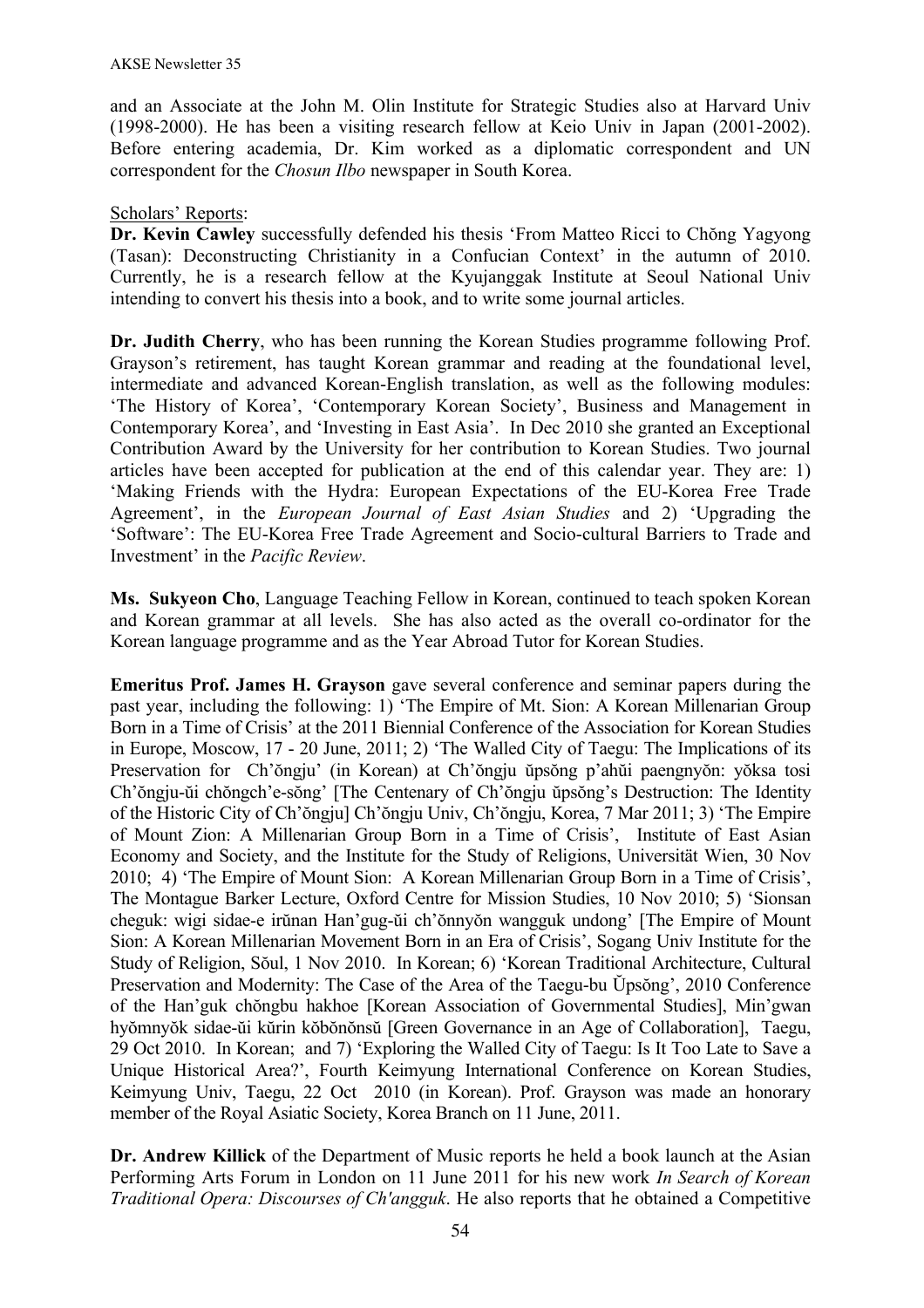Research Grant from the Academy of Korean Studies to assist with the completion of his next book, *Hwang Byungki: Traditional Music and the Contemporary Composer in the Republic of Korea* which will be published in the Ashgate SOAS Musicology Series in 2013. On 2 Nov 2010, he presented a research seminar on Hwang Byungki at the Univ of Durham. He has continued to supervise the PhD student Ruth Mueller, now completing the third year of her project on gender in traditional Korean music.

# Publications:

**Grayson, James H.,** 'Idolatry, Ideology, and Nationalism: A Korean Millenarian Sect and the State,' *Transactions of the Royal Asiatic Society, Korea Branch*, v. 85 (2011).

-----, 'The Empire of Mt. Sion: A Korean Millenarian Group Born in a Time of Crisis', *Transformation: An International Journal of Holistic Mission Studies*, v. 28 (2011), no. 3, pp. 161-171.

-----, 'Exploring the Walled City of Taegu: Is It Too Late to Save a Unique Historical Area?', *Han'guk-hak nonjip* (Taegu, Keimyung UP) v. 41 (2010), pp. 155-178.

-----, 'Heroines of Jiangyong: Chinese Narrative Ballads in Women's Script', *Folklore*. v. 121 (2010), no. 3, pp. 350-351 (book review).

**Killick, Andrew**, 'In Search of Korean Traditional Opera: Discourses of Changgŭk', (Honolulu, Univ of Hawai'i Press, 2010), 254 pp.

# **IRELAND**

### **Cork**

# **University College Cork College of Arts, Celtic Studies, and Social Sciences**

**Dr Kevin N. Cawley** joins the UCC School of Asian Studies as a Visiting Professor from September 2011 to August 2012. This post is funded by the Academy of Korean Studies. He will lead the Irish Institute of Korean Studies and work with the staff members of the School of Asian Studies and the College of Arts, Celtic Studies and Social Science to promote Korean Studies in Ireland in general and in UCC in particular. Dr Cawley is originally from Co. Armagh in Ireland and completed his undergraduate degree at Trinity College Dublin in French and Irish. He has lived in Korea for over six years, and obtained a Masters and PhD in Korean Studies from the School of East Asian Studies at the University of Sheffield. He has been the recipient of several scholarships, such as the Korea Foundation Fellowship, the British Association for Korean Studies (BAKS) bursary, and recently returned to Ireland having completed a research fellowship at the Kyujanggak Institute for Korean Studies at Seoul National University. He hopes to develop and expand Korean Studies in Ireland, and to encourage students taking Asian Studies programs to discover the rich history and culture of Korea, which shares more than a few similarities with Ireland. He hopes that within a few years the Irish Institute of Korean Studies will be able to offer a degree in Korean Studies. The institute has already begun to offer Korean language classes where students start by learning the easy-to-master Korean script, Hangul. His research interests include the history of ideas in Korea, both philosophical and religious traditions, using contemporary critical theory. He is also interested in acculturation between traditions, such as Buddhism and Neo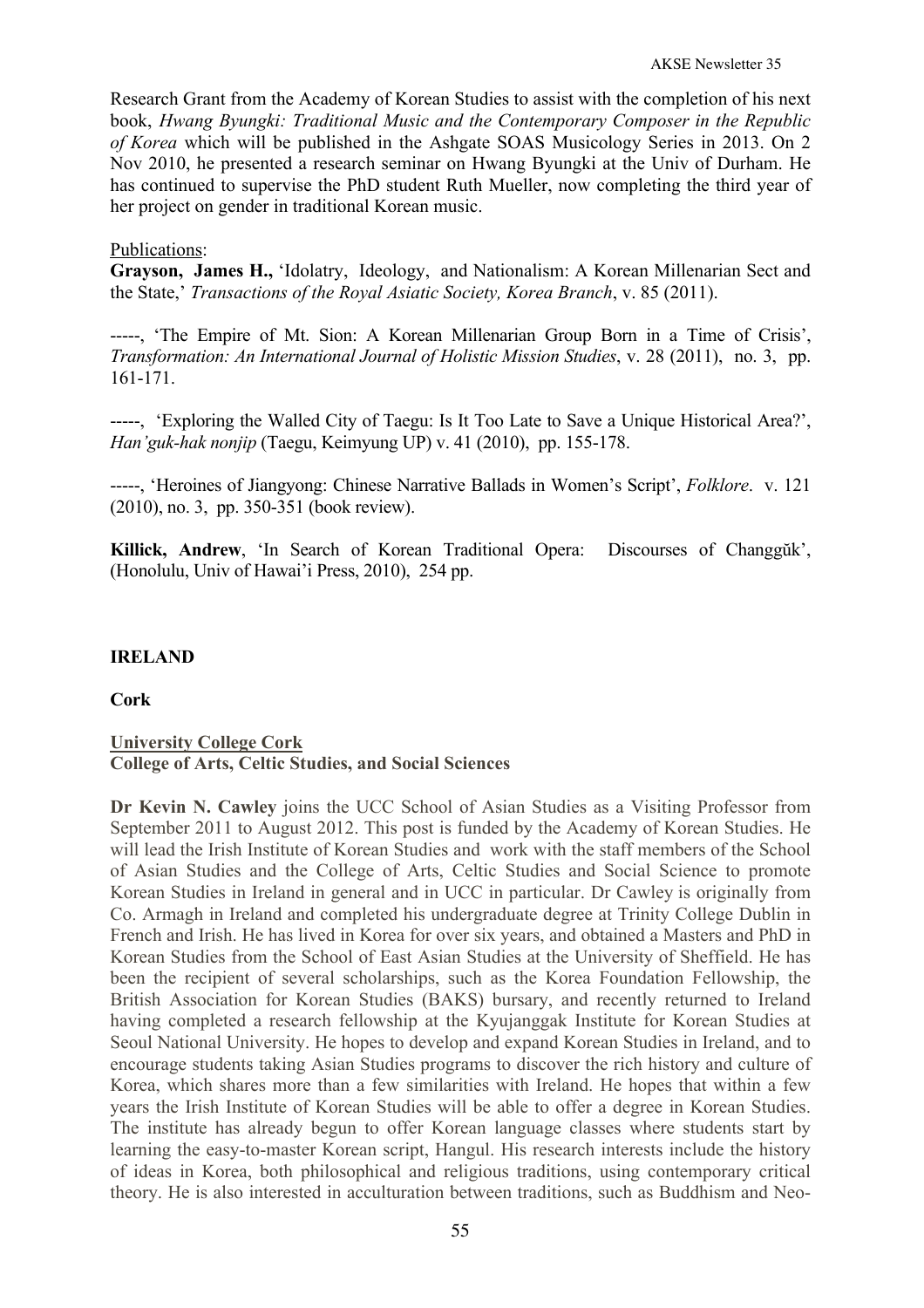Confucianism, and in particular, between Christianity and Neo-Confucianism in the late 18thearly 19th century.

# **ITALY**

## **Bologna**

## **University of Bologna**

### Scholars' Report:

**Dr. Antonio Fiori** is *The Korea Foundation Assistant Professor* at the Univ of Bologna, where such a position was established in 2008. The four courses taught at Bologna deal with Korean politics and society, and international relations of Korea. Dr. Fiori, a political scientist, has continuously focused his research mainly on Korean civil society, even in comparative perspective. However, in the last few years his interest toward North Korea and inter-Korean relations has constantly grown and he is now working more and more on these topics. He has been selected, at the beginning of 2011, as a visiting fellow at the Kyujanggak Institute for Korean Studies, from March to Sept, with a project on *Immigration, Multiculturalism and Welfare State in Korea*. In addition, during his sojourn in Korea Dr. Fiori has taught the course in "Peace and Conflict in Northeast Asia: China, Korea and Japan" at the Hankuk Univ of Foreign Studies International Summer Session. In July, he participated as presenter (the panel was titled *Korean Studies in Comparative Perspective*) and discussant in the Korea Foundation Assembly. He was also asked by the Korea Foundation to give a lecture in the program *2011 KF Summer Lecture Series*: the title of the lecture was *Korean Civil Society: Past and Present*. During the last academic year, he gave the following talks: 23-25 Aug 2011: "The Jasmine Revolution and the Persistent Nontransition in North Korea" (with Sunhyuk Kim), World Congress for Korean Politics and Society and the Annual Summer Meeting of the Korean Political Science Association (KPSA), Incheon; Aug 2011: "The Institutionalization of Environmental Social Movements in Korea", Green Politics: The Environment and Community, 21<sup>st</sup> Century Political Science Association, Gyeongsang National Univ, Jinju; July 2011 "Korean Civil Society: Past and Present," Korea Foundation Summer Lecture Series, Korea Foundation Cultural Center, Seoul; Oct 2010: "Civil Society After Democracy: the Evolution of Civil Society in South Africa and Korea," 5th World Congress of Korean Studies, Chinese Culture Univ, Taipei; May 2010: "Civil Society After Democracy: the Evolution of Civil Society in South Africa and Korea" (with Lorenzo Fioramonti), Seoul National Univ, Graduate School of International Studies, Seoul; Feb 2010: "The Obama Administration and North Korea: the Necessity of a New Strategy", Workshop on Korean Studies in Italy: the State of the Art, Cafoscari Univ, Venezia; Jan 2010: "The Changing Roles of Civil Society During Democratization: Evidence From South Africa and Korea" (with Lorenzo Fioramonti), Univ of Pretoria, Pretoria, South Africa.

### Publications:

**Fiori, Antonio**. "The Dynamics of Welfare Policy-Making in South Korea: Social Movements as Policy Entrepreneurs," (with Sunhyuk Kim), *Asian Social Work and Policy Review*, vol. 5 (2011), pp. 61-78.

-----, *L'Asia Orientale. Dal 1945 ai giorni nostri* (East Asia. From 1945 to Present Days), Bologna: Il Mulino, 2010.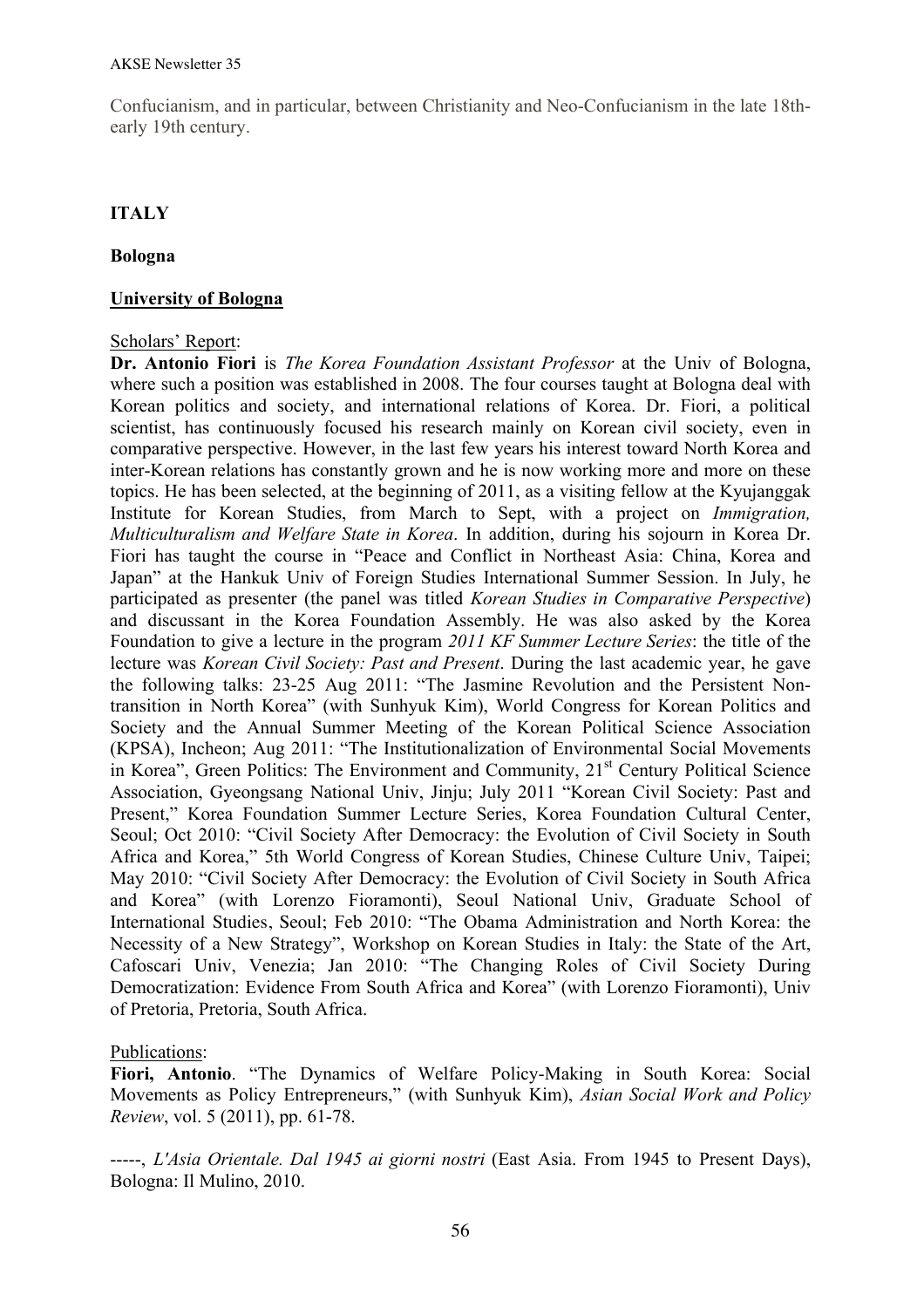-----, "Donne e democrazia: il dilemma coreano" (Women and Democracy: the Korean Dilemma), in G. Calchi Novati (ed.), *Essere Donna in Asia: diritti, potere, impresa* (Being Women in Asia: Rights, Power, Business), Roma: Carocci, 2010, pp. 101-116.

-----, "The Democratic People's Republic of Korea and the United States: Problems of a Troubled Relationship" (with Andrea Bizzarri), *Mélanges Offerts à Marc Orange et Alexandre Guillemoz*, Cahiers de l'IEC, Collège de France (2010), pp. 153-162.

-----, **"**Civil Society After Democracy: the Evolution of Civic Activism in South Africa and Korea" (with Lorenzo Fioramonti), *Journal of Civil Society*, vol. 6, no. 1 (2010), pp. 23-38.

-----, "The Changing Roles of Civil Society in Democratization: Evidence From South Africa (1990-2009) and South Korea (1987-2009)" (with Lorenzo Fioramonti), *African & Asian Studies*, vol. 9, no. 1-2 (2010), pp. 83-104.

-----, "Civil Society as Policy Entrepreneur: the Enactment of NBLS Act in Korea", *Korean Studies Forum*, vol. 4 (2010), pp. 109-135.

### **Rome**

## **Sapienza Universita di Roma (University of Rome) Department of Oriental Studies ISO**

#### General Information:

Since 2007, Korea Studies at University of Rome "La Sapienza" has not sent reports; most of its important activities since then are summarized in the following pages. Korean language is among the Major Languages (BA, MA and PhD). Since 2008, for the first time in the history of Korean Studies in Italy, Department of Oriental Studies has selected Mr. Andrea De Benedittis (Thesis on Koguryo Wall Paintings) as winner of Government scholarship for PhD degree on Korean Studies inaugurating the possibility to obtain PhD at University of Rome "La Sapienza". PhD comprehends Special Lectures hold by PhD students and by professors on the Research Methodology. Professor Antonetta L. Bruno and PhD candidate Mr. Andrea De Benedittis have presented papers on their Research Methodology. The number of students enrolled in Korean Studies is by now stabilized, oscillating between 120 and 140 for the BA and MA programs. In 2009, the Department decided to accept a restricted number of students after the evaluation of their admission test. The number of students admitted to study Korean as their major language increased in 2009, ranking 4th after Chinese, Japanese, and Arabic.

#### Academic program:

Korean Language and Translation; Korean Literature, History of Korean Civilization and History of Japanese and Korean Art. Korea is part of programs of the following compulsory classes as well: East Asia History, East Asia International Relations, Ethnomusicology in East Asia. The EPEL program is part of the course on the History of Korean Civilization. In 2007-2008, a Workshop was held on "Comparative Studies in Korean and Japanese", with the participation of Martine Robbeets, Claudia A. Ciancaglini, Artemij Keidan, Lucien Brown, Jaehoon Yeon, Stefan Knoob, which was published in the renown Rivista di Studi Orientali, edited by Antonetta L. Bruno and Lucien Brown. In the following years: 2008- 2009, 2009-2010 and 2010-2011 many other scholars from Europe have held lectures: Keith Howard, Boudewijn Walraven, Miriam Lowensteinova, Koen De Ceuster, James B. Lewis, Alexander Zhebin, Katarzyna J. Cwiertka, Antti Leppanen, Beatrix Mecsi, Elisabeth Chabanol. Every year, the topic of History of Korean Civilization changes and in 2009 it was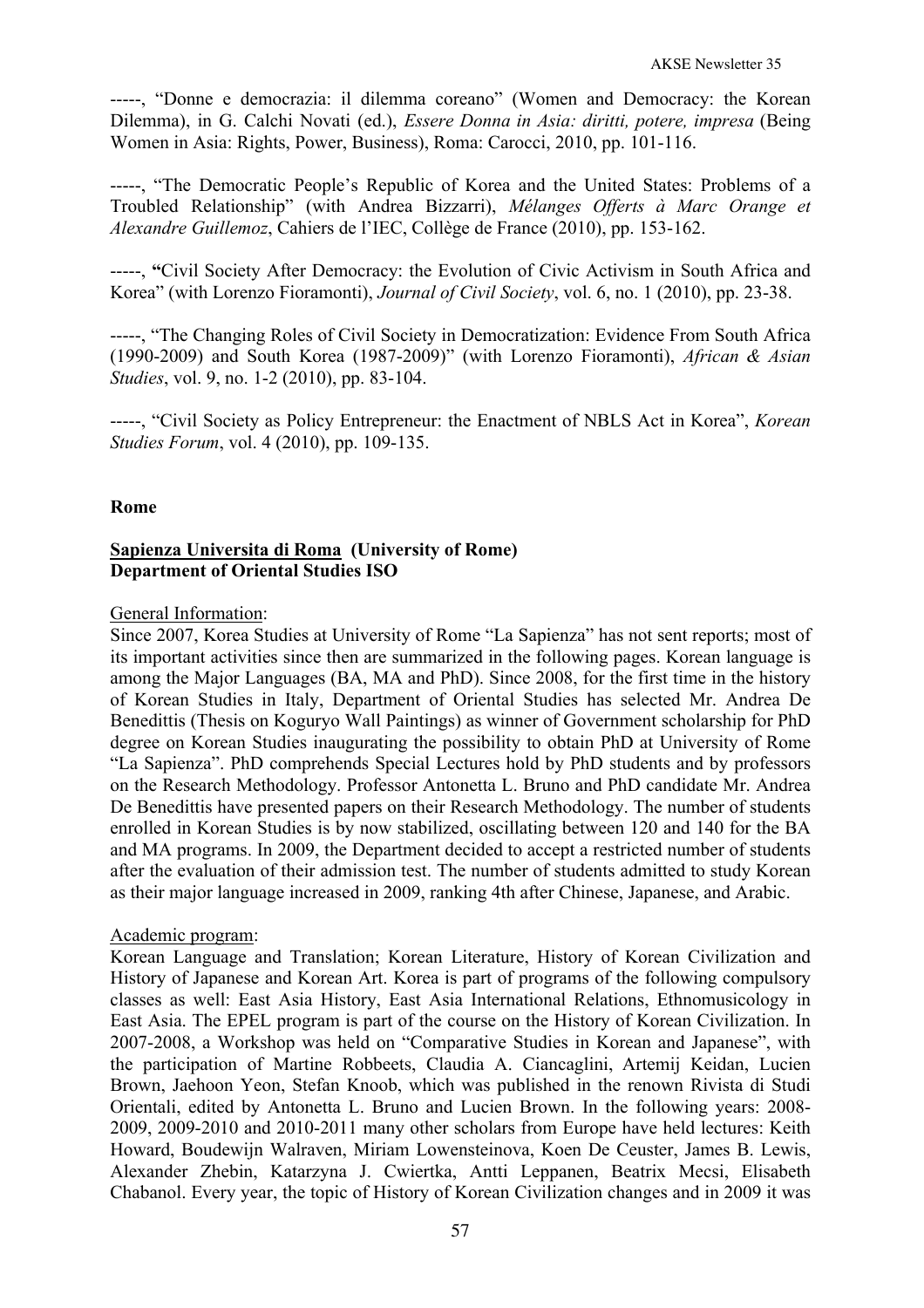on "Korean Shamanism and media" and in 2010 on "Korean Food: Global-Local" held by Antonetta L. Bruno.

## Korean Studies activities in 2010/11:

The first Formation Course for High School Teachers. "Knowing Korea: traveling through culture, language, history and economy" was held 5-6 November 2010 [Corso di formazione per insegnanti della scuola secondaria di II grado. *Conoscere la Corea: viaggio attraverso la cultura, la lingua, la storia e l'economia*]. It is an annual Course, sponsored by Korea Foundation and organized at University of Rome "La Sapienza" with the collaboration of Italian Ministry of Education. The Course is for high school teachers in social science. The papers of lectures are printed in *Conoscere la Corea: viaggio attraverso la cultura, la lingua, la storia e l'economia*, ed. by Antonetta L. Bruno and distributed to high schools in Italy.

Students asked for a Special Lecture on Democratization Process (Antonetta L. Bruno) and a showing of the film "May 18" during the period of occupation of the University against the educational reforms applied by the government (26 November 2010). During the first semester Kim Oenjoung and Jung Imsuk, Korean language teachers, with the collaboration of students have organized on 13 December 2010 "Korean Day" in the courtyard of the campus with Korean food cooked by students. Korean traditional games, dances of the girl group Girls Generation, and at evening films in the classroom. From 15 Dec 2010 to 30 March 2011, every Wednesday, there was Korean Food Course at restaurant Biwon, co-organized with the Department for the students. On 27 July 2011, a Special Korean Food Event was held at the restaurant Biwon in collaboration with KBS and the University. Conference "Korean Literature for children", 25 Mar 2011, was held, co-organized by the KLTI (Korean Literature Translation Institute), with the participation of several authors. Lectures were held (EPEL) by **Jerome de Wit** who taught one semester on how modern Korea's intellectual history can be traced through the essays and works of writers; **Michael Shin**: "Yi Gwangsu's Mujeong and the Origins of Modern Literature", "The Korean Wave and the Drama 'Dae Jang Geum' (Jewel in the Palace)" and by **Owen Miller**: "Interpreting the economic and social history of the Chosŏn dynasty" (1 and 15 Apr 2011). For the first time in Rome, an Intensive Course for Topik (Test of Proficiency in Korean) will take place on 17 Sept 2011 at the Department of Oriental Studies-ISO.

### Scholars' Reports:

**Dr. Filippo Salviati** (tenure Research Professor) is teaching Korean Art History for MA. He also teaches Chinese and Japanese Art History. Each area constitutes a separate course with separate credits. Many students discuss their BA and MA dissertations as topics of his class.

**Dr. Tonino Puggioni** (contract position) has taught in the Academic Year 2007-2008 Korean Literature Class.

**Ms. Giuseppina De Nicola** (contract position) has taken over the course of Korean Literature in 2008 and in 2009, and she is currently teaching at Venice University.

**Ms. Jung Imsuk** is working as Language teacher, and she is expected to complete her PhD on Contrastive Linguistic: Italian and Korean at Siena University by February 2012. She has participated at Formation Course for High School Teachers presenting the "Presentazione di studi coreani in Italia e studi italiani in Corea". She also participated at the International Meeting for Korean Language teachers in the world held in Konkuk University, Seoul (1-10 Aug 2011). Since 2010 she has been working on the Korean Dictionary edited by Hoepli, Milano, with the supervision of Prof. Antonetta Bruno, and by Sept 2012 she will translate in Italian a Korean Novel supported by KLTI. She also has translated Korean literary texts into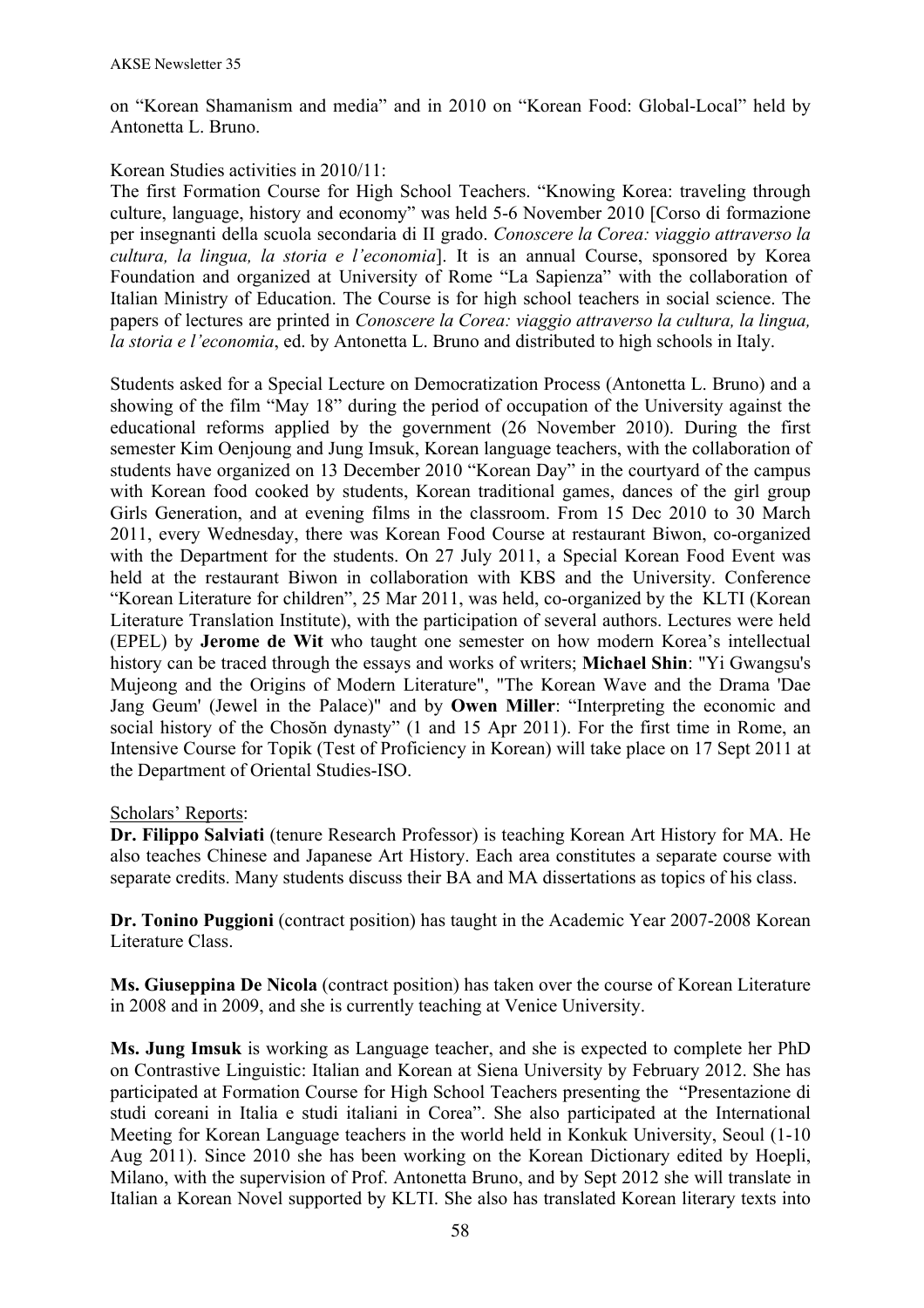Italian, namely *Ŭlhwa* written by Kim Tongni and *Elevator* written by Kim Youngha, edited by Obarrao, Milano.

**Ms. Kim Oenjoung** participated at an international conference for teachers of Korean language, at Ulsan (25-30 July 2011). Currently working as Language teacher. On behalf of the National Institute of Korean History, she has participated in archive research looking for documents of the period of the Korean War held into the Diplomatic Archives of the Ministry of Foreign Affairs (23 Nov 2010-17 May 2011).

**Prof. Antonetta L. Bruno** has been nominated in 2011 as President of AKSE (Association of Korean Studies in Europe). She also has been nominated as the University Rector Member to the Scientific Research Committee of University of Rome "La Sapienza". In 2008, she became Board Member Abroad of the Korean Society of Cultural Anthropology. At University of Rome "La Sapienza," she is Responsible of Cultural and Exchange Program between University of Rome "La Sapienza" and universities in Korea with whom MOU have been signed. Since 2007, she is Member of the Scientific Committee of *La Sapienza Orientalia-Sussidi Didattici*, too. She presented the following papers and lectures: "Western Loanwords in novels in the First Half of the 20th century", SOAS (February 2007). "What is the text? Authority and authenticity in *muga*." at Keimyung International Conference on Korean Studies (16-18 May 2007). "Introduction of "Intercultural Education" (multiculturalism) in Italy: theories and practice." at Seoul National Univ on "Multi-cultural Education and Korean Language Education" (7-9 Nov 2008). "Image of musok/mudang in Korean films", Oxford Univ (26 February 2009). Lectures on Shamanism in Course: "Art and Popular Culture in Contemporary Korea", Seoul National Univ, Seoul (from 22 July to 12 August 2009). Lectures on Food and Culture in Course: "Art and Popular Culture in Contemporary Korea", Seoul National Univ, Seoul (from 28 June to 16 August 2010). Lectures on Religious Language at Univ of Budapest (29, 30 April 2011). Presentation of paper: "Creativeness in words and in food: Italian food in Seoul" at the Yeongwol-Yonsei International Forum (23–26 May 2011). In Italy, she presented papers in a Series of Lectures co-organized with Department of History of Religions, University of Rome "La Sapienza" (27 May 2009), in PhD Courses in Rome and in Bologna.

# Publications:

**Bruno, Antonetta L.**, *Canti sciamanici coreani,* co-author with Boudewijn Walraven (Utet: Torino, 2006), pp. 508.

**-------,** "Sending Away the Smallpox Gods", in *Korean Religions in Practice* (Princeton University Press, 2006), pp. 259-283.

**-------,** "A Shaman Ritual of Purification", in *Korean Religions in Practice,* Princeton University Press, 2006, 325-352."Monetary Transactions in Korean Spiritualistic Realm", in *Sungkyun Journal of East Asian Studies,* Vol 7, no.1 (April 2007), pp. 47- 67.

**-------,** "The image of women in the literature of the Chosǒn period: passion and eroticism in the conflict between official and un-official discourse in Korea", in *Rivista di Studi Orientali* 2008, pp.26.

**-------,** "What is the text?: Authority and authenticity in muga." in *Acta Koreana*  (2008), pp. 17-44.

**-------,** *Tradurre dal coreano: aspetti linguistici e grammaticali,* La Sapienza Orientale-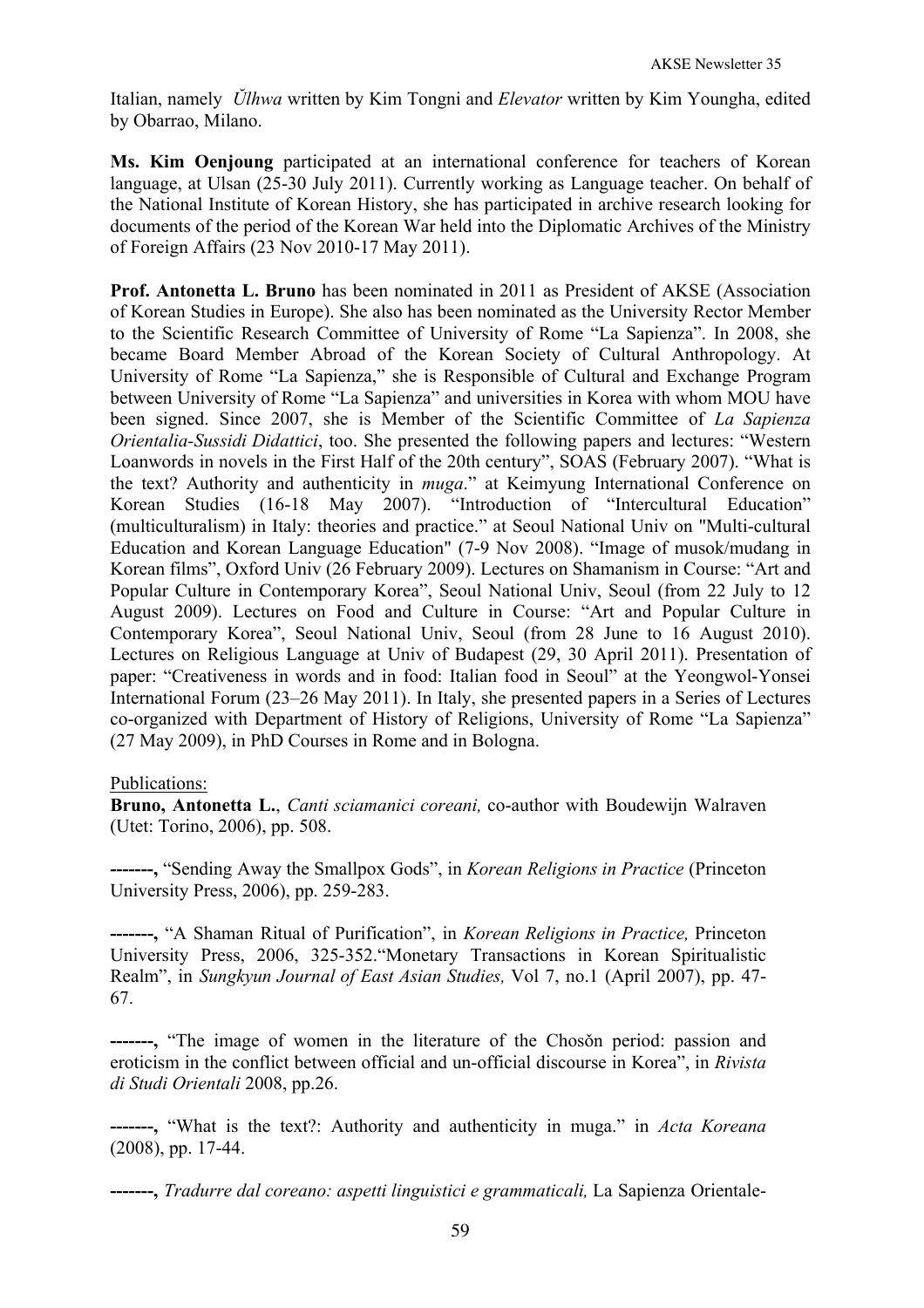Sussidi Critici, Roma, 2008, pp. 155.

**-------,** Chin Hwa-jin, *Il Principio*, trasl, 2008, pp.585.

**-------,** Collaborator for *Italian loanwords in Korea* in a 2-volume Encyclopaedia on *Italianismi nel mondo* [Italian loanwords in the world] ed. Serianni, Utet (in print).

**-------,** "Introduction of Intercultural Education" (multiculturalism) in Italy: theories and practice." in *The Journal of Korean Language Education* (2008), pp. 28.

**-------,** *Corso di coreano* (Milano: HOEPLI, 2009), pp. 450.

**-------,** Proceedings of Workshop "Comparativeness between Japanese and Korean", compiled by Antonetta L. Bruno and Lucien Brown, in *RIVISTA STUDI ORIENTALI*.

**-------,** "Images of mudang/musok in Korean Films" in *Mélanges offerts à Marc Orange et Alexandre Guillemoz*, Cahiers de l'Institut d'Études Coréennes.

**-------,** "Transazioni con la dimensione degli spiriti in Corea", in *Sciamani e sciamanesimi*, ed. Alessandro Saggioro, Neg/Otia nostra - Piccola Biblioteca del Dipartimento di Studi Storico-Religiosi - Sapienza Università di Roma - vol. 5, Carocci.

**-------,** Proceedings of Course of Formation for High School teachers *Conoscere la Corea: Viaggio attraverso la cultura, la lingua, la storia e l'economia,* ed. by Antonetta L. Bruno, Le Lettere, Florence, pp. 7-154.

**-------,** "Corea del Sud: "Calma mattutina" o "Corea dinamica"?" in *Conoscere la Corea: Viaggio attraverso la cultura, la lingua, la storia e l'economia.* pp.130-154.

**-------,**"Creativeness in words and in food: Italian food in Seoul" in 'www.yyforum.org', 7 pp.

**Jung Imsuk**, "Presentazione di studi coreani in Italia e studi italiani in Corea", in *Conoscere la Corea: viaggio attraverso la cultura, la lingua, la storia e l'economia*, ed. by Antonetta L. Bruno.

# **THE NETHERLANDS**

**Leiden**

### **Universiteit Leiden Faculteit der Letteren**

### Scholars' reports:

**Dr. Remco E. Breuker** has been appointed Professor of Korean Studies.

**Dr. Koen De Ceuster**, supported by a six-month Korea Foundation Fellowship for Field Research, conducted research from 1 Feb 2010 until the end of July at the Academy for East Asian Studies (Sungkyunkwan Univ) on the subject of "Managing a contested past: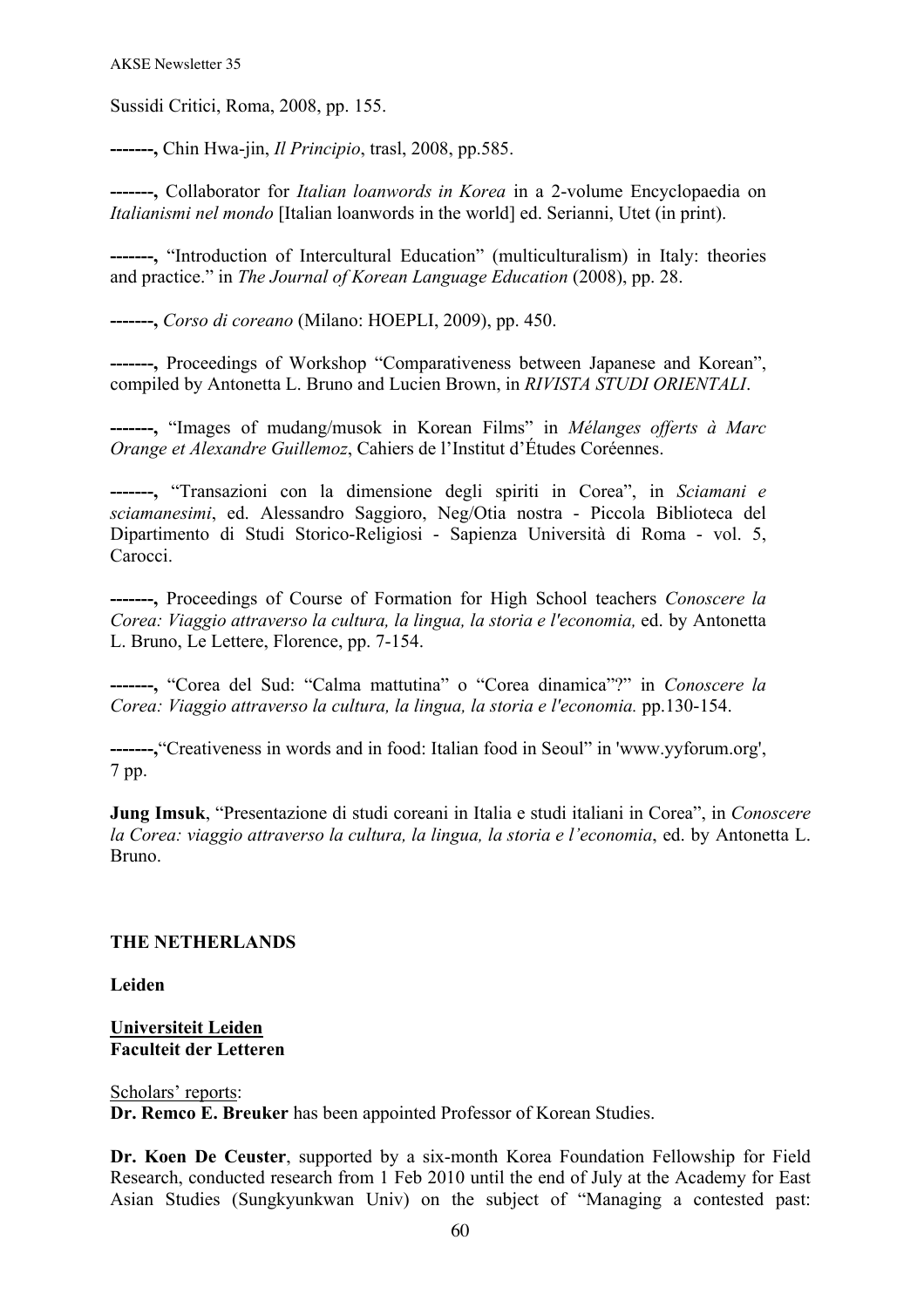mnemonic sites and memory politics in contemporary Korea." During his stay in Korea, he gave a number of talks: 19 June 2010: "A European perspective on Korean History," First International Conference of the International Association for Korean Historical Studies, Seoul, Sungsil Univ; 21 June 2010: "Looking without Seeing: The Appreciation of North Korean Art in South Korea," Colloquium "Interfaces, Interstices, and Enclaves: a decade of Korean debordering (1998-2008)," Seoul, Asiatic Research Center; 2 July 2010: monthly seminar presentation, Academy of East Asian Studies, Sungkyunkwan Univ; 8 July 2010: "Carved in Stone. Public Memory and the Politics of Remembrance in Contemporary Korea," 101<sup>st</sup> Yonsei-Korea Foundation Korean Studies Forum, Seoul, Yonsei Univ; 3-4 Sep 2010: "The Genius of the North Korean artist in theory and practice," international symposium on "Exploring North Korean Arts," (MAK/ Univ of Vienna); 17 Dec 2010: "To be an artist in North Korea," guest lecture, ASiA, Univ of Amsterdam; 3 Feb 2011: "To be an Artist in North Korea: Of Talent and Then Some More," Symposium "North Korean Images At Utopia's Edge," Univ of Toronto; 31 Mar-3 Apr 2011: "On the challenges of exhibiting North Korean art," AAS-ICAS Joint Conference, Honolulu, Hawai'i; 26 Nov 2010: "When all the pieces fell into place: Korea's annexation as a *fait accompli*," Seminar on futureoriented perspectives on Korea-Japan Relations, Leiden; 29 Apr 2011: "Histoire nationale et mémorialisation du passé : les lieux de mémoires en Corée," EPEL lecture, Paris, Paris 7 Diderot Univ; 6 May 2011: "Monuments et "mémorialisation" de l'histoire nationale dans l'ère démocratique en Corée du Sud," séminaire commun de l'équipe ASIEs "Autour de l'idée de nation," Paris, INALCO; 25-26 May 2011: "Monuments and Memorialisation of National History in Contemporary Korea," Yeongwol Yonsei Forum; 17-20 June 2011: "Historical Justice and the Memorialization of History in Contemporary Korea,"  $25<sup>th</sup>$ Biennial AKSE Conference, Moscow, Moscow State Univ, 17-20 June 2011. For a nonspecialist – non-academic audience, he spoke on the subject of: 26 Jan 2011: "La Corée face à son histoire," public lecture for "l'atelier du voyage," Waterloo (Belgium); 27 Oct 2010: "North Korea: a country as no/any other?" (in Dutch), guest lecture at Ghent Univ; "North Korea: Unknown and Unloved" (in Dutch), Studium Generale lecture at the Unive of Twente; 12 July 2011 "Unraveling the Korean Puzzle: Layers of Understanding," Preparation talk at TEIMUN (The European International Model Unied Nations), The Hague.

In Hawai'i, he co-curated (with Michael Schuster and Nicholas Bonner) the exhibition "North Korean Art on Paper," hosted at the East-West Center Gallery, 30 Jan-8 May, 2011. He also wrote the hand out, *Touching the hearts and minds of the people* that was distributed at the exhibition (also available online). On 7-9 July, he participated in the Korea Foundation Assembly, where he was discussant of a panel on "the current status of Korean Studies in the humanities."

**Ms. Jung-Shim Lee** presented a lecture: "Han Yongun's posthumous novel Death: Questioning a monk's nation-building project" at SOAS, London Univ, 29 Jan 2010. She also presented a lecture within the framework of the EPEL: "Crafty Fiction: Revisiting Colonial Literature and History in Age of Democracy", Korean democracy and its challenges: 2010 EPEL seminar, Ruhr-Universitӓt Bochum, Germany, 24-25 June 2010. She will read a paper "A grotesque Buddha: Hong Sayong's meditation and writing in wartime colonial Korea" at 8th Korean Studies Graduate Students' Convention, Paris, France, 13-15 Sep 2011, and contribute another paper: "Sculpting writers: literary momuments and national memories in contemporary Korea", to the Workshop for History of social practice, Leiden Univ, 28-29 Oct 2011.

**Dr. Jerôme de Wit** presented a series of lectures on modern Korean literature at the Univ of Rome La Sapienza within the framework of the European Programme for the Exchange of Lecturers.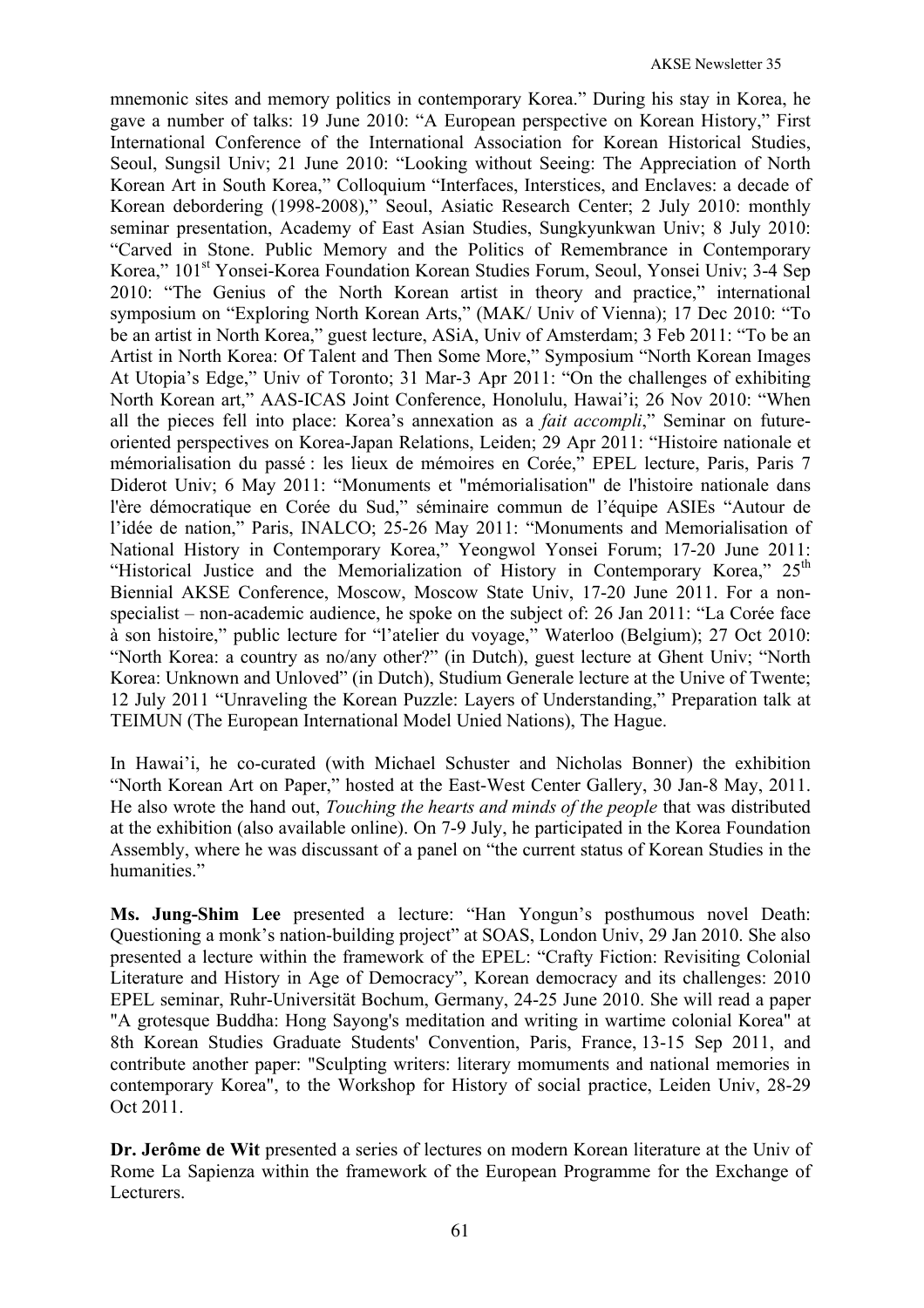Publications:

**De Ceuster, Koen**, "The Third Man: Yi Wijong and the Korean Mission to the 1907 Hague Peace Conference," in Martine Prost (ed.), *Cahiers d'Études coréennes 8 Mélanges offerts à Marc Orange et Alexandre Guillemoz* (Paris: Collège de France, 2010), pp.131-142.

-----, "De irrationaliteit voorbij" (beyond irrationality), opinion piece on the shelling of Yŏnp'yŏngdo in *De Morgen* (Belgian newspaper), 24 Nov 2010.

-----, "Interfaces et reconfigurations de la question Nord/Sud en Corée," with Valérie Gelézeau, Eric Bidet, Elisabeth Chabanol, Sébastien Colin, Alain Delissen, Perrine Fruchart-Ramond, Benjamin Joinau and Marie-Orange Rivé-Lasan, in *EspacesTemps.net,* 07.12.2010 (http://espacestemps.net/document8430.html)

-----, "To Be an Artist in North Korea: Talent and Then Some More," in Ruediger Frank (ed.), *Exploring North Korean Arts* (Nürnberg: Verlag für moderne Kunst, 2011) pp.51-71.

**de Wit, Jerome**, "The Dilemmas of Nationalism during Civil War: In Kim Song's Living Forever" in *Korean Histories* (www.koreanhistories.org) 2.2 (2010), pp. 24-41.

**Lee, Jung-Shim**, "Han Yongun's novel *Death*: questioning a monk's nation-building project" in *Religion, Identity and Conflict: Proceedings of the Postgraduate Workshop*, Cornsortium for Asian and Afrian Studies (CAAS), edited by Toru Aoyama, Tokyo: Tokyo Univ of Foreign Studies (TUFS) (Mar 2010).

-----, "Women,Confucianism and nation-building in Han Yongun's novel Death" in *IIAS Newsletter* (http://www.iias.nl/newsletter-54), No 54, (Summer 2010).

-----, "Meditation amid war: Hong Sayong's Buddhist literature in wartime colonial Korea" in *Proceedings of the 25th biennial AKSE conference* (Moscow, 2011).

**Walraven, Boudewijn**, "Western Views of Quelpaert's Island from the Seventeenth to the Twentieth Century." Kŭllobŏl Cheju sanggongin taehoe chojik wiwŏnhoe (Ed.), *Che 2hoe kŭllobŏl Cheju sanggongin taehoe* (2010)., pp. 7-33.

----, "Divine Territory: shaman songs, elite culture and the nation," *Korean Histories* (www.koreanhistories.org) 2.2 (2010), pp. 42-57.

----, "Korean Studies in Early-Twentieth Century Leiden," *Korean Histories* (www. koreanhistories.org) 2.2 (2010), pp. 75-78.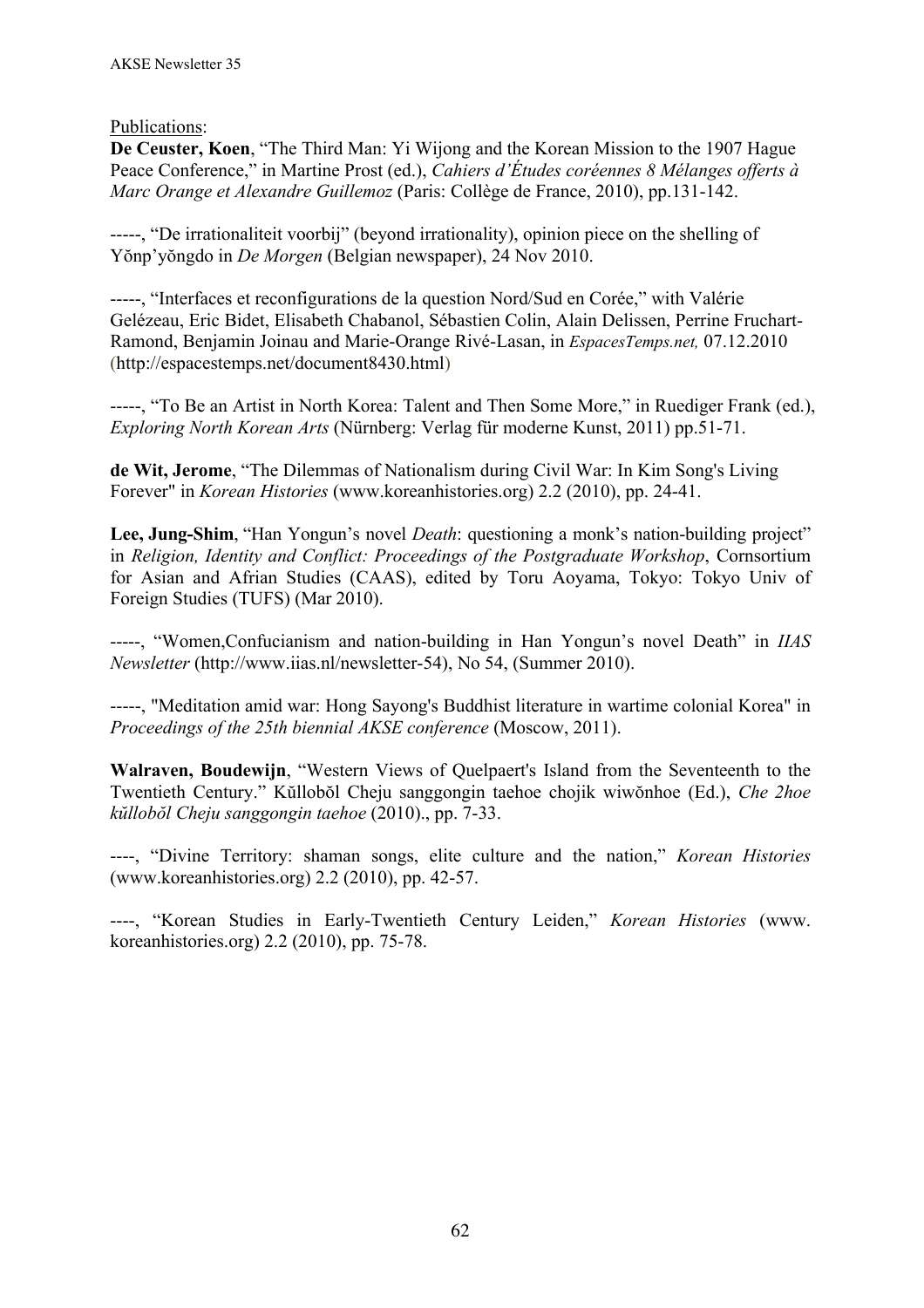#### **RUSSIA**

#### **Moscow**

## **Moscow State University Institute of Asian and African Studies International Center for Korean Studies**

#### General Information:

Currently there are about forty students enrolled in BA and MA courses in the Institute of Asian and African Studies of Moscow State Univ majoring in Korean History, Korean Philology, and Korean Economy. Over ten Korean Studies-related courses are taught by the staff members of the International Center for Korean Studies. In May 13-15, 2010 Conference of young Russian Koreanists under the theme "The  $20<sup>th</sup>$  century in the History of Korea" was held by the International Center for Korean Studies under support of the Korea Foundation. Almost 30 participants gave presentations in such panels as "Politics", "Economy", "History and Culture". In June 17-20, 2011 25<sup>th</sup> AKSE Biennial Conference was held in Moscow State Univ. The Conference was sponsored by the Academy of Korean Studies and the Korea Foundation. The whole event was organized by the International Center for Korean Studies. More than two hundred scholars from around the world including Europe, South Korea, China, Japan, former Soviet republics, North America and Australasia attended the Conference.

Publications of the International Center for Korean Studies:

*Materialy Pervoj rossijsko-korejskoj nauchno-prakticheskoj konferencii literaturnyh perevodchikov (Moskva, 21-22 dekabr'ya 2009 g.)* [Proceedings of the First Joint Conference of Russian and Korean Literature Translators (Moscow, Dec 21-22, 2009)]. Moscow: 2010, 144 pages.

*Vestnik rossijskogo koreevedeniya* [Transactions of the Russian Association of Universities offering Korean Studies programs]. Moscow: No. 2, 2010, 144 pages.

Pak, Mikhail N. (ed.), *Han Yon"u. Istoriya Korei: novyj vzglyad* [Russian translation of *Dasi channeun uri yeoksa (Our History Rediscovered)* written by Prof. Han Yong-u]. Moscow: 2010, 760 pages.

*Vestnik rossijskogo koreevedeniya* [Transactions of the Russian Association of Universities offering Korean Studies programs]. Moscow: No. 3, 2011, 168 pages.

### **St. Petersburg**

# **St. Petersburg State University Faculty of Asian and African Studie**s **Centre for Korean Language and Culture (CKLC)**

#### General Information:

In 2010, Saint Petersburg State Univ has been chosen by the Academy of Korean Studies (Republic of Korea) as an Overseas Leading University Program for Korean Studies grant recepient. Three University Faculties are a part of the general project: 1. Faculty of Asian and African Studies (CKLC); 2. Faculty of Sociology; 3. Faculty of International Relations. With this regard most of the CKLC members have been participating in various reearch and other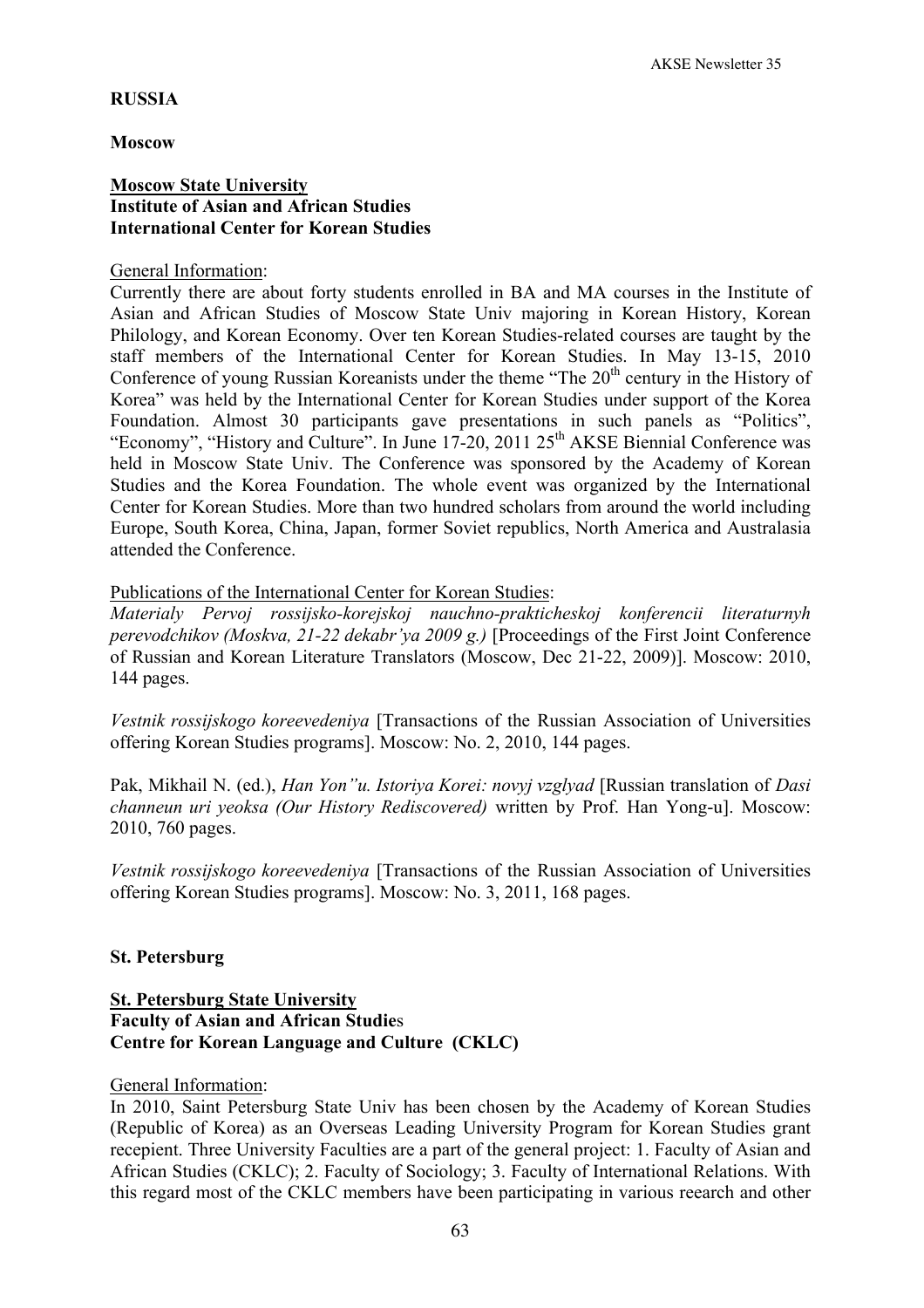activities within the AKS supported general project. The detailed information is in the personal scholar activities part.

In 2010, the CKLC commemorated 80<sup>th</sup> Annyersary of Dr. M.I. Nikitina (1930-1999), one of the pillars that Korean Studies in Russia leaned on during the period of its active development in the years 1950-2000. Together with her colleagues Dr. Adelaida F. Trotsevich and Dr. Dmitry D. Eliseyev, she laid the foundation for Korean Literature studies in Leningrad (former name of Saint Petersburg) and Russia in general. Her research on Korean vernacular poetry (*hyangga*, *sijo*), Korean mythology, archeology and ancient culture in general are still ahead of the times in many ways. Owing to her efforts, many pieces of traditional Korean literature in both vernacular and *hanmun* were translated. Together with Dr. Trotsevich, she prepared a Korean Literature course for University students and had taught it in Leningrad State Univ (later called Saint Petersburg State Univ) for almost 50 years. Many of her students who she personally tutored became specialists, and have been making their impact in Korean literature research and education in Russia and abroad. Examples are late Dr. Larisa Zhdanova, the late Dr. Lyudmila Galkina, Dr. Sonja Haussler, and many others. In 2010-2011, the CKLC organized several events to commemorate her  $80<sup>th</sup>$ Anniversary. On 20-22 Apr 2011, a conference dedicated to the memory of Dr. M.I. Nikitina was held as a part of the International Conference on Source Studies and Historiography of Asia and Africa "Modernization and Traditions". The event was supported by Academy of Korean Studies.

## Academic program:

In 2010-11 there were altogether about 35 students enrolled in the BA Course  $(3<sup>nd</sup>$  year of "Korean Philology" major, 1<sup>st</sup> and 3<sup>rd</sup> year of "History of Korea" major, and in 1<sup>st</sup> year of MA course in Korean studies with the full curricula (about 30 Korean studies-related disciplines).

### Other events:

In Sept 2010 and in Apr 2011, the CKLC with the support of the General Consulate of the Republic of Korea (Saint Petersburg) held the International Korean Proficiency Test. In Oct 2010, the CKLC hosted the Literature Night event organized by the KLTI. The meeting with a poet Song Chang-ho, a writer Oh Soo-yŏn as well as a critic Kim Chi-su was held for the CKLC members, SPSU students and all guests. In Nov 2011, CKLC members took part in the seminar for Korean language teachers in Russia organized by the General Consulate of the Republic of Korea in Saint Petersburg.

### Scholars' Reports:

**Prof. Sergey O. Kurbanov,** Director of the Center for Korean Language and Culture, full professor of the Faculty of Asian and African Studies, Saint Petersburg State Univ, has been working on a research within the Academy of Korean Studies project. He gave the following talks: 17 Sep 2010: "Change of perception of modern Korea in Russian Historiography of 1990 – 2010" at the International Conference "Korea and Russia in Historical Perspective: Perceiving and Understanding Each Other", Hanyang Univ; 20 Nov 2010: "Russian perception of Koreans and Japanese Colonial Regime in Korea of the First Quarter of the 20th Century" at the Univ of Washington; 24 Mar 2011: "Historical Inertia in Inter-Korean Relations in the 2<sup>nd</sup> half of 2000s" at the Conference "Korea: Decade of New Possibilities" organized by Institute of the Far East, Moscow; 26-27 May 2011. "The Problem of Power Inheritance in North Korea " and "Current Situation in Modern North Korea (2011)," Center of East Asian Studies at the Univ of Turku, Finland. He was the Chair of the Organizing Committee of a Memory Night organized in commemoration of Dr. M.I. Nikitina. St.- Petersburg State Univ that was held on 27 Nov 2010 and was supported by the Korea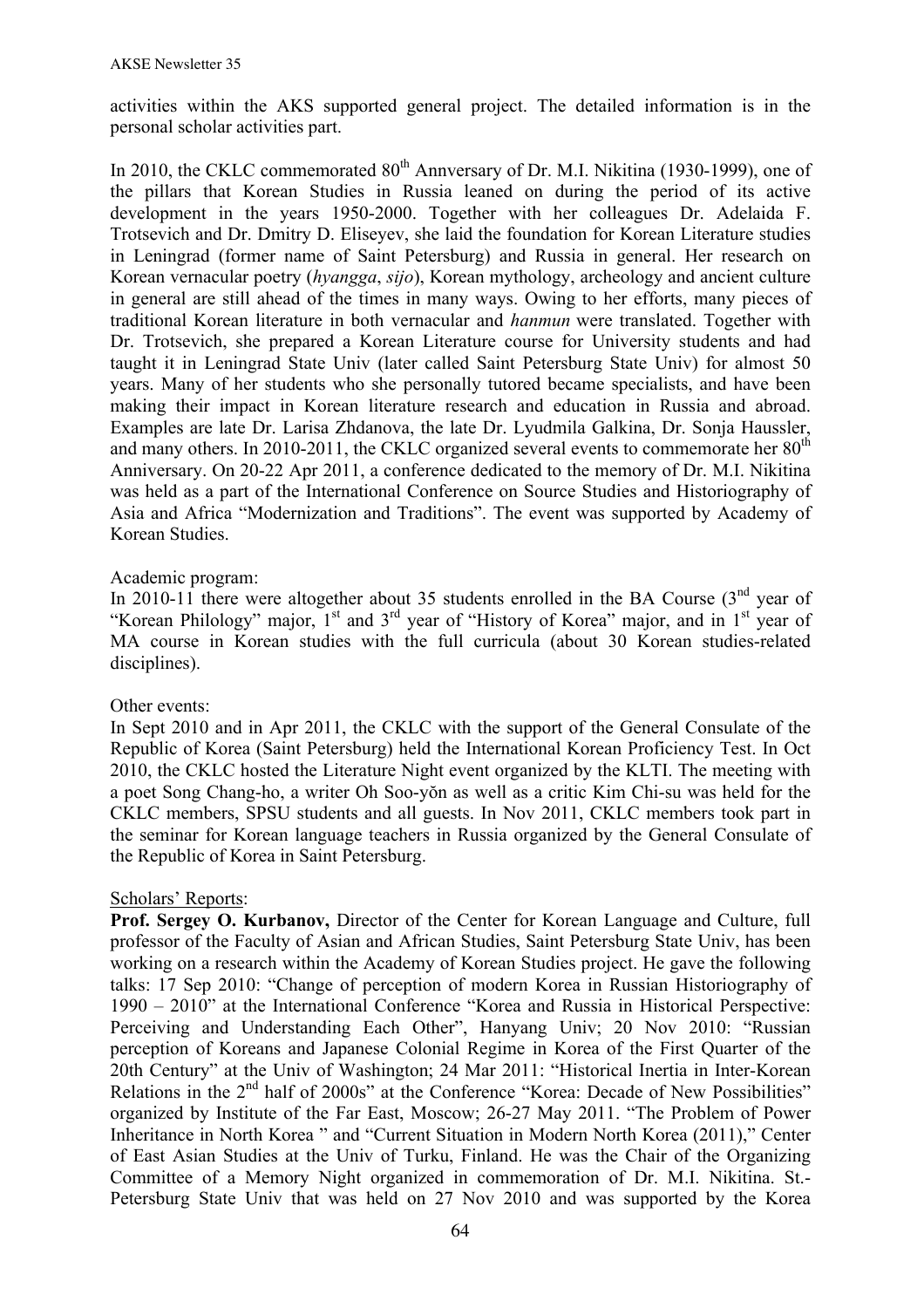Foundation. He was also Chair of the Organizing Committee of an International Conference "Russia and Korea: At the Cornerstone of Diplomatic Relations, in commemoration of the first Resident Ambassador of Korean Empire to Russia – Lee Beomjin," that was held on 29- 30 Aug 2011 and was supported by the Korea Foundation. He gave an interview to a Finnish English-language newspaper "Turku Daily News" describing present issues of North Korea on 4 May 2011 and an interview to Korean newspaper "Joongang Ilbo" presenting most important questions of modern North Korea on 8 July 2011.

**Prof. Adelaida F. Trotsevich,** doctor of Philology, mail researcher of the Insitute of Oriental Manuscripts, Russian Academy of Sciences, continues to work on preparing a series of translations of Korean Classical Literature "Golden Fund of Korean Literature" Anthology ("Zolotoi Fond Koreiskoi Literatury") in cooperation with Sergey V. Smolyakov, the Director of the "Hyperion" Publishing House. The project has been carried out since 2007 under the support of the Korea Literature Translation Institute (KLTI). By present 6 volumes of representative pieces of Korean Traditional Literature have been published (see relating part). Currently she is editing the next volumes - Korean Traditional Poetry and Myths and Legends of Korea. She gave the following talks - Nov 2010: *"Specifics of Denotating Love in Traditional Korean Prose"* at the Annual Session of Saint Petersburg Institute of Oriental Manuscripts, Russian Academy of Sciences; Nov 2010: "The beginning of Korean Studies in Saint Petersburg" at the Memorial Night Dedicated to the 80<sup>th</sup> Anniversary of Dr. M.I. Nikitina; "Marianna Ivanovna Nikitina (1930-1999)" at the Academic Seminar dedicated to the Memory of Dr. M.I. Nikitina, the International Conference on Source Studies and Historiography of Asia and Africa "Modernization and Traditions."

**Dr. Lim Su,** a senior lecturer of the Faculty of Asian and African Studies, Saint Petersburg State Univ, is preparing a Korean language manual co-authored with A.A.Vasiliev. He gave a talk entitled "Some recommendations on teaching Conversational Korean" at the Academic Seminar dedicated to the Memory of Dr. M.I. Nikitina, the International Conference on Source Studies and Historiography of Asia and Africa "Modernization and Traditions".

**Dr. Alexey A. Vasiliev**, a senior lecturer of the Faculty of Asian and African Studies, Saint Petersburg State Univ, has been involved in the following research projects: (1.) "Textbook on the Development of Reading Skills of the Korean Modern Social and Political Texts" (Saint-Petersburg Univ Faculty of Asian and African Studies Grant Project in cooperation with Inna V. Choi) (Jan–Nov 2010); (2.) "Textbook on the Development of Reading Skills of the Korean Specialized Text" (Saint-Petersburg Univ, Faculty of Asian and African Studies Grant Project) in cooperation with Anastasia A.Guryeva (Jan–Nov 2010); (3.) Working on a project "100 Korean Grammar Forms Accompanied by Examples and Explanations" together with Anastasia A. Guryeva. This is a Korean Reference Grammar for Russian-language students project, tentatively titled '100 Korean Grammatical Patterns.' (Academy of Korean Studies Grant Project). He gave a talk entitled "About practical Korean-Russian transcription," Academic Seminar dedicated to the Memory of Dr. M.I. Nikitina, the International Conference on Source Studies and Historiography of Asia and Africa "Modernization and Traditions." He was also a Chair of the Linguistics Session at the above Seminar.

Dr. Inna V. Tsoi (Choi), a senior lecturer of the Faculty of Asian and African Studies, Saint Petersburg State Univ, gave the following talks: Nov 2010: "Nice games" in the story of Kim Dong-in "The Photograph and the Letter," Memorial Night dedicated to Dr. M.I. Nikitina. Saint-Petersburg State Univ, Faculty of Asian and African Studies; Dec 2010: "Studying of the Korean Language and Literature in Russia: History, Present Situation and Perspectives," International Conference "Present Situation and Perspectives of the Korean Language and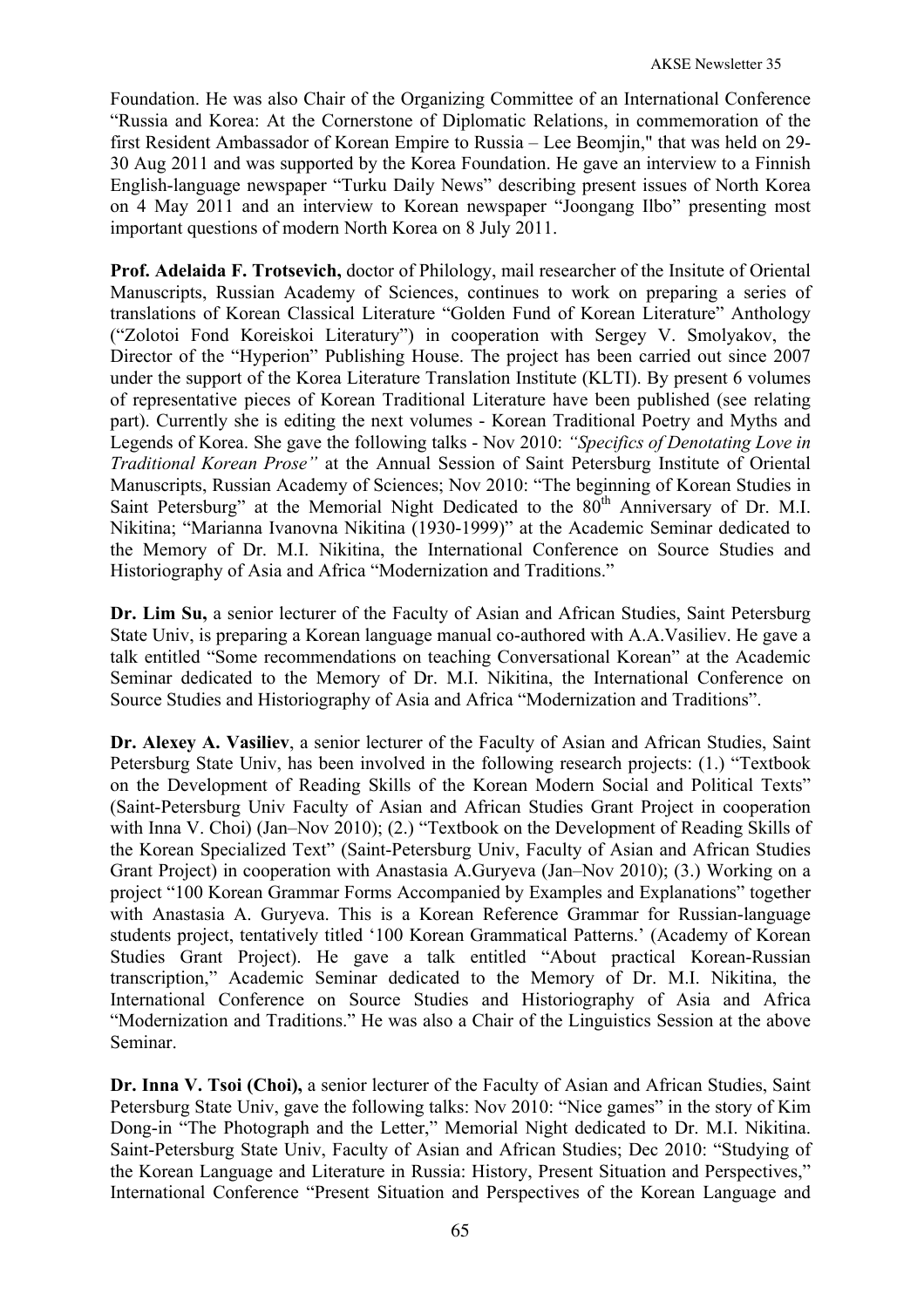Literature Education in the North-East Region". The Institute of Education Korean Language and Literature, Gongju National Univ; Apr 2011: "Evolution of love affairs" in the short stories of Kim Dong-in (1900-1951)," Academic Readings dedicated to the  $80<sup>th</sup>$  Anniversary of M.I. Nikitina (1930-1999). Saint-Petersburg State Univ, Faculty of Asian and African Studies, Center for Korean Language and Culture; June 2011: "Possessed by the creative process (based on the short stories of the Korean writer Kim Dong-in (1900-1951), the Japanese writer Ryunosuke Akutagawa (1892-1927) and the Russian writer Ivan Bunin (1970-1953)," 25th Biennial AKSE Conference, Moscow State Univ.

She is involved in the following research projects: "Korean Prose of the 1920s-1930s of the  $20<sup>th</sup>$  century: Short Story Genre using the Works of Three Writers–Kim Dong-in (1900-1951), Yom Sang-sop (1897-1963) and Hyun Chin-gon (1900-1943)" (Course of Lectures) (Korea Foundation Grant Project) (Feb–Aug 2011); "Korean Literature of the second half of the  $20<sup>th</sup>$ century: Fundamental Issues and Ideological Trends" (Course of Lectures) (Academy of Korean Studies Grant Project) (June 2010 – June 2012); "Modernism in the Eastern Literatures (Modernism in the Korean Literature)," Saint-Petersburg State Univ, Faculty of Asian and African Studies Project (Course of Lectures) (terms: Feb-Nov 2011); "Textbook on the Development of Reading Skills of the Korean Modern Social and Political Texts" (Saint-Petersburg Univ, Faculty of Asian and African Studies Grant Project in cooperation with Inna V. Choi) (Jan Nov 2010).

On July 1, 2011, she was appointed as a representative of the Advisory Council for Democratic and Peace Unification under the President of the Republic of Korea for a term of 2 years through the  $15<sup>th</sup>$  elections of foreign members of the Council (Saint Petersburg branch). She gave an interview on "Ethnic Koreans" to KBS Radio Program. Seoul on Dec 2010 and an interview on "Ethnic Koreans" for KBS, Seoul on Apr 2011. She gave a special lecture titled "Korean Cultural Events in Saint-Petersburg" given for the students of the Hanguk Univ of Foreign Studies. Hanguk Univ of Foreign Studies, Seoul. Apr 2011.

**Anastasia A. Guryeva,** Ph.D. candidate, senior lecturer of the Faculty of Asian and African Studies, Saint Petersburg Univ) continued working on her Ph.D. thesis on translation and analysis of the  $19<sup>th</sup>$  century poetical anthology "Namhun Taep'yŏng-ga". She gave the following talks: 19-20 Aug 2010: "Traditional Korean Poetry in Vernacular Living through the First Decades of the 20<sup>th</sup> Century," the 8<sup>th</sup> Conference of NAJAKS themed "Bridging" Japan and Korea," Helsinki; "Elements of Ancient Poetry in Love Poetry in Vernacular of the Joseon Period" at the Memory Night dedicated to the 80<sup>th</sup> Anniversary of Dr. M.I. Nikitina; Nov 2010: "My memories of Marianna Ivanovna Nikitina" at the Annual Session of Saint Petersburg Institute of Oriental Manuscripts, Russian Academy of Sciences; "Old books in Korea during the colonial period (1910-1945)" Academic Seminar dedicated to the Memory of Dr. M.I. Nikitina, the International Conference on Source Studies and Historiography of Asia and Africa "Modernization and Traditions;" "Development of Rhetorical Ability in Korean Language Education (basing on the example of Debates). Training of Relating Forms and Patterns" at the 4<sup>th</sup> All-Russia Academic and Practical Seminar "Korean Language in Russia: Issues of Philology, Korean Language Education Methodology, Theoretical and Implied Aspects of Translation" (in Russian); June 2011: "Genre Transformations and New Tendencies in *Sijo* Poetry of Late Joseon Period Viewed Through Chinese Personal Names Usage (based on the "Namhun Taepyeong-ga" Poetical Anthology)," AKSE Biennale Conference, Moscow State Univ.

She was the head of the Organizing Committee of the Academic Seminar dedicated to the Memory of Dr. M.I. Nikitina. She participated in the following projects: (1.) "Textbook on the Development of Reading Skills of the Korean Specialized Text" in cooperation with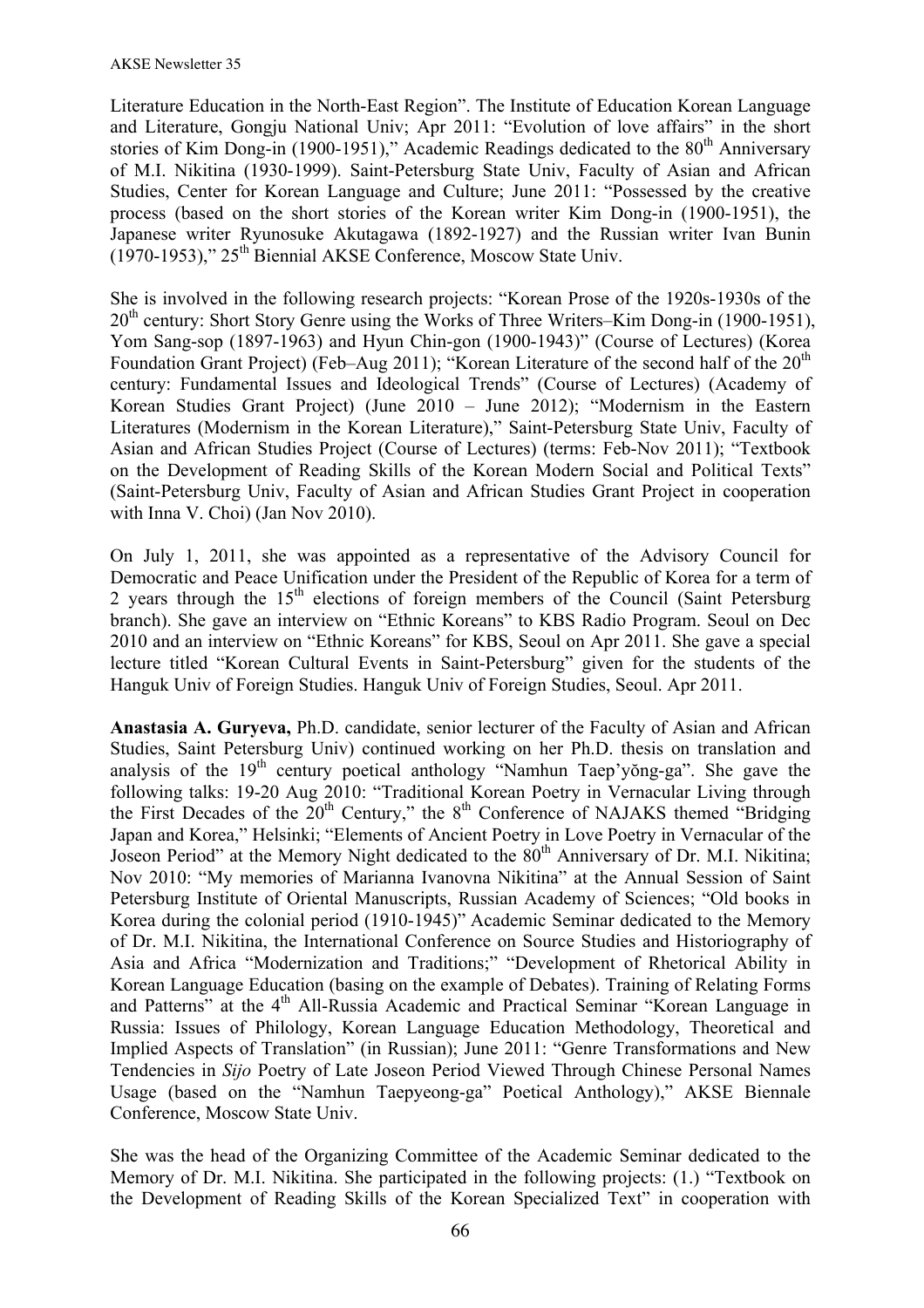Alexey A. Vasiliev (Saint-Petersburg Univ, Faculty of Asian and African Studies Grant Project) (terms: Jan 2010 – Nov 2010); (2.) "Book Culture in Korean Intellectual Tradition" **(**Academy of Korean Studies Grant Project). As a part of this project A.A. Guryeva made a two weeks research in Bibliotheque Nationale France, and in the Guimet museum to get to know the old book collections in these institutions; (3.) Working on a project "100 Korean Grammar Forms Accompanied by Examples and Explanations" together with Alexey A.Vasiliev (Academy of Korean Studies Grant Project); (4.) Written Word in Korean Culture - Educational Course Program (Korea Foundation Grant Project) (5.) "Korean Traditional Literature: General Specifics and Historical Development" as a part of the "Comparative Studies on the Literature Paradigms of Asia and Africa (diachronical aspects)" (Saint-Petersburg Univ, Faculty of Asian and African Studies Grant Project). On 20 Oct she gave an open lecture on Korean Literature in the Consualte General of the Republic of Korea in Saint Peterburg. The event was held within the framework of the "Aroma of Korea-3" Festival of Korean Culture in Saint Petersburg.

## CKLC Publications:

(1.) 12th Issue *Proceedings of the Center for Korean Language and Culture* (Saint Petersburg State Univ Publishing House) which was dedicated to the  $80<sup>th</sup>$  Anniversary of Dr. M.I. Nikitina. The publication was financially supported of the Korea Foundation. Editor-in-Chief is prof. S.O. Kurbanov.

(2.) *Proccedings of the Academic Seminar dedicated to the Memory of Dr. M.I. Nikitina*. Russian Christian Humanitarian Academy Publishing House. 116 pp. The publication was financially supported by the Academy of Korean Studies. Editor-in-Chief is A.A. Vasiliev.

### Publications:

**Kurbanov, Sergey O.** "Change of Perception of Modern Korea in Russian Historiography of 1990 – 2010," *Korea and Russian in Historical Perspective: Perceiving and Understanding Each Other*. Seoul, 2010, pp. 291 – 314.

-----, "*Donghak* ideology and "democracy of Korean type"." *Proceedings of the Center for Korean language and Culture* № 12, ISSN 1810-8008 (2010), pp. 211 – 221.

-----, "Problem of accuracy in recording Korean history facts," *Proceedings of the Center for Korean language and Culture* № 12, ISSN 1810-8008 (2010), pp. 235 – 243.

-----, Editor, 12th Issue of the *Proceedings of the Center for Korean Language and Culture* (ISSN 1810 – 8008).

**Choi (Tsoy), Inna V.** "Studying of the Korean Language and Literature in Russia: History, Present Situation and Perspectives," *The Education of Korean Language and Literature*, No. 23. The Institute of Education Korean Language and Literature, Gongju National Univ, Republic of Korea. Dec 2010 (in Korean).

-----, "Nice games" in the story of Kim Dong-in "The Photograph and the Letter," *Proceedings of the Center for Korean Language and Culture (CKLC). Issue 12, Publishing* House of the Saint-Petersburg State Univ, St. Petersburg (Jan 2011) (in Russian).

-----, "Evolution of Love Affairs" in the short stories of Kim Dong-in (1900-1951), *Proceedings of the Academic Readings dedicated to the 80th Anniversary of M.I. Nikitina (1930-1999).* Saint-Petersburg State Univ, Faculty of Asian and African Studies, Center for Korean Language and Culture, St. Petersburg (Apr 2011) (in Russian).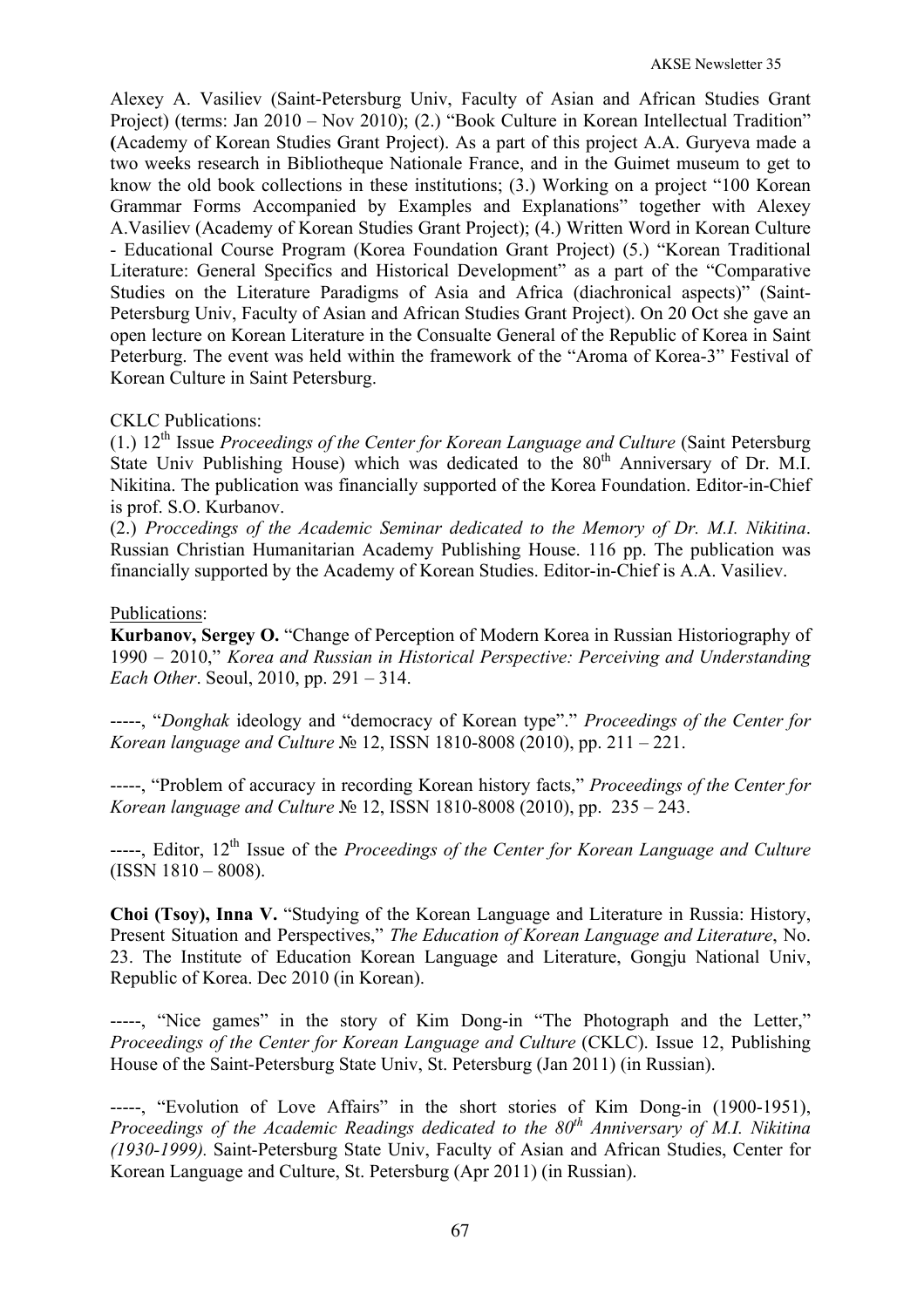Guryeva, Anastasia A. "Traditional in New' in contemporary Korean Culture." *Proceedings of the All-Russia Koreanists Conference*, Institute of the Far East, Russian Academy of Science. Moscow, 2010. (in Russian)

-----, "Love poetry in vernacular of the Jeoson period (1392 – 1897) in relation to ancient models. – Based on the popular poetical anthology "Namhun Taepyeong-ga"" ("Songs of the Great Peace at South Wind"), *Proceedings of the CKLC*, Issue 12 (2011). (in English)

-----, "Some Features of Korean Vernacular Love Poetry of the Late Joseon Period (basing on gasa poems "Longing in Separation" and "Spring Dream")," *Proceedings of Saint Petersburg State University*. Series 9 (Dec 2010). (in Russian)

-----, "Specific Features of Korean Poetry in Vernacular of the 18-19 cc. (a *gasa*-poem "A Plum-blossom")," *Proceedings of Saint Petersburg State University*. Series 13 (Feb 2011) (in Russian)

-----, "Life of Book in Colonial Korea," *Proceedings of the International Conference on Source Studies and Historiography of Asia and Africa* "Modernization and Traditions". (in English)

-----, "Old Book in Korea During Colonial Period (1910-1945)," *Proceedings of the Academic Readings Dedicated to the 80th Anniversary of M.I. Nikitina (1930-1999).* (in Russian)

-----, "Development of Rhetorical Ability in Korean Language Education (basing on the example of Debates). Training of Relating Forms and Patterns," *Proceedings of the 4th All-Russia Academic and Practical Seminar* "Korean Language in Russia: Issues of Philology, Korean Language Education Methodology, Theoretical and Implied Aspects of Translation" (in Russian)

-----, translation (from Korean to Russian) «Wind in Pines...» 5000 years of Korean Art: Exhibition Catalogue / State Hermitage Museum. – Saint Petersburg.: State Hermitage Museum Press, 2010. – 304 pp.

**Lim Su**, "Some recommendations on teaching Conversational Korean," *Proccedings of the Academic Seminar dedicated to the Memory of Dr. M.I. Nikitina*.

**Trotsevich, Adelaida F.** Kim Sisŭp "New Stories from the Golden Turtle Mountain". Korean Prose of 16-19 cc. Golden Fund of Korean Literature, vol. 6. Translation of stories from Hanmun and Korean by — D.Voskresensky, V.Sorokin, G.Ye. Rachkov. Commentaries – by B.L. Riftin. Compilation, foreword, editing — by A.F. Trotsevich. «Hyperion» Publishing House (2011) -270 pp.

-----, "Marianna Ivanovna Nikitina (1930-1999)," *Proccedings of the Academic Seminar dedicated to the Memory of Dr. M.I. Nikitina*.

-----, "Collected works of Korean statesmen of 15th–18th centuries in Korean collection of P.A. Dmitrevsky (Institute of Oriental manuscripts, Russian Academy of Sciences)," *Proceedings of the CKLC*, no. 12.

**Vasiliev, A.A.** "About practical Korean-Russian transcription," *Proccedings of the Academic Seminar dedicated to the Memory of Dr. M.I. Nikitina*.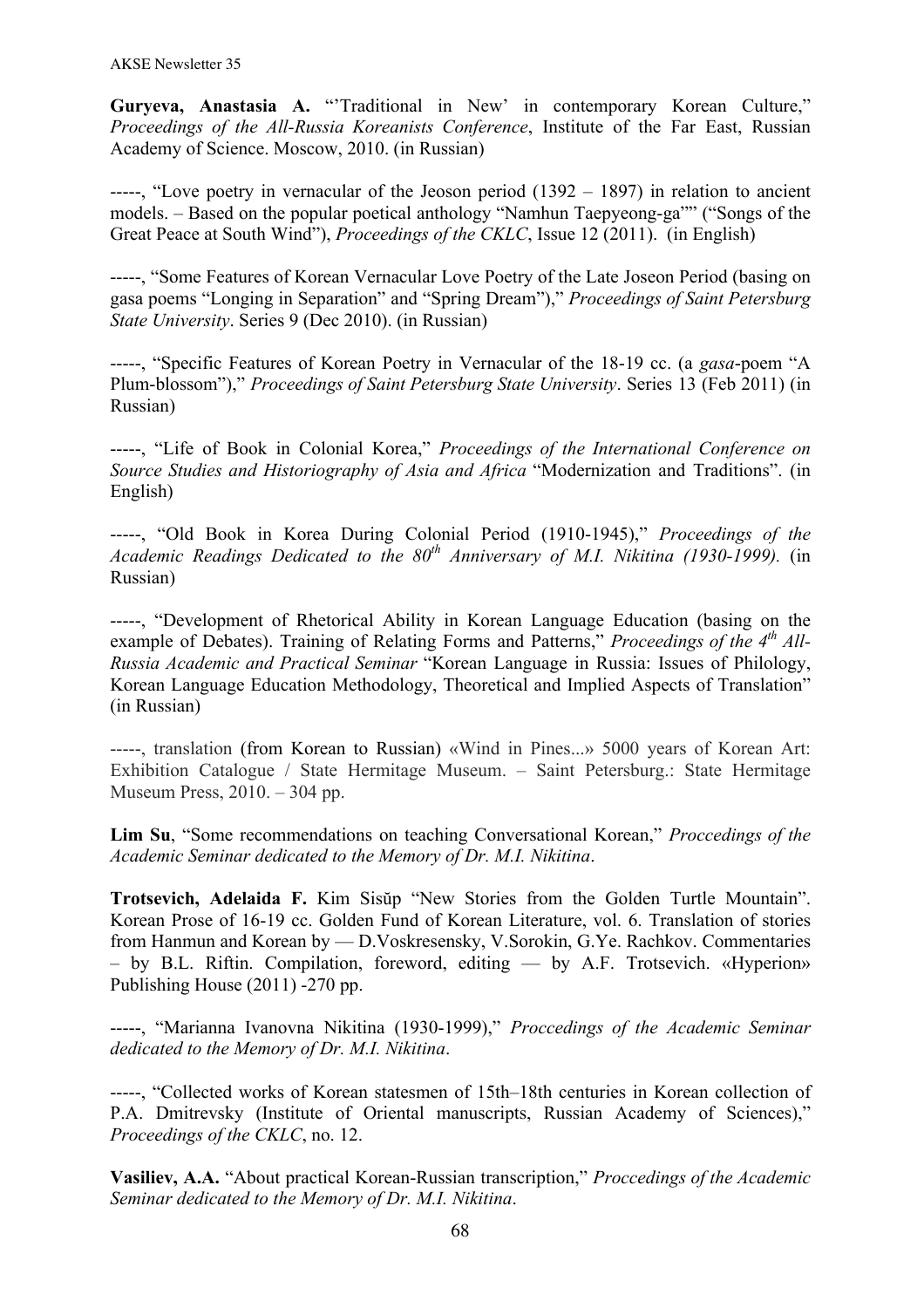-----, Editor, *Proccedings of the Academic Seminar dedicated to the Memory of Dr. M.I. Nikitina*.

#### **Vladivostok**

# **Far Eastern Branch of the Russian Academy of Sciences Institute of History, Archaeology and Ethnography of the Far Eastern People**

#### General Information:

During the past year, Korean Studies at the Institute carried out research in the fields of history, archaeology, political science and international affairs. The main attention was paid to the studying of the history of Bohai Kingdom. Koreans consider Bohai Kingdom as Korean ancient state and pay great attention to its history. Bohai monuments are actively being excavated by Institute's scholars on the territory of Russian Primorye. They began their study in 1971, the year when the Institute was established. Vladivostok's scholars are closely cooperating with Korean and Chinese researchers and have the possibility of being quite objective while estimating archaeological sources and declining arising contradictions. Besides, the researchers supported cooperation with Russian Centers of Korean Studies in Moscow, St. Petersburg and with universities in the Republic of Korea and China. The researchers took part in international conferences and presented their papers in local seminars.

#### Scholars' Reports:

**Prof. Olga Dyakova** continues to study various viewpoints of history and archaeology of the ancient Bohai Kingdom, which later located in the Russian Primorskiy district. She presented her papers in six international conferences. The first one is "Contemporary Bohai Studies in China" at "Korean Peninsula: Historical Lessons. The XIVth Korean Studies Conference of Russian and Foreign Scholars," Institute of Far Eastern Studies of the Russian Academy of Sciences, Moscow, Mar 30-31, 2010. The title of the second paper is "The Social Position of Koguryo and Mokhe People in Bohai Kingdom" at "110 Years of Korean Studies at the Far Eastern National Univ," Vladivostok, Oct 4-7, 2010. The title of the third paper is "Round Dancing People" as Bohai's Decoration Tradition" at "The Ethno-Cultural Cooperation of Far Eastern People during Antiquity and Medieval Periods". Vladivostok, Mar 23-25, 2010. The title of the fourth paper is "Archaeological Dimension of the Xianbei Problem" at "Unknown Treasures of the Altaic World in the Libraries, Archives and Museums". St. Petersbourg, July 25-31, 2010. The title of the fifth paper is "Bohai's Marks in Kunalei Small Town" at "Bohai: Its History and Archaeology". Vladivostok, Sept 4-9, 2010. The title of her sixth paper is "The Role of Koguryo Residents in Bohai State" at "The 5<sup>th</sup> World Congress of Korean Studies". Taipei, Taiwan, Oct 25-28, 2010.

**Dr. Vladimir Shavkunov** paid attention on military and fortification aspects of Bohai Kingdom. He presented his papers at two international conferences which were held in Vladivostok. The title of his first paper is "The Household Activity of the People of Smolninsky Small Town" at "The Ethno-Cultural Cooperation of Far Eastern People during Antiquity and Medieval Periods". Vladivostok, Mar 23-25, 2010. The other his paper's title is "The Description of Dwellings of Smolninsky Small Town" at "Bohai: Its History and Archaeology". Vladivostok, Sept 4-9, 2010.

**Dr. Elena Sidorenko** focused her studies on social problems of Bohai Kingdom and with coauthor Dr. Dyakova presented a paper titled "Bohai Data Materials in Kunalei Small Town" at "Bohai: Its History and Archaeology". Vladivostok, Sept 4-9, 2010."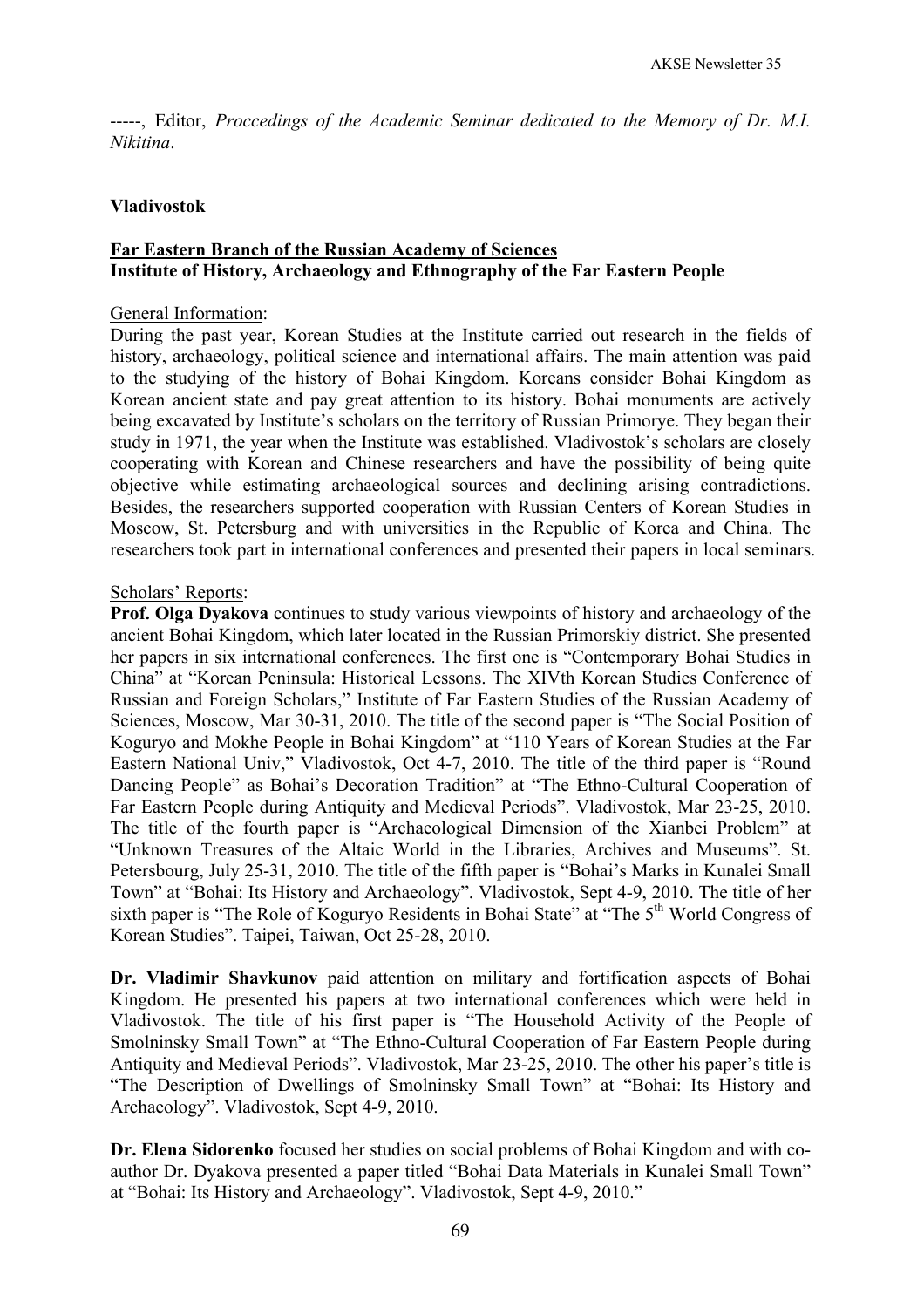**Dr. Larisa Zabrovskaya** defended her doctoral thesis titled "The Character and Main Directions of Russian Policy toward the DPRK after the Cold War" at the Diplomatic Academy of Russian Ministry of Foreign Affairs. Simultaneously, she finished the edition of her monograph on the same issue and published it. Besides, she presented her papers in two international conferences. The first one is – "A New Tendency in Russia-North Korean Regional Economic Contacts" at "Korean Peninsula: Historical Lessons. The XIVth Korean Studies Conference of Russian and Foreign Scholars," Institute of Far Eastern Studies of the Russian Academy of Sciences, Moscow, Mar 30-31, 2010. The title of her second paper is "Korean Ideas on Reunification of the Motherland" at "110 Years of Korean Studies at the Far Eastern National Univ". Vladivostok, Oct 4-7, 2010.

### Publications:

**Dyakova, Olga,** "The Role of Koguryo Residents in Bohai State" *Abstracts of the 5th World Congress of Korean Studies*. Taipei, Taiwan, Oct 25-28, 2010. (Taipei: Chinese Culture Univ, 2010), pp. 154-155.

-----, "Archaeological Dimension of the Xianbei Problem" *Unknown Treasures of the Altaic World in the Libraries, Archives and Museums. Abstracts of the 53th Permanent International Altaistic Conference*. July 25-31, 2010, St. Petersbourg, Russia. (St. Petersburg: Institute of Oriental Manuscripts, Russian Academy of Sciences, 2010), pp. 17-19. (In Russian)

-----, "Bohai People: Its Origin and Genesis (Annals' and Archaeological Data Materials)". *XVIIth International Scientific Symposium "Integration of Archaeological and Ethnographical Studies*. Omsk, Sept 9-10, 2009. (Omsk: Nauka Press, 2010), pp. 116-118. (In Russian)

-----, "Archaeological Data Materials on the Ethno-Genesis of Bohai People" in *Bohai: Its History and Archaeology*. International Scientific Conference. Vladivostok, Sept 4-9, 2010. Ed. by A.L. Ivliev. (Vladivostok: Institute of History, Archaeology and Ethnography of the Far Eastern People, 2010), pp. 44-47. (In Russian)

-----, "Bohai Problem in Current History Studies in China" in "*The Korean Peninsula: History"s Lessons*". Papers presented at the 14<sup>th</sup> Academic Conference of Russia and CIS Koreanists. Moscow, Mar 30-31, 2010. (Moskow: IFES RAS, 2010), pp. 158-168. (In Russian)

**Dyakova, Olga and Sidorenko, Elena,** "Bohai Data Materials in Kunalei Small Town" in *Bohai: Its History and Archaeology* (Vladivostok: Institute of History, Archaeology and Ethnography of the Far Eastern People, 2010), pp. 49-52. (In Russian)

**Dyakova, Olga, Shavkunov, Vladimir,** "The Relicts of of Smolninsky Model: Its Culture and Ethnic Interpretation" in *XVIIth International Scientific Symposium "Integration of Archaeological and Ethnographical Studies* (Omsk: Nauka Press, 2010), pp. 119-122. (In Russian)

**Shavkunov, Vladimir,** "Bohai Military Equipments from Shaiga-Redut". *Military Affairs in Asia – Pacific Regon from Ancient Times till the Beginning of the*  $20<sup>th</sup>$  *Century.* 1<sup>st</sup> Issue. (Vladivostok: Dalnauka Press, 2010), pp. 55-61. (In Russian)

-----, "The Description of Dwellings of Smolninsky Small Town". *Bohai: Its History and Archaeology*. Vladivostok, Sept 4-9, 2010. (Vladivostok: Institute of History, Archaeology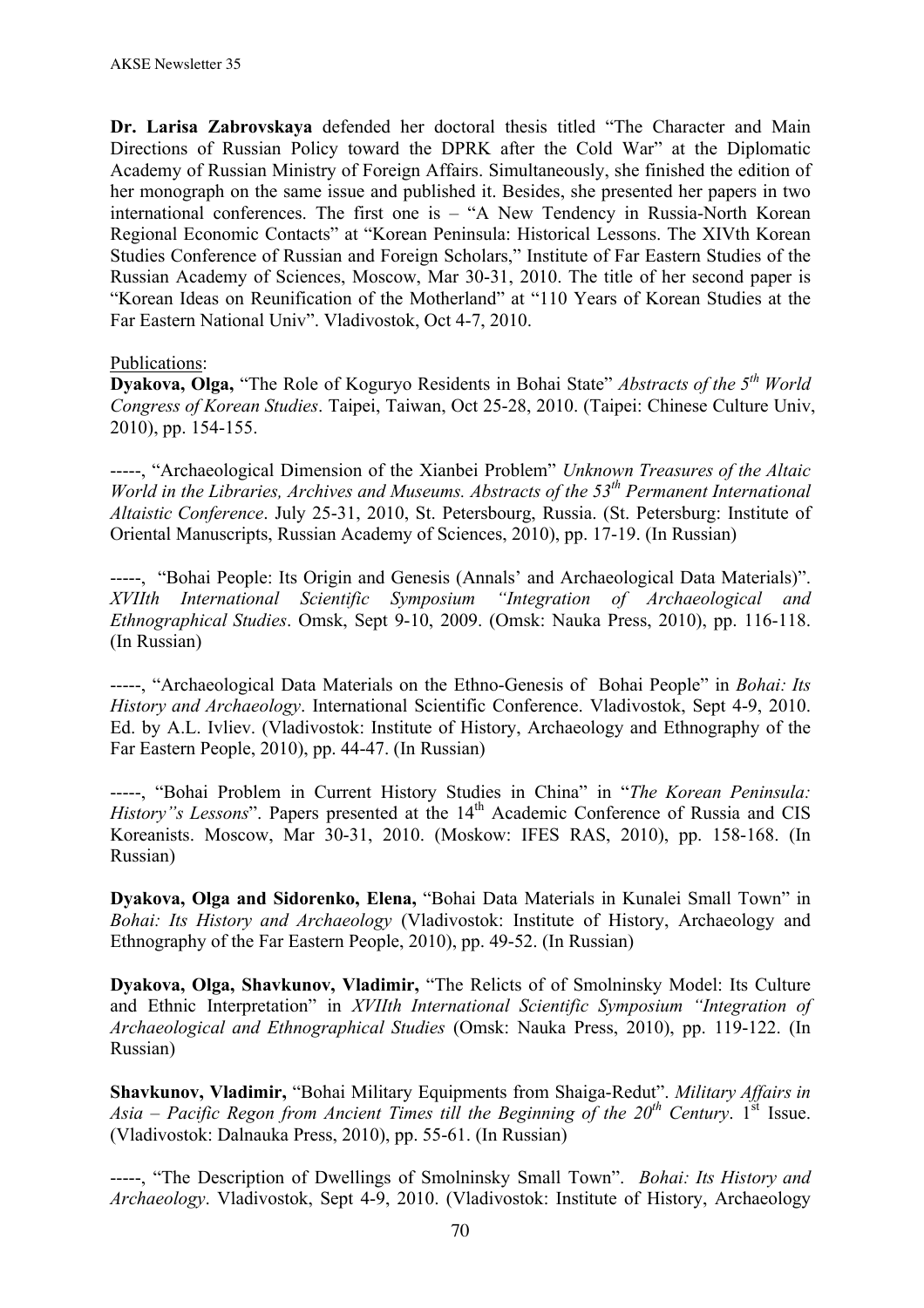and Ethnography of the Far Eastern People, 2010), pp. 53-55. (In Russian)

**Zabrovskaya, Larisa,** "*The Character and Main Directions of Russian Policy toward the DPRK after the Cold War"*. The Abstract of Doctoral Dissertation in History of International Relations. Moscow: The Diplomatic Academy of Russian Ministry of Foreign Affairs, 2010.  $-45$  p. (In Russian)

-----, "China and the DPRK: to Keep up the Regional Status-quo Policy", *Problems of Far East* No. 6 (2009). pp. 26-33. (In Russian)

-----, "Cooperation between China and the DPRK in Regional Security Issues" in *Korean Peninsula: the Time of New Challenges*. The Papers of the XIIIth Korean Studies Conference of Russian and Foreign Scholars". (Moscow: Institute of Far Eastern Studies of the Russian Academy of Sciences, 2009), pp. 70–78. (In Russian)

-----, "A New Tendency in Russia-North Korean Regional Economic Contacts" in "*The Korean Peninsula: History"s Lessons*". Papers presented at the 14<sup>th</sup> Academic Conference of Russia and CIS Koreanists. Moscow, Mar 30-31, 2010. (Moskow: IFES RAS, 2010.), pp. 293-299. (In Russian)

-----, *The Strategy and Main Directions of Russian Policy toward the DPRK after the Cold War* (Moscow: The Marine State Univ, 2011). 300 pp. (In Russian)

# **GENERAL LIST OF PUBLICATIONS IN RUSSIAN (2008/ 2009–2011)**

(compiled by Dr. Lev R. Kontsevich)

- *25th Biennal AKSE Conference. Moscow, June 17–20, 2011* / Association for Korean Studies in Europe, Moscow State Univ, Institute of Asian and African Studies< International of Korean Studies< Academy of Korean Studies. (Moscow, 2011). Vol. 1, pp. 1–436; Vol. 2, pp. 437–882 (in English, French and Korean).
- **Asmolov, K.V**. *Korejskaja politicheskaja kul'tura: Tradicii i transformacija* [Korean Political Culture: Traditions and Transformation]. (Moscow, Far Eastern Institute, Russian Academy of Sciences [RAS], 2009), 484 pp.
- **Choi, Anatolij**. *Pod sozvezdiem Bol'shoj medvedicy (mify Korei). Roman v 2-kh knigakh* [Under the Constellation Ursa Major: The Myths of Korea. Novel in 2 books]. (Moscow, Sodruzhestvo A. Bogatykh & E. Rakitskoj, "Era" Publishing House, 2010). *— Book 1. Kosil'*, 444 pp.; *Book 2. Tangun*, 442 pp. (Sponsor –V.Ju. Jugaj).
- **Chon, Di Jon** [Chǒng Ji-yǒn]. *Nostal'gija. Izbrannye stikhi / Per. G.N. Li* [Nostalgia. Selected Poems / Transl. by G.N. Lee]. (Moscow, Moscow State Univ Publishing House, 2009], 208 pp.
- **Dmitrieva, V.N**. *Korejskij jazyk. Prakticheskij kurs.Uchebnoe posobie* [Korean Language: A Practical Manual],  $(2^{nd}$  revised ed. Moscow, Moscow State Institute [Univ] of International Relations, 2008), 252 pp.
- **Dzharylgasinova, R.Sh**. *Ehtnogenez i ehtnicheskaja istorija korejcev po dannym ehpigrafiki («Stela Kvangehtkho-vana»)* [Ethnogenesys and Ethnic History of Koreans according Epigraphics (Inscription of the King Kwanggaet'o]. (Moscow, "Pervoe Marta", 2010), 252 pp. ("Korean Studies in Russia in Past and Present" Series, Vol. 8). [Reprint of her book 1979).
- **Eun, Higyon**. *Tajna i lozh'. Roman / Per. Li San Jun, Cho Gyn Khi* [Mystery and Lie. A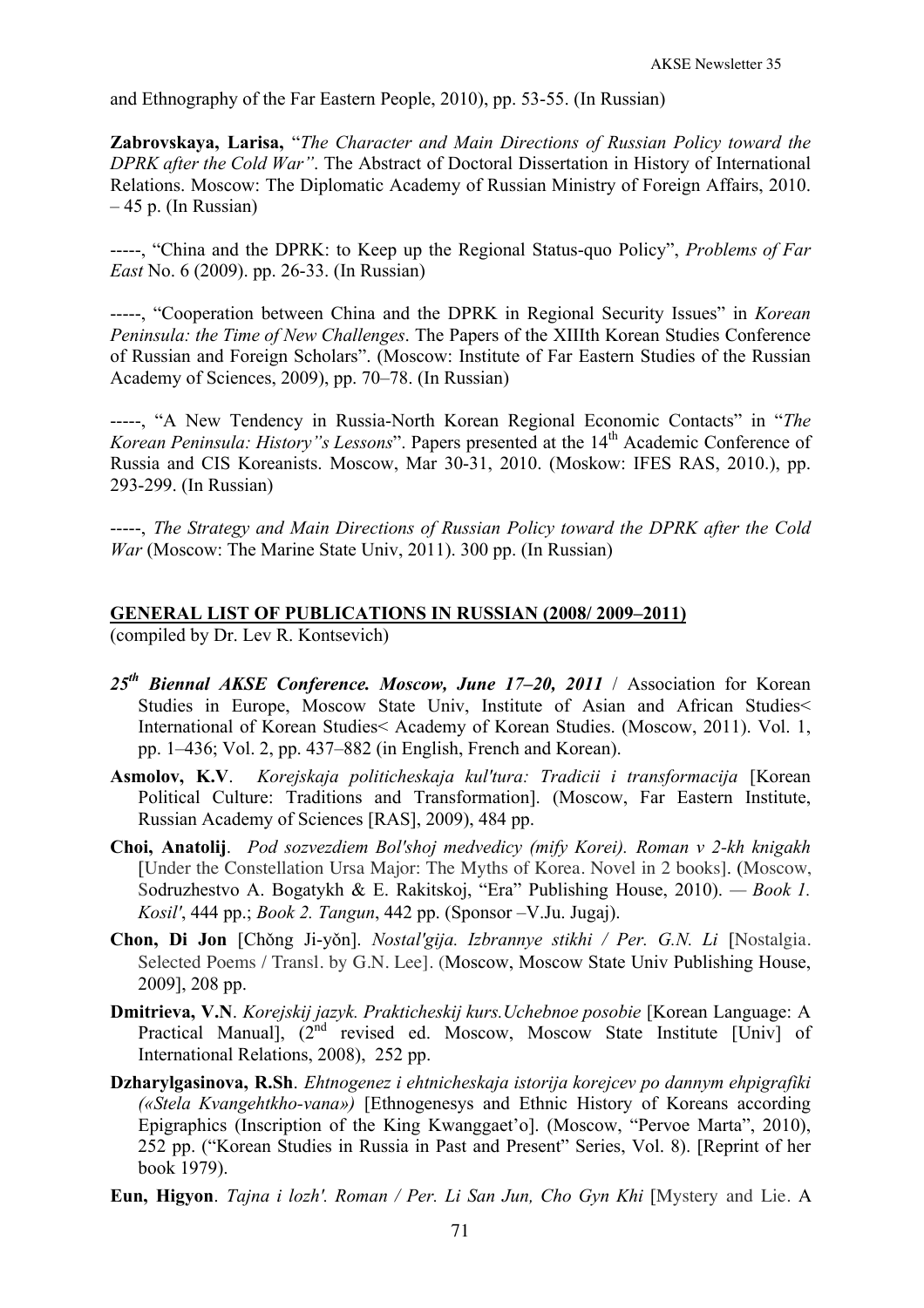Novel / Transl. by Li San Yun, Cho Geun Hi]. (Moscow, Vremja, 2010), 368 pp.

- **Fedorovskij, A.N**. *Chaebol' Fenomen. Gosudarstvo i krupnyj biznes v Respublike Koreja* [Chaebǒl Phenomenon.The State and Big Business in the Republic of Korea]. (Moscow, "Strategija" Publishing House, 2008), 319 pp.
- **Han, Yeong-u**. *Istorija Korei: novyj vzgljad* [History of Korea: A New Approach / Transl. from Korean under supervision of M.N. Pak]. (Moscow, "Vostochnaya Literatura" Publishers, RAS, 2010), 758 pp., il.
- *"Hunmin chongeum", izlozhennyj prostym i vsem ponjatnym jazykom* / Natsional'nyj institut korejskogo jazyka [Written Plainly so as to be Understood by Everyone "Hunmin jeongeum" / Comp. by the National Institute of the Korean Language; transl. from Contemporary Korean into Russian by V.D. Atknin; red. by V.V. Verkholjak and Han Byeong-seok]. (Moscow, "Pervoe Marta" – "Tvorcheskaja masterskaja", 2010), 162 pp., facsimile of original text.
- **Ivanov, A. Ju.** *Slovar' schetnykh slov korejskogo jazyka* [Vocabulary of Korean Numeratives]. (Khabarovsk, Publishing House of the Far Eastern State Univ of Technology, 2009), 59 pp.
- **Ivanovskaja, V.I**. (Comp.). *Ornamenty Dal'nego Vostoka: Kitaj, Japonija, Koreja* [Ornament Patterns of the Far East: China, Japan, Korea]. (Moscow, V. Shevchuk Publisher, 2009), 207 pp.
- *Izuchenie Korei na Zapade. Ot pervogo lica. Sbornik interv'ju i ehsse* [Korean Studies in the West. First-Person Stories / A Collection of Interviews and Essay. Transl. from English. Ed. by T.M. Simbirtseva]. (Moscow, Russian State Univ for the Humanities, 2011), 167 pp., il. (Private edition).
- *Juzhnaja Koreja glazami russkikh uchitelej / Pod red. P.N. Gaponjuka* [South Korea as Seen by Russian Teachers / Ed. by P.N. Gaponyuk]. (Kazan',Center for Innovative Technology, 2009], 46 pp., il.
- *Katalog dokumentov RGIA po istorii Korei i russko-korejskikh otnoshenij. Vtoraja polovina XIX– nachalo XX v*. Vyp. I. [A Catalogue of Documents of the Russian State Historical Archives on the History of Korea and Russo-Korean Relations. The Latter Half of the 19<sup>th</sup> – the Early 20th Century. Issue I / Ed. by B.B. Pak]. **(**Moscow, "Vostochnaya Literatura" Publishers, RAS, 2010), 255 pp., il.
- **Khan** [Han]**, V.S**. *Koryo saram: kto my? Ocherki istorii korejtsev* [Koryǒ saram: Who are we? Sketch of History of Koreans]. (Bishkek, "Arkhi", 2009), 208 pp.
- **Kim Si-sǔp**. *Novye rasskazy, uslyshannye na gore Zolotoj Cherepakhi* [Kǔmo sinhwa. New Golden Mountain's Tortoise Stories / Transl. from wenyan (hanmun) by D.Voskresensky and V. Sorokin]. (St. Petersburg, Hyperion, 2011). ("Golden Fund of Korean Literature" Series, Vol. 7).
- **Kim, G.N**. *Respublika Koreja* [Republic of Korea]. (Almaty: Dajk-Press, 2010), 584 pp., il., map (Serija "World Contries" Series).
- **Kim, Manchzhun [**Kim Man-jung]. *Son v zaoblachnykh vysjakh* [Dream of Nine Clouds / Transl. from hanmun and Korean by A.F. Trotsevich; transl. of verses by T.G. Komissarova]. (St. Petersburg, Hyperion, 2010), 288 pp. ("Golden Fund of Korean Literature" Series, Vol. 5).
- **Kim**, **Sowo**l*. Jasnij misjac'. Lirika* [Clear Moon. Lyrics / Transl. into Ukrainian by Ivan Bondarenko]. (Kiev: Grani-T, 2008), 368pp., il.
- **Kim, Won Il**. *Dom s glubokim dvorom. Roman* [A House with a Deep Courtyard. A Novel / Transl. from Korean by A. In and G.N. Li]. (Moscow, Moscow Univ Publishing House, 2009), 248 pp.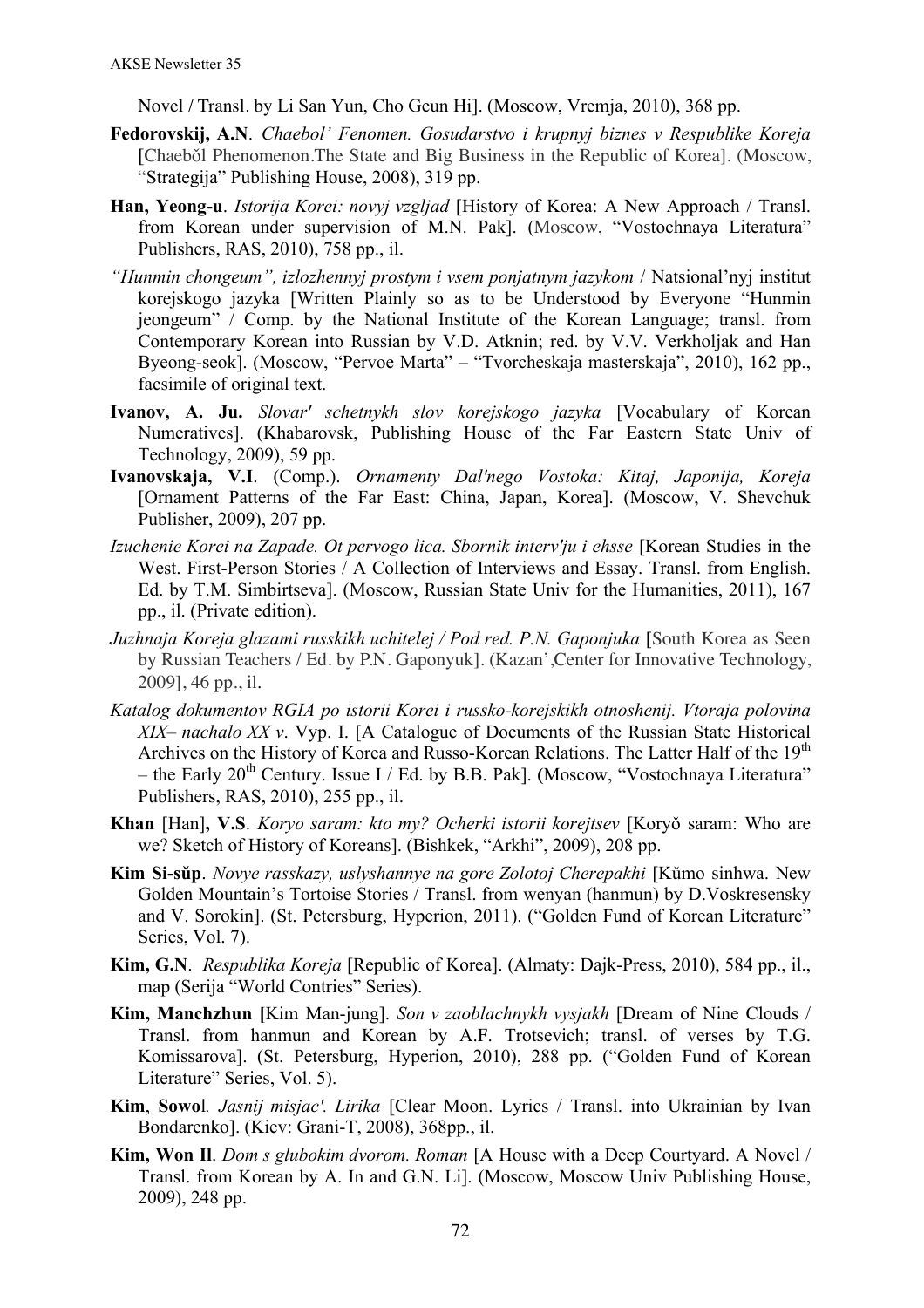- **Kirianov, O**. *Nabljudaja za korejcami. Strana utrennej svezhesti*. [Watching the Koreans. The Country of the Morning Calm]. (Moscow, Ripol Classic, 2010), 352 pp.
- **Ko, Un***. I chernyj zhuravl' spustilsja s nebes*... [And the Black Crane Came down from Heaven... / Transl. from Korean by Yi Eun Keong and S. Li]. (Moscow, "Khudozhestvennaja literatura" Publishing House, 2010), 280 pp.
- **Kontsevich, L.R.** Khronologija stran Vostochnoj i Central'noj Azii [Chronology of Far Eastern and Central Asian Countries]. (Moscow, "Vostochnaya Literatura" Publishers, RAS, 2010), 806 pp. (See Korea. – pp. 593–694).
- **Kontsevich, L.R.** Khronologija stran Vostochnoj i Central'noj Azii. Addenda [Chronology of Far Eastern and Central Asian Countries. Addenda]. (Moscow, "Vostochnaya Literatura" Publishers, RAS, 2011) [including bibliography, indexes of rulers, titles of year, historical maps, synchronic table, etc.][in print].
- *Koreja, ozhivshaja na beregakh Nevy* [Korea, Revived on the Banks of Neva River], (St. Petersburg, Museum of Archeology and Ethnography (Kunstkammer), RAS, 2009), 48 pp.+ DVD.
- *Korejskij poluostrov: uroki istorii. Doklady, predstavlennye na XIV nauchnoj konferencii koreevedov Rossii i stran SNG. Moskva, 30–31 marta 2010 g.* [Korean Peninsula: The Time for New Challenges. Papers Presented at the 14<sup>th</sup> Academic Conference of Russia and CIS Koreanologists, Moscow, Mar 30-31, 2010]. (Moscow, Institute of Far Eastern Studies, 2010), 362 pp.
- *Korejskij poluostrov: vremja novykh vyzovov. Doklady, predstavlennye na XIII nauchnoj konferencii koreevedov Rossii i stran SNG. Moskva, 30–31 marta 2009 g.* [Korean Peninsula: Time for New Challenges. Papers Presented at the 13<sup>th</sup> Academic Conference of Russia and CIS Koreanologists, Moscow, Mar 30-31, 2009]. (Moscow, Institute of Far Eastern Studies, 2009), 368 pp.
- **Koroliova, V.A**. *Muzyka i teatr korejcev na Dal'nem Vostoke Rossii. 1860–1937 gg. Dialog istorii i iskusstva: Monografija* [The Koreans' Music and Theatre in the Russian Far East). 1860–1937 gg. Dialogue History and Art. Monograph]. (Vladivostok, Far Eastern National Univ, 2008), 358 pp., il.
- **Kozlov, A.M**. *Istorija boevykh iskusstv Vostoka: Cjuan'-shu Kitaj, Karateh-do Japonija, Tehkvon-do – Koreja.* [History of Martial Arts in the East: Juanshu – Chins, Karatedo – Japan, Taegwondo – Korea]. (Moscow, Astrel': AST Publlishers, 2008), 398 pp.: il. (Martial Arts).
- **Lankov, A.N**. *Avgust, 1956 god: Krizis v Severnoj Koree* [Aug 1956. Crisis in the North Korea]. (Moscow, ROSSPEHN, 2009), 350 pp., il.
- **Li, Ch'onchun** [Yi Ch'ǒnch'un]. *Pesni Zapadnogo kraja* [Songs of the Western Region / Transl. by I. L. Kasatkina and Chong In Sun]. (Moscow, Moscow State Univ Publishing House, 2010), 120 pp.
- **Li, Kju-Khjon [**Yi Kyu-hyǒn**]**. *Otpravljajas' snova* [Starting again / Transl. by. Kim Sǒn Myǒng and L. Pisareva]. (Seoul, "Pushkinskij Dom", 2009), 112 pp.
- Li, Orion IYi <u>Örvŏngl.</u> *V tekh krajakh, na tekh vetrakh. Sbornik Ehsse* [Those Places, Those Winds. Essays / Transl. by I. L. Kasatkina and Chong In Sun]. (Moscow, "Natalis", 2011), 223 pp, il.
- **Lim, V.N**. *Stilistika i kul'tura rechi korejskogo jazyka. Uchebnoe posobie* [Stylistics and Culture of Speech. A Manual]. (Khabarovsk, Far Eastern State Humanitarian Univ, 2010).
- *Materialy nauchnykh chtenij pamjati doktora filologicheskikh nauk Marianny Ivanovny Nikitinoj (1930–1999). Sankt-Peterburgskij Gosudarstvennyj Universitet. Vostochnyj fakul'tet. Centr Korejskogo Jazyka i Kul'tury, 20–21 aprelja 2011 / Red. A.A. Vasiliev*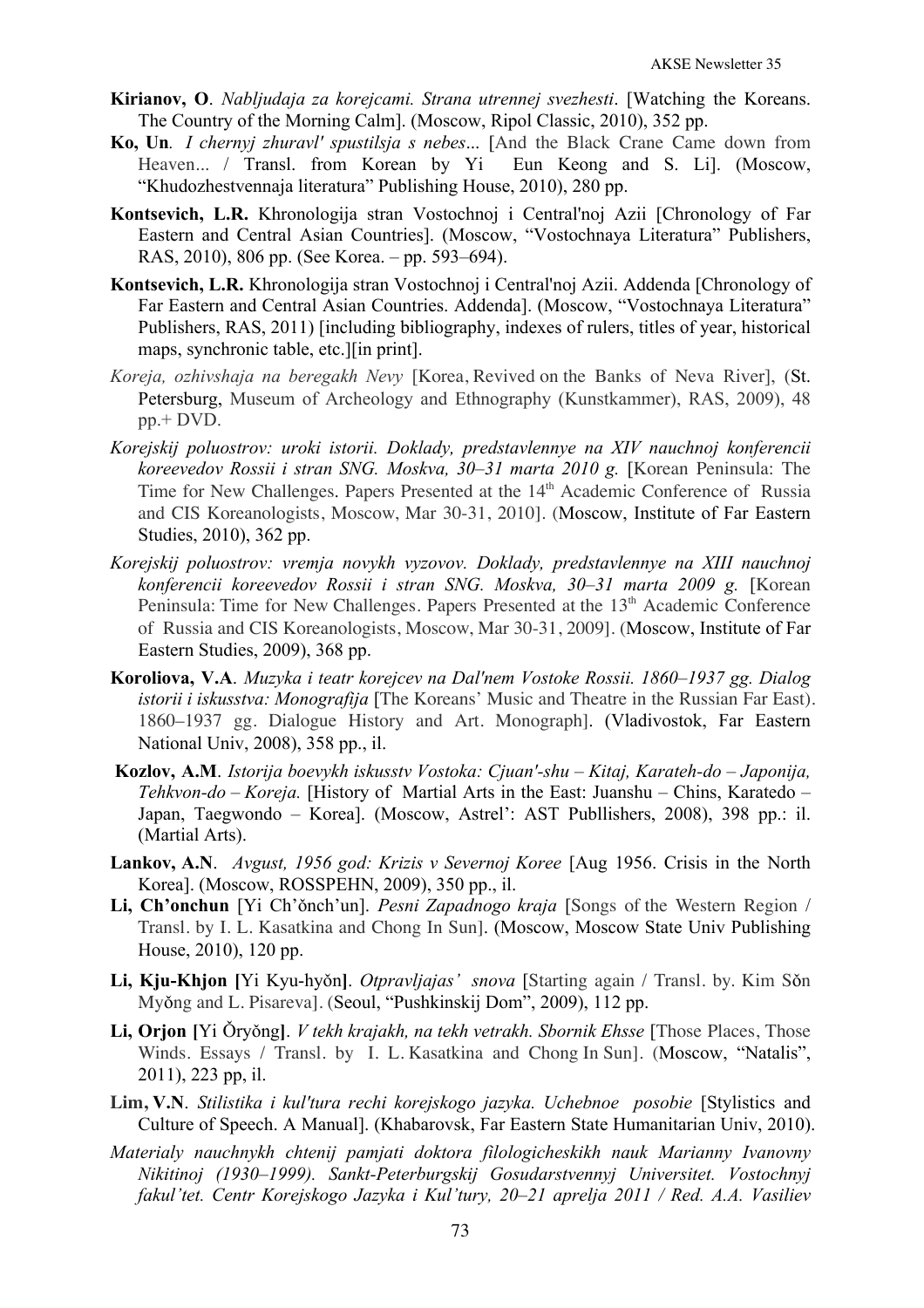[Proceedings of the Academic Readings Dedicated to the80th Anniversary of M.I. Nikitina (1930–1999). St. Petersburg State Univ, Faculty of Asian and African Studies, Center for Korean Language and Culture. Apr 2–22, 2011 / Ed. by A.A. Vasiliev]. (St. Petersburg, 2011), 116 pp., portr.

- *Materialy Pervoj rossijsko-korejskoj nauchno-prakticheskoj konferencii literaturnykh perevodchikov. (Moskva, 21–22 dekabrja 2009 g.)* [Proceedings of the First Russian-Korean Scientific Conference of Literary Translators. Moscow, Dec 21–22, 2009 / Moscow State Univ. International Center for Korean Studies]. (Moscow, "Vostochnaya Literatura" Publishers, RAS, 2010), 143 pp.
- **Melikhov, A**. *Respublika Koreja v poiskakh skazki. Korejcy v russkikh zerkalakh* [Republic of Korea: in Search of a Fairy-Tale. Koreans in Russian Mirrors]. (St. Petersburg, 2011).
- *Nastavlenie Tsarju tsvetov* [Abdomination to the Flower King. Collection from Hanmun Prose from Koryŏ and Chosŏn Periods / Transl. from Hanmun]. (St. Petersburg, Hyperion, 2010). ("Golden Fund of Korean Literature" Series, Vol. 6).
- **Ni, Natalia**. *Poezija Respubliki Koreja vo vtoroj polovine XX veka* [Poetry of the Republic of Korea in the Late of the 20th Century]. (Moscow: Institute of Oriental Studies, RAS, 2010), 218 pp.
- **Nobu, Shimotomai**. *Kim Ir Sen i Kreml': Severnaja Koreja ehpokhi kholodnoj vojny (1945– 1961 gg.)* [Kim Il Sung and the Kremlin: North Korea during the Cold War (1945-1961 gg.) / Transl. from Japanese by D.V. Strel'tsov a.o.]. (Moscow, Moscow State Institute [Univ] of International Relations, 2009), 332 pp.
- *Oda o drakonakh, letjashchikh k nebu* [Yongbi-ǒch'ǒnga Songs of Dragons Flying to Heaven / Transl. from Middle Korean and poetic version by E. Kondratieva; introduction, translation from hanmun, commentary by E. Kondratieva and O. Mazo; Russian State Univ for the Humanities]. (Moscow, "Vostochnaya Literatura" Publishers, RAS, 2011), 239 pp. (Orientalia et Classica. Papers of the Institute of Oriental and Classical Studies, Vol. XXXVII).
- **Pak, B.D.** *Bor'ba rossijskikh korejcev za nezavisimost' Korei. 1905–1919* [The Struggle of Russian Koreans for the Independence of Korea.1905–1919]. (Moscow, Institute of Oriental Studies, RAS, 2009), 392 pp.
- **PAK, Vanso** [Pak Wang-sǒ]. *Kak ikh mnogo! Rasskazy* [How Plentiful They Are! Short Stories / Transl. by. Li San Yun, Ham Yon Jun]. (Moscow, "Vremja", 2010), 240 pp.
- *Pervye izvestija o Koree v Rossii* (*1675–1884)* [The Early Information about Korea in Russia (1675–1884) / Comp. by Ju.V. Vanin, B.D. Pak and B.B. Pak]. (Moscow, "Pervoe Marta", 2010), 358 pp. ("Korean Studies in Russia in Past and Present" Series, Vol. 7).
- *Prakticheskij kurs korejskogo jazyka. Sbornik tekstov po geografii, istorii i kul'ture Korei (dlja studentov 4–5 kursov)* [Practical Korean. Texts on Geography, History and Culture of Korea. Manual for Forth–Fifth Years Students / Comp. by I.E. Che, E.K. Lim, Nam Hegyǒng]. (Yuzhno-Sakhalinsk, Sakhalin State Univ Publishing House, 2009), 108 pp.
- **Rudnitskaya E.L.** *Spornye voprosy korejskoj grammatiki. Teoreticheskie problemy i metody ikh reshenija* [Difficult Issues of Korean Grammar: Theoretical Problems and Methods of Their Solution]. (Moscow, "Vostochnaya Literatura" Publishers, RAS, 2010), 294 pp.
- Russko-korejskij tematicheskij slovar'. Okolo 9 tysjach slov [Russian-Korean Thematic Vocabulary, c. 9,000. Words / Comp. by A.M. Taranov]. (Moscow, T & P Book Publishing, 2009), 384 pp.
- *Slovar' chastotnykh glagolov-sinonimov korejskogo jazyka s kommentarijami: uchebnometodicheskoe posobie* [Frequency Word-book of Korean Synonymic Verbs, with Comments. Training Aids / Comp. by E.A. Lim, Nam Hegyǒng, I.V. Che]. (Yuzhno-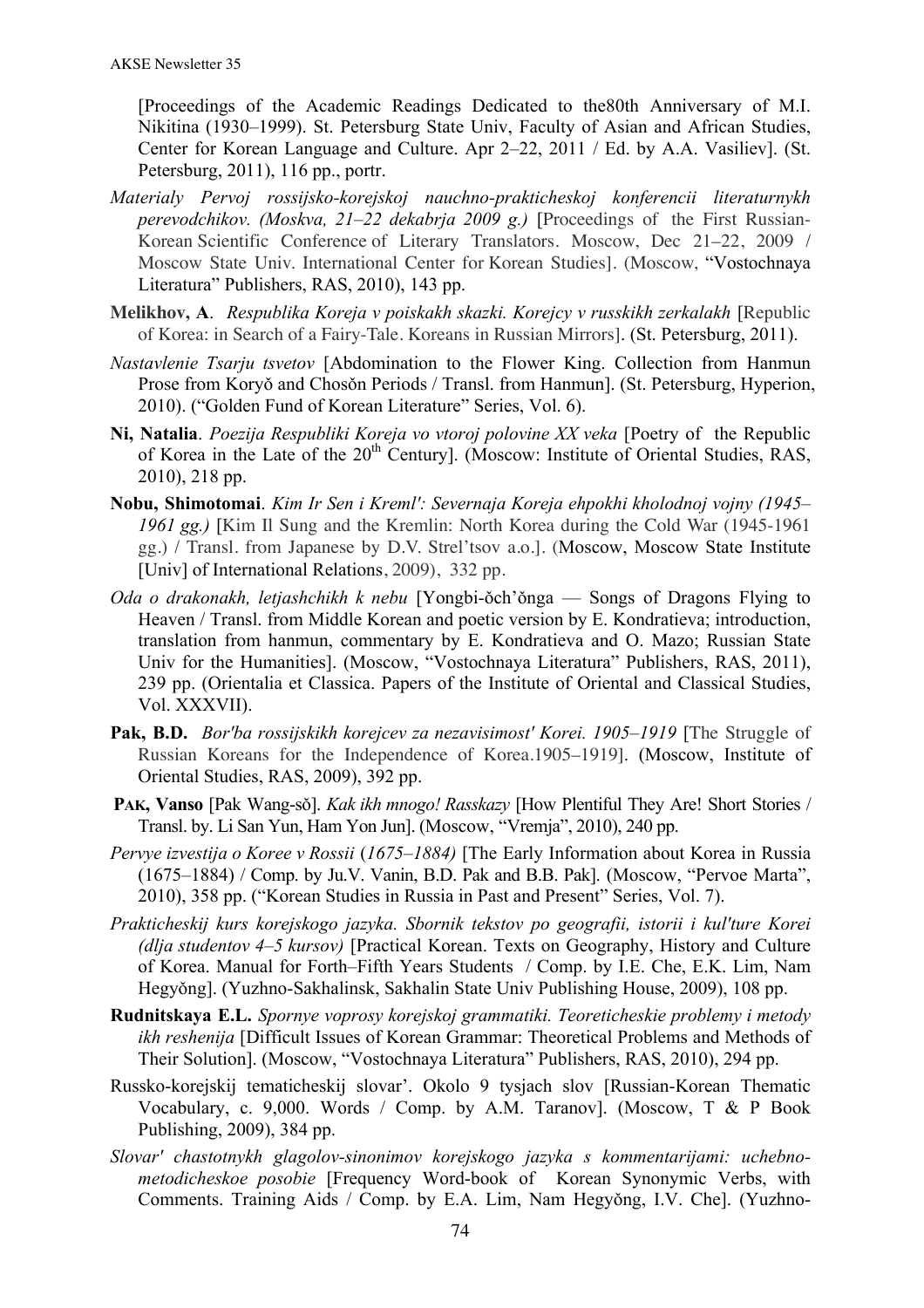Sakhalinsk, Sakhalin State Univ Publishing House, 2009), 142 pp.

- **Steklov, M.M**. *Problemy razvitija toplivno-ehnergeticheskogo kompleksa Juzhnoj Korei* [Problemsof Development of Fuel and Energy Complex in South Korea]. (Moscow, Navona, 2009), 152 pp.
- **Trofimenko, O.A**. *Korejsko-russko-anglo-ieroglificheskij slovar' lingvisticheskikh terminov* [Korean–Russian–English–Hieroglyphic Dictionary of Linguyistic Terms]. (Ussurijsk, Ussurijsk State Pedagogical Institute Publishing House, 2009}, 492 pp.
- **Trotsevich, A.F**.; **Guryeva, A.A**. *Opisanie pis'mennykh pamjatnikov korejskoj tradicionnoj kul'tury. Vyp. II. Korejskie pis'mennye pamjatniki v Rukopisnom otdele Instituta vostochnykh rukopisej Rossijskoj akademii nauk* [Description of Manuscripts and Blockprints of Korean Traditional Culture. Part II: Manuscripts and Block-prints in Keeping of the Manuscript Departament of the Institute of Oriental Manuscripts? Rassian Academy of Sciences]. (St. Petersburg, Izd-vo St.-Petersburg State Univ Publishing House, 2009), 424 pp., il.
- **U, Gen-Ir** (U, Gyǒng-il). *Istorija muzyki Vostochnoj Azii (Kitaj, Koreja, Japonija)* [History of Music of Eastern Asia (China, Korea, Japan)]. (St. Petersburg, Lan' – Planeta muzyki, 2011), 544 pp.
- **U, Gen-Ir** (U, Gyǒng-il). *Novaja kniga po muzyke Japonii, Kitaja, Korei. Uchebnoe posobie* [A New Book on Music in Japan, China and Korea]. (Petrozavodsk, 2010).
- *Vestnik Centra korejskogo jazyka i kul'tury* [Proceedings of the Center for Korean Language and Culture]. Faculty of Asian and African Studies, St. Petersburg State Univ. Ed. by S.O. Kurbanov. Vol. 11. (St. Petersburg, 2009), 194 pp.
- *Vestnik Centra korejskogo jazyka i kul'tury* [Proceedings of the Center for Korean Language and Culture]. Faculty of Asian and African Studies, St. Petersburg State Univ. Ed. by S.O. Kurbanov. Vol. 12. Dedicated to the memory of M.I. Nikitina (1930–1999). (St. Petersburg, 2010), 262 pp.
- *Vestnik rossijskogo koreevedenija* [Proceedings of the Russian Association of the Korean Studies in Universities]. (Moscow, "Vostochnaya Literatura" Publishers, RAS, No 2, 2010), 143 pp.
- *Vestnik rossijskogo koreevedenija* [Proceedings of the Russian Association of the Korean Studies in Universities]. (Moscow, "Vostochnaya Literatura" Publishers, RAS, № 3, 2011), 167 pp.
- **Vinogradova, N.A**. *Kitaj, Koreja, Japonija: Obraz mira v iskusstve* [China, Korea, Japan. Image of World in the Art]. (Moscow, Progress–Tradition, 2010), 287 pp., il. (See Korea  $-$  pp.173–216).
- **Voronina, L.A***. Neznakomaja znakomaja Koreja: uchebnoe posobie*... [Familiar and Yet Unknown Korea. Manual...]. (St. Petersburg, Anthology, 2008), 109 pp., il.
- **Zabrovskaja, L.V**. *Strategija i osnovnye napravlenija politiki Rossii v otnoshenii KNDR posle zavershenija «kholodnoj vojny»* [Strategy and Main Orientation of the Russian Policy Concerning K.P.D.R. after the Cold War]. (Moscow, 2011), 300 pp., tabl.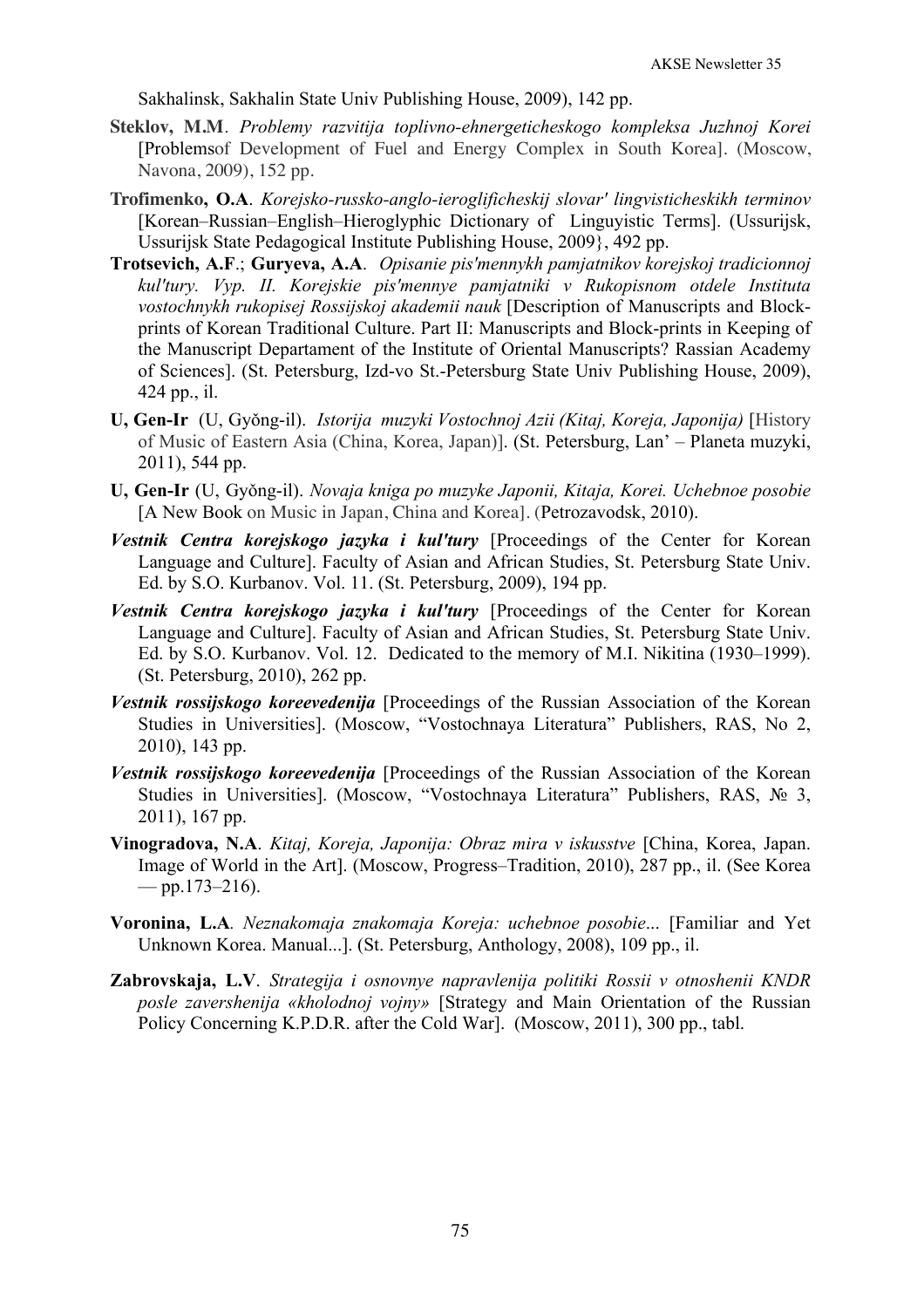#### **SWEDEN**

#### **Stockholm**

## **Stockholm University Department of Oriental Languages**

#### General information:

The Korean department consists of Associate Professor and lecturer Gabriel Jonsson and PhD candidates and lecturers Kyung-Sook Kang (linguistics) and Eunah Kim (modern Korean literature). Since Professor Staffan Rosén retired in 2009, no new professor has been appointed.

During fall 2010, there were two seminars followed by one lecture: 16 Sept 2010: Lee Kyoduk, Lim Soon Hee and Kim Young-Yoon, Korea Institute for National Unification - "Changes in North Korea: the Ruling Ideology and Power Structure, Changes in North Koreans' Perceptions Brought on by Economic Hardship;" 18 Nov 2010: Ingolf Kiesow, Ambassador - "Perils of Destructing Confidence in Korea, the problem of reunification when structures are drifting apart;" 24 Nov 2010: Tor Rauden Källstigen and Jakob Olsson, businessmen - Noko Jeans berät-tar om sina erfarenheter av Nordkorea" ("Noko Jeans tell about their experience of North Korea"). During spring 2011, there were three seminars and one lecture: 10 Mar 2011: Britta Kinnemark (Ambassador), "The Foreign Ministry's Work with Korea;" 7 Apr 2011: Han Inja (translator), "To translate from one language into another;" 4 May 2011: Mats Foyer (Ambassador), "North Korea;" 5 May 2011: Henrik Nydqvist (documentary film maker), "At a film festival in North Korea."

## Academic Program:

The Korean section offers courses in Korean language during five terms, followed by a Bachelor's project. There are also evening courses during two terms. First year students study an Introduction course in Korean Studies. That is followed by optional courses in Korean history, Politics and Economics on the Korean Peninsula I, II and inter-Korean relations (evening course). There were around 30 new students enrolled in fall 2010, of which most continued their studies during spring 2011. During 2010, three students completed their Bachelor's projects. In 2011, one student did.

## Scholars' reports:

**Prof. Gabriel Jonsson** travelled to South Korea to gather material for his main research project "Consolidation of democracy in South Korea?" He made a presentation of his book *Peacekeeping in the Korean Peninsula: The Role of Commissions* at the Institute for National Security Strategy. Besides his research work, he also taught Korean language, history, politics, economics and inter-Korean relations. He was co-presentator (with Johan Lagerkvist) of the report *Foreign aid, trade and development: The strategic presence of China, Japan and Korea in sub-Saharan Africa,* Apr 15, 2011. He was interviewed by *Metro* following the North Korean attack of Yônp'yông Island on Nov 23. He was in 2010 reviewer of *Alla monster måste dö. Reportage från Nord-korea. En gruppresa* [*All Monsters Should Die. Report from North Korea. A Group Travel*] and in 2011 of *Inget att avundas – vardagsliv i Nordkorea* [*Nothing to Envy – Ordinary Life in North Korea*]. Both books were published this year. Finally, he was responsible for writing press news for *Yoboseyo,* magazine of the Korean Association.

**Ms. Eunah Kim** made the presentation "Perspectives on the Female Gender role in Modern Korean Fiction" at a seminar that presented research by Ph.D. candidates arranged by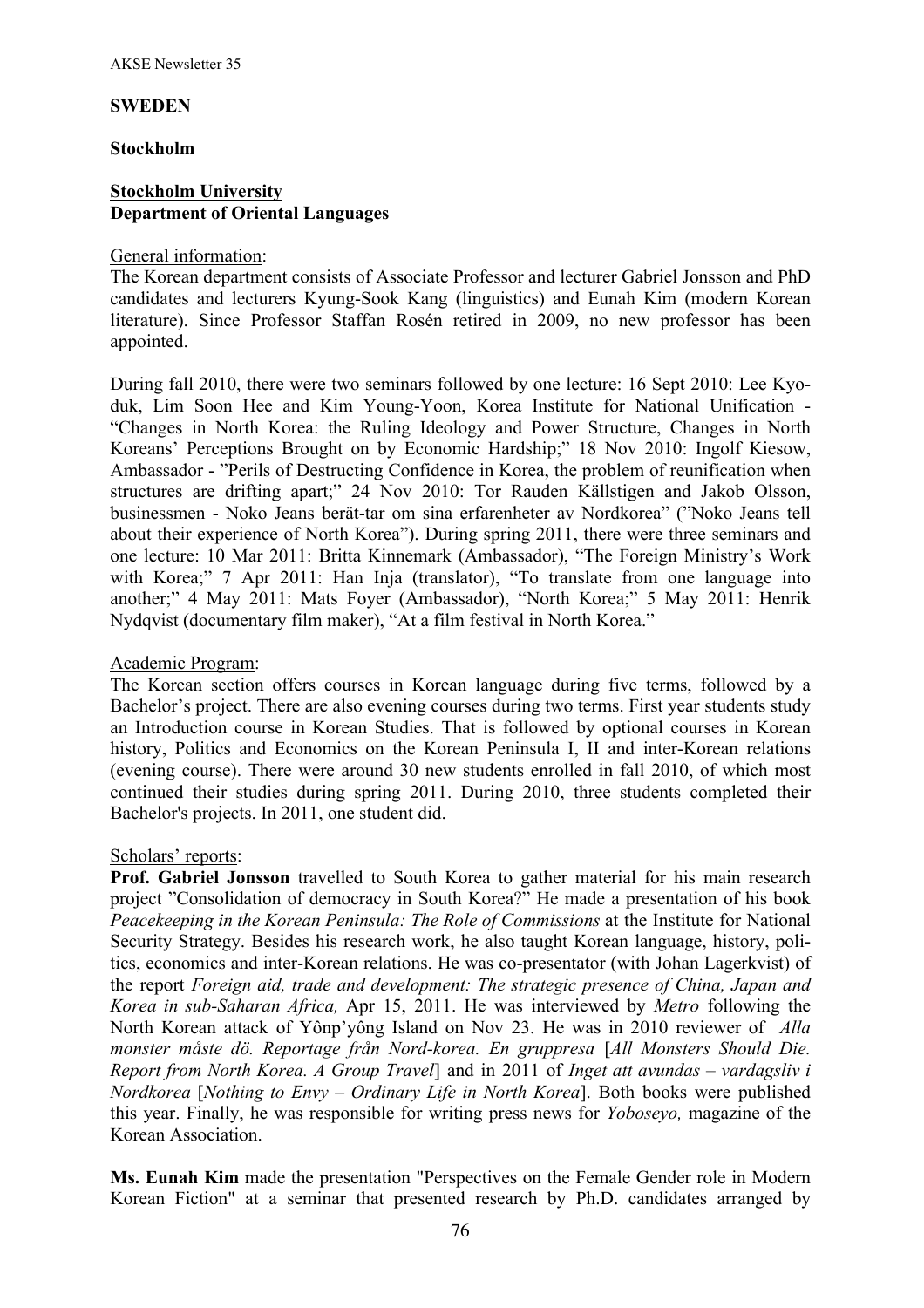Stockholm Univ in cooperation with the Museum of Far Eastern Antiquities on Feb 12, 2011. She made the same presentation at the annual meeting of the Korean association in Sweden on May 19.

Publications:

**Jonsson, Gabriel**. "Review of *Korea: As Seen by Magnum Publishers*," *Acta Orientalia,* vol. 70 (2009).

-----, *Peacekeeping in the Korean Peninsula: The Role of Commissions.* Published by the Korea Institute for National Unification, 2009. 774 pp.

-----, "Trade between South Korea and China and its Implications for the Korean Economy." In *Contemporary South Korean capitalism: its workings and challenges,* (ed. Vladimir Tikhonov), conference report from Korean Studies Seminar, Oslo, 2007. (2010)

-----, "South Korea Long Way to Democracy." Updated version of newspaper article. In *Contemporary South Korean capitalism: its workings and challenges,* (ed. Vladimir Tikhonov), conference report from Korean Studies Seminar, Oslo, 2007. (2010)

-----, "Hûndûllinûn p'yônghwa yuji yoin-dûl," ("Factors that have maintained an Uncertain Peace"), *Hankyoreh Sinmun,* June 14, 2010.

-----, "Den osäkra fredens möjligheter," (The Possibilities of Uncertain Peace"), *Svenska Dagbladet,* June 25, 2010.

-----, *Foreign aid trade and development: The strategic presence of China, Japan and Korea in sub-Saharan Africa.* Occasional UI [Swedish Institute of International Affairs] papers, no. 5, 2011. Co-author with Johan Lagerkvist. 73 pp.

----, "Challenges and Conflict Management on the Korean peninsula: The 1968 Pueblo incident" in *Conflict Management and Dispute Settlement in East Asia* (eds Ramses Amer and Keyouan Zou) (Surrey: Ashgate, 2011). 19 pp.

-----, "The Peace-keeping Role of the American troops in South Korea." *International Journal of Korean Unification Studies,* vol. 20 (2011) (no. 1), 15 pp.